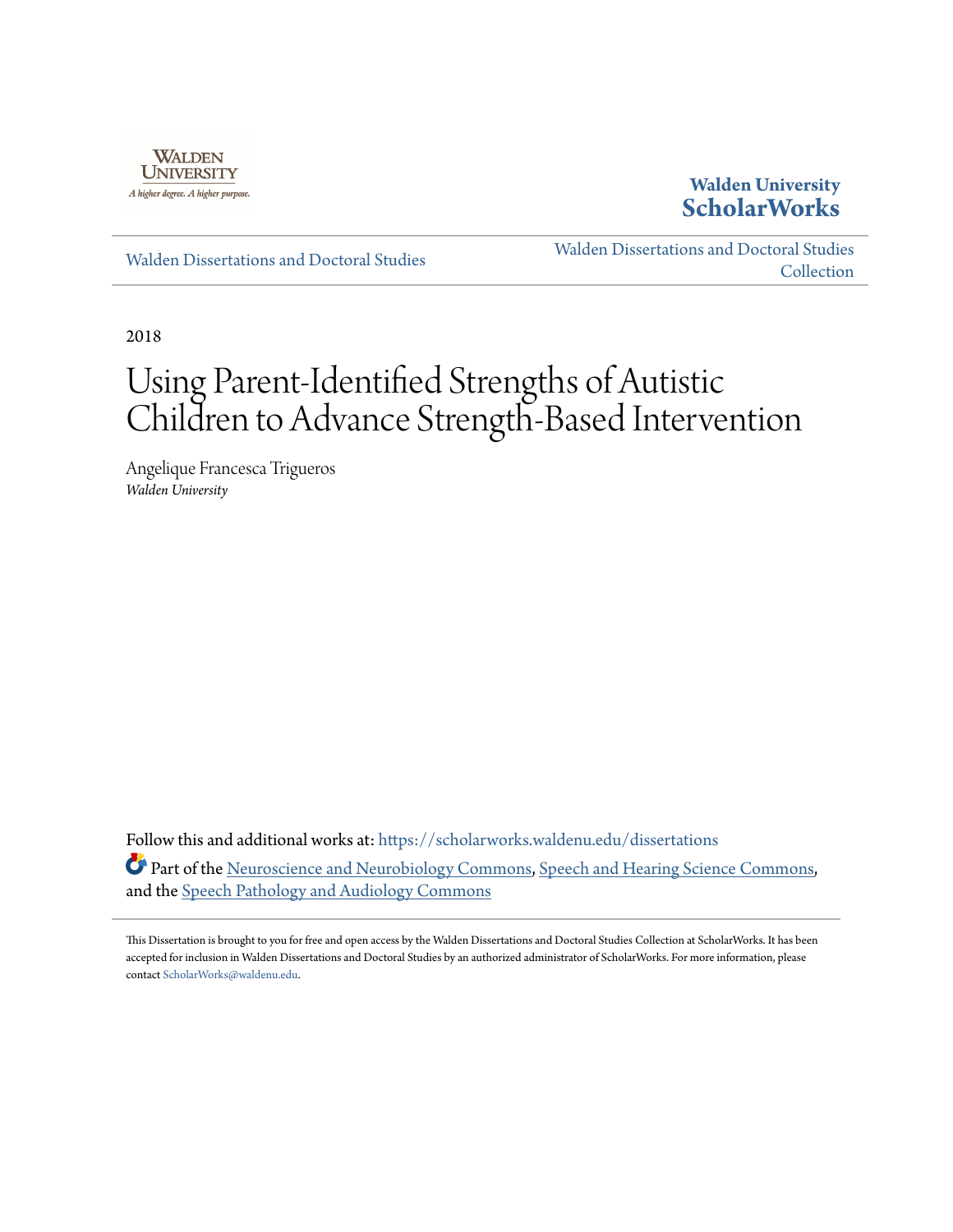## Walden University

College of Social and Behavioral Sciences

This is to certify that the doctoral dissertation by

Angelique F. Trigueros

has been found to be complete and satisfactory in all respects, and that any and all revisions required by the review committee have been made.

Review Committee Dr. Brandon Cosley, Committee Chairperson, Psychology Faculty Dr. Magy Martin, Committee Member, Psychology Faculty Dr. Bonnie Nastasi, University Reviewer, Psychology Faculty

> Chief Academic Officer Eric Riedel, Ph.D.

> > Walden University 2018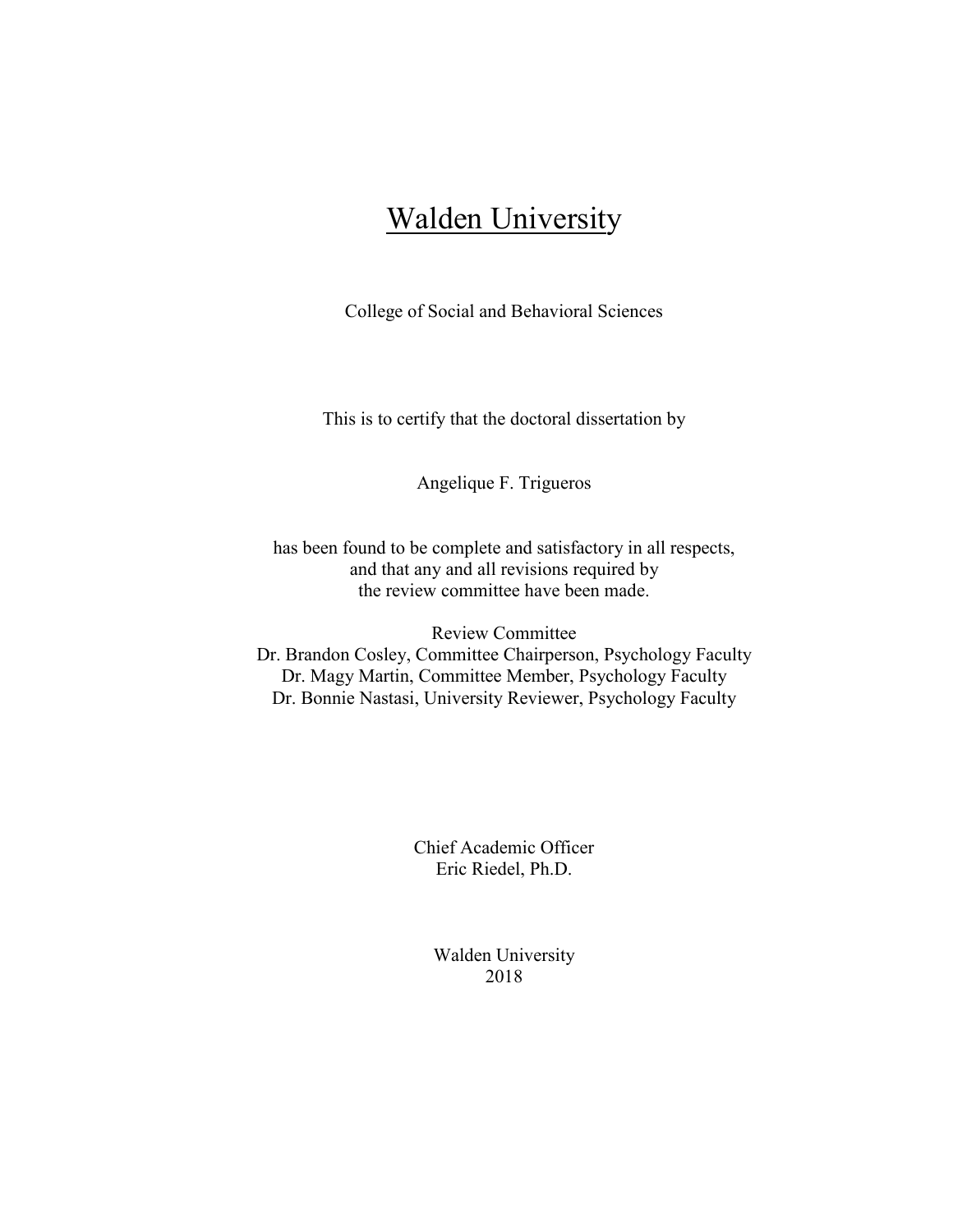Abstract

Using Parent-Identified Strengths of Autistic Children to Advance Strength-Based

Intervention

by

Angelique F. Trigueros, MS, CCC-SLP, CPC

MS, Missouri State University, 1997

BS, Missouri State University, 1995

Dissertation Submitted in Partial Fulfillment

of the Requirements for the Degree of

Doctor of Philosophy

School of Psychology

Walden University

November 2018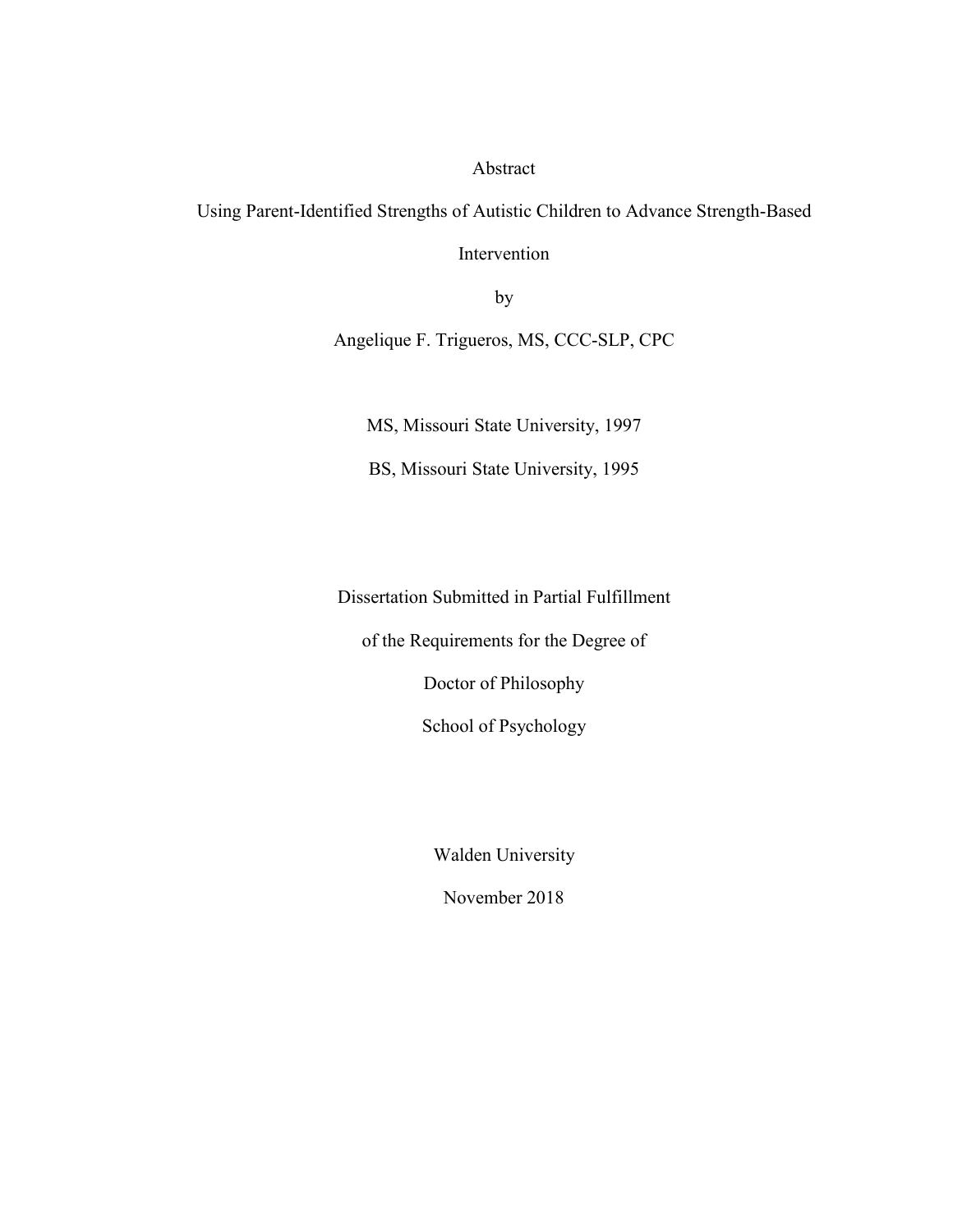Abstract

Questions remain about the range of abilities autistic children possess and what constitutes effective treatment. Strength-based intervention contrasts with traditional autistic intervention approaches that focus on children's deficits. Studies on strengthbased intervention approaches have not revealed how children's strengths are identified and have not used the insights of parents for this purpose. Neurodiversity serves as the conceptual framework because the tenets of neurodiversity align with those of strengthbased approaches and hold that autism is a variation of the human condition rather than a disability. The purpose of this qualitative interpretive phenomenological study was to explore how the parent-identified strengths of autistic children may act as the basis for the advancement of strength-based intervention. The research questions focused on identifying the strengths of autistic children through semistructured interviews with 15 parents of high-functioning autistic children, who were recruited using purposive sampling. Data were analyzed using a three-level method, and six themes emerged: Routine, Caring for Others, Relationship with Parent, Intervention in School, Therapy, and Outlook for the Future. Practical implications for community psychology include development of strength-based approaches based on altruism, parent-child relationships, and positive outlooks for the future. Further research is recommended on caring for others and displaying affection in relation to strength-related constructs, such as resiliency and growth. Effective strength-based interventions may help autistic children develop based on their strengths, leading to positive social change.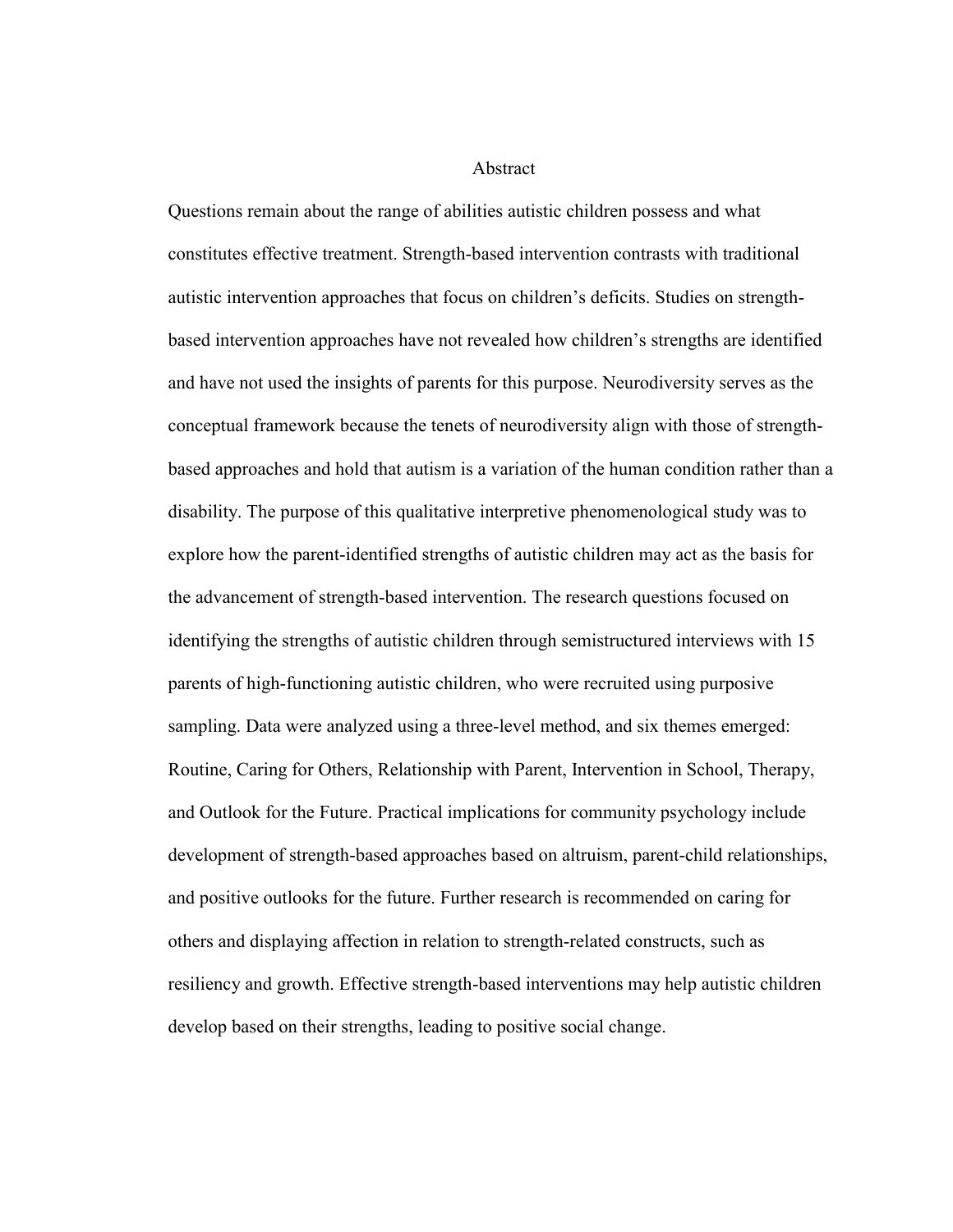## Using Parent-Identified Strengths of Autistic Children to Advance Strength-Based

Intervention

by

Angelique F. Trigueros, MS, CCC-SLP, CPC

M.S., Missouri State University, 1997

B.S., Missouri State University, 1995

Dissertation Submitted in Partial Fulfillment

of the Requirements for the Degree of

Doctor of Philosophy

School of Psychology

Walden University

November 2018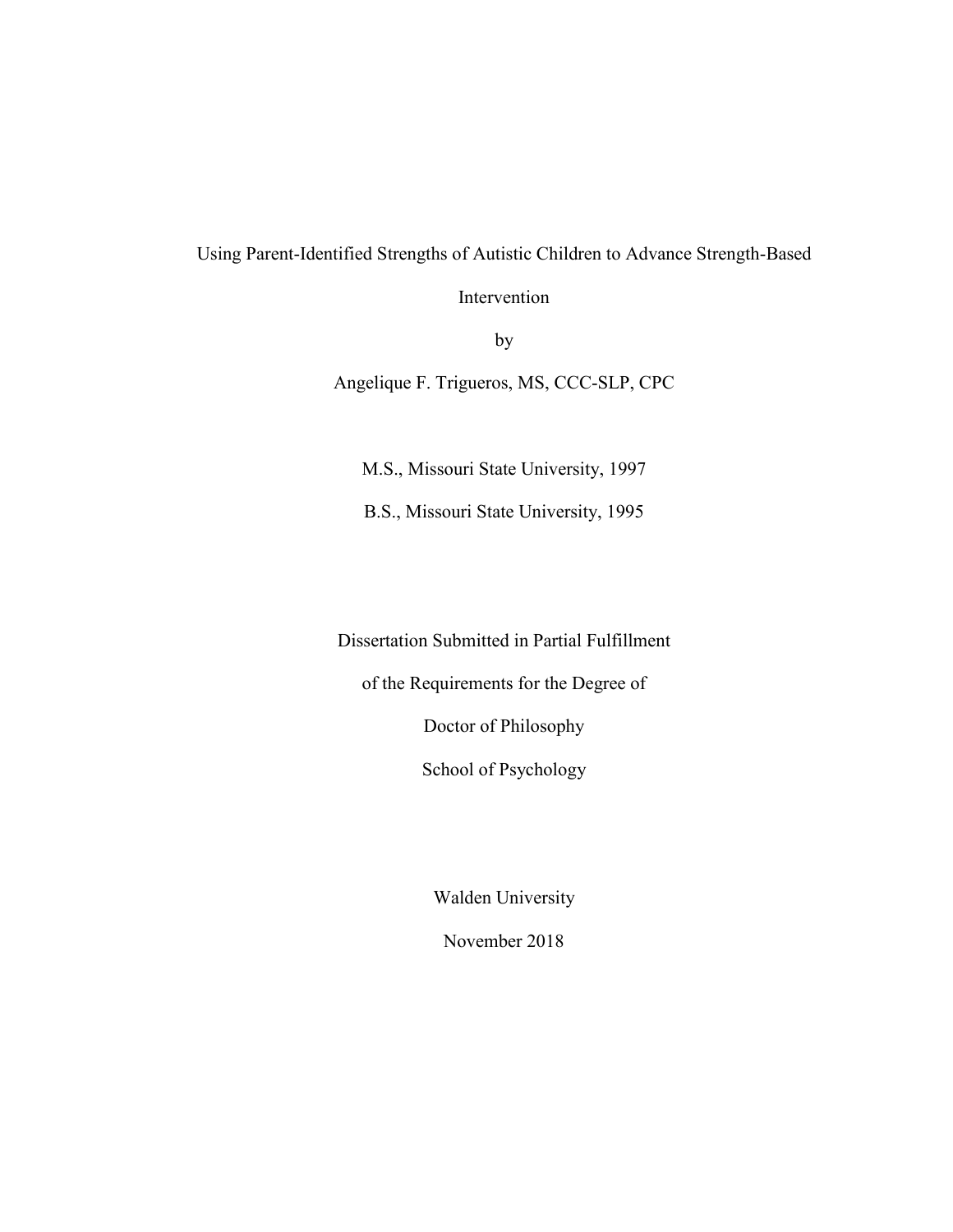#### Dedication

This study is dedicated to all of the children and their families I have been honored to work with over the course of my speech pathology career. I have learned in that process alone to never judge a book by its cover. My work with the children who see the world far more interestingly than even I, are reflected in this study.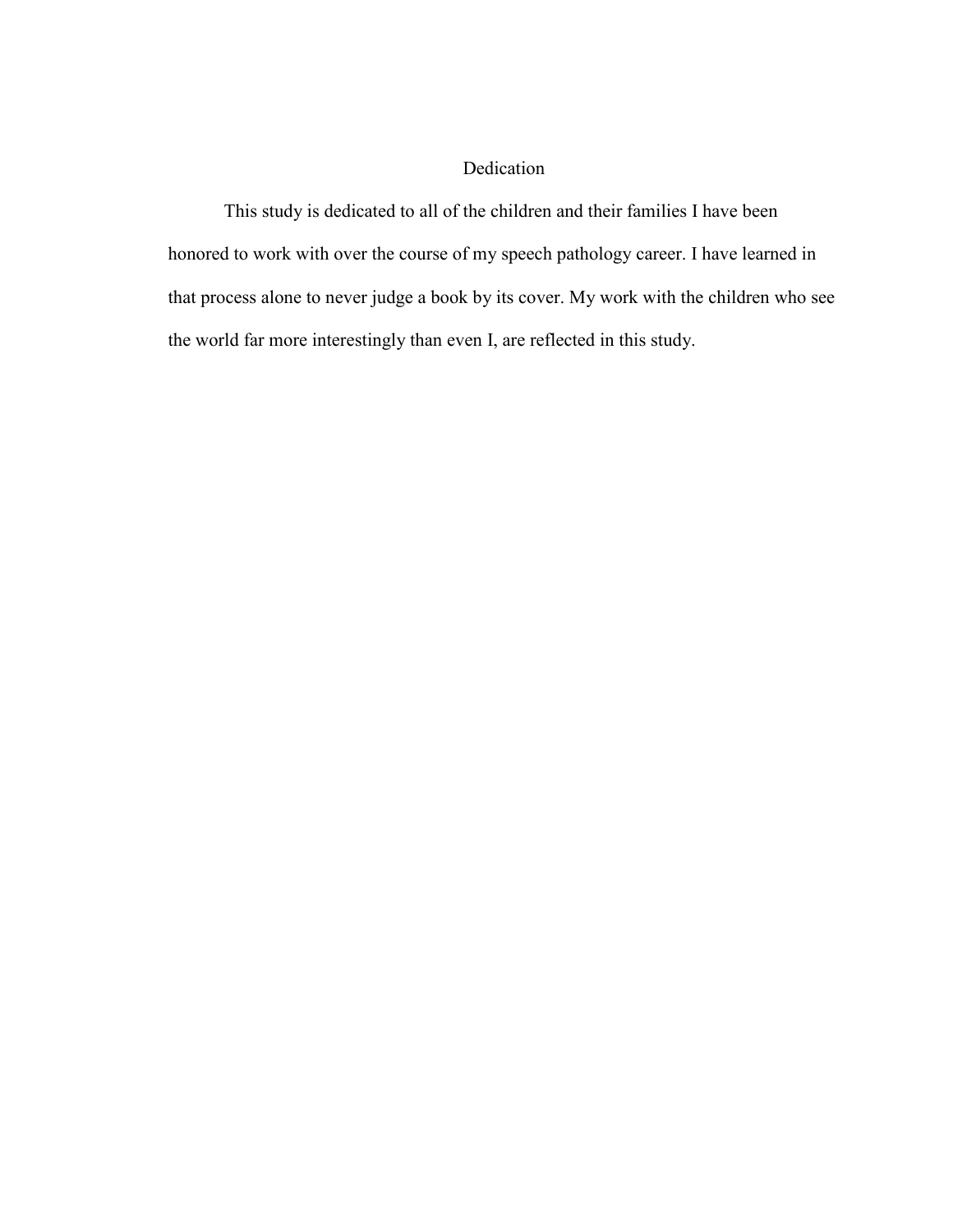### Acknowledgments

I am indebted to all who have supported me very patiently as I toiled away in a dogmatic fervor on this study. I am grateful for all the assistance that allowed me to shift my focus to create what I believe to be an important work for those who needed this perspective to be heard.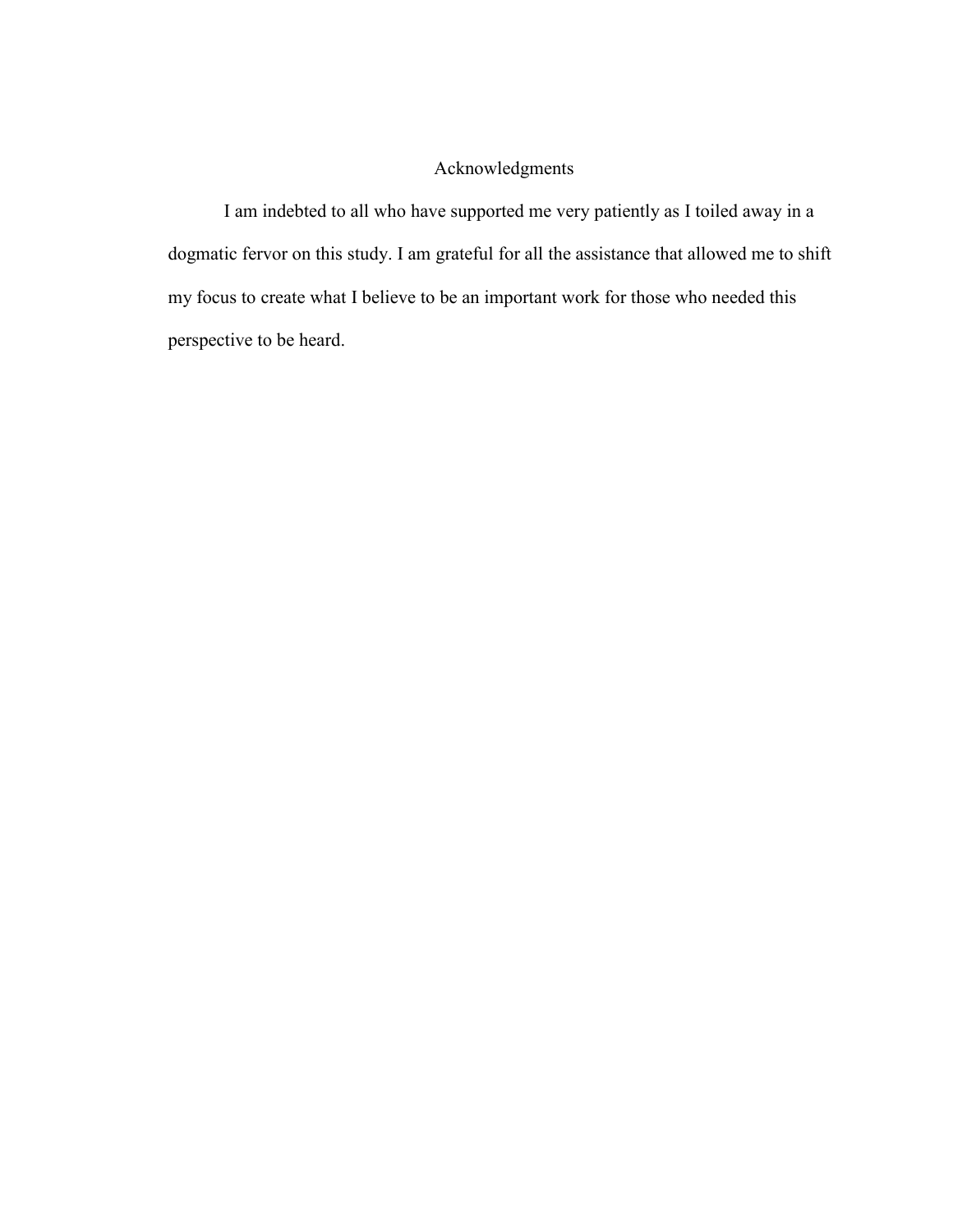## Table of Contents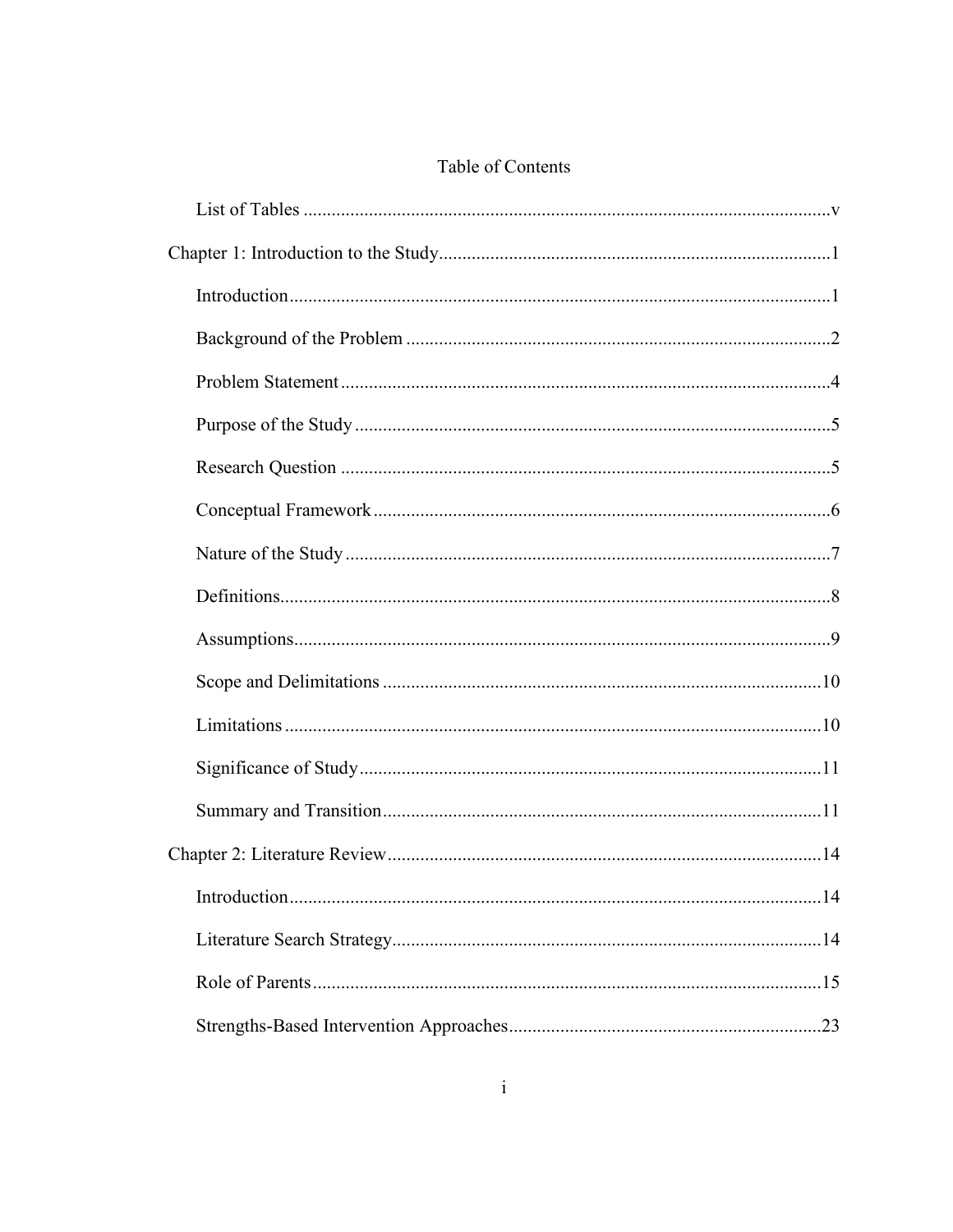| Procedures for Recruitment, Participation and Data Collection 44 |  |
|------------------------------------------------------------------|--|
|                                                                  |  |
|                                                                  |  |
|                                                                  |  |
|                                                                  |  |
|                                                                  |  |
|                                                                  |  |
|                                                                  |  |
|                                                                  |  |
|                                                                  |  |
|                                                                  |  |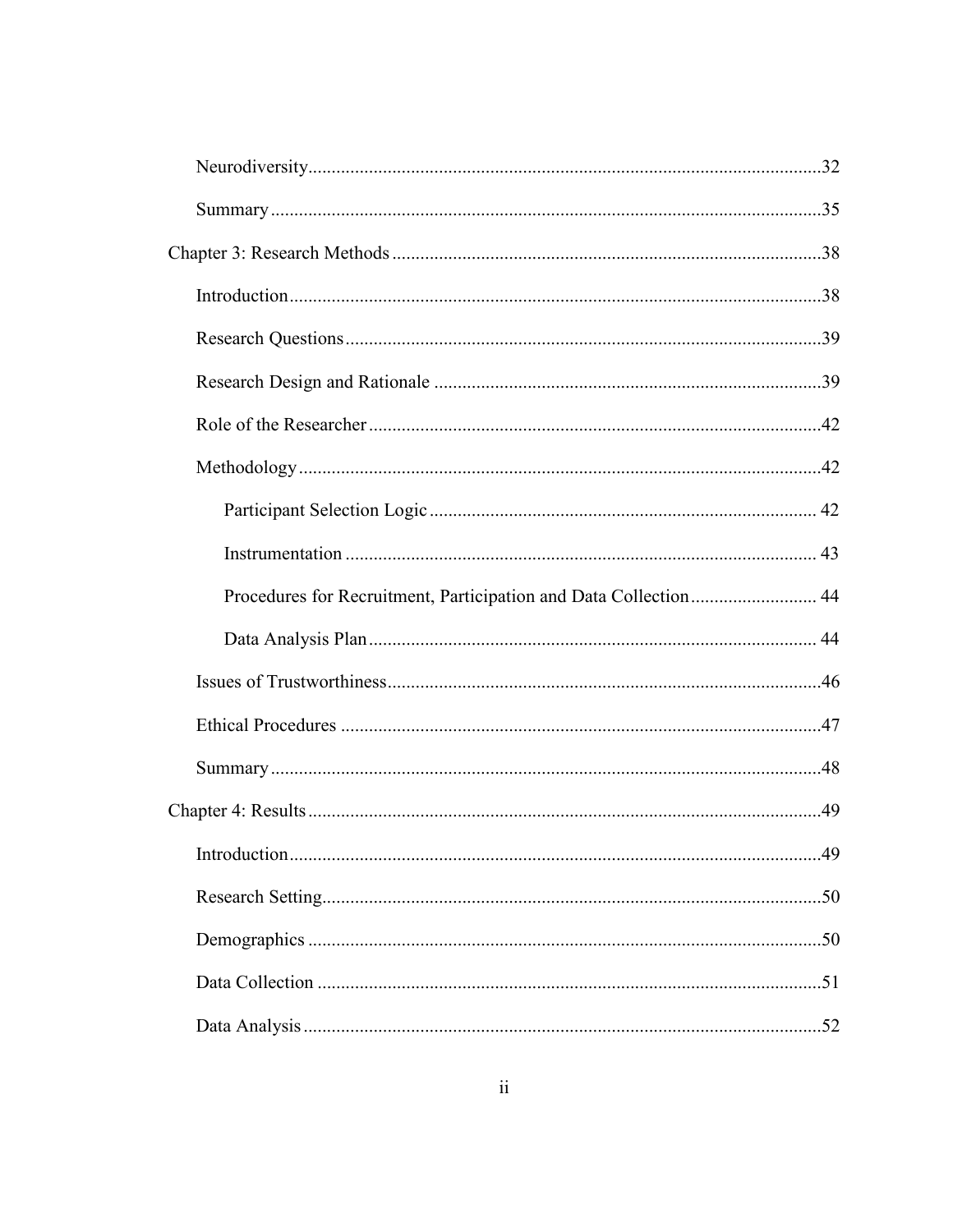| Results58 |  |
|-----------|--|
|           |  |
|           |  |
|           |  |
|           |  |
|           |  |
|           |  |
|           |  |
|           |  |
|           |  |
|           |  |
|           |  |
|           |  |
|           |  |
|           |  |
|           |  |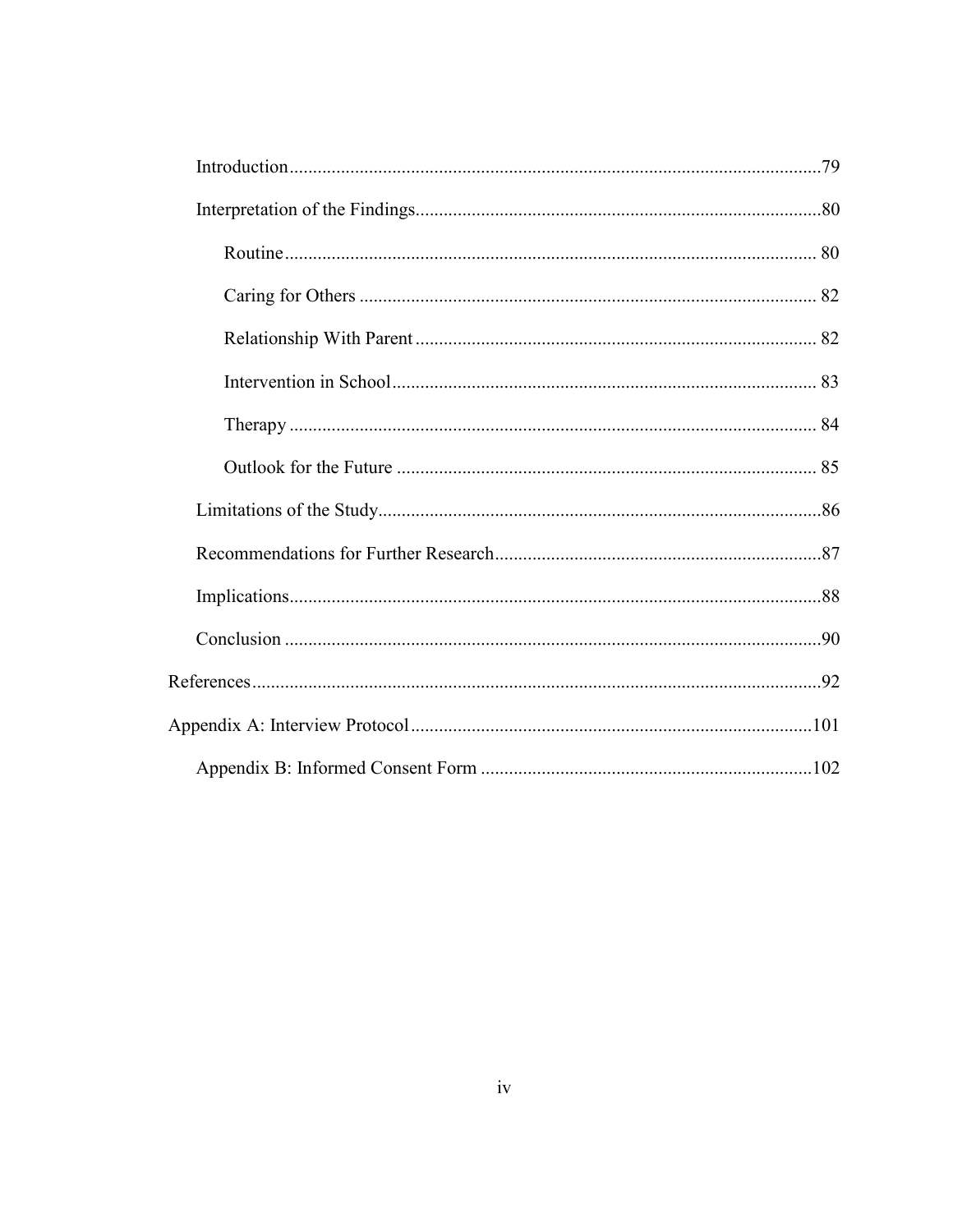## List of Tables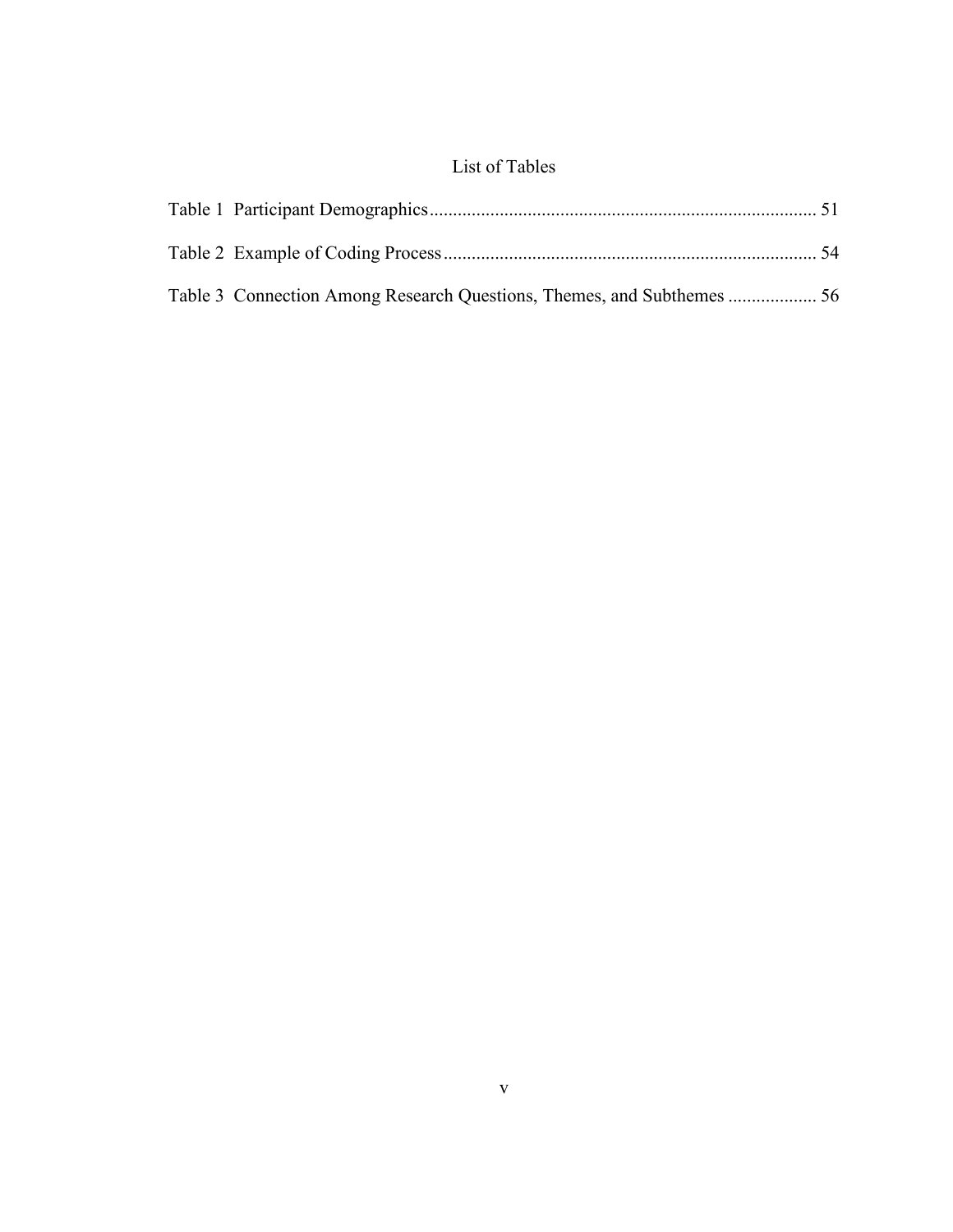#### Chapter 1: Introduction to the Study

#### **Introduction**

In this qualitative study, I explored how the underused and under-represented parent-identified strengths of autistic children may act as the basis for the advancement of effective strength-based treatment for autistic children. Autism spectrum disorder (ASD) is a pervasive neuropsychological developmental disorder characterized by poor social interaction and communication, restricted interests and activities, and highly repetitive behavior (Matson, Rieske, & Tureck, 2011; Zhou & Yi, 2014). Autism exists on a spectrum, providing wide variation for how a child is affected (Chawarska, Klin, Paul,  $\&$ Volkma, 2007; Stadnick, Drahota, & Brookman-Frazee, 2012), and an estimated 1 in 68 children has been diagnosed with autism (CDC, 2015). Autism is a widespread disorder among children, and because of its unclear etiology, high incidence, and uncertainty regarding effective intervention, autism continues to pose challenges to determining exactly what constitutes effective intervention (Kandalaft, Didehbani, Krawczyk, Allen, & Chapman, 2013; Zhou & Yi, 2014). Because defining what constitutes effective intervention for children with autism remains uncertain, improvements to community mental health care for children with ASD are needed (Stadnick et al., 2012; Zhou & Yi., 2014).

Strength-based intervention programs are recent approaches to the treatment of autism that may hold promise for effective intervention because they work from the strengths, competencies, and interests of autistic individuals rather than their deficits. Such deficit-based approaches may be disempowering because they highlight and reinforce what children with autism cannot do rather than what they can do (Lanou,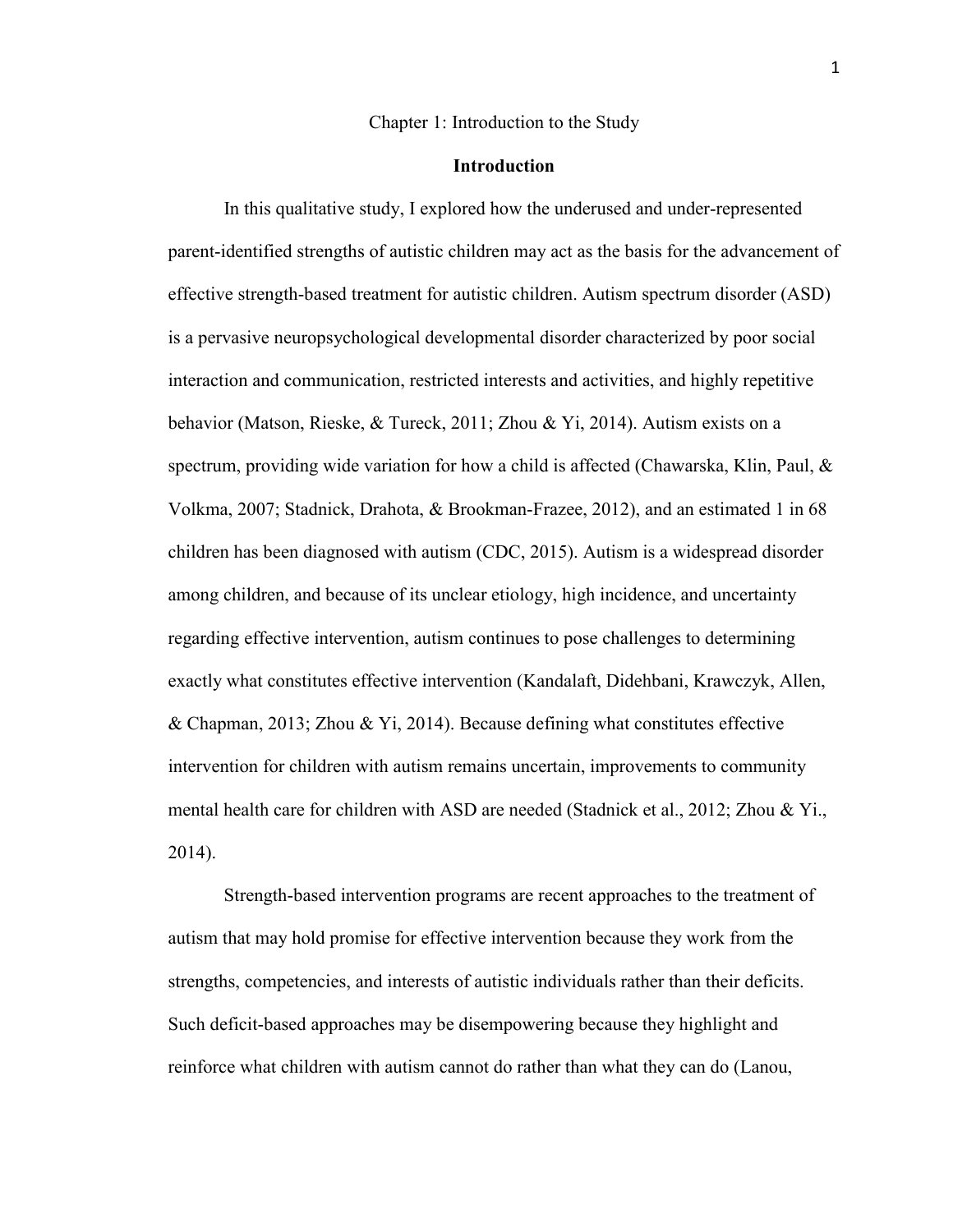Hough, & Powell, 2012; Steiner, 2011). In addition, parents play important and considerable roles in the lives of their autistic children as both traditional caretakers in home settings and coaches in treatment settings (Zhou & Yi, 2014). Because of this high degree of involvement in both home and treatment settings, parents have unique and intimate perspectives on their children's strengths, competencies, and interests. These perspectives may be used to help identity the strengths, competencies, and interests of their autistic children and extend current strength-based intervention approaches.

#### **Background of the Problem**

Strength-based intervention approaches for children with autism have emerged in response to the need for more types and better intervention practices because what constitutes effective intervention for children with autism remains uncertain (Carlson, Armitstead, Rodger, & Liddle, 2010; Lanou et al., 2012; Steiner, 2011). Strength-based intervention approaches are promising and contrast with traditional autistic intervention approaches that focus on children's areas of need or deficits (Lanou et al., 2012; Steiner, 2011). Instead, strength-based approaches emphasize positive aspects of behavior and identifying and highlighting areas of competence, strengths, and interests from which to generate effective intervention strategies (Steiner, 2011). Strength-based intervention approaches have been shown to serve as the basis for effective intervention and treatment in the areas of direction-following (Campbell  $\&$  Tincani, 2011), motivation and peer interaction (Lanou et al., 2012), and parent-child interaction (Steiner, 2011). However, studies on strength-based approaches are often unclear regarding how the strengths of autistic children are identified, and many do not mention using the valuable and important insight of parents to help identify the strengths of autistic children.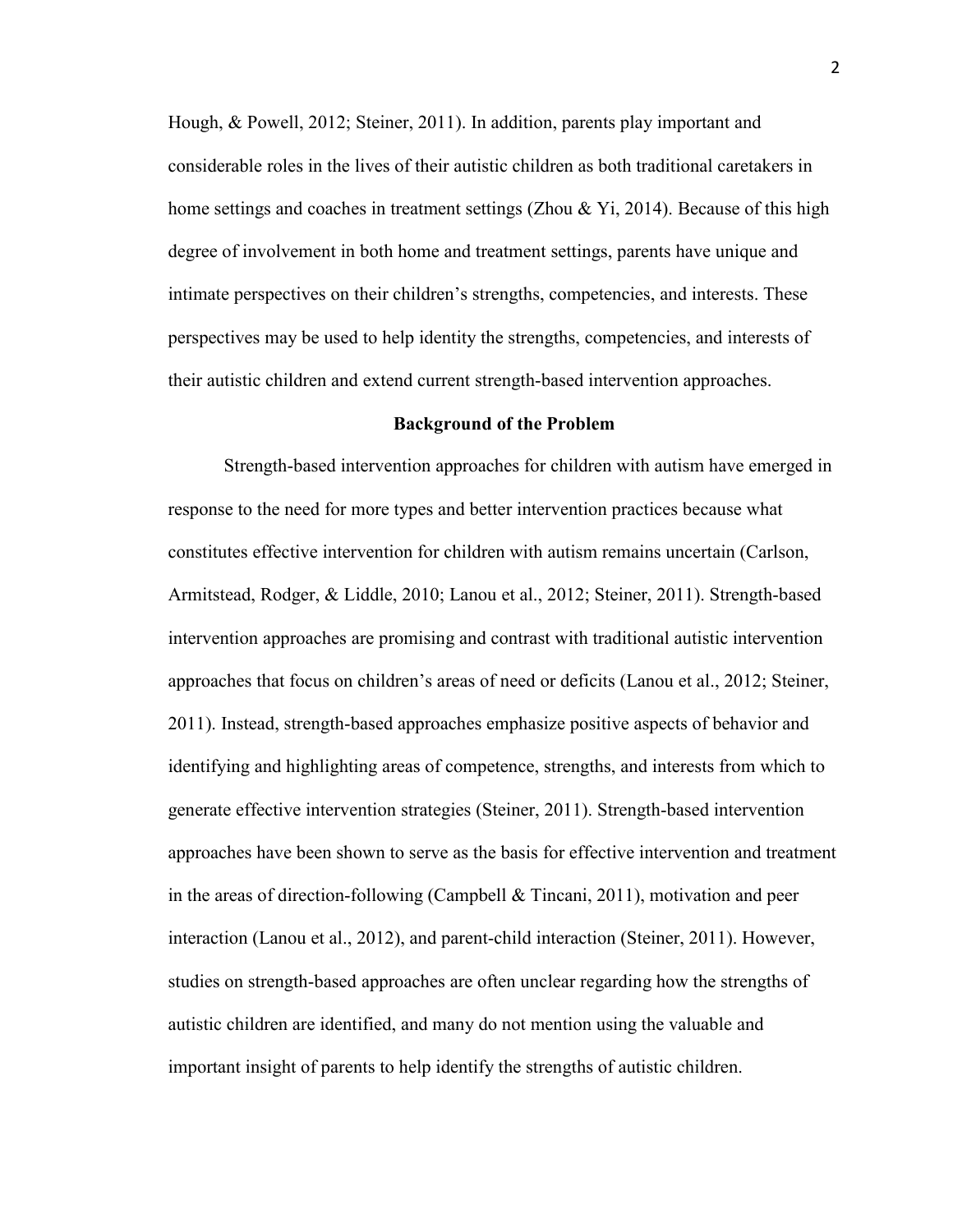Additionally, research shows that parents are often highly involved in the treatment of their autistic children (Stadnick et al., 2012). More specifically, research has shown that parents play important roles in the lives and treatment of their autistic children both as caretakers in home settings and as coaches in treatment settings (Zhou & Yi, 2014). The presence of parents in both home and professional settings gives parents a unique view of how their children live with autism and respond to treatment. This dual role and vantage point affords parents intimate perspectives on the strengths of their autistic children, as well as perspectives on the intervention approaches used to treat their children (Owren & Stenhammer, 2013). Consequently, parents may be able to provide unique and valuable information on the strengths of their autistic children to advance strength-based intervention approaches, information that may supplement the knowledge of health care professionals and learning specialists.

Strength-based autism intervention has proven effective in treating children with autism (Campbell & Tincani, 2011; Lanou et al., 2012; Steiner, 2011) and the role parents play in the lives of their autistic children is well-documented (Cascio, 2012; Langan, 2011; Zhou & Yi, 2014). However, little information exists on how researchers identify the strengths of autistic children for strength-based programs, and little formal use has been made of parents to identify the strengths of their autistic children. This study was needed to provide information on how parent-identified strengths of their autistic children can inform health psychology and community mental health research on autism intervention. Consequently, I designed this study to collect information on parentidentified strengths of their autistic children to add to the literature on strength-based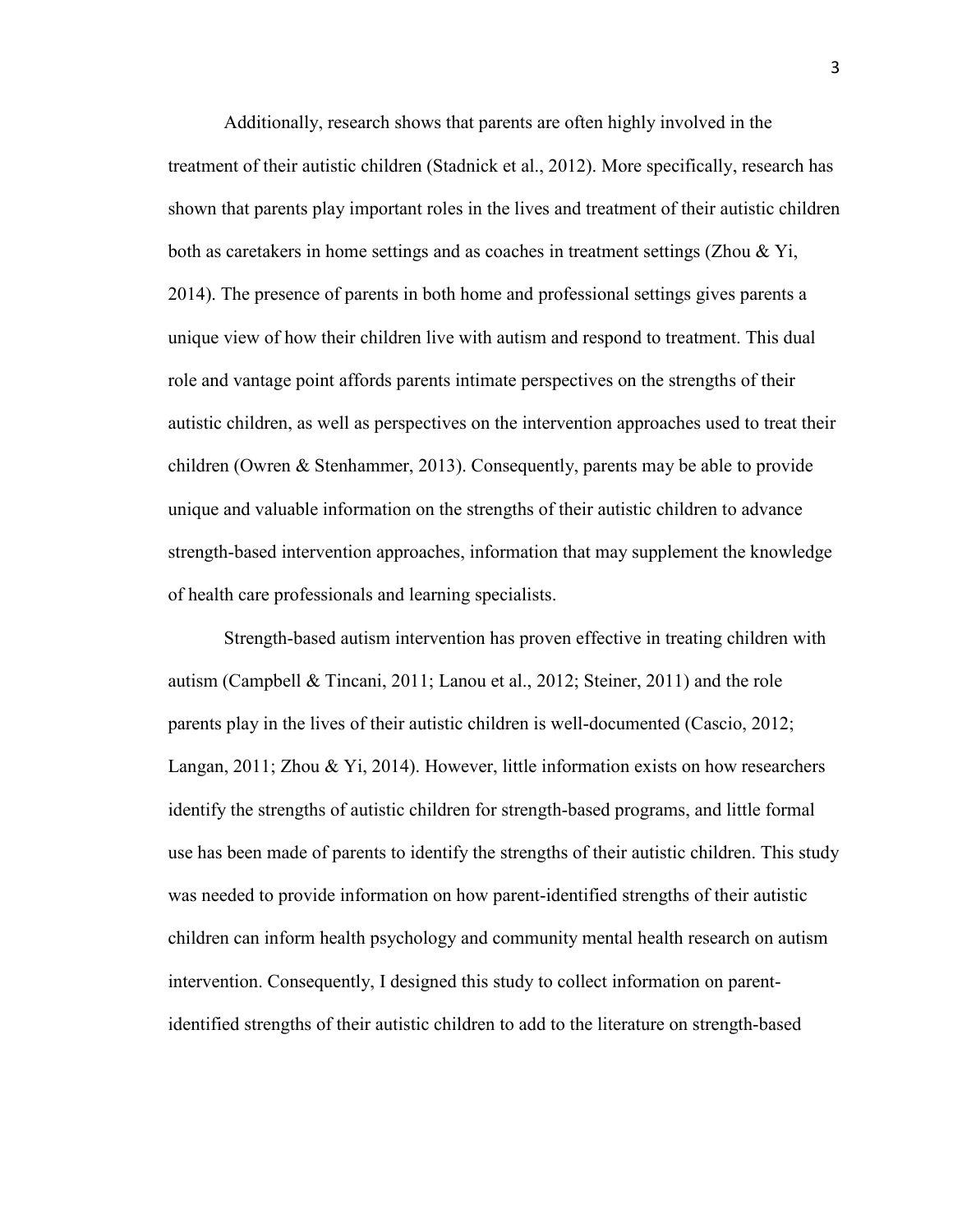approaches and to explore the importance of using parent-identified strengths to advance strength-based intervention programs.

#### **Problem Statement**

 Although research has provided a solid knowledge base of the strengths and competencies of autistic children (Campbell & Tincani, 2011; Carlson et al., 2010; Lanou et al., 2012; Steiner, 2011), parents of autistic children have largely not contributed formally to the identification of their children's strengths. Consequently, how parents' perceptions of their autistic children's strengths are used to inform strength-based treatment is unknown and may be underused in treatment settings. Parents inhabit a unique "insider" position that may allow them to contribute valuable information concerning their children's strengths and competencies (Owren & Stenhammer, 2013, p. 32). Although researchers have studied the effects on parents of strength-based parent education programs (Steiner, 2011) and the experiences of parents using strength-based family support programs for children with autism (Carlson et al., 2010), researchers have paid less attention to contributions of parents in identifying their autistic children's strengths (Owren & Stenhammer, 2013), which may prove to be valuable.

In one study, Lanou et al. (2012) examined the effects of strength-based programs on autistic children, but the researchers did not explicitly relate how they identified these strengths; it is assumed the learning specialists of these programs identified children's strengths. Consequently, what is lacking in the literature regarding strength-based intervention programs for autism is how strengths of children with autism are identified, and no recent studies mention using the potentially valuable and important insights of parents for this purpose. Tincani, Travers, and Boutot (2010) found the strengths of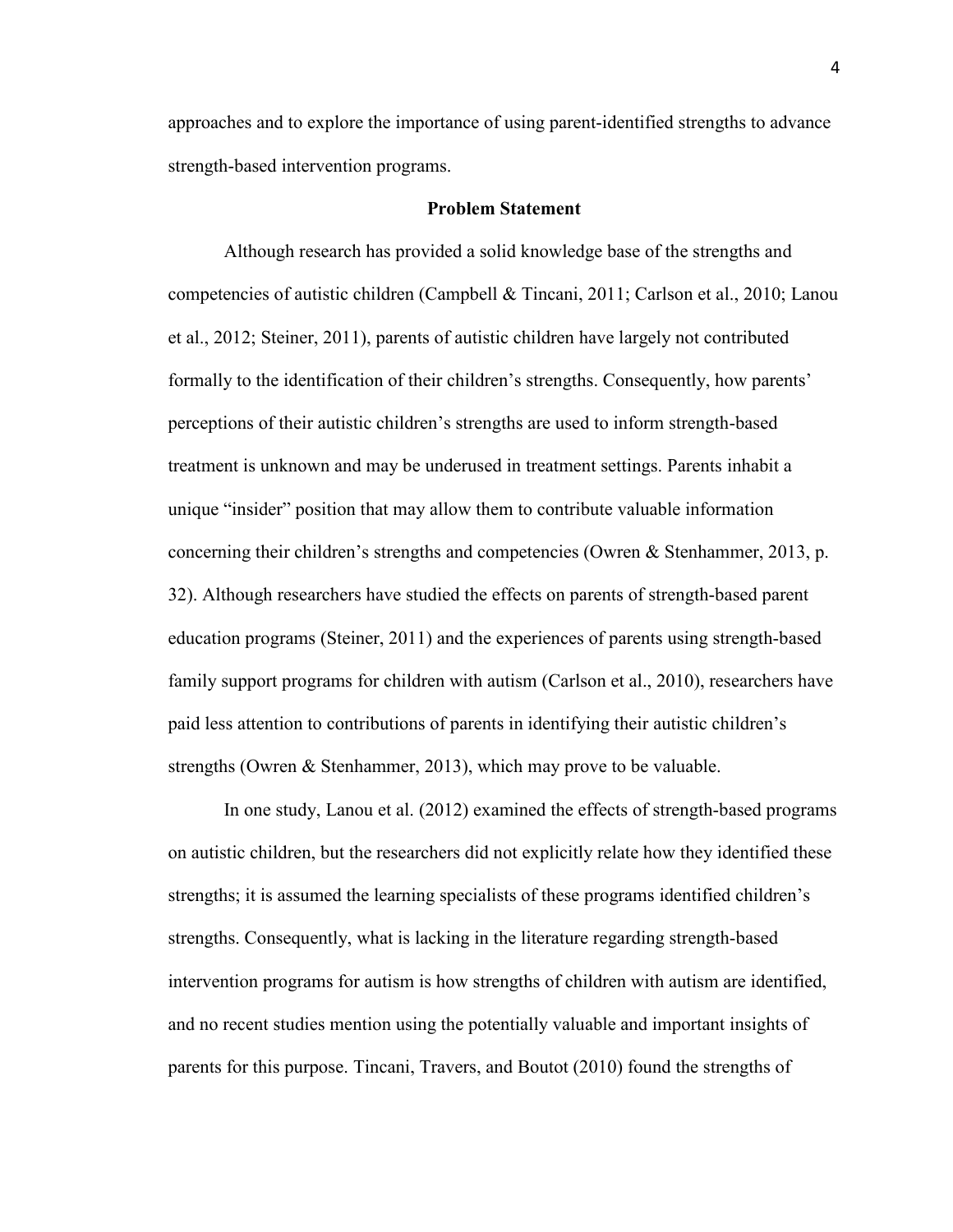family systems are important to support educational strategies of children with ASD, but it is not known how parents may contribute to furthering strength-based intervention by helping to identify the strengths and competencies of their autistics children.

#### **Purpose of the Study**

The purpose of this qualitative study was to collect information on parents' perceptions of their autistic children's strengths and competencies to advance strengthbased autism intervention. Through semistructured interviews and an interpretive phenomenological approach, I sought to collect information on parents' perceptions of their autistic children's strengths and competencies to generate novel ideas about identifying strengths to advance strength-based intervention approaches. The parents of autistic children assist and support their autistic children in facing challenges and difficulties. In addition, as caretakers of their autistic children in home settings and as coaches in treatment settings, parents have intimate knowledge of the strengths of their autistics children (Owren & Stenhammer, 2013; Zhou & Yi, 2014). Consequently, parents have a unique, yet untapped vantage point on their children's strengths and can provide both intimate and valuable information regarding treatment that health care professionals and learning specialist may not be able to provide.

#### **Research Question**

The qualitative study was guided by the following research questions,

RQ1: What are the parent-identified strengths and competencies of autistic children?

RQ2: What are parent experiences and perceptions of the use of their children's strengths and competencies during treatment?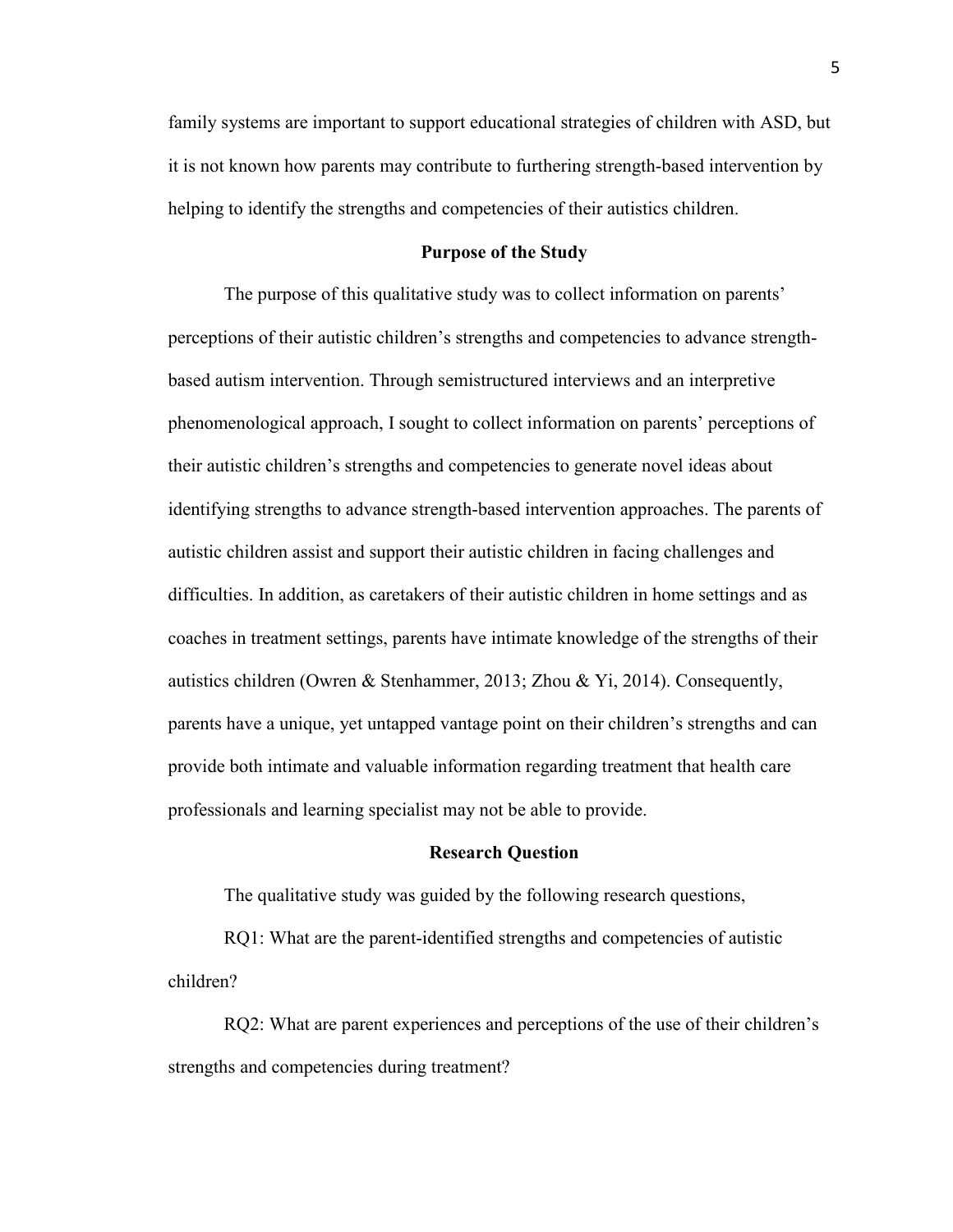#### **Conceptual Framework**

I used the theoretical tenets of neurodiversity, as well as strength-based intervention approaches to autism, to frame, undergird, and contextualize this study. Neurodiversity rests on two primary tenets: (a) autism is a natural variation of the human condition, and (b) individuals with autism should be recognized and accepted as valuable contributors to society who do not require rehabilitation or cure (Jaarsma & Welin, 2012). However, because autism has been assessed and understood according to a traditional models based on normalization, deficiencies, and elimination of the condition, those with autism have come to be stigmatized as being ill or disabled and seen as in need of cure (Jaarsma & Welin, 2012; Kapp, Gillespie-Lynch, Sherman, & Hutman, 2013). Proponents of neurodiversity seek to challenge traditional models that assess and understand autism as a deficiency or disability that requires rehabilitation, and they seek instead to empower autistic individuals and reconceptualize autism as a natural neurological human variation (Jaarsma & Welin, 2012; Kapp et al., 2013).

Neurodiversity an appropriate conceptual base for developing potentially effective intervention programs based on identifying and using the strengths and competencies of autistic children. This is because strength-based intervention approaches like neurodiversity are empowering and take as their starting point not what autistic children cannot do or how they do not fit in socially, but what they can do, including their strengths and competencies. Although the ultimate goal of some strength-based programs may be rehabilitation, they are programs that recognize and accept what those with autism have to offer, which aligns with the ideology of neurodiversity, rather than focusing deficits.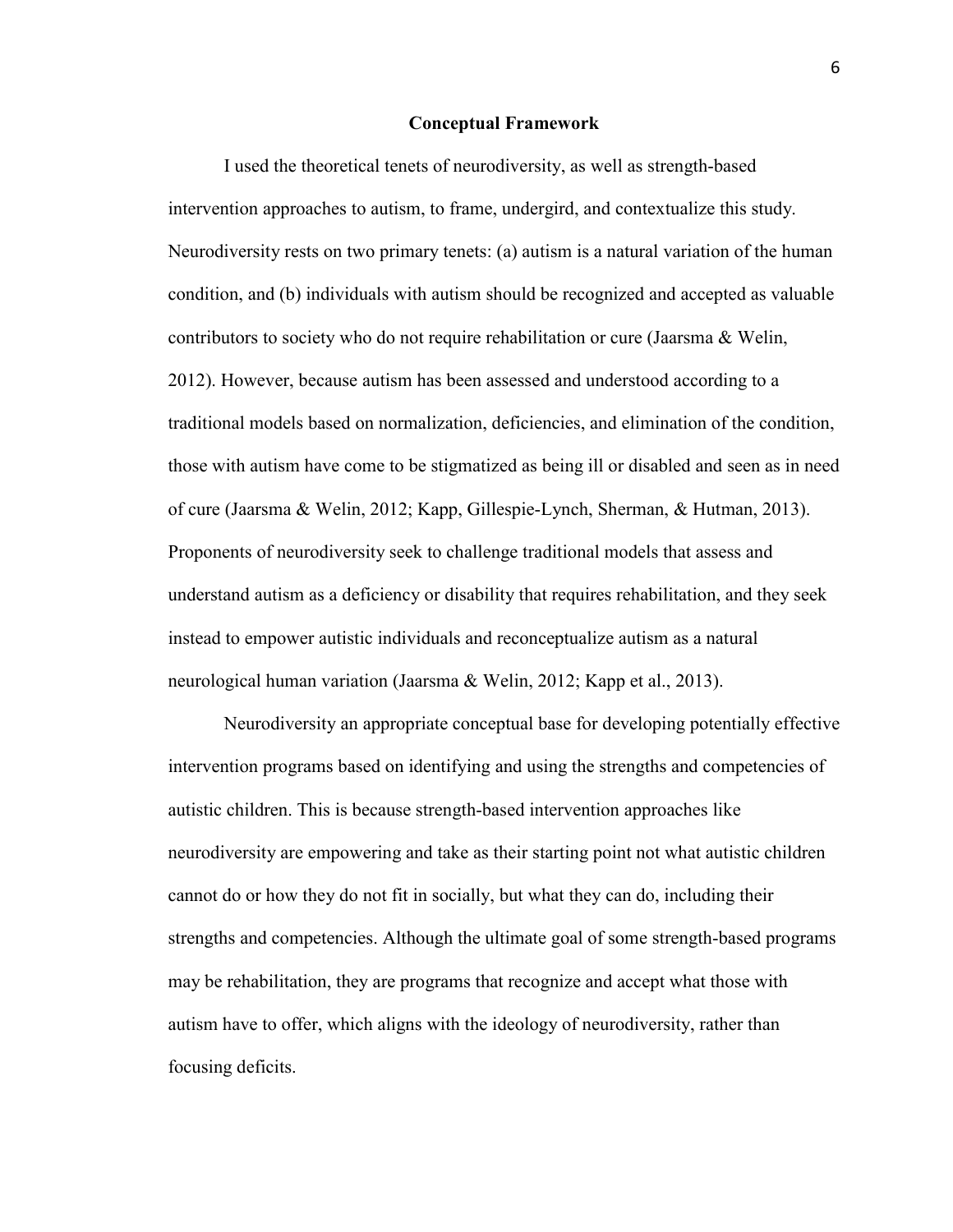#### **Nature of the Study**

I used a qualitative interpretive phenomenological analysis (IPA) design in this study and conducted semistructured interviews with 15 parents of autistic children ages 3–10 receiving treatment at a clinic in southwest Missouri to identify the strengths and competencies of the children and to explore how these strengths may act as the basis for extending effective strength-based treatment. The qualitative approach helps a researcher to describe a phenomenon rather than to explain or confirm a hypothesis (Moustakas, 1994). Researchers employ IPA when they seek to make sense of and understand an individual's experiences and perceptions of a specific phenomenon, and the design is appropriate when the researcher wishes to conduct an investigation among a number of participants sharing lived experiences of a specific phenomenon (Corbin & Strauss, 2008). IPA enables the researcher to gather information from participants' experiences and to immerse his or herself in the data while also using multiple levels of analysis (Tracy, 2013).

I used IPA to explore and analyze the views of parents regarding the strength and competence of their children with autism and how these strengths and competencies may be used to positively reframe their conditions and act as the basis for effective intervention. IPA is a research strategy associated with qualitative research approaches in which the researcher uses a phenomenological emphasis to understand and describe the claims and concerns of the participants as it relates to the phenomenon under study (Larkin, Watts, & Clifton, 2006). Because little scholarly work exists on using the perspectives of parents to identify the strengths and competencies of their autistic children for the purposes of positively extending and furthering strength-based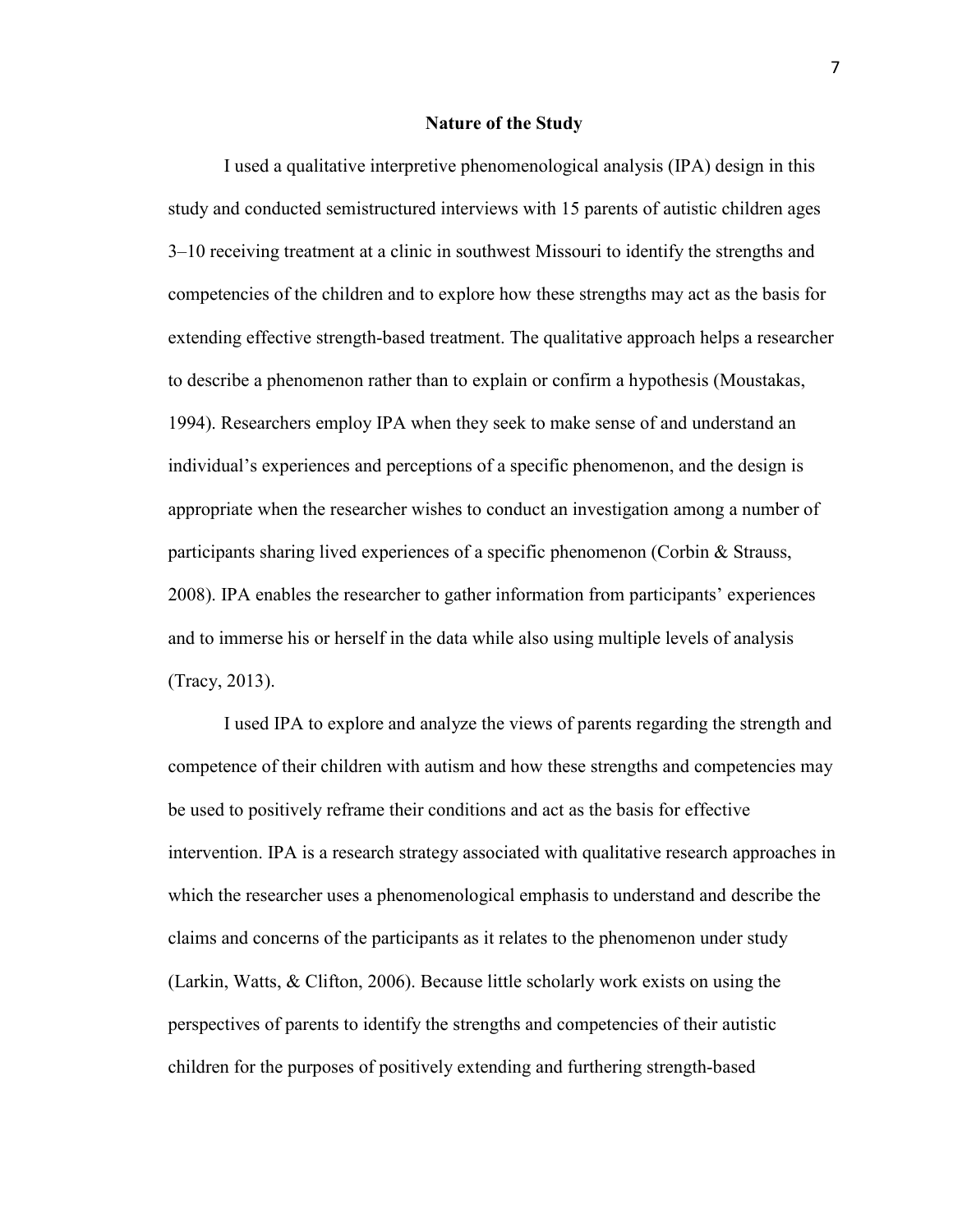intervention approaches, IPA was the most appropriate way to explore and generate novel insights from the information collected. The analysis included use of NVivo 10 qualitative analysis software because NVivo facilitates efficient data organization and management, as well as assessment of responses to interview questions during the data analysis.

#### **Definitions**

The following terms are operationalized for use in this study.

*Autism spectrum disorder*: Autism spectrum disorder (ASD) is a neuropsychological developmental disorder in which individuals have difficulties with social interaction and communication, show restricted interests and activities, and exhibit highly repetitive behavior (Matson et al., 2011; Zhou & Yi, 2014). Autism tends to impair social competence, while areas of intellectual competence are generally spared (Froese, Stanghellini, & Bertelli, 2013). Autism is conceptualized as a spectrum with wide variation pertaining to how a child is affected by the disorder. Generally, the etiology and effective treatment of autism remain unclear (Ravet, 2011; Schriber, Robins, & Solomon, 2014; Stadnick et al., 2012; Zhou & Yi, 2014). For the purposes of this study, I used ASD interchangeably with *autism*.

*Neurodiversity*: Neurodiversity is an approach to autism based on the empowerment of autistic individuals by seeing autism as a natural variation of the diverse human condition rather than as a disability or a pathology in need of cure (Jaarsma  $\&$ Welin, 2012; Kapp et al., 2013). Neurodiversity holds that autism is not a disorder, but rather a different way of being that requires tolerance and acceptance of autistic individuals, as well as changes in social perceptions involving the stigmatization of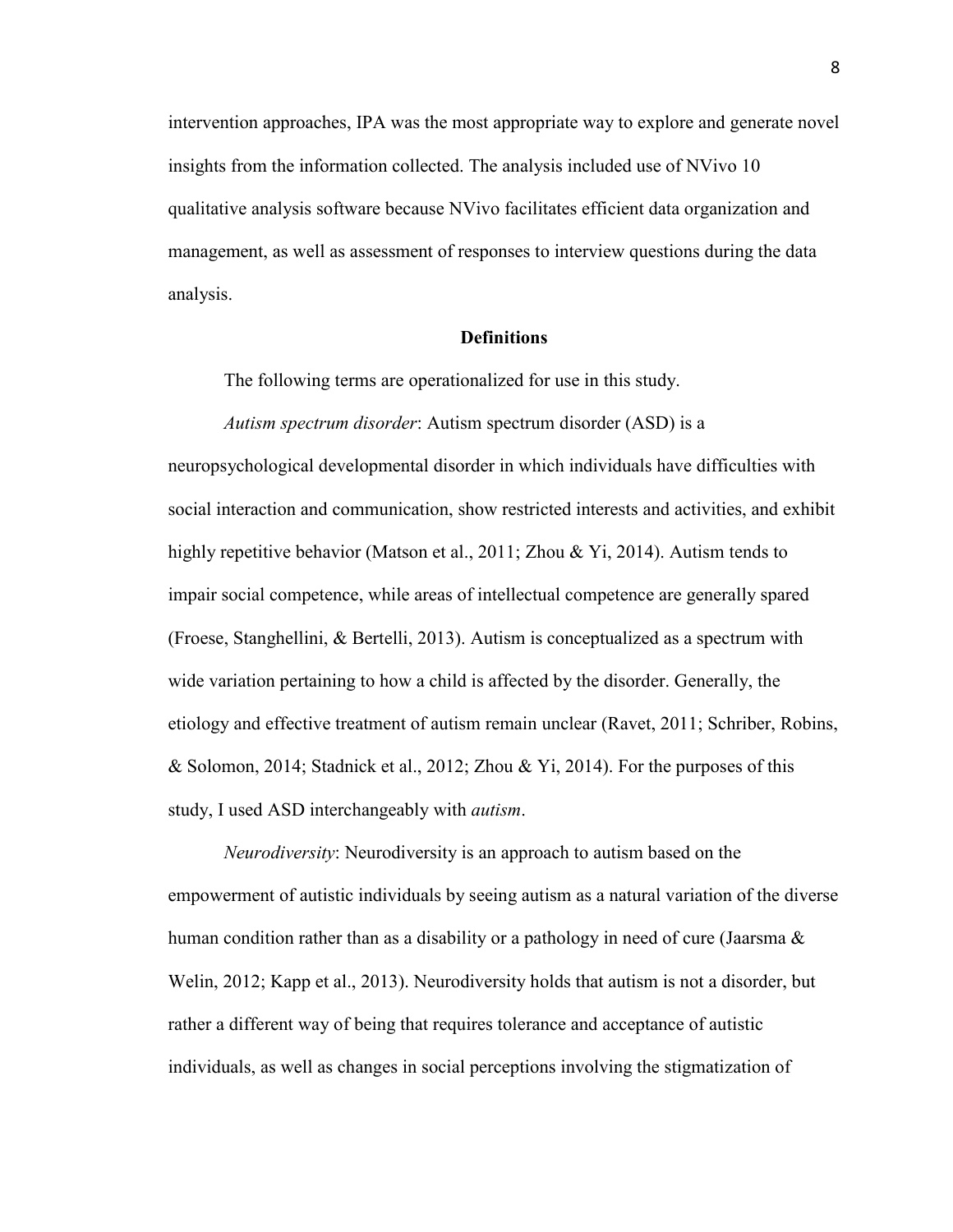autism (Allred, 2009; Jaarsma & Welin, 2012; Kapp et al., 2013). Proponents of neurodiversity generally champion strength-based intervention approaches because such approaches build from the abilities of autistic individuals rather than from their deficiencies (Wright, Wright, Diener, & Eaton, 2014).

*Strengths*: As opposed to weaknesses or deficits, strengths refer to the talents and competencies of autistic children; strengths also refer to the activities, actions, and tasks that individual autistic children perform well and with confidence (Lanou et al., 2012).

*Strength-based intervention*: Strength-based intervention approaches are types of autism treatment strategies that identify and build on the strengths, talents, and competencies of autistic individuals, rather than on their weaknesses and deficits (Lanou et al., 2012). Proponents of strength-based approaches argue that strength-based approaches may help to empower autistic individuals by highlighting and reinforcing strengths and competencies rather than focusing on areas of remediation, which occurs with deficit-based approaches (Lanou et al., 2012; Steiner, 2011).

#### **Assumptions**

Whether participants give honest and forthright answers to interview questions is a methodological issue for all qualitative studies. However, for this study specifically, care was taken to address the serious and delicate issue of social stigma that may be associated with individuals diagnosed with autism. Individuals with autism may experience social stigma because of their condition (Kapp et al., 2013), and parents, being keenly aware of the potential for social stigma, may be protective of their autistic children and reticent to discuss the details of their children's condition. To address this potential problem, I took special care to explain to participants the serious and scholarly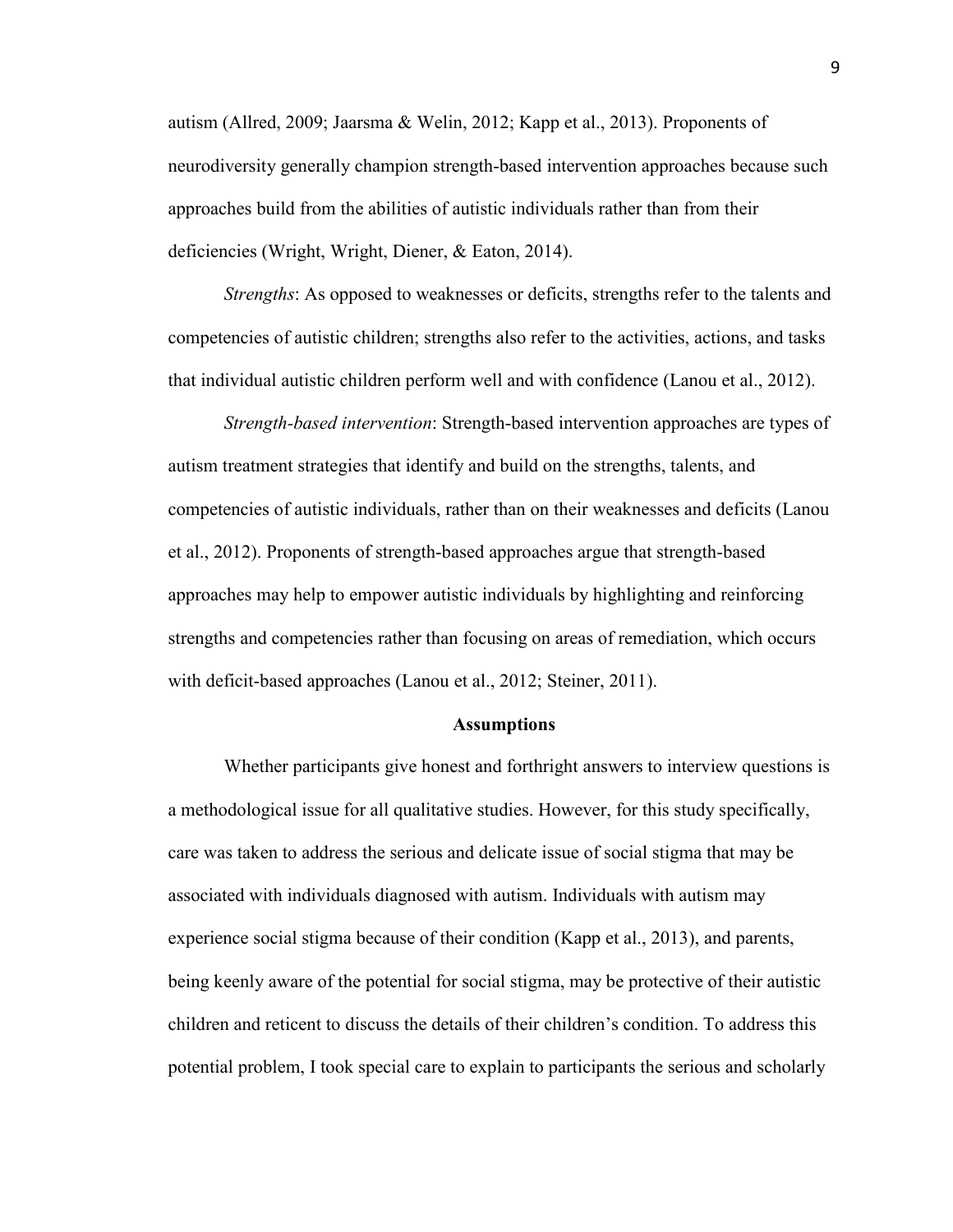nature of this study, and to assure them of the confidentiality of the information collected. Consequently, I assumed that after the serious and scholarly nature of this study was thoroughly explained to the participants, and after they were assured of the confidentiality of the information collected, they answered honestly and forthrightly.

#### **Scope and Delimitations**

This study included semistructured interviews with 15 parents of autistic children ages 3–10 currently receiving treatment at an outpatient clinic located in a suburb in southwest Missouri. Parents of children older than 10 years of age (i.e., late childhood and early adolescence) were not included in this study. Participants from a single clinical setting also bounded the scope of this study. While providing depth of exploration concerning the phenomenon under study, this scope excluded different clinical settings and geographic regions. Consequently, findings from this study may not be generalizable to other populations.

#### **Limitations**

In attempting to get at the depth of lived experiences, researchers of qualitative phenomenological studies must work with small sample sizes. Consequently, one limitation of the study was that the small sample size may limit the applicability of the findings with respect to other settings or contexts. Additional limitations included possible dishonesty of the participants regarding possible social stigma associated with autistic individuals, insufficient time to conduct the research, availability of potential project participants, and insufficient financial resources to complete data collection.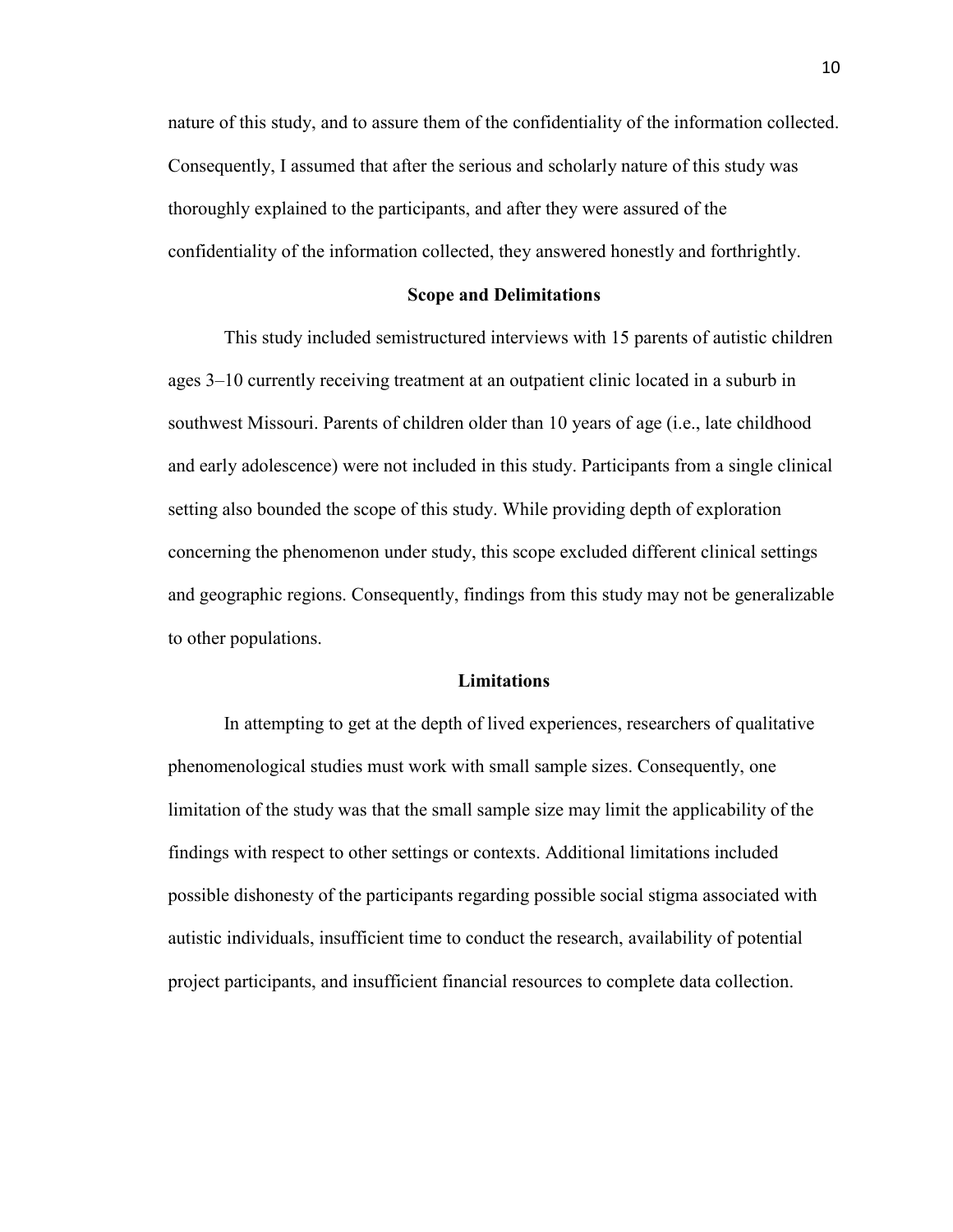#### **Significance of Study**

This study has implications for practice, research, and social change. Information collected from interviews with parents of autistic children provide insight into the identification of autistic children's strengths to advance strength-based intervention. Consequently, the information collected from this study may inform strength-based intervention approaches and lead to changes in strength-based programs and in how health care professionals and clinicians treat autistic children using strength-based methods. I aimed to provide information to help further effective strength-based intervention approaches and identify what needs to be changed in existing therapy models and intervention programs to better target and utilize the strengths and competencies of autistic children.

In addition, information collected from this study adds to the research literature in the fields of health psychology and community mental health in relation to autism intervention and strength-based treatment. The study also highlights the general need for more explicit strength-identification strategies in the literature and pertaining to how health care professionals go about identifying the strengths of autistic children. This study holds significant implications for social change because it provided information on more effective treatment strategies for autistic children, thereby improving their ability to adapt more effectively in society and affording them more integrated roles in society.

#### **Summary and Transition**

The effective treatment of autism in children remains a challenge for professionals in health psychology and community mental health. Within the past 20 years, strength-based intervention approaches for children with ASD have emerged in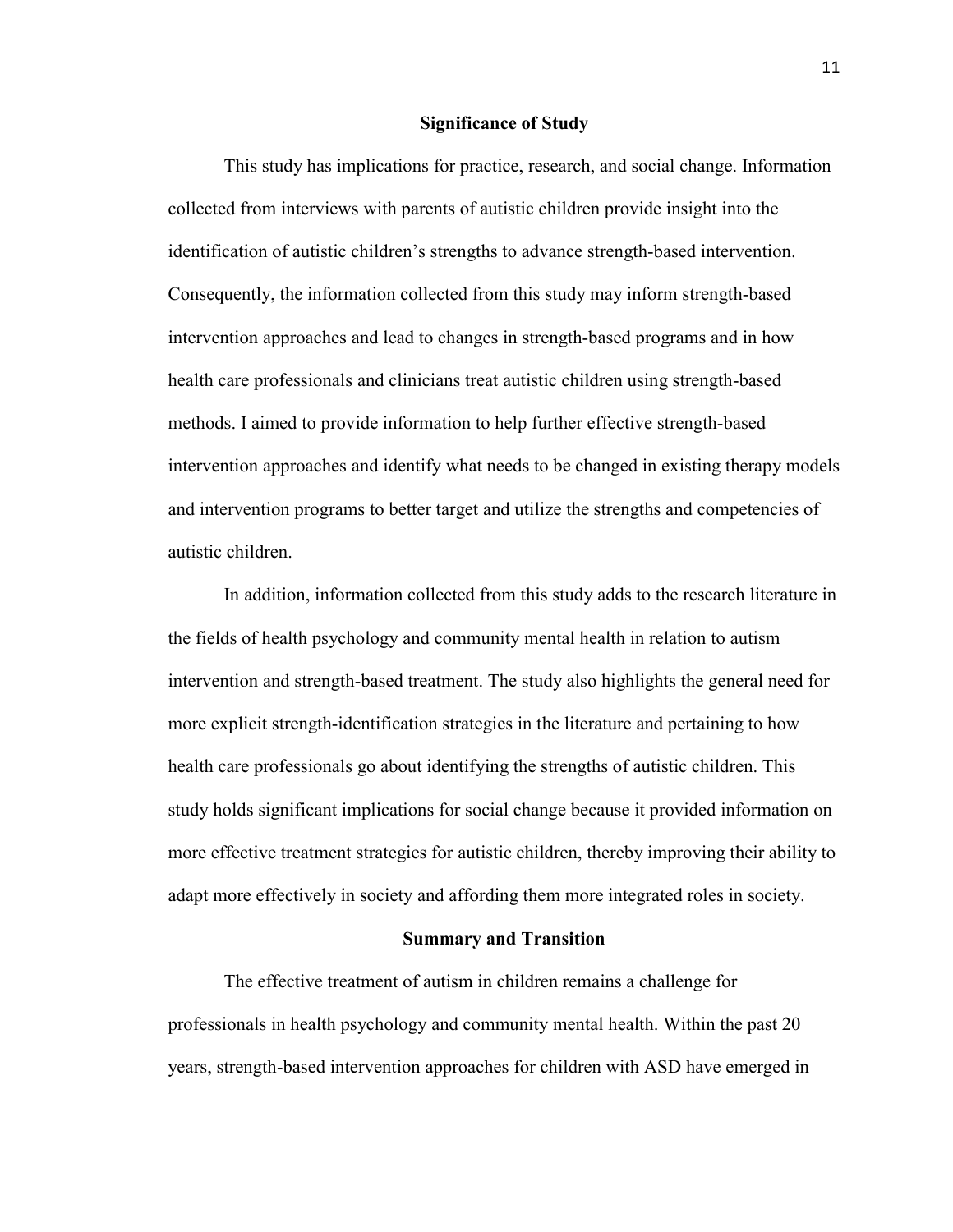response to the need for effective intervention practices (Carlson et al., 2010; Lanou et al., 2012; Steiner, 2011). Strength-based intervention approaches represent promising intervention approaches and stand in contrast to traditional approaches that focus on autistic children's areas of need (Wright et al., 2014). In addition, parents are often highly involved in the treatment of their autistic children (Stadnick et al., 2012) and may play crucial roles in the lives of their autistic children as both caregivers at home and coaches in treatment settings (Zhou & Yi, 2014). Consequently, parents have unique perspectives on their autistic children's strengths (Owren & Stenhammer, 2013). However, a shortcoming of research on strength-based intervention pertains to how health care professionals and learning specialists identify the strengths of autistic children, and the valuable potential contribution of parents in this area remains unexplored.

In this qualitative study, I used interviews and an interpretive phenomenological approach to collect information from parents on the strengths of their autistic children in an attempt to provide novel insights into how parent-identified strengths can inform and advance strength-based intervention approaches. The theoretical tenets of neurodiversity are appropriate to ground this study because neurodiversity represents a form of autism advocacy and pride that sees autism as a positive "neurovariation" of the human condition and not a disability (Cascio, 2012, p. 273). Like strength-based intervention approaches, neurodiversity focuses on empowerment and the strengths of autistic individuals. Consequently, neurodiversity was well-suited to my goals because it creates a lens to determine how parent-identified strengths can advance strength-based intervention approaches and how this information may lead to novel insights and more effective intervention for autistic children.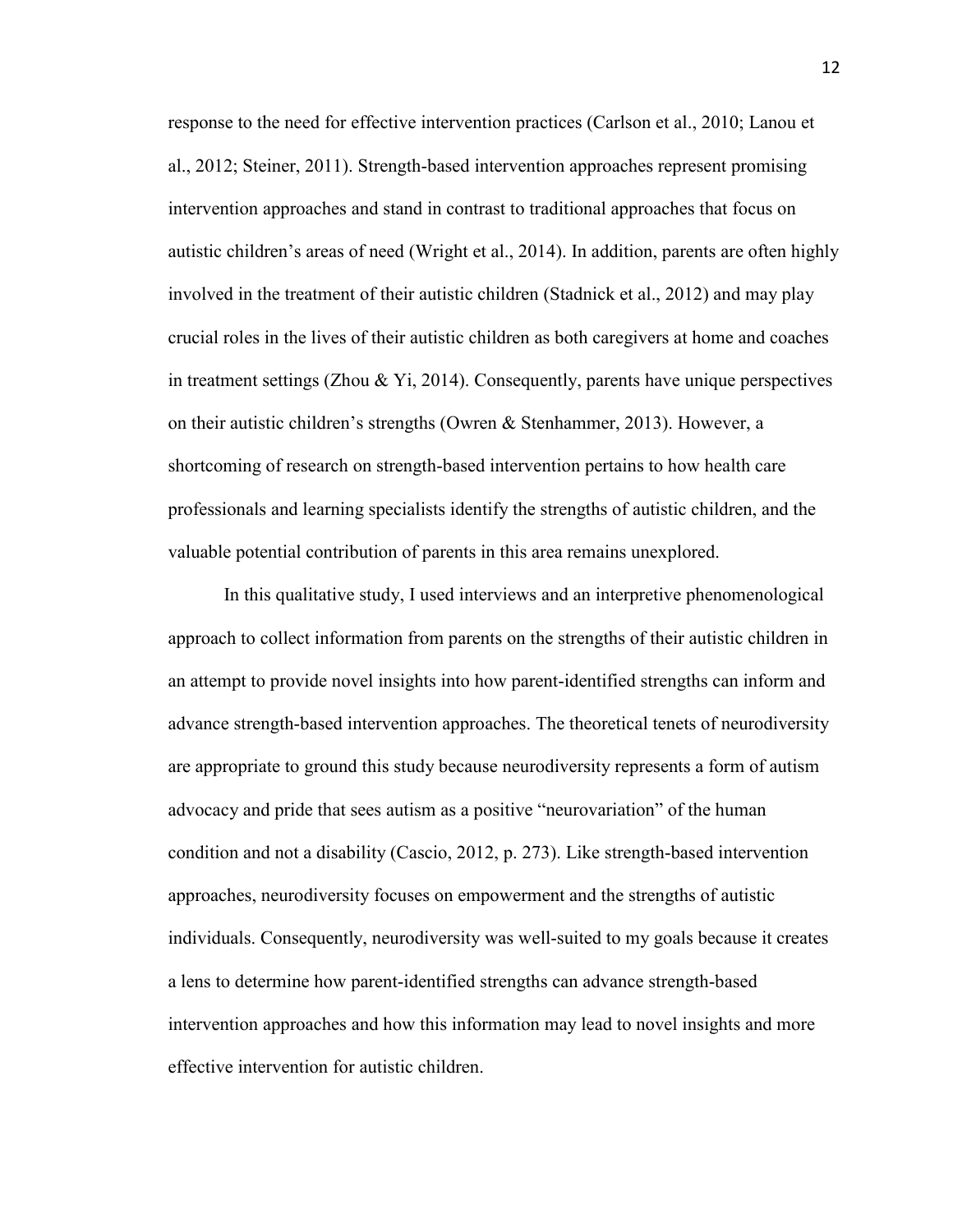Chapter 2 of this dissertation will include an introduction, a literature search strategy, and summaries and syntheses of peer-reviewed studies mostly current within the past 5 years. Research covered in the literature review section of Chapter 2 includes work on the role of parents in the treatment of their autistic children, strength-based intervention approaches, and neurodiversity in relation to autism. Chapter 2 concludes with a summary of the chapter and a transition to Chapter 3.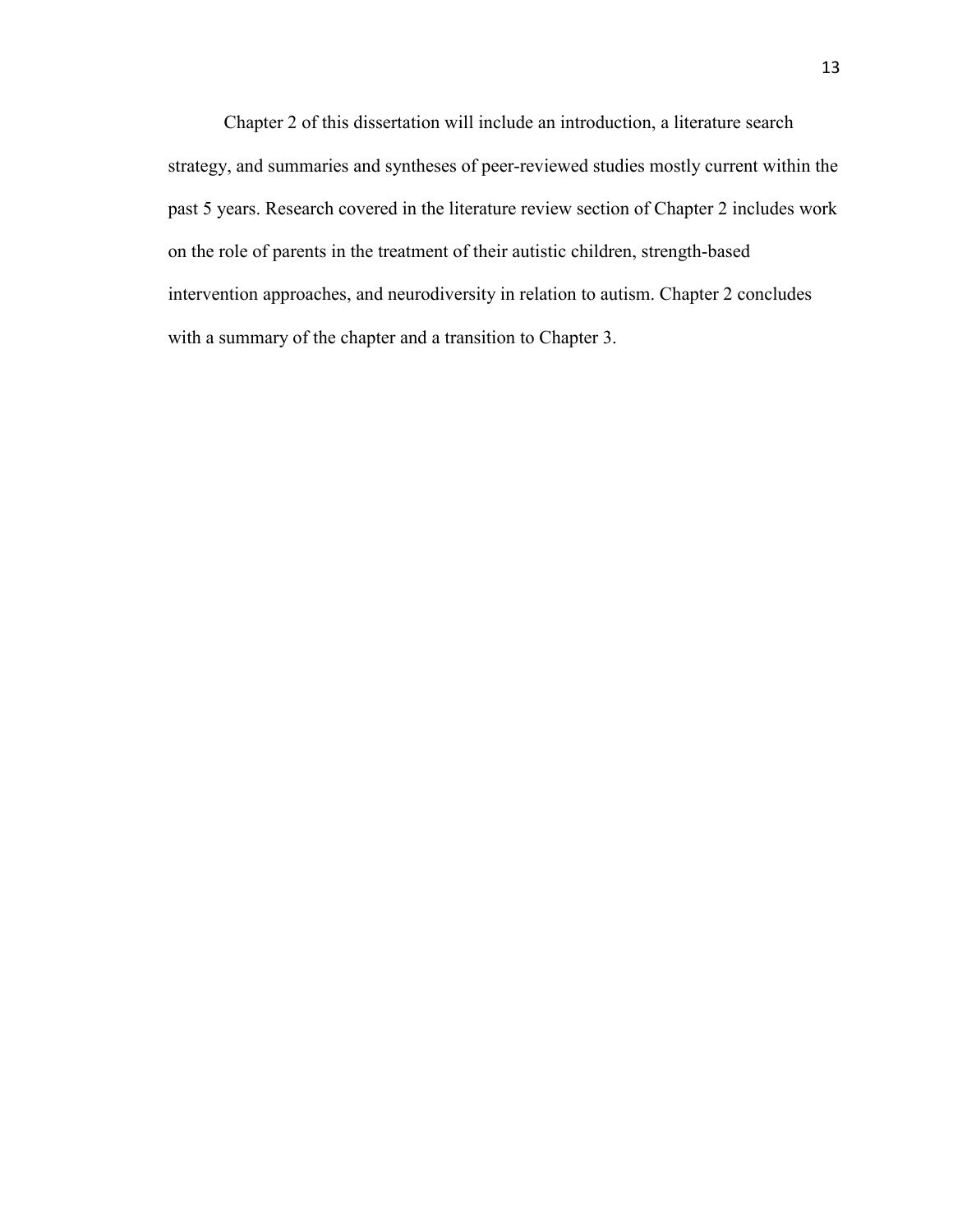#### Chapter 2: Literature Review

#### **Introduction**

Autism spectrum disorder (ASD) is a pervasive neuropsychological developmental disorder characterized by poor social interaction and communication, restricted interests and activities, and highly repetitive behavior (Matson et al., 2011; Ravet, 2011; Schriber et al., 2014; Zhou & Yi, 2014). Autism continues to challenge both practitioners and researchers concerning its etiology and treatment (Ravet, 2011; Schriber et al., 2014; Zhou & Yi, 2014). Because of autism's unclear etiology, high incidence, and uncertainty regarding effective intervention, it has received much critical and popular attention (Zhou & Yi, 2014); however, because what constitutes effective intervention for children with autism remains uncertain, improvements to community mental health care for children with ASD are needed (Stadnick et al., 2012; Zhou & Yi, 2014). Strengthbased treatments are recent approaches that may hold promise for effective intervention, because they work from the strengths and interests of autistic individuals rather than their deficits (Lanou et al., 2012; Steiner, 2011). In addition, parents play significant roles in the lives of their autistic children as both coaches and caretakers (Zhou & Yi, 2014). Because of this, parents have unique perspectives on their children's strengths and interests, perspectives that may be used to help identity the strengths of their autistic children and extend strength-based intervention approaches.

#### **Literature Search Strategy**

I obtained the literature collected for this review through comprehensive online search methods. For this study, I searched various combinations of the following key terms and phrases: *autism, autism spectrum disorder, children with autism, parents of*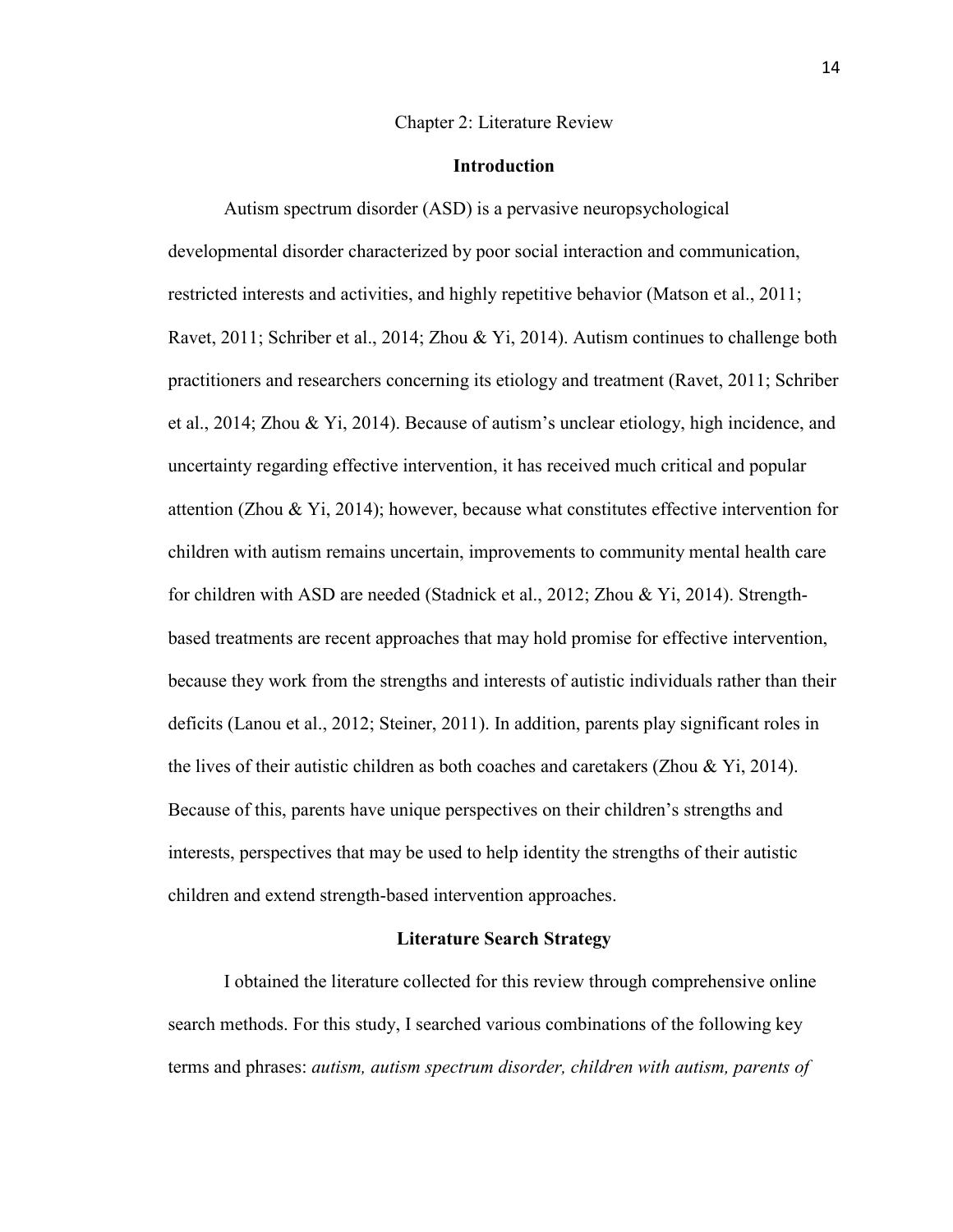*children with autism, parents' perspectives on autism, neurodiversity, autism treatment, autism intervention, strength-based intervention,* and *response-to-intervention*. I primarily used PsycARTICLES, PsycINFO, Web of Science, CINAHL, Medline, PubMed, and Academic Search Complete to search for relevant and current peerreviewed journal articles, published within the past five years. Academic Search Complete is a multidisciplinary indexing and abstracting tool that allows for searches of other databases. Academic Search Complete provides full-text articles for more than 4,600 journals, including full-text articles for more than 3,900 peer-reviewed titles. Academic Search Complete allows for searching databases in a variety of fields, including those of social work, sociology, psychology, and science, among many others. I also searched Google Scholar to obtain full-text articles for this review. My focus was on current, peer-reviewed scholarly articles, but it was also necessary to refer to books, older articles, and government documents and reports to obtain contextual and background information. Finally, I obtained the titles of several additional studies by referring to the bibliographies of recent key studies on childhood autism intervention.

#### **Role of Parents**

Since the 1970s, parents have played a high-profile role in shaping both public and professional discourse surrounding autism (Langan, 2011), and since that time, involvement of parents in the diagnosis and treatment of their autistic children has steadily increased (Matson & Konst, 2014). Research has shown that parents play key and crucial roles as both caretakers (at home) and coaches (in treatment settings) of their autistic children (Zhou & Yi, 2014). The presence of parents in both home and professional settings is unique, and this insider position affords parents perspectives of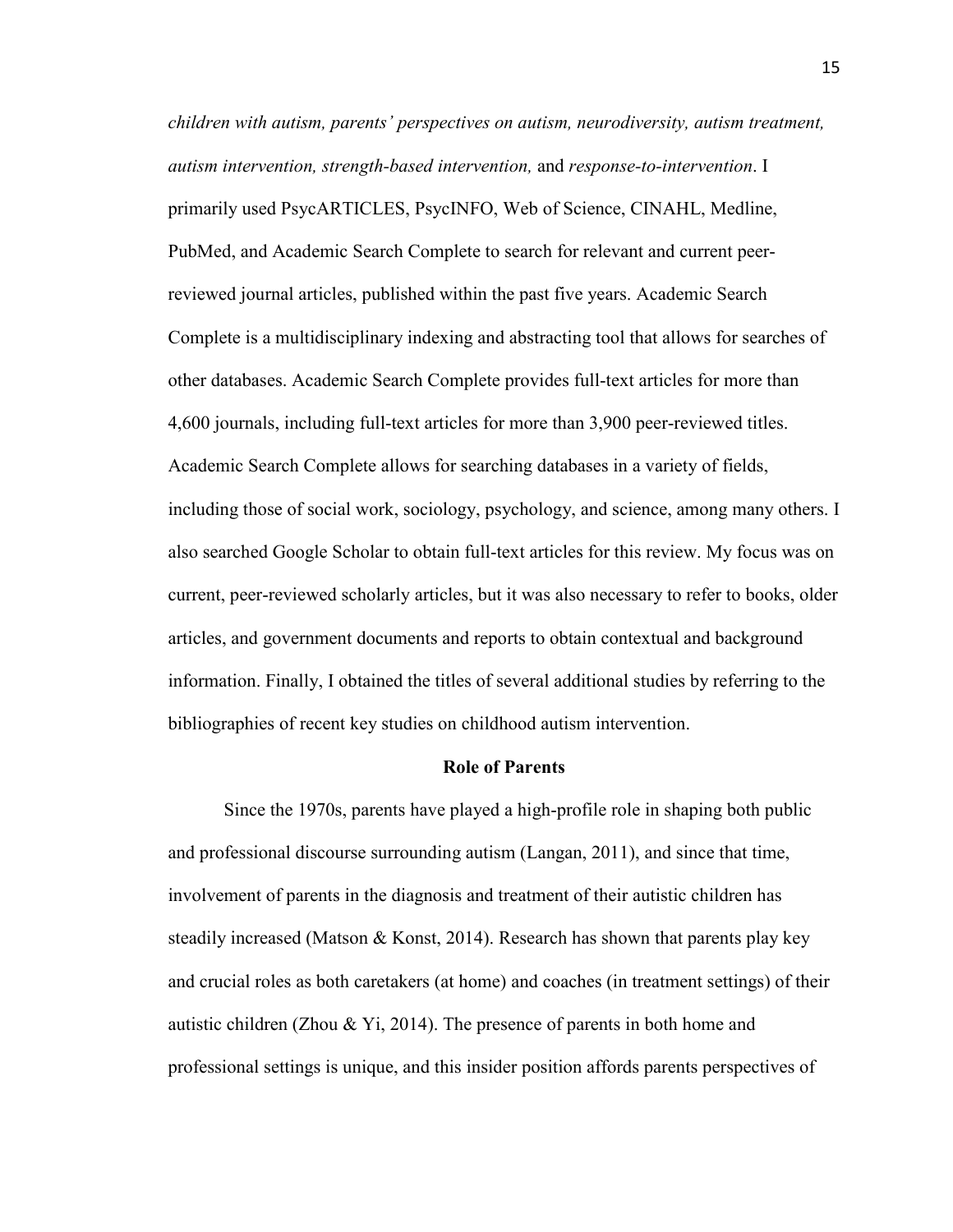their autistic children as well as their responses to intervention approaches (Owren & Stenhammer, 2013). Parents straddle professional and nonprofessional realms and have even been referred to as lay professionals because of their high degree of experience with autism (Langan, 2011). Because of the positions and roles the parents of autistic children inhabit, they have unique perspectives on their autistic children and their treatment options, perspectives that practitioners may use in designing and extending intervention approaches.

Parents have signficantly contributed to lay and professional conversations surrounding autism and have played important roles in shaping official discourse as well as public awareness of autism (Langan, 2011). In her study of the role of parental accounts, Langan (2011) examined how the input of parents has shaped and influenced both professional and public perceptions of autism, and the consequences this influence has had for new opportunities for collaboration between parents and professionals. Langan (2011) categorized the contribution of parental voices to issues concerning autism into three stages. In the first stage, roughly spanning the 1960s through the 1980s, the public saw autism as an obscure condition, and indifference and ignorance about autism plagued this stage of autism awareness (Langan, 2011). During this time, parental voices were key to debunking popular notions that autism resulted from deficient parenting (Langan, 2011). Langan identified a second stage occurring from the 1990s onward, and this stage has been characterized by increased public attention to and awareness of autism. However, part of this increased awareness has included parents' role in popularizing the idea that autism is a disease resulting from vaccines, environmental agents, or unorthodox medical treatments (Langan, 2011). For the past 10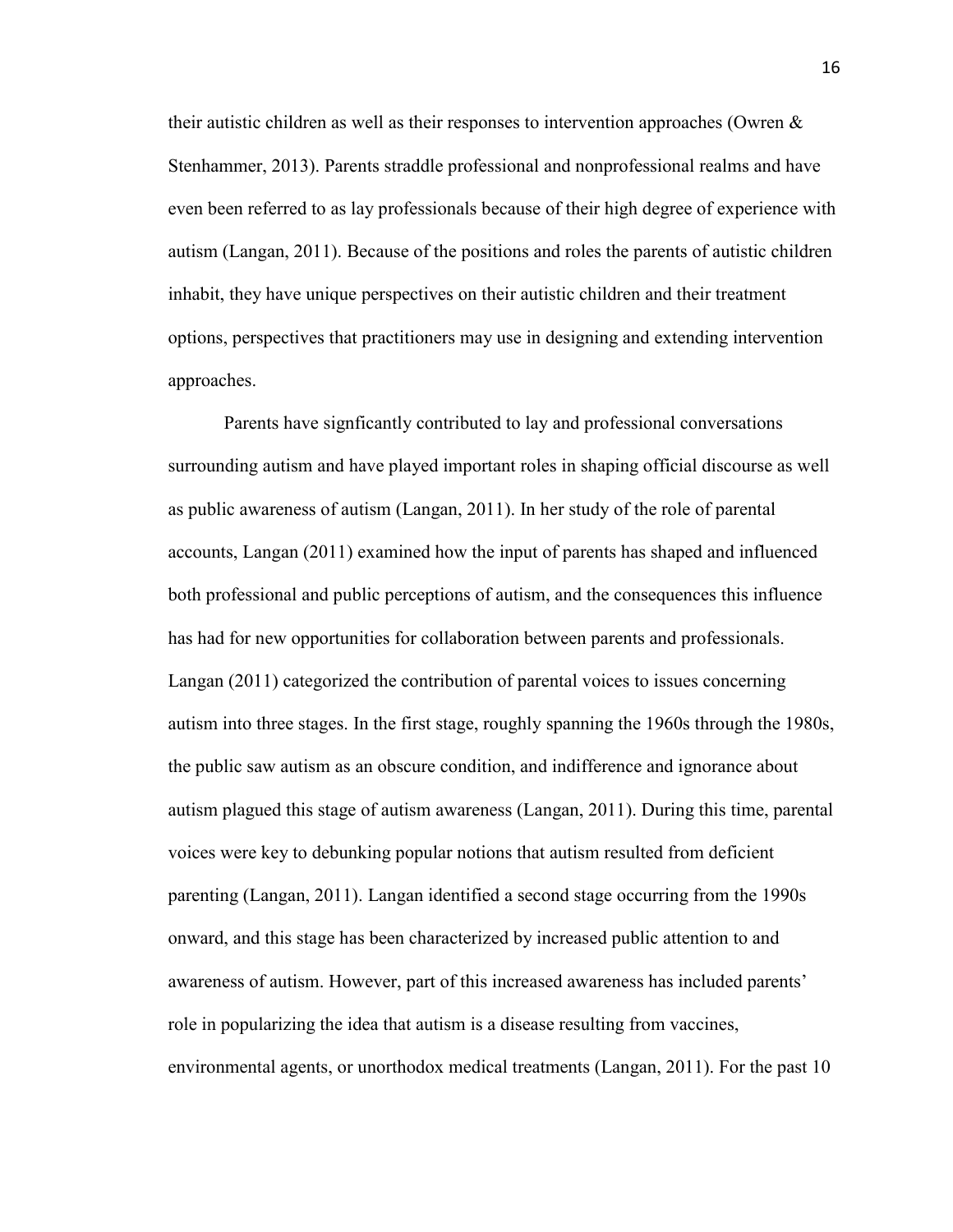years, parental activism and a shift from disease models to accepting autism as a form of human diversity with its own particular characteristics and challenges has marked the third stage of autism awareness (Langan, 2011). This stage is also marked by increased public awareness of autism and of the presence of autistic individuals in society (Langan, 2011). With the decline of deficit-based autism models (e.g., models based on the deficits of autistic individuals), parents generally have become less confrontational and more likely to collaborate with professionals (Langan, 2011).

Langan (2011) highlighted that autism has always constituted a mix of professional and public elements, with parental voices working somewhere in between as vocal insiders. Because parents inhabit unique positions as both caretakers and coaches, they are able to contribute valuable first-hand accounts of their children's predispositions, behaviors, and outcomes to public and professional conversations regarding autism. Although parents are increasingly being seen as valuable sources of input regarding issues of autism awareness and symptom-based treatment approaches, they have yet to be tapped for information regarding strength-based treatments. To date, no researcher has explicitly focused on using parent-identified strengths of their autistic children to inform and advance strength-based intervention approaches. Consequently, the degree of influence parents have on public and professional conversations was a worthy rationale for exploring parent-identified strengths in this study. Because parents inhabit a unique "insider" position, they may be able to contribute valuable information concerning their children's strengths and competencies (Owren & Stenhammer, 2013, p. 32), as they have been able to do in relation to symptom-based intervention approaches and larger issues surrounding autism.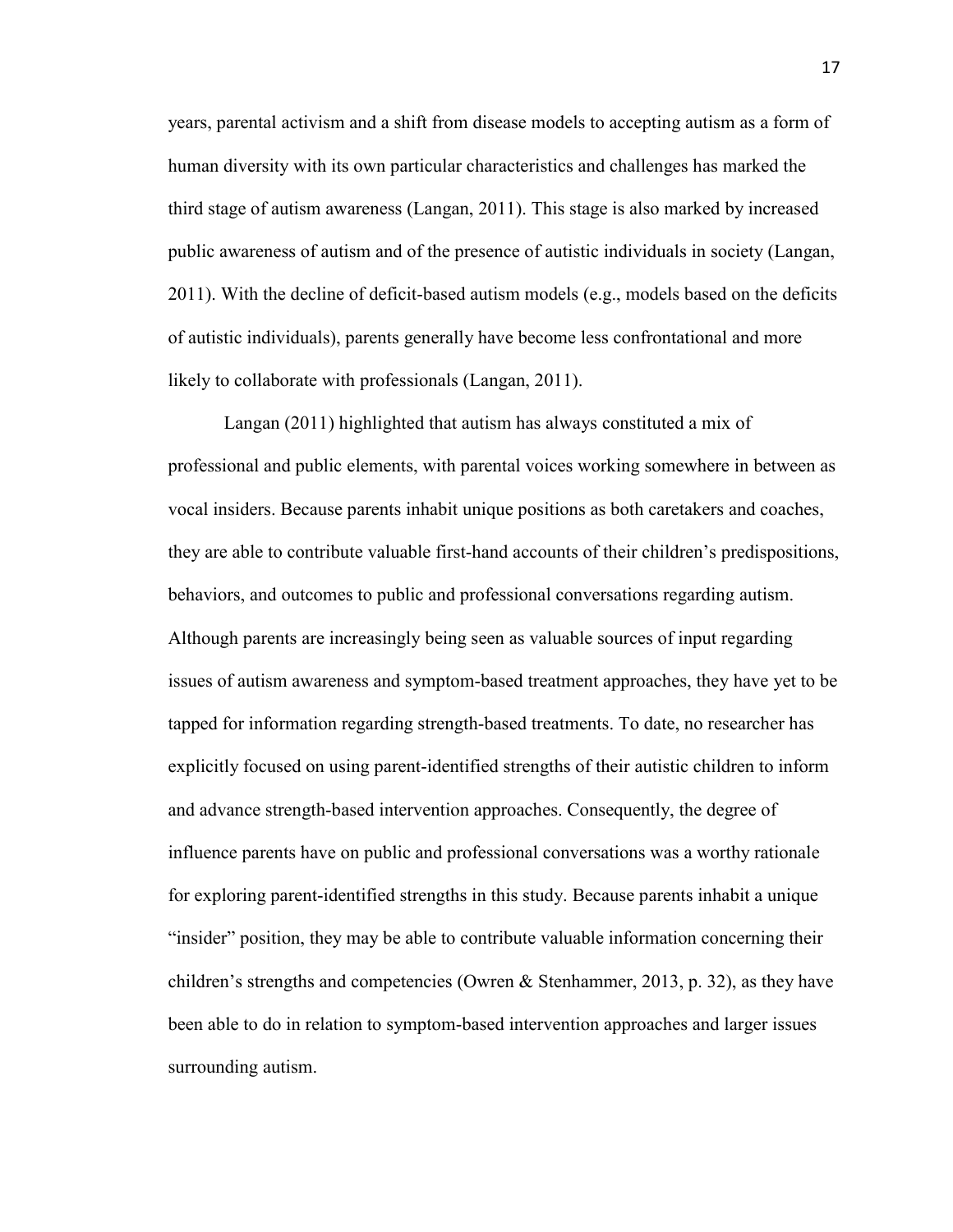Recently, researchers have also focused on parents' impressions, specifically of evidence-based autism treatment for autistic children. For example, Stadnick et al. (2012) conducted a mixed-methods study to determine parents' perspectives of their experiences with an evidence-based treatment program to examine feasibility for evidence-based intervention training to improve treatment quality. The researchers collected information from 13 parents of children diagnosed with ASD through semistructured interviews and via a survey, which measured therapy effectiveness and parent-therapist alliance. Stadnick et al. (2012) found that major themes emerged relating to the therapy process, parents' impression of therapy, and the influence of therapy. The researchers found parents were highly and actively involved in their children's treatments, and involvement typically took the form of participation in therapeutic activities, discussing goals, reviewing homework, and teaching and reviewing skills (Stadnick et al., 2012). In addition, parents reported positive impressions of evidenced-based therapy, including high degrees of satisfaction with treatment and in working with their children's therapist, leading to a strengthening of the parent-therapist alliance (Stadnick et al., 2012). Parents also reported positive effects on children's behavior, social skills, and affect management (Stadnick et al., 2012). Overall, treatment quality improved because of evidence-based intervention training (Stadnick et al., 2012). The high degree of participation of parents in their autistic children's treatment and the important role parents play in determining the effectiveness of treatment options suggest that parents can play vital and crucial roles in informing and advancing strength-based interventions.

Researchers have also recently explored how positive parent perceptions of autism and autistic children can strengthen and enhance parents' coping abilities. For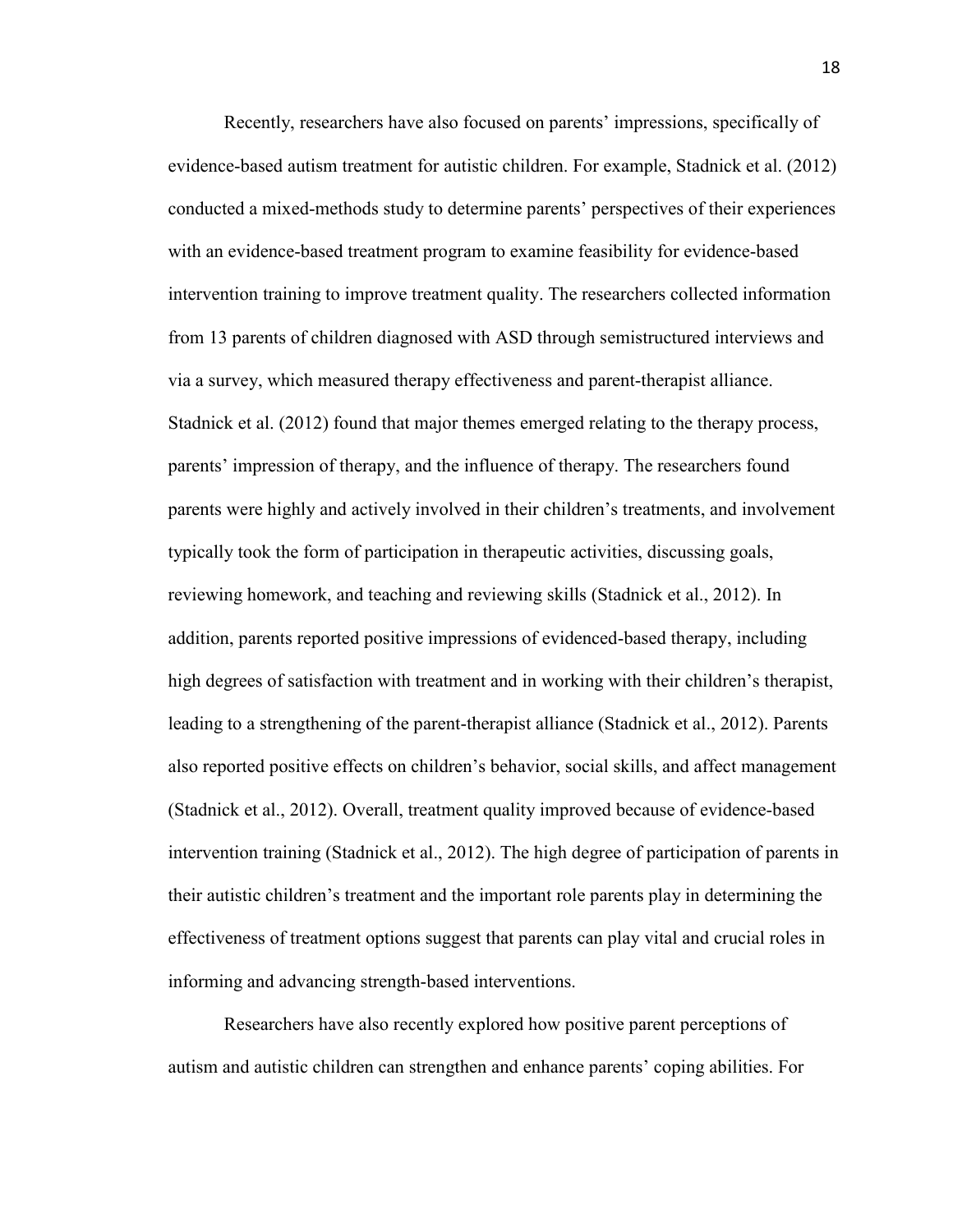example, Hines, Balandin, and Togher (2012) focused on the older parents (60 years old and older) and collected information from 16 parents of autistic children through narrative analysis of in-depth interviews. Through narrative analysis, the researchers sought to capture complexity and richness of the details of participants' lives raising children with autism. Hines et al. performed structural, thematic, and performative analysis and compared and contrasted information across participants. The researchers found that many participants felt the real, positive personalities of their children were buried by autism and that, consequently, parents felt responsibility to manage and regulate their children's condition. Participants generally reported having a positive perception of their children despite parents' feelings that their children were actually better people than autism allowed them to be (Hines et al., 2012). Parents focused on positive aspects on their children (e.g., intelligence, sense of humor) but at the same time struggled to make sense of challenging behaviors (e.g., outbursts and meltdowns; Hines et al., 2012). Because many of the parents felt that autism had obscured their children's positive attributes and that certain behaviors could not be improved, parents placed the onus of managing their children's conditions squarely on their own shoulders (Hines et al., 2012). However, focusing on the positive elements of what their children could actually be and do strengthened and helped maintain parents' coping abilities. Although the study did not examine parent-identified strengths in relation to intervention, it was important for showing one way parents identified the strengths of their autistic children: by focusing on the kind of person their children could be without the limitations of autism. In addition, the study showed another advantage of strengths-based approaches: enhancing the coping abilities of parents.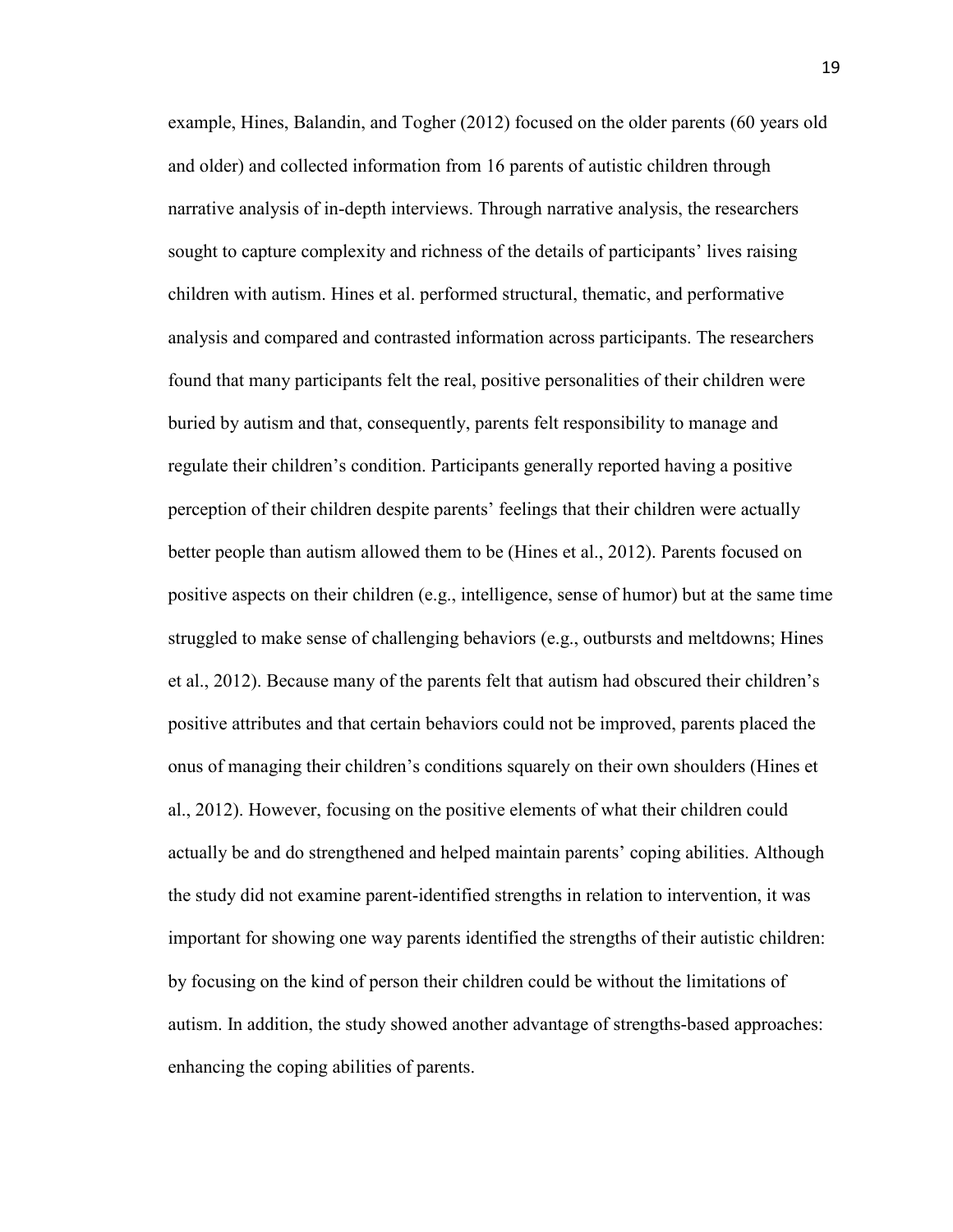Recent research has included studies on how parents make decisions regarding treatment of their autistic children. For example, in their quantitative correlational study, Golnik, Maccabee-Ryaboy, Scal, Wey, and Gaillard (2012) focused on the extent to which parents' shared decision-making regarding treatment with physicians and professionals can improve treatment for their autistic children. Golnik et al. observed that historically, there has been disagreement between parents and clinicians pertaining to the treatment of autism based on a lack of supporting evidence about autism's etiology. Compounding these tensions is the tendency for parents to receive information about autism from other parents and popular media, information that may differ from that provided by the medical establishment (Golnik et al., 2012). Consequently, shared decision-making between parents and physicians regarding treatment may serve autistic children well (Golnik et al., 2012). Through such an approach, rather than developing a treatment plan based on a generic condition, physicians engage in a dialogue with parents about specifics concerning the family's preferences and the autistic child's symptoms and strengths. The researchers surveyed 130 parents of children diagnosed with ASD regarding parents' satisfaction with care, perceived guidance, and perceived assistance using shared decision-making. Golnik et al. found parents' roles in shared decisionmaking positively linked to all three areas: satisfaction with care, perceived guidance, and perceived assistance. These findings are significant because they show that the input of parents in treatment is not only key to improving treatment outcomes, but also that collaboration between parents and health care professionals can help do this. Although not qualitative, this study closely aligns with the aims of my study: to use parent input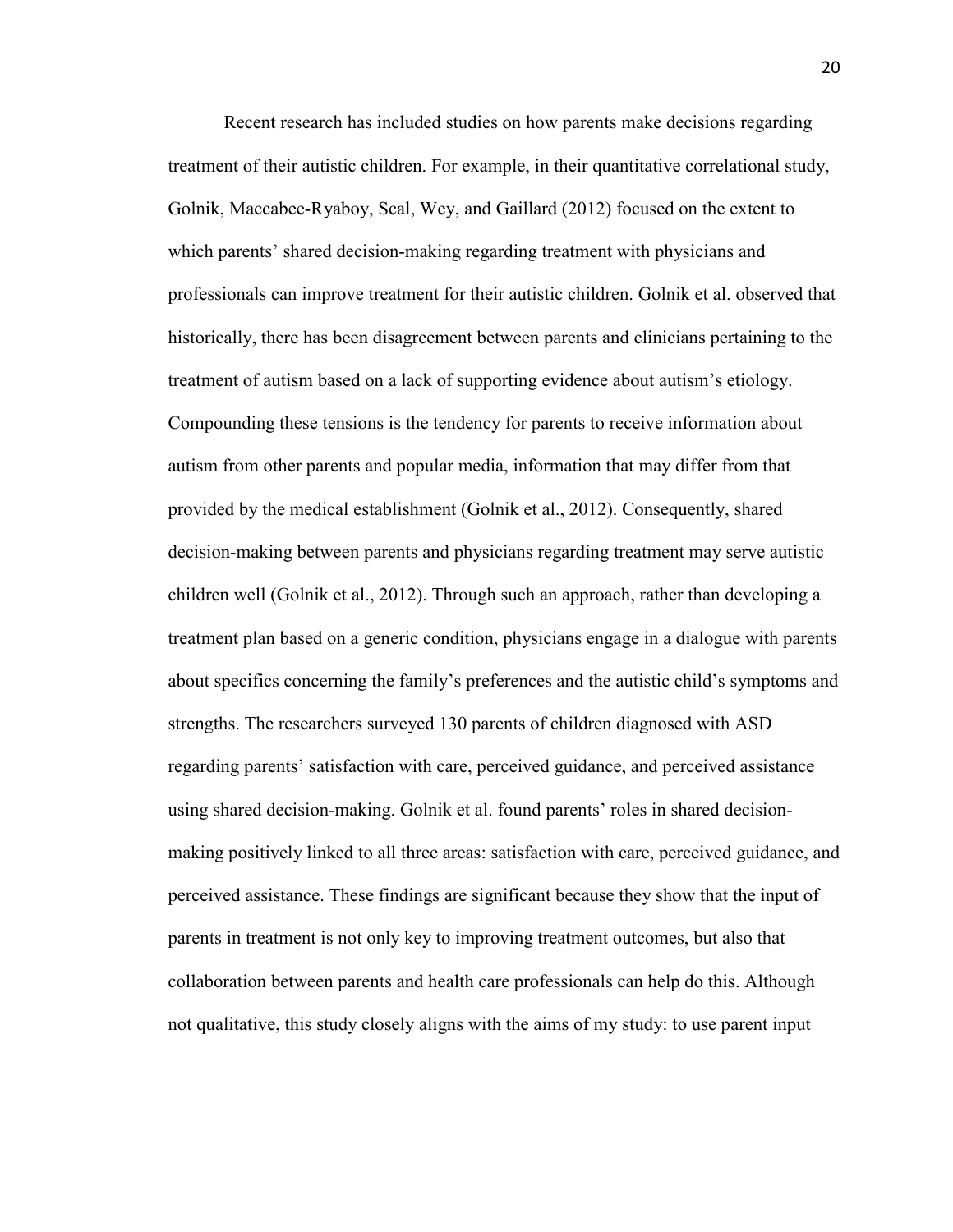about their autistic children's strengths to improve strength-based intervention approaches.

Recent studies on parents of children with autism have involved the use of grounded theory. For example, in their qualitative study of parents with autistic children, Zhou and Yi (2014) examined how parenting styles and parenting practices influenced autistic children. The researchers noted that parents can act in crucial support roles to their autistic children as either caregivers or coaches. Zhou and Yi observed that raising autistic children is a tremendous challenge for parents and that research has shown important links between autistic children's health and wellness and parents' ability to cope with the emotional, psychological, and logistical demands of raising an autistic child. Zhou and Yi also observed that although researchers have paid much attention to constructs, such as parental stress and self-efficacy in relation to parents of autistic children, they have given less attention to parenting practices. Zhou and Yi used semistructured interviews to collect information from 32 parents of autistic children from four cities in mainland China. Four categories of parenting styles emerged after the data were collected and the researchers analyzed it via open, axial, and theoretical: (a) letting alone, (b) relationship precedence, (c) training priority, and (d) alternating (Zhou & Yi, 2014). Letting alone referred to a style of parenting based on parents' perception that there was little hope in their children's condition improving, which is a parenting style characterized by minimal motivation to participate in treatment and intervention (Zhou & Yi, 2014). Relationship precedence referred to the choice of parents to emphasize the parent-child relationship and put their role as caregivers above their roles as coaches (Zhou & Yi, 2014). Parents spending time with their children and having tolerance for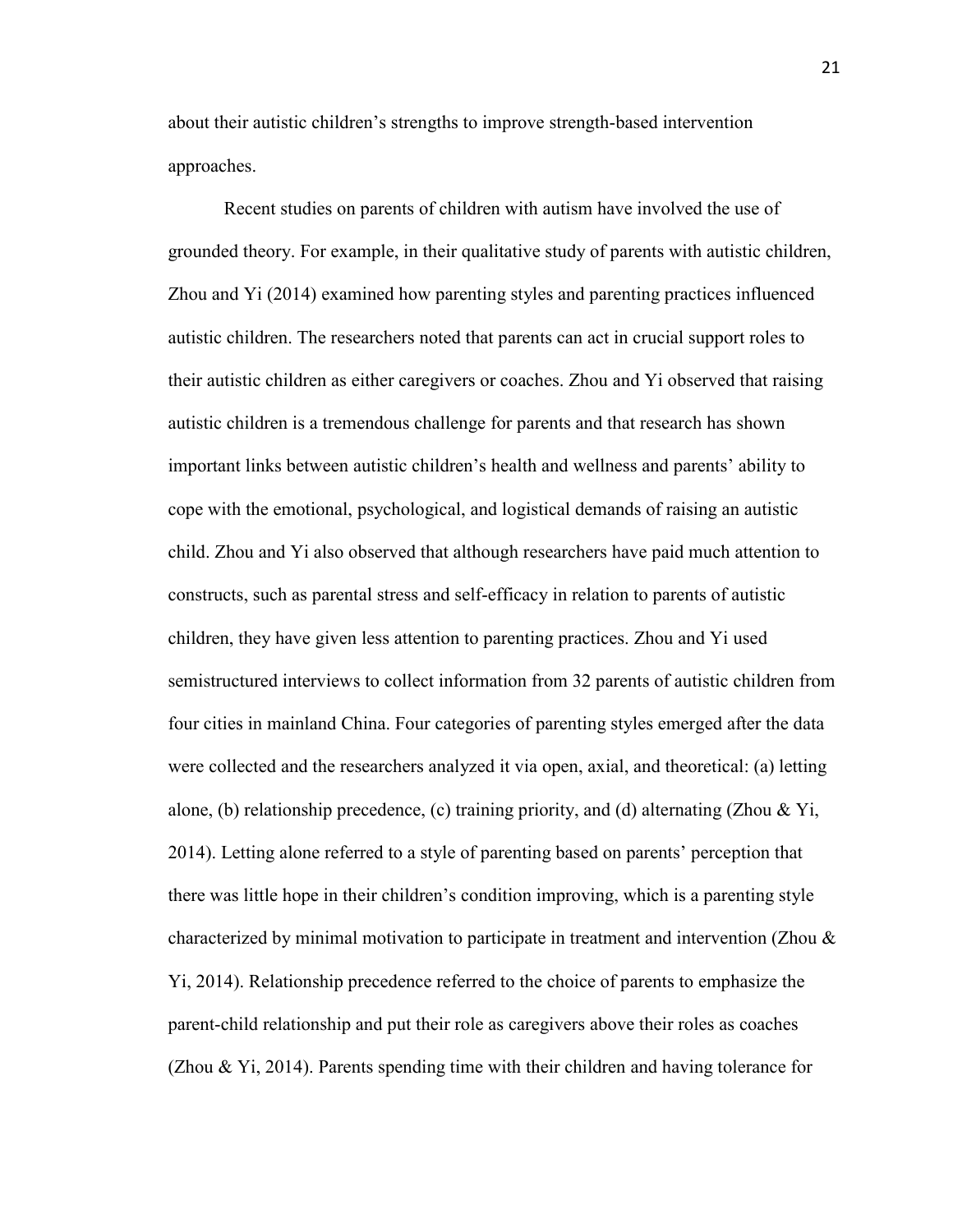their problems characterized this type of parenting (Zhou & Yi, 2014). Training priority was characterized by a more strict and demanding parenting style that placed more emphasis on skills training for their children and on parents acting more as coaches than caregivers (Zhou & Yi, 2014). Alternating referred to an approach somewhere between acting as a caregiver and as a coach and was characterized by parents' struggles to discover a balance between these roles (Zhou & Yi, 2014).

In addition, Zhou and Yi (2014) found that parents' emotions significantly affected the symptoms of their autistic children, a bidirectional connection the researchers referred to as a feedback loop between parental emotions and children's symptoms. Consequently, Zhou and Yi theorized that the positive and negative emotions felt and displayed by parents have the potential to affect their children accordingly. This was an important finding because it suggests that the stress parents of autistic children experience and display may adversely affect child-parent relationships. This conclusion points to the need for emotional regulation and management among parents of autistic children and the need for parental emotional regulation components of intervention programs (Zhou  $&$  Yi, 2014).

Additionally, researchers have explored the factors that contribute to parents making decision regarding treatment for their autistic children. For example, Hebert (2014) observed that parents are faced with challenging and important decisions about treatment for their autistic children after diagnosis and throughout their child's lifetime. In an exploratory qualitative study, Hebert (2014) conducted in-depth interviews with 23 parents of children (age 7 and younger) to explore their perspectives on and approaches to making decision about intervention for their autistic children. Through a series of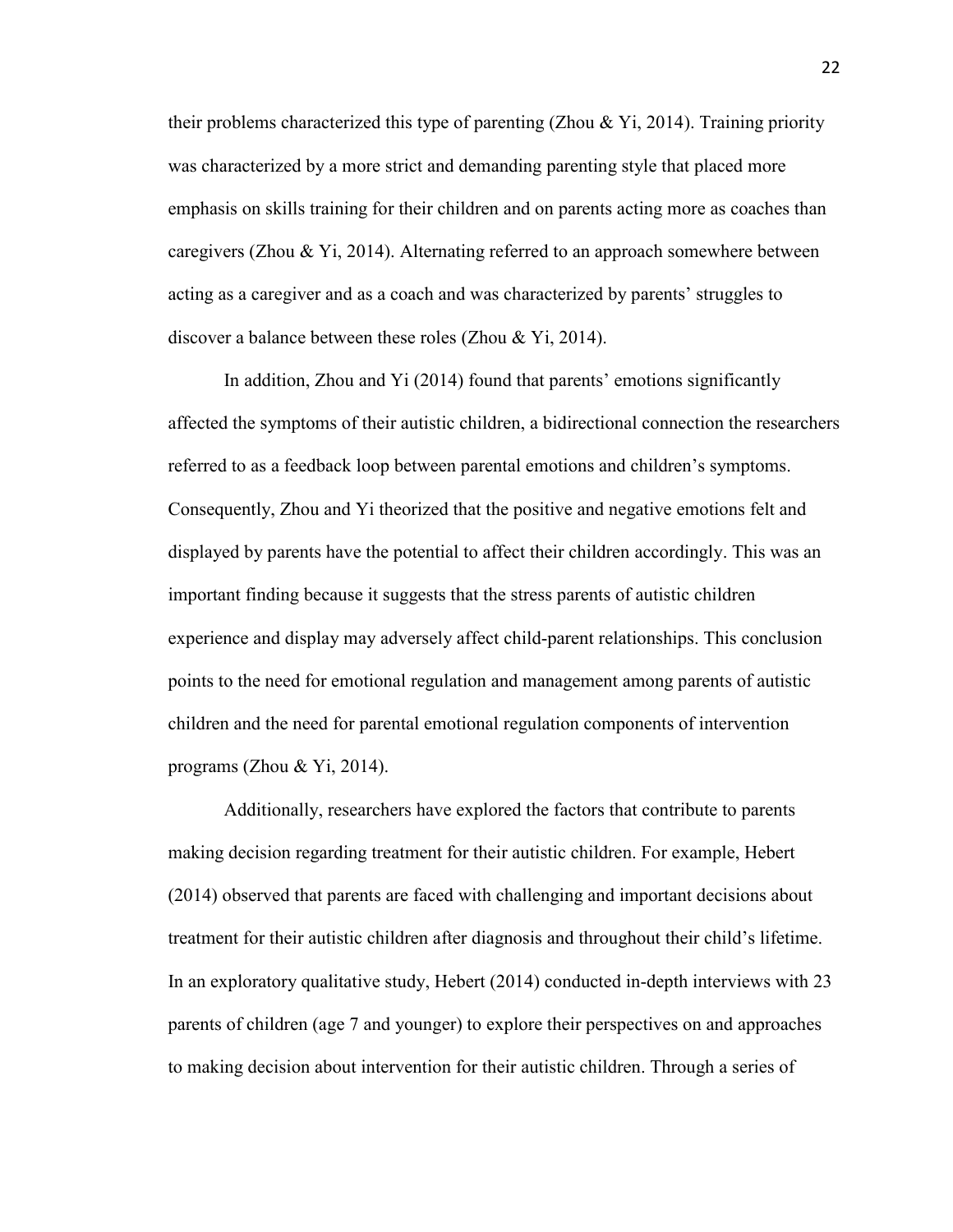analytical coding, Hebert found parents consider numerous factors when making their decisions about treatment, and that their decisions were significantly influenced by the beliefs parents held about autism. In addition, Hebert found several parental, child, and treatment attributes influenced parents' decisions about intervention. Parental attributes included (a) parents' perceptions of autism, (b) parenting style and role, and (c) perspective on how children learn. Child attributes included (a) developmental level, (b) age level, and (c) child's need. Treatment or program attributes included (a) parents' understanding of intervention approaches, (b) physical environment, (c) social environment, (d) teachers, and (e) cost. The findings confirmed that autism intervention is an important consideration for parents, one that they take seriously. More importantly, however, the exploratory study provided crucial information on which to base future research and on which to base counselling and guidance for parents faced with decisions concerning treatment options for their autistic children.

#### **Strengths-Based Intervention Approaches**

Strength-based intervention approaches for children with ASD have emerged in response to the need for effective intervention practices (Carlson et al., 2010; Lanou et al., 2012; Steiner, 2011). Strength-based intervention approaches are promising and stand in contrast to deficit-based approaches (Wright et al., 2014). Although deficit-based approaches have been important for identifying autistic children's areas of need, strengthbased approaches extend this approach and focus on positive aspects of behavior as well, identifying and highlighting areas of competence from which to facilitate intervention (Steiner, 2011). The strengths and interests of autistic children may serve as the basis for effective treatment by tailoring intervention strategies based on the strengths and interests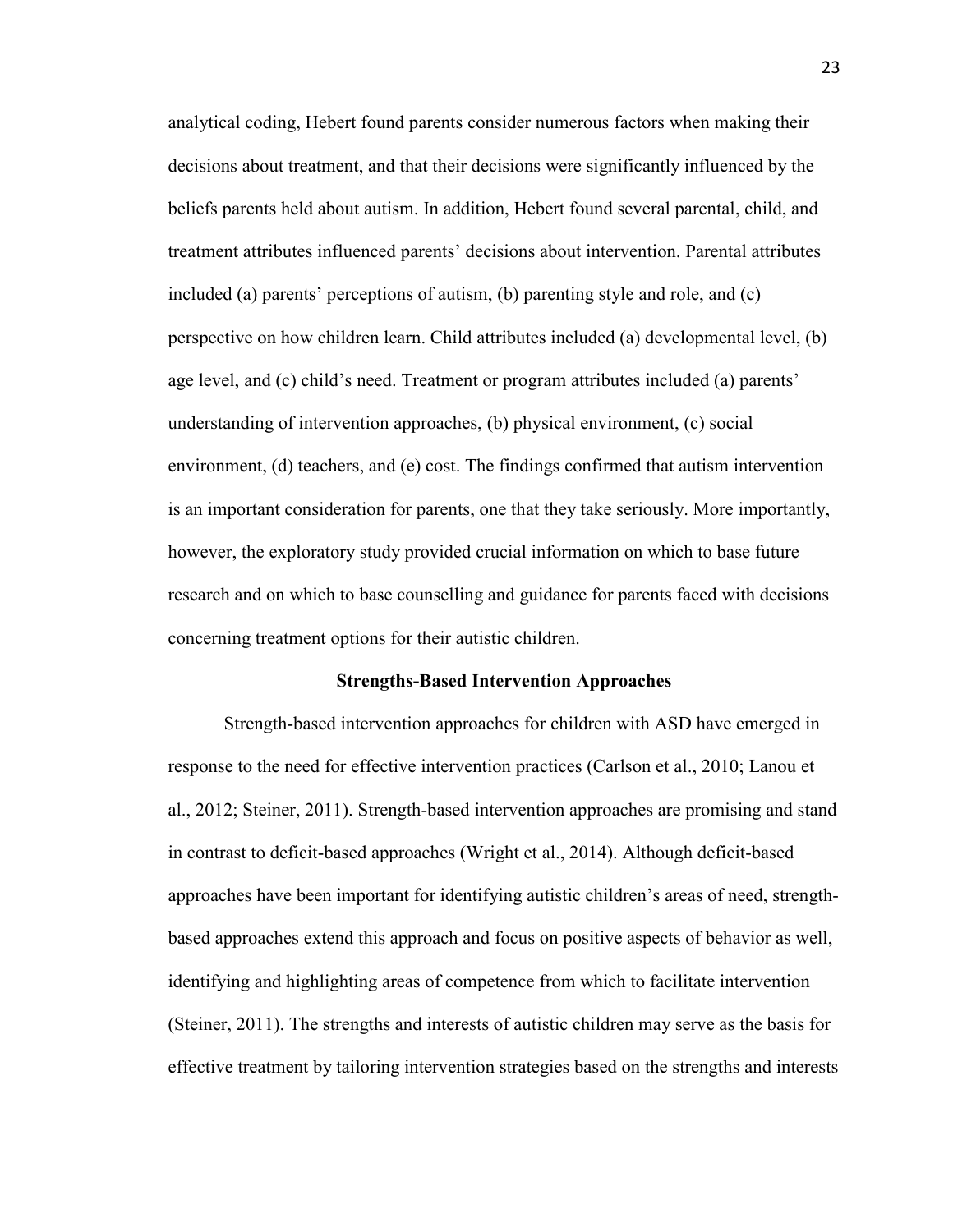of individual children (Lanou et al., 2012) rather than designing treatment plans based on generic properties of the condition (Golnik et al., 2012). In addition, Hume, Boyd, Hamm, and Kucharczyk (2014) found a strength-based approach integral to encouraging independence in autistic adolescents. Strength-based intervention approaches may also provide additional benefits to parents and families. For example, focusing on autistic children's capabilities and accomplishments may help parents and families cope and manage stress associated with caring for and living with individuals with lifelong conditions, such as autism (Hines et al., 2012; Stampoltzis, Defingou, Antonopoulou, Kouvava, & Polychronopoulou, 2014; Steiner, 2011; Xue, Ooh, & Magiati, 2014). This is important because caregivers perceiving of their charges and the caregiving relationship may positively affect not only the caregiver, but also their charges and the overall caregiving situation itself (Hines et al., 2012; Steiner, 2011; Xue et al., 2014).

However, studies on strengths-based approaches are often unclear regarding how health care professionals identify autistic children's strengths, and many do not use the valuable insight of parents to identify autistic children's strengths and interests. Recent research has shown that parents act as both caretakers and coaches to their autistic children and, additionally, can act as valuable contributors to their children's treatment in the form of providing both insight and support (Stadnick et al., 2012; Zhou & Yi, 2014). What I sought to add to the literature on strength-based approaches from this study is the importance of using parent-identified strengths to advance strength-based intervention programs. Recent trends in and applications of strength-based approaches include the use of video (Bellini & McConnell, 2010), Power Card strategies (Campbell & Tincani, 2011), parent education (Steiner, 2011), developing strength-based assessment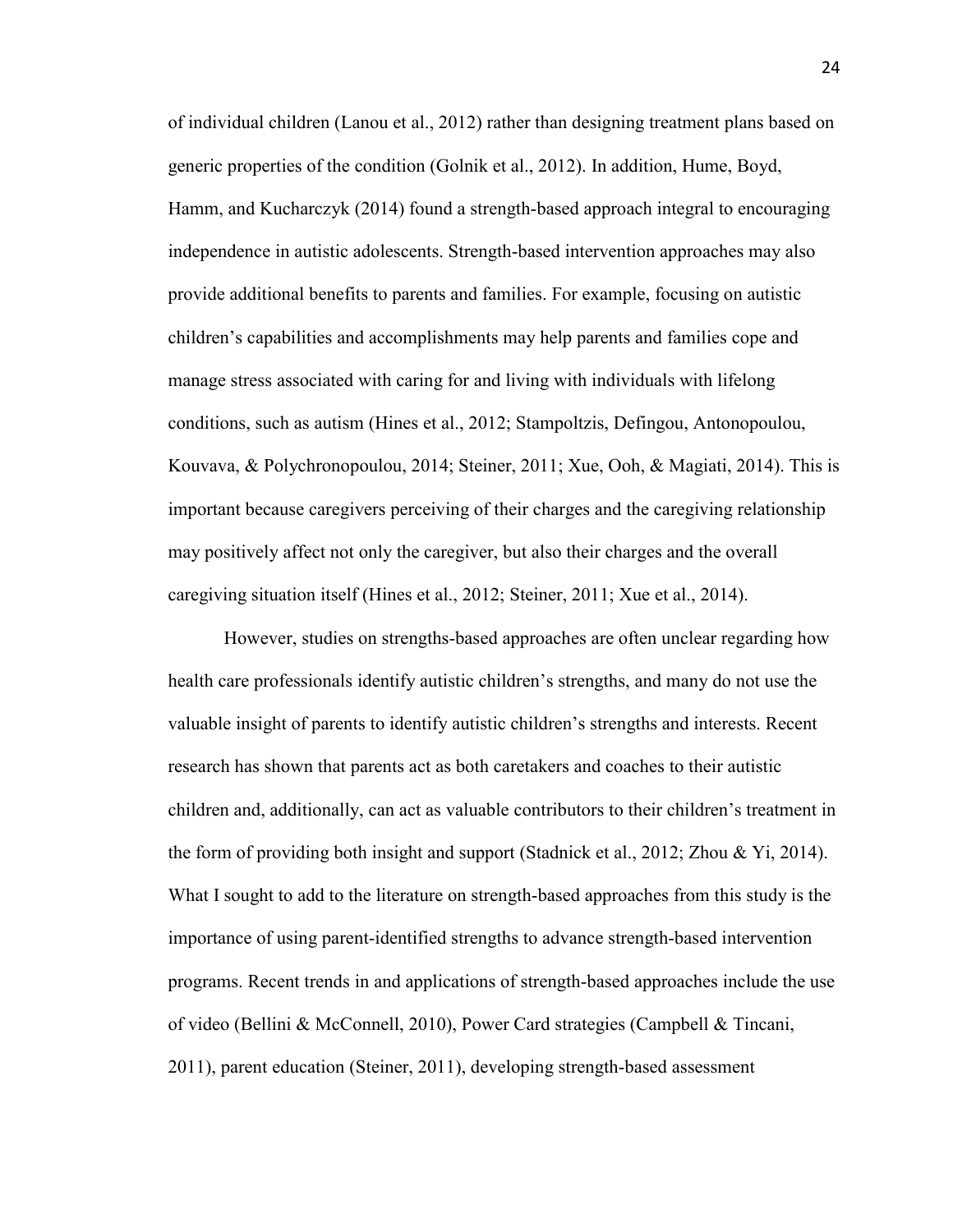frameworks (Laija-Rodriquez, Grites, Bouman, Pohlman, & Goldman, 2013), and encouraging independence in autistic adolescents (Hume et al., 2014).

Specific recent examples of strength-based intervention approaches for children with autism include the use of video self-modeling, an underused strategy that allows students to review their social interactions and, consequently, can act as a form of behavioral self-feedback for autistic children (Bellini & McConnell, 2010). Video selfmodeling is an example of high technological approaches being employed in the past few years that include the use of video (Gibson, 2013) and virtual reality (Kandalaft et al., 2013). In their case for video self-modeling, Bellini and McConnell (2010) reviewed and summarized work on video self-modeling and noted that the strategy focuses almost exclusively on strengths instead of weaknesses. Video self-modeling involves filming to capture children's behaviors and allows educators to narrow focus on what autistic children are able to achieve by presenting them with instances of personal success (Bellini & McConnell, 2010). The strategy invites autistic children to model or imitate their own targeted successful behavior (Bellini & McConnell, 2010). Video selfmodeling has been used across various populations and disciplines and has been shown to reduce instances of problem behavior, facilitate skill acquisition, and enhance skill performance (Bellini & McConnell, 2010). Applied examples of video self-modeling in school settings include focus on transition behavior (i.e., transition from one classroom to another) and social engagement (i.e., interacting with peers; Bellini & McConnell, 2010). Obstacles to this potentially effective strength-based approach include access to equipment, which has been made easier in recent years with the proliferation of small video recording devices and Internet-based editing and distribution tools, and time,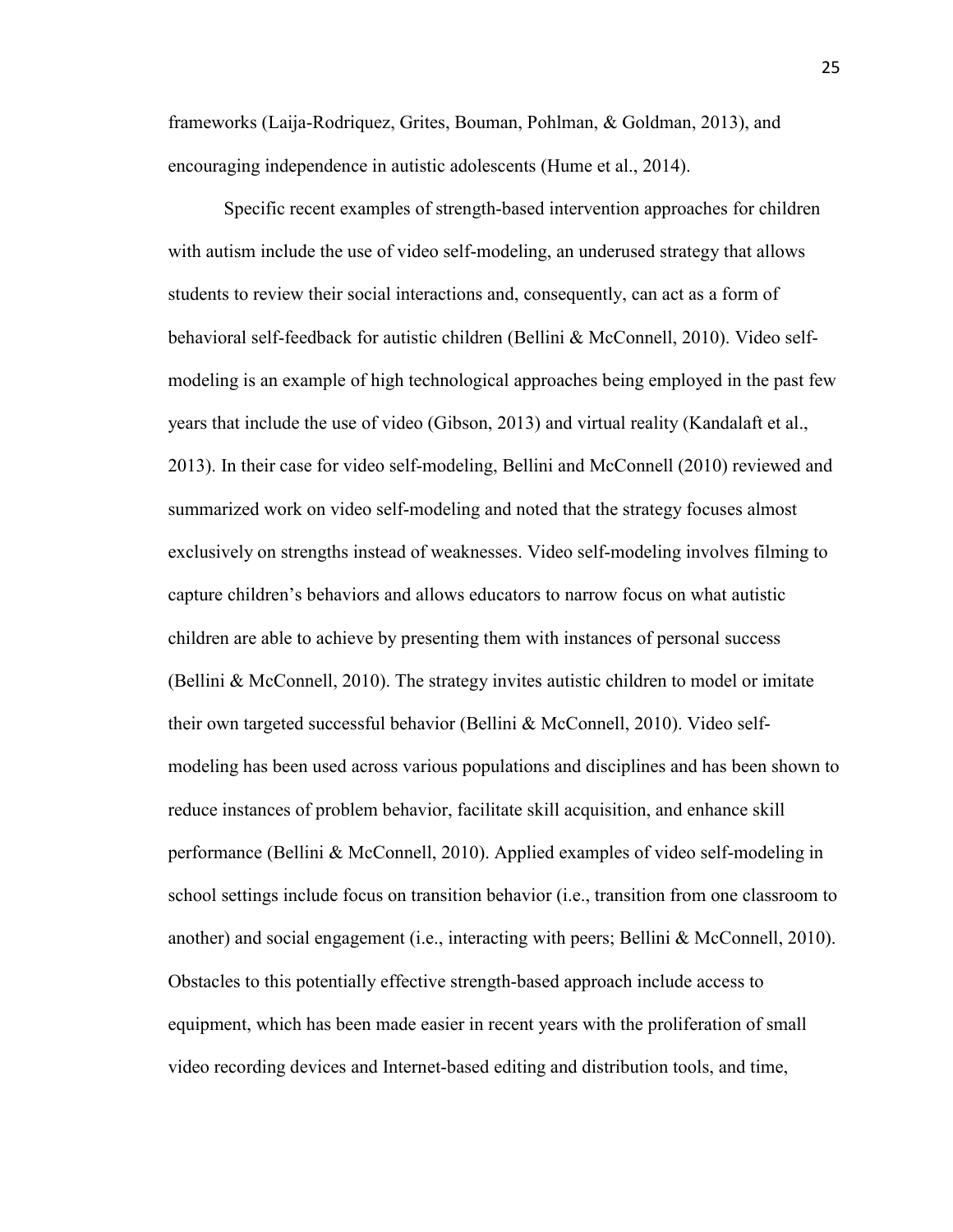typically related to editing, which may include factors of software usability and user proficiency (Bellini & McConnell, 2010).

There are other recent examples of specific applications of strength-based approaches. For example, Campbell and Tincani (2011) studied the Power Card strategy as a specific example of a strength-based approach to increase autistic children's social skills and their ability to follow directions. The Power Card strategy involves two basic components, which are visually represented on cards: a short scenario identifying a problem for the autistic child to solve and a hero or model based on children's special interests appropriate to the task (Campbell  $\&$  Tincani, 2011). The goal is for the child to then apply modeled behavior as understood through the adventures of his or her preferred avatar and strengths via the Power Card to actual situations (Campbell & Tincani, 2011). The single-case case study focused on three autistic first-graders partially integrated in regular classes, and the researchers observed children using a multiple-baseline-acrossparticipants design, as well as post-implementation teacher interviews. Campbell and Tincani found a sustained increase of social skills use and direction following abovebaseline levels, even when teachers removed the Power Card reinforcement. In postimplementation interviews, teachers also reported the Power Card strategy was effective in enhancing social skills and direction following among the three autistic children and the strategy was implementable. The study not only supported strength-based intervention approaches, but also provided concrete and specific ways to implement strength-based approaches. The Power Card strategy allows autistic children to understand the nuances of pragmatic interaction through concrete methodology and highlights the importance to develop autistic children's abilities to interact and integrate

26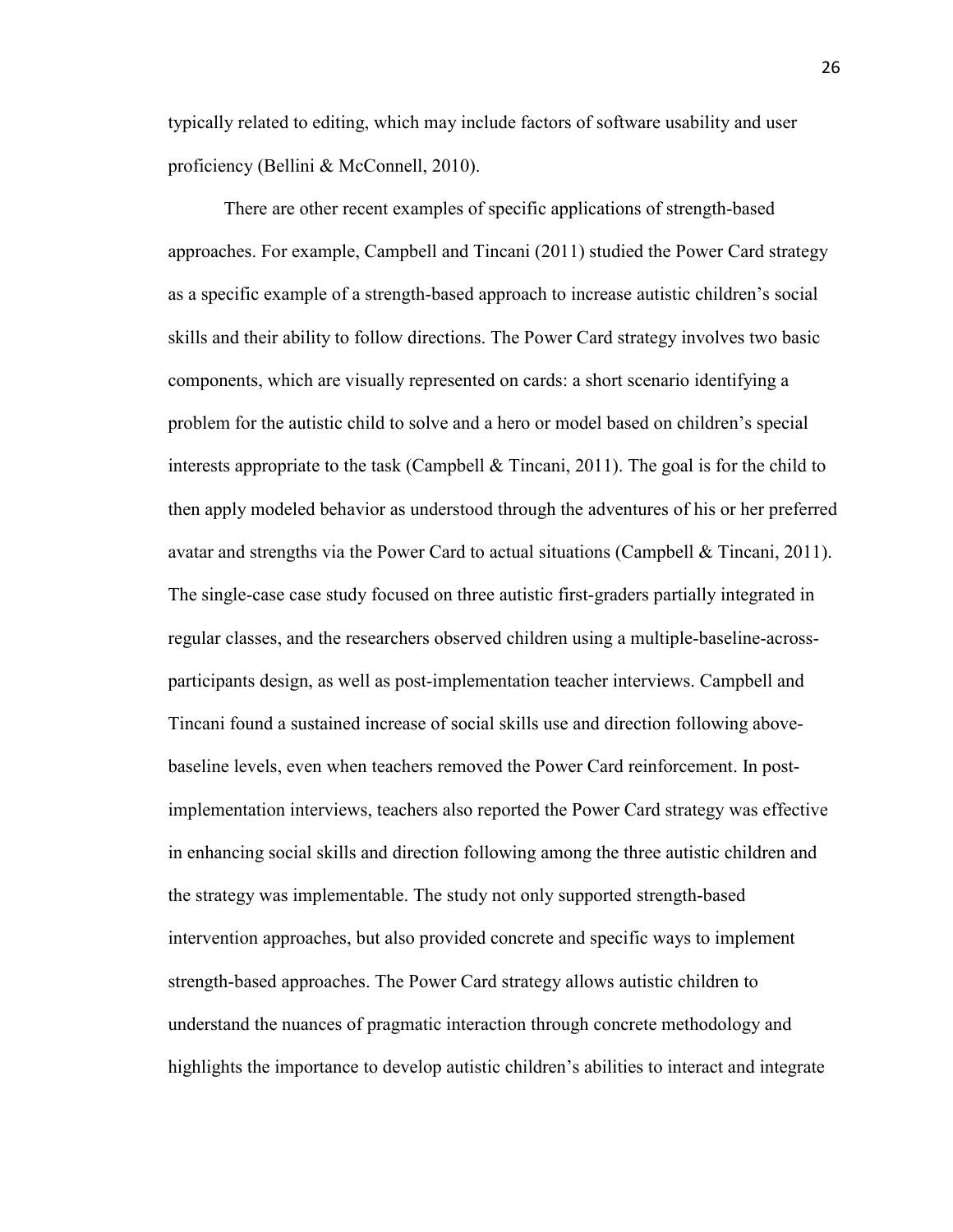without the continued use of a cue. However, Campbell and Tincani did not explicitly relate how they determined the strengths and special interests of the autistic children. Parents may have a particular take on their autistic children's strengths and special interests that can be used in identifying strengths used for strength-based approaches; however, researchers have yet to explicitly explore parents' role in identifying the strengths of their autistic children and how this can extend and enhance strength-based intervention approaches.

Although researchers have not studied parents' perceptions of their autistic children's strengths, they have studied parents' perceptions of strength-based approaches in community therapy contexts. Carlson et al. (2010) collected data from nine parents of autistic children through in-depth, semistructured interviews. Carlson et al. observed little research exists on parents' perceptions of strength-based intervention approaches, and they sought to add to this area of research by focusing on families of autistic children that had been involved with support or therapy from a strength-based approach team for at least 12 months. Through three levels of coding and peer checking, four important themes emerged about parents' perceptions of their involvement with strength-based intervention (Carlson et al., 2010). These themes involved (a) parents' initial experience with the service, (b) parents' views of their autistic child, (c) parents' outlook for the future, and (d) parents' overall perception of the experience (Carlson et al., 2010). Parents also reported their experience of the strength-based program was positive and they appreciated three particular aspects of the experience. First, parents appreciated the degree to which families and program staff worked together, which included involving the family in important decisions, providing support and encouragement, and being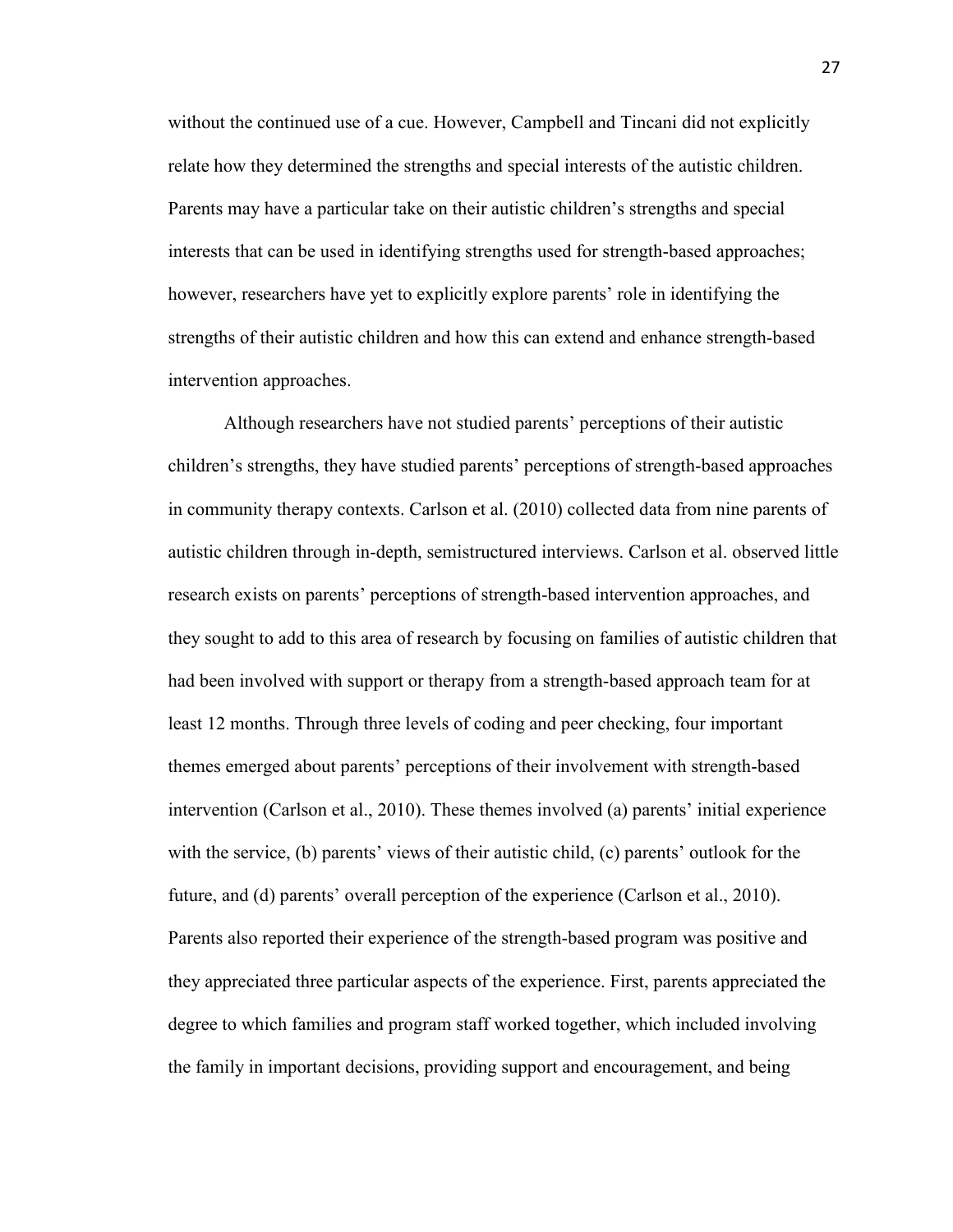responsive to family needs (Carlson et al., 2010). Second, parents appreciated program staff being positive and focusing on positive elements of treatment and response, a focus that some parents believed brought out the best in their children (Carlson et al., 2010). Third, parents reported feeling positive about the high degree of information sharing and exchange with program staff members (Carlson et al., 2010). Such information sharing and exchange helped to educate parents about their children's conditions and treatments, resulting in increased hope for the future because parents often fear the unknown and feel negative about the conditions and treatments for their children without adequate knowledge and information (Carlson et al., 2010).

Researchers have also studied strength-based approaches in relation to parent education programs. Steiner (2011) used an experimental research design to study a strength-based approach for educating parents who have children with autism. All comprehensive intervention programs for autistic children identified by the National Research Council involve some component of parental education (Steiner, 2011). However, Steiner observed that few studies exist pertaining to how parent education is conducted, and few researchers have examined a strength-based education approach in relation to an approach based on children's deficits. How caregivers perceive of their charges can affect outcomes for the caregivers themselves (Steiner, 2011). Positive outcomes for caregivers is significant when they are looking after individuals with chronic medical conditions and disabilities for extended lengths of time (Steiner, 2011). The stress of caregivers in these situations may become chronic and not easily mastered or managed. Caregivers perceiving of their charges and the caregiving relationship positively may positively affect the caregiver and the caregiving situation.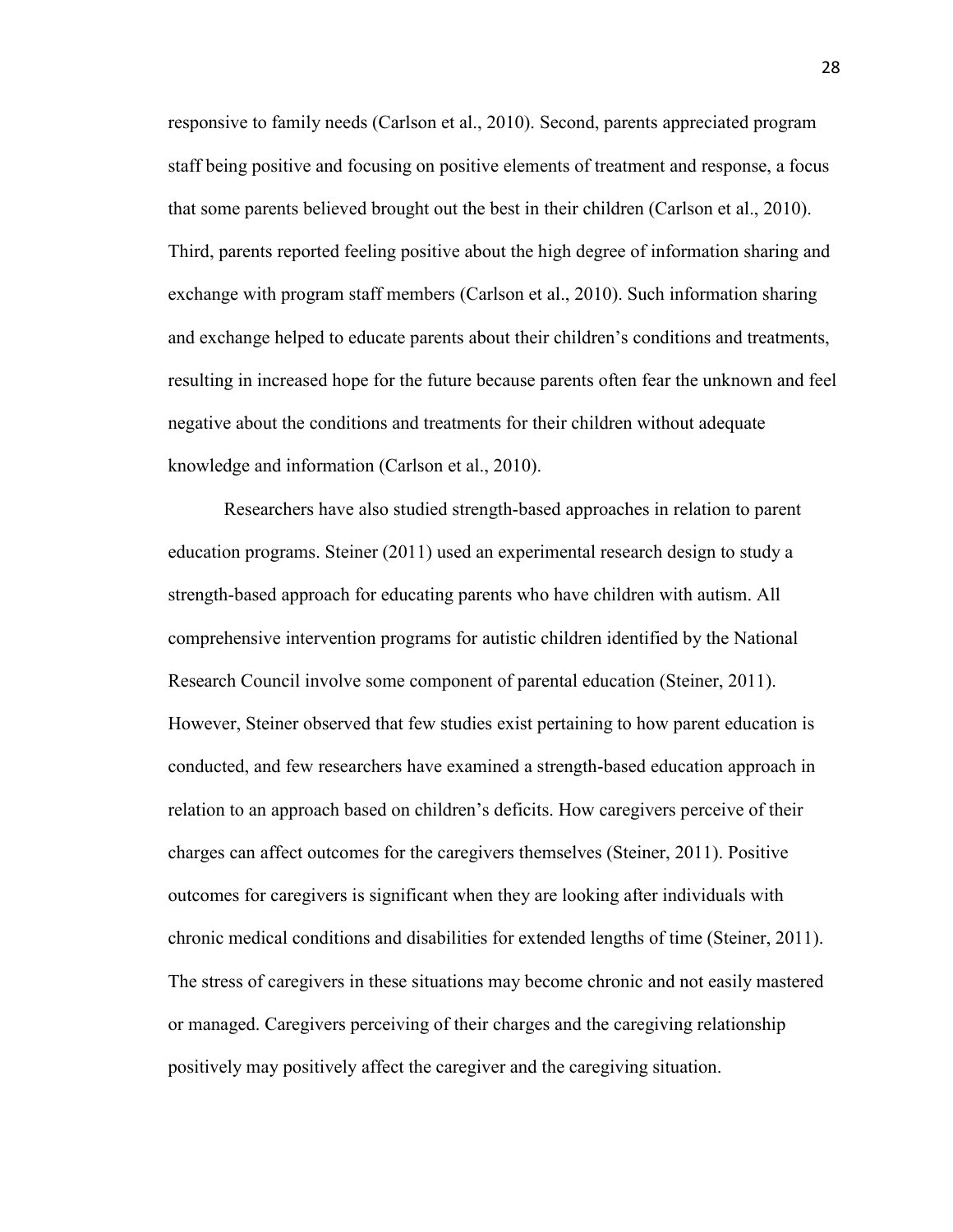Steiner (2011) examined a parent education approach wherein therapists in the parent education program highlighted children's strengths and an approach wherein therapists focused on children's deficits. Steiner measured the two approaches based on parent-child interaction quality, parent statements about child behavior, and parent affect. Steiner found the strength-based approach did have a significant and positive influence on parents and on child-parent relationships. During the strength-based education programs, parents displayed more physical affection toward their children, made more positive comments about their children, and showed an increased affect than did parents during programs that highlighted deficits (Steiner, 2011). Steiner's (2011) study was important for showing that strength-based approaches can directly benefit parents of autistic children, as well as their children. The study also showed that strength-based approaches can act as crucial stress management and coping mechanisms for caregivers of individuals with long-term chronic conditions and disabilities.

Researchers have identified that strengths-based approaches can encourage families to adapt positively to living with an autistic child and increase parental wellbeing and coping (Xue et al., 2014). In their quantitative correlational study of families with autistic children, Xue et al. (2014) examined the role of positive meaning and strength building in family functioning and coping strategies. Xue et al. observed that because autism is a lifelong and complex neurodevelopmental condition, raising autistic children can be challenging for families and sustaining and coping mechanisms can play important roles in family functioning and parental well-being. To explore this further, the researchers surveyed 65 parents of children with autism in Singapore via questionnaires to examine family adaptation using the Family Adjustment and Adaptation model that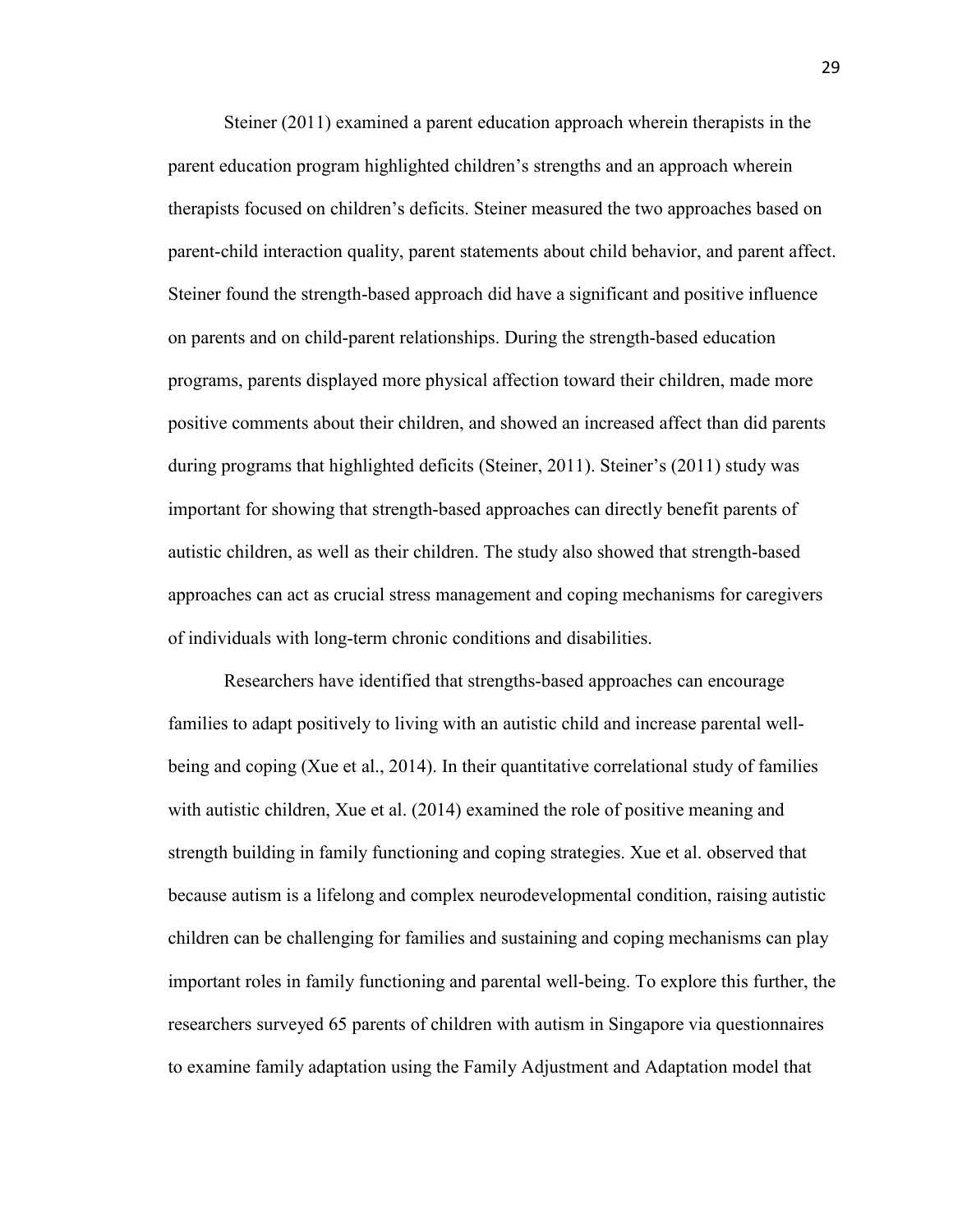emphasizes theoretical connections between resiliency and family stress. The researchers found families reported several helpful coping strategies based on positive meaning and strength building, including increased coping through optimism, esteem, family integration, and psychological stability, as well as enhanced adaptation and family functioning by better understanding autism. Xue et al. showed that strength-based approaches can be important in specific cultural contexts and when viewed in a crosscultural perspective. However, the researchers recommended that more longitudinal research is needed because of the nature of autism as a lifelong condition and because of the changing dynamics of family functioning over time.

Researchers have studied strength-based intervention approaches in school settings. For example, in their qualitative study, Lanou et al. (2012) utilized a case study approach to examine individualized strength-based strategies for autistic children in upper elementary classes; these strategies included academic, social and emotional, and behavioral strategies. Academic strategies included addressing schoolwork that may be too uninteresting, confusing, or challenging; social and emotional strategies focused on addressing emotional meltdowns and children being withdrawn or anxious (Lanou et al., 2012). Behavioral aspects requiring attention included work avoidance and work refusal, as well as disruptive behaviors (Lanou et al., 2012). These students showed strong intellectual function but had the traditionally recognized characteristic of difficulty with emotional self-regulation (Lanou et al., 2012). Strategies were based on the particular strengths, interests, and talents of individual students, which teachers and students listed, identified, and considered together with the help of a strengths and interest chart (Lanou et al., 2012). Lanou et al. found these individualized strength-based strategies (particular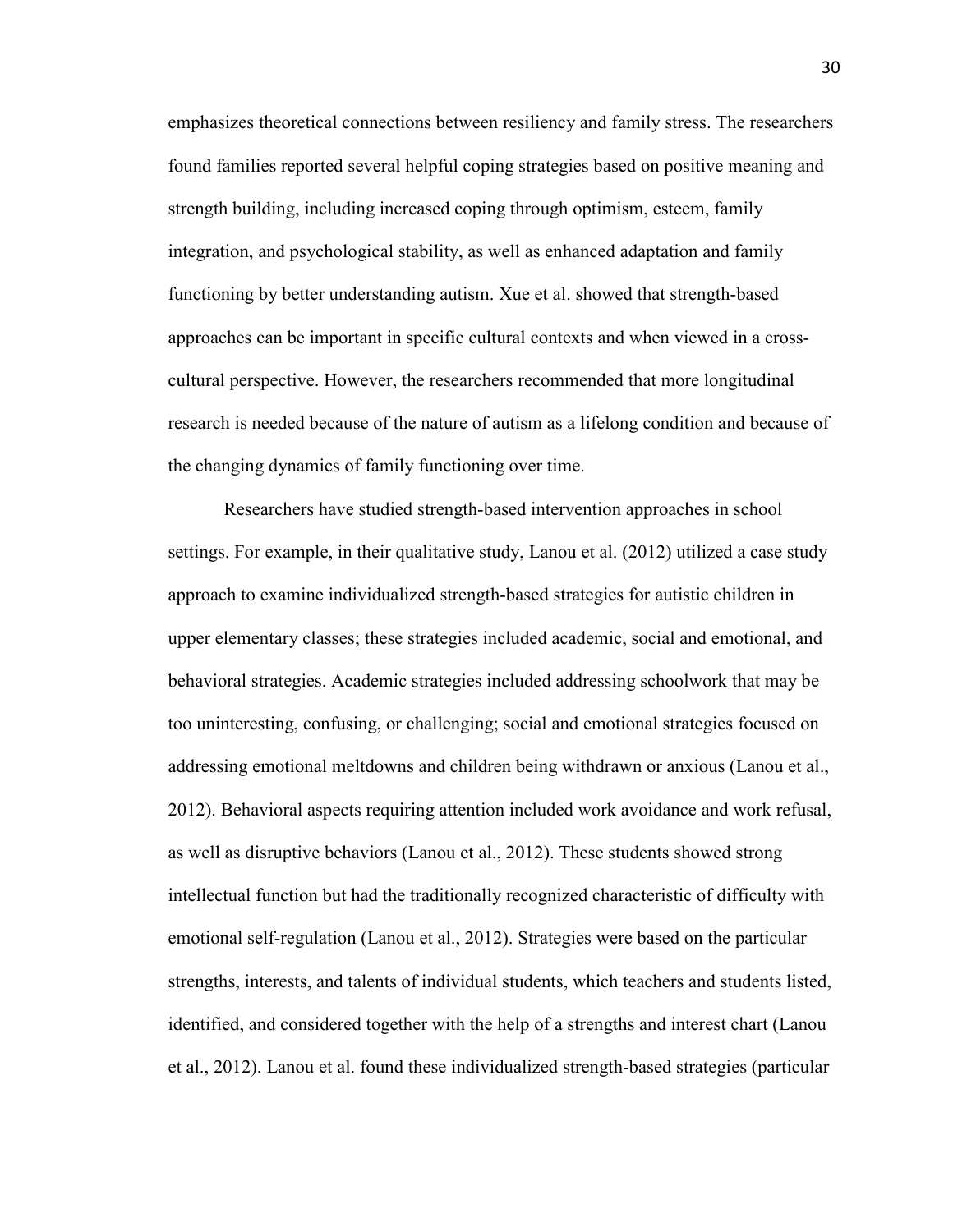to each student) helped students with self-monitoring and with learning to recognize the need to ask for help before their frustration levels escalated. Using children's authentic interests and strengths validated their passions, increased motivation, and helped with emotional self-regulation (Lanou et al., 2012). The study was important for supporting the use of strength-based approaches and showing the effectiveness of engaging autistic students' particular interests. In addition, Lanou et al. outlined how teachers identified students' strengths and interests in conjunction with students themselves. However, the focus of this study was to explore what the parents of autistic children can add to the identification of their children's strengths to enhance and extend strength-based learning and intervention approaches.

Researchers have focused on developing strength-based assessment models for meeting federal mandates when identifying children with specific learning disabilities. Laija-Rodriquez et al. (2013) developed a theoretical assessment model based on and extended strength-based approaches and took into consideration more recent response-tointervention approaches. The researchers developed the Levering Strengths and Intervention Model (LeStAIM) to fill the need for a comprehensive assessment that considered children's assets and strengths, as well as risk factors, to facilitate positive outcomes (Laija-Rodriquez et al., 2013). The model is consistent with federal mandates and initiatives necessitating frameworks for the assessment of learning disabilities, as well as guidelines of the National Association of School Psychologists model for school psychology practice. The major difference between LeStAIM and more traditional deficit-based models is that LeStAIM is based on a theoretical framework for deriving at hypotheses about problems while traditional models are not (Laija-Rodriquez et al.,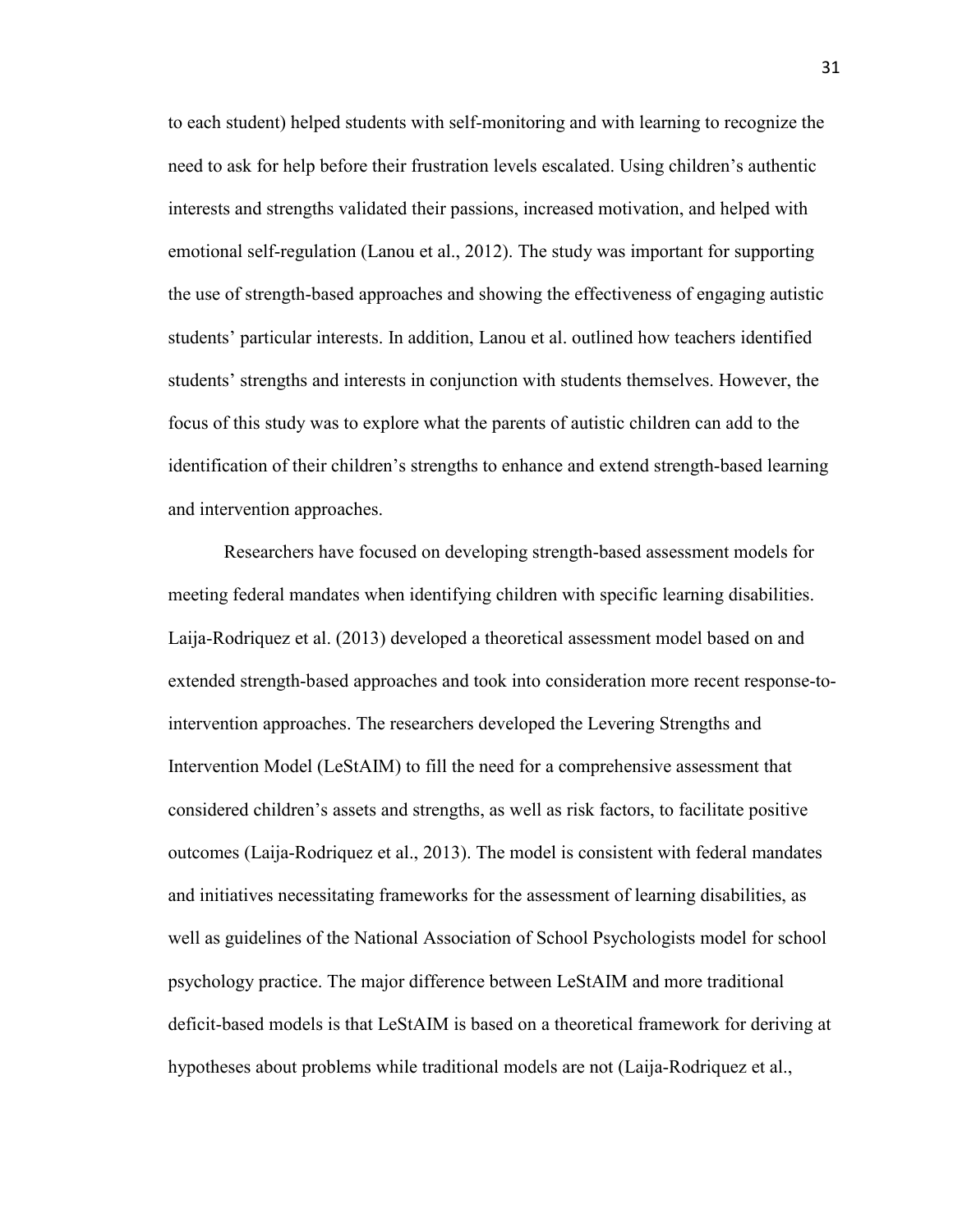2013). LeStAIM focuses on strengths rather than deficits and rests on the tenants of resiliency and ecological theory, positive psychology, as well as neurodevelopmental constructs (Laija-Rodriquez et al., 2013). In part, Laija-Rodriquez et al.'s goals in developing LeStAIM were (a) to understand better students' academic and socioemotional needs, assets, and strengths; (b) to help students and parents understand students' academic and socioemotional needs, assets, and strengths; and (c) to help parents and related personnel in leveraging children's strengths in interventions designed to optimize developmental outcomes. The article included a successful case illustration, but more use of the framework is needed to determine its long-term success and usefulness. However, LeStAIM does represent the influence of strength-based approaches in areas of assessment measures and framework development.

#### **Neurodiversity**

Neurodiversity is a recent form of autism advocacy and pride that sees autism as a positive "neuro-variation" of the human condition; consequently, autistic individuals may require assistance in social functioning, but they do not require remediation or need to be changed (Cascio, 2012, p. 273). In the past 20 years, neurodiversity has emerged as an important political and philosophical movement in the field of autism, and research literature on neurodiversity has only recently begun to emerge (Cascio, 2012; Owren & Stenhammer, 2013). Neurodiversity rests on two primary tenants: autism is a natural variation of the human condition and those with autism should be recognized and accepted as valuable contributors to society who may require assistance with social functioning, but who do not require rehabilitation or cure (Jaarsma & Welin, 2012). Traditionally, health care professionals have assessed and understood autism according to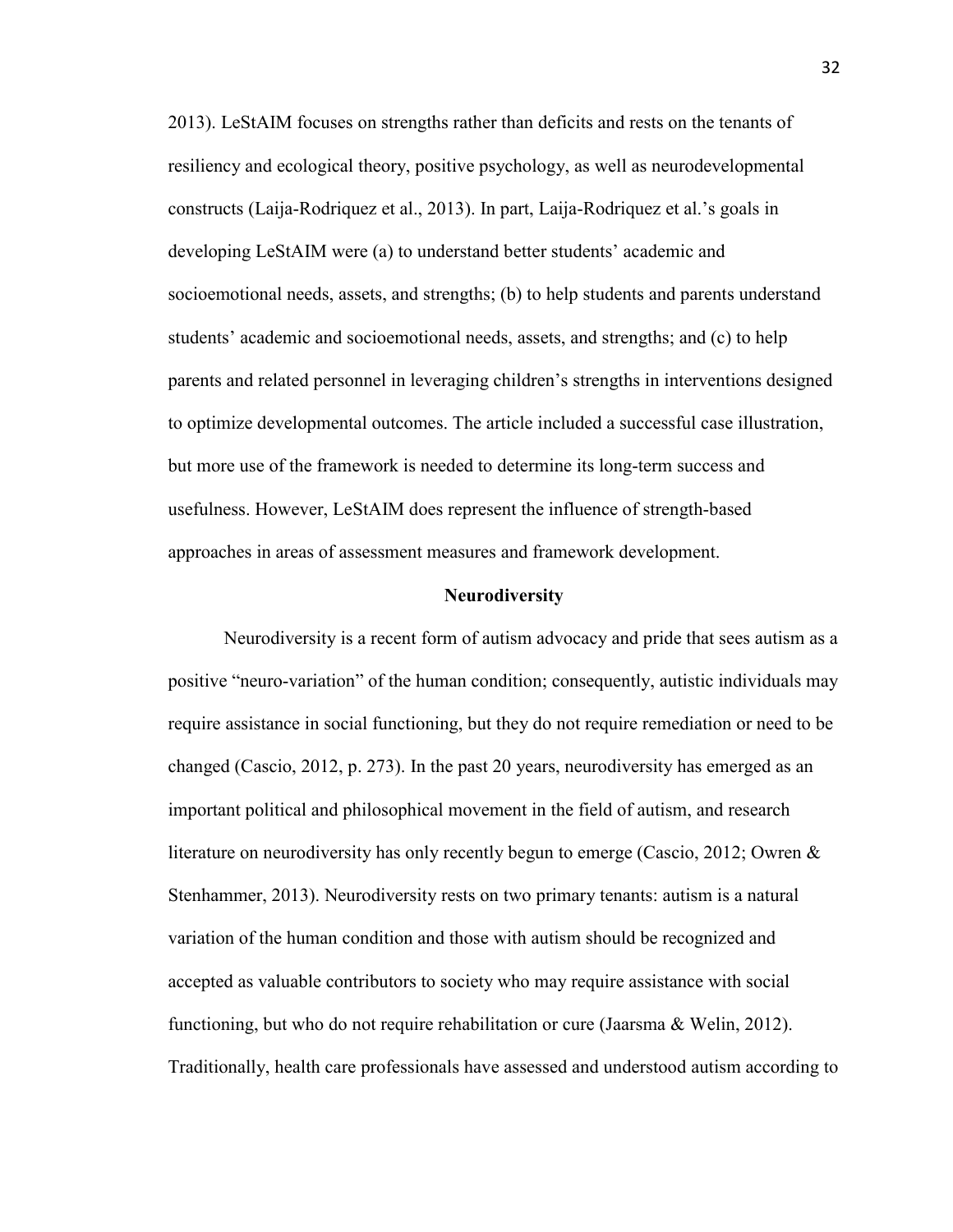traditional biomedical models that focused on the deficiencies of those with autism and on the elimination of the condition (Jaarsma & Welin, 2012; Kapp et al., 2013). Consequently, those with autism have come to be stigmatized and seen in need of remediation and cure (Jaarsma & Welin, 2012; Kapp et al., 2013). Traditional biomedical models focus on identifying and correcting deficits to change the autistic individual so he or she can more ably function in society (Jaarsma & Welin, 2012). However, proponents of neurodiversity seek to challenge biomedical models that assess and understand autism as a deficiency that requires changing autistic individuals, and proponents of neurodiversity seek instead to reconceptualize autism as a natural neurological human variation that requires assisting autistic individuals rather than changing them (Jaarsma  $\&$ Welin, 2012; Kapp et al., 2013). Such a position does not deny the difficulties associated with autism, but instead seeks changes in societal perceptions and forwards acceptance of autism rather than change within autistic individuals (Kapp et al., 2013).

Allred (2009) suggested proponents of neurodiversity should consider taking the gay rights movement as an example of a successful precedent. In 1973, largely in response to gay rights activists, the American Psychiatric Association (APA) declared that homosexuality was no longer a psychiatric disorder because it was no longer seen as causing subjective distress or as being associated with impairment in social functioning or effectiveness (Allred, 2009; Jaarsma & Welin, 2012). Although Asperger's syndrome is no longer a diagnosis from the DSM-V, repercussions have yet to be formally studied and the continuum of ASD remains. Neurodiversity has drawn controversy because, like the gay rights movement, its proponents seek recognition and acceptance of autism as a natural variation of the human condition, and this acceptance requires changes in beliefs,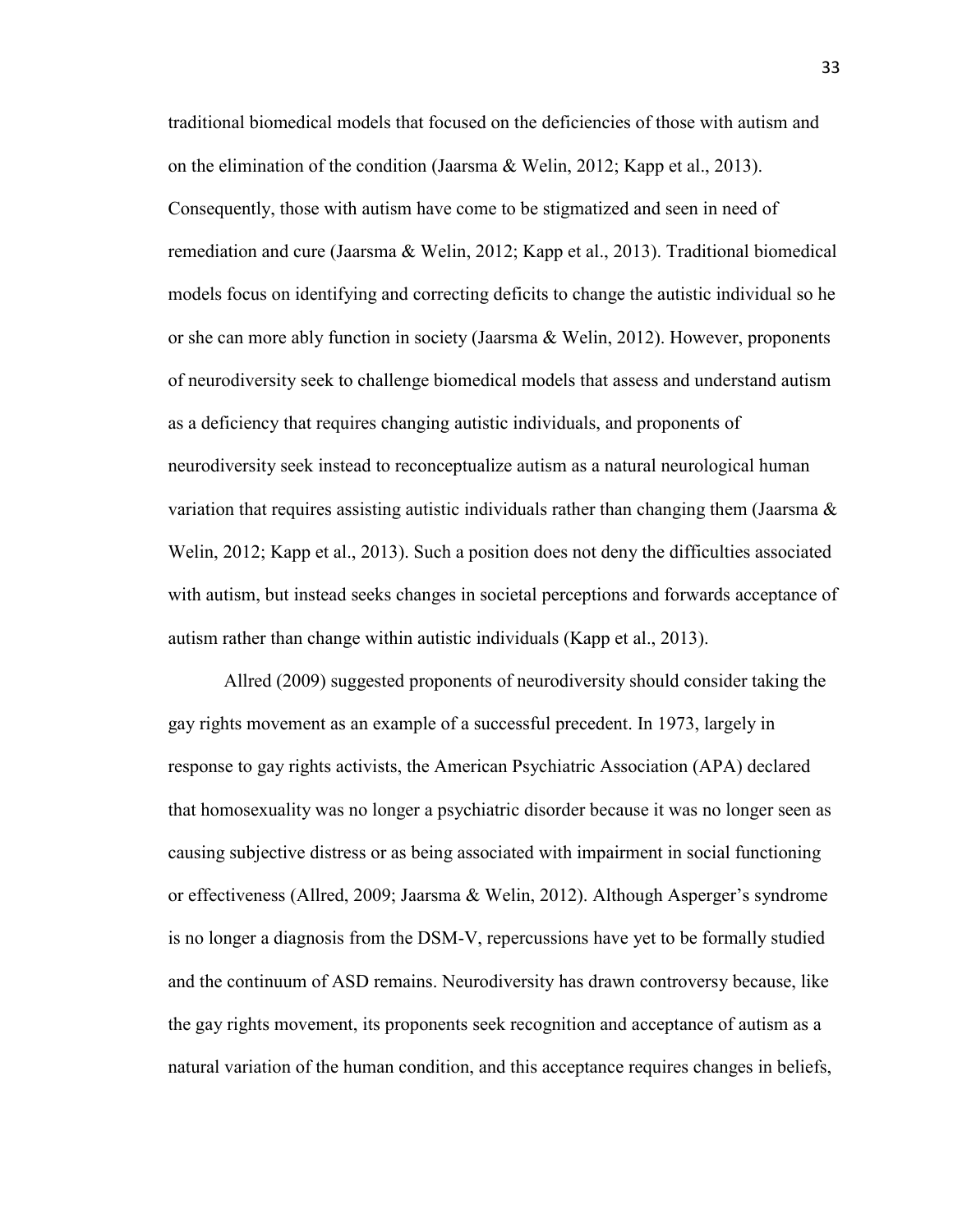social perceptions, and medical understanding of a condition that has largely been perceived and understood as a deficit-based disability (Allred, 2009; Jaarsma & Welin, 2012; Kapp et al., 2013). Besides being somewhat controversial, neurodiversity has its shortcomings as well. For example, much scholarly literature on neurodiversity has focused on high-functioning autists (Froese et al., 2013), a focus that may pose problems for how neurodiversity proponents characterize low-functioning autistic individuals in scholarly and professional discourse (Jaarsma  $\&$  Welin, 2012). In addition, for all its political thrust, neurodiversity lacks a practical research focus. Recent research on neurodiversity has been both extremely theoretical (Theory of Mind; Froese et al., 2013) and highly speculative (evolutionary psychology; Reser, 2011). Gökçen, Petrides, Hudry, Frederickson, and Smillie (2014) have even argued that autistic features may not be restricted to those diagnosed with autism and that autism-like traits may exist in the general population at lower levels.

Even though neurodiversity may be somewhat controversial, it nevertheless offers a theoretical base for potentially extending effective intervention programs based on identifying and using parent-identified strengths and competencies of autistic children. In addition, neurodiversity offers a conceptual lens for looking at strength-based intervention approaches and the role of parents in the treatment of their autistic children. Like strength-based approaches, neurodiversity works from and promotes a positive, capability-based focus in relation to autism. The positive and capability-based focus of neurodiversity also aligns with the findings of recent studies that indicate focusing on autistic children's strengths and capabilities increases outcomes for autistics children (Bellini & McConnell, 2010; Campbell & Tincani, 2011; Hume et al., 2014; Lanou et al.,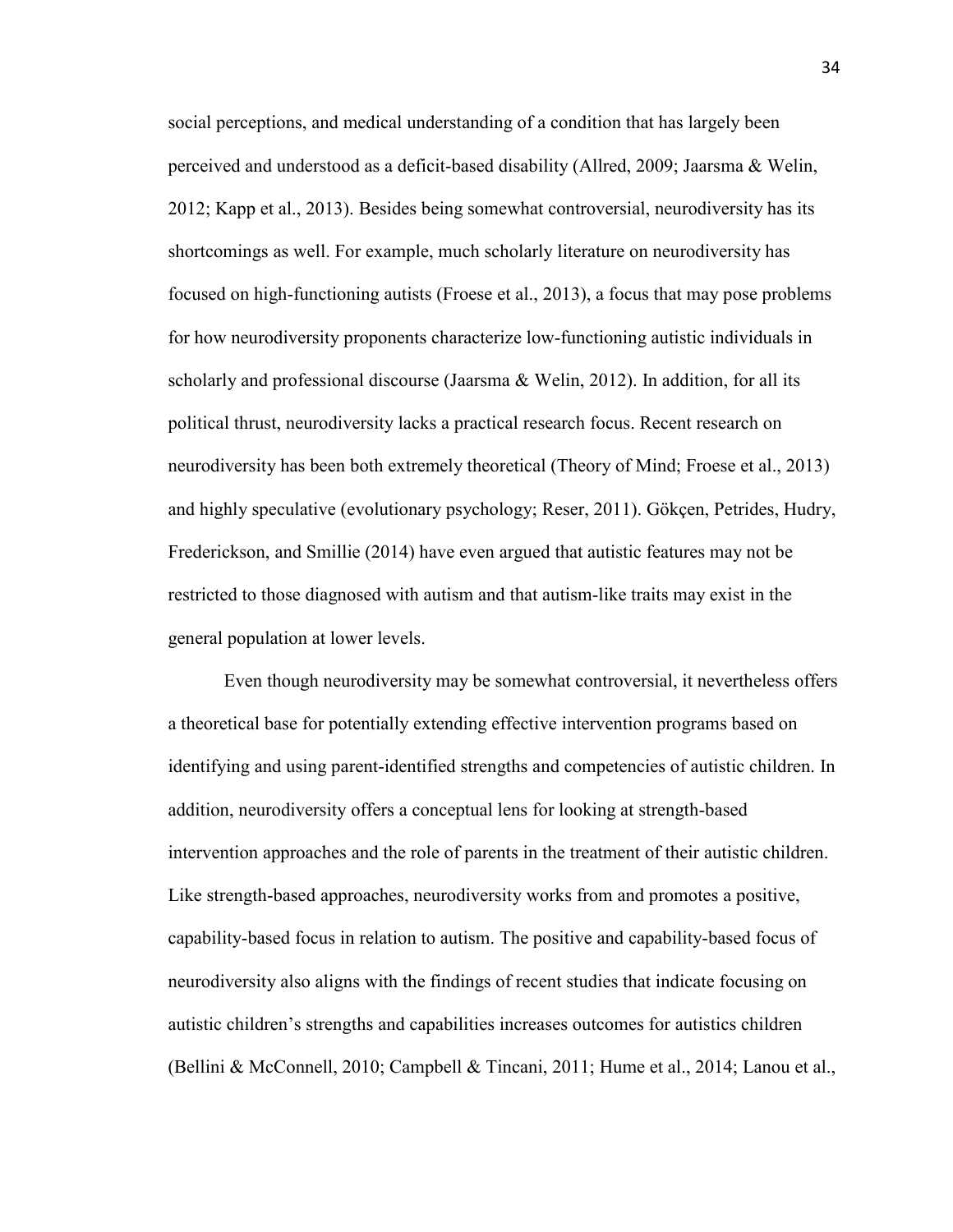2012; Steiner, 2011). In addition, the tenets of neurodiversity align with recent research, which indicates that focusing on positive aspects of treatment increases coping and stress management in parents and may improve the caregiving situation overall (Carlson et al., 2010; Hines et al., 2012; Stadnick et al., 2012; Steiner, 2011; Xue et al., 2014). However, researchers have not used neurodiversity to frame strength-based intervention approaches in relation to the role of parents in the treatment of their autistic children. Researchers also have not explored the valuable insights parents can provide on the strengths, interests, and capabilities of their autistic children and how practitioners can use this information to extend and enhance strength-based intervention approaches.

#### **Summary**

Based on a review of the current literature, the role of parents in treating and understanding autism cannot be understated. Historically, parents have played considerable roles in shaping public and professional perceptions of autism, as well as in shaping the discourse concerning treatment agendas for their autistic children (Langan, 2011; Matson & Konst, 2014; Wright et al., 2014). Additionally, research has shown that parents play large roles in the lives of their autistic children as both coaches and caretakers (Zhou & Yi, 2014). Recent studies have shown that parents are highly involved in treatment activities with their autistic children (e.g., discussing goals, reviewing homework, teaching and reviewing skills; Stadnick et al., 2012) and that parents responded positively to shared decisions-making processes with health care professionals regarding treatment options for their children (Golnik et al., 2012). Furthermore, Hebert (2014) found parents were deliberate when choosing treatment options and based decisions on several factors relating to attributes of themselves as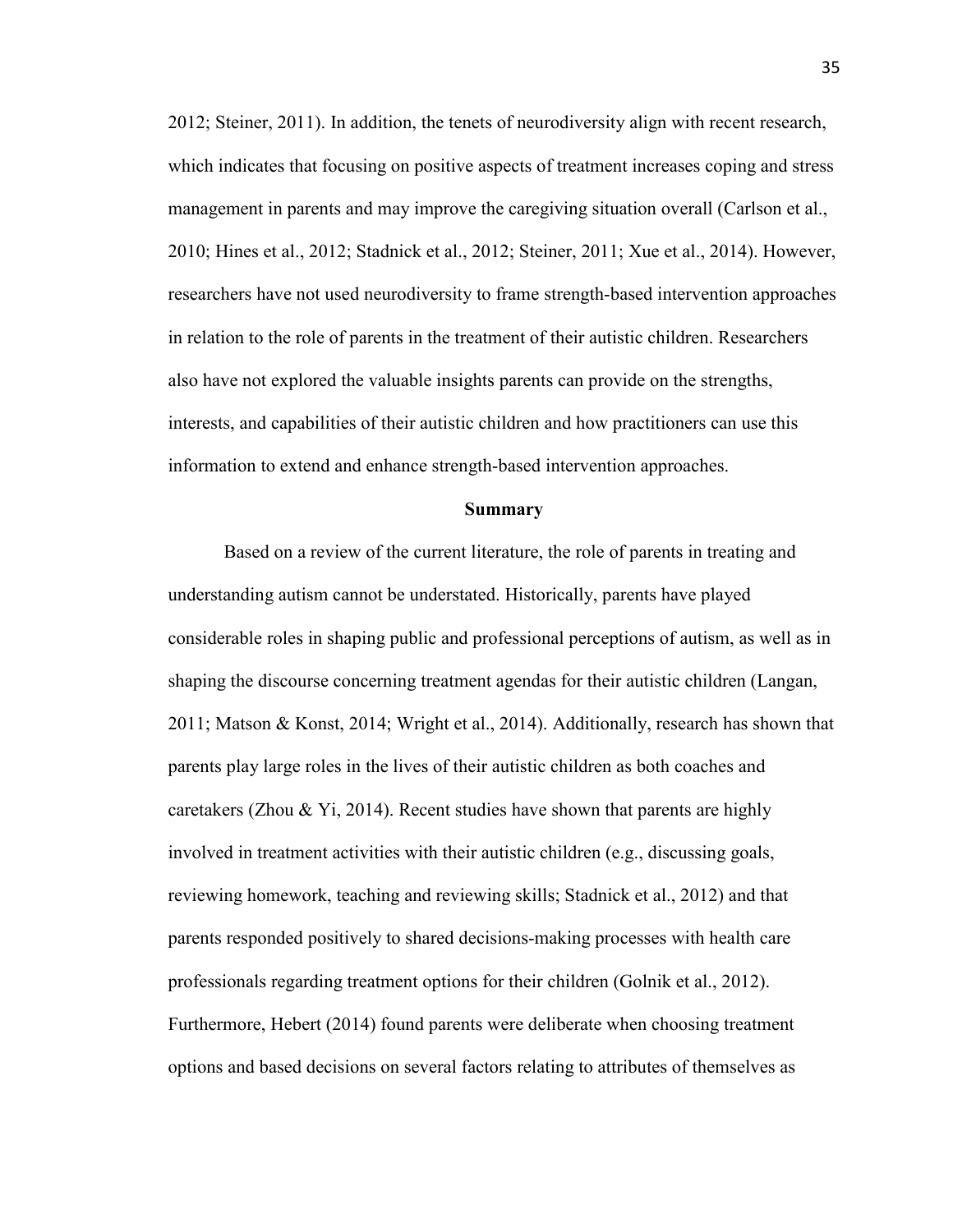parents, attributes of their children, and attributes of treatment programs (Hebert, 2014). In addition, Zhou and Yi (2014) stated parents should carefully monitor and control their own emotions when parenting their autistic children because parents' positive and negative emotions may affect their autistic children's symptoms accordingly. The contributions of parents to their autistic children and to professional discourse on autism remains invaluable because parents inhabit unique insider roles that straddle both professional and nonprofessional realms (Owren & Stenhammer, 2013; Wright et al., 2014), and this position affords them unique perspectives that may be used to extend and enhance strength-based autism intervention approaches.

During the past 20 years, strength-based intervention has emerged as an intervention approach in the treatment of autism that relies on leveraging the strengths and interests of autistic individuals to address challenges positively (Kapp et al., 2013). Researchers of strength-based approaches have focused on several areas of application, including the use of video (Bellini  $\&$  McConnell, 2010), Power Card strategies (Campbell & Tincani, 2011), parent education (Steiner, 2011), developing strength-based assessment frameworks (Laija-Rodriquez et al., 2013), and encouraging independence in autistic adolescents (Hume et al., 2014). However, what is missing in all of these recent applications is how health care professionals identify the strengths and interests of autistic children. Because parents act in such influential capacities, and because they can offer unique and valuable perspectives of their autistic children, this study involved an exploration of the use of parent-identified strengths to advance strength-based intervention programs.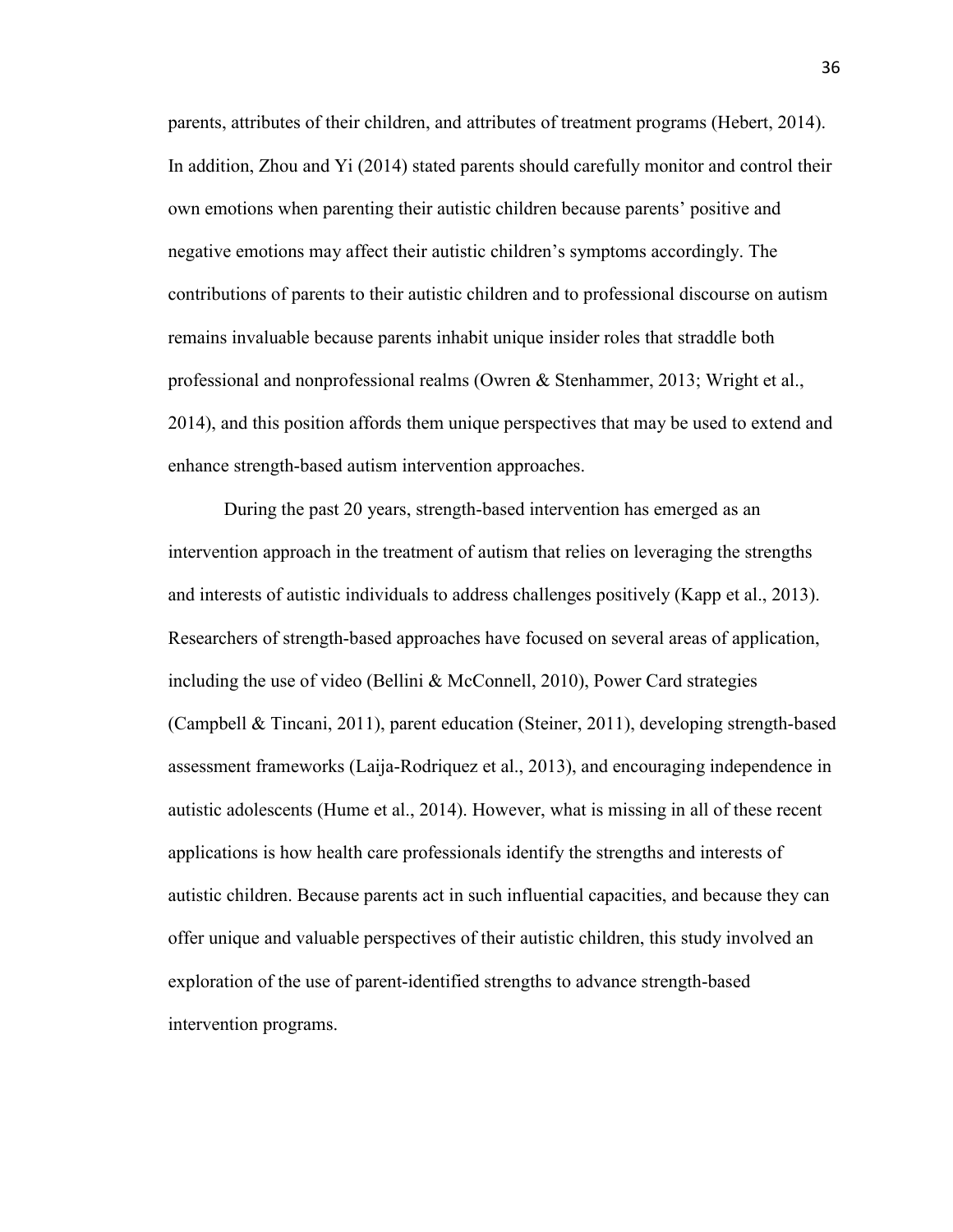A majority of recent studies on the role of parents and strength-based intervention are qualitative, including narrative analysis (Hines et al., 2012), the use of semistructured interviews (Golnik et al., 2012; Hebert, 2014), case study (Campbell & Tincani, 2011), and grounded theory (Zhou & Yi, 2014). Other research methods include quantitative methods (e.g., correlational analysis; Xue et al., 2014), mixed methods (Stadnick et al., 2012), and experimental designs (Steiner, 2011). This variety of methods suggests qualitative methods may still be well suited for exploring the lives and challenges of autistic individuals and the contributions parents can make to the lives of their autistic children. In addition, even though previous extensive research exists on parents of children with autism, much on it has focused on parental self-efficacy and parental stress (Zhou  $\&$  Yi, 2014). Because there is no research on using parent-identified strengths to inform and advance strength-based intervention approaches, an interpretive phenomenological approach was necessary to explore the phenomenon and to serve as the most appropriate methodology for this study. The study adds to the research literature on parents of children with autism and extends strength-based intervention approaches by exploring the use of parent-identified strengths for the treatment of their autistic children.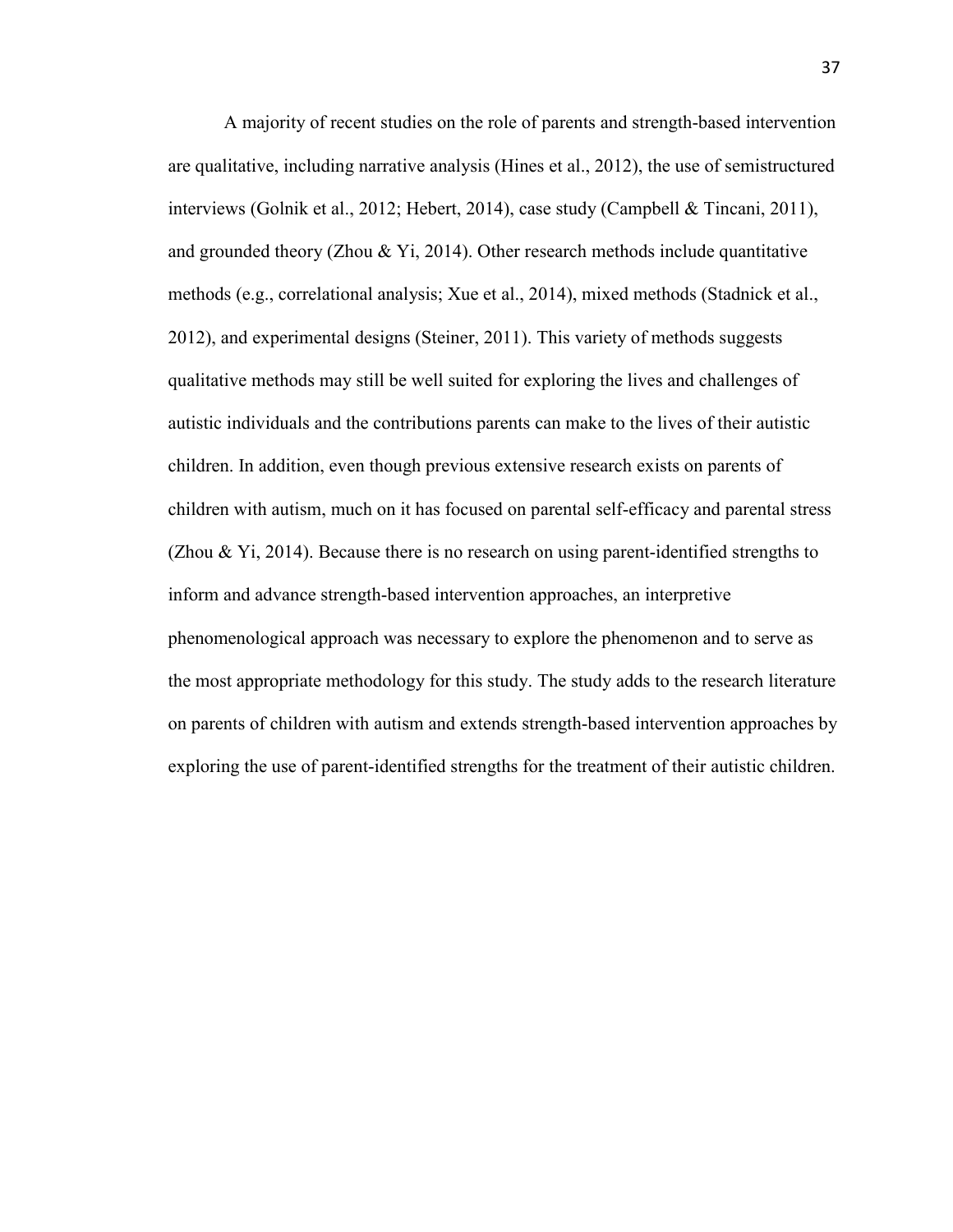#### Chapter 3: Research Methods

## **Introduction**

The purpose of this qualitative study was to explore how the underused and underrepresented parent-identified strengths of autistic children may act as the basis for the advancement of effective strength-based interventions and treatments. This study has practical implications for the treatment and intervention of children with autism and the potential to expand research in the fields of health psychology and community mental health. I aimed to uncover information that mental health professionals may use to improve the effectiveness of strength-based interventions. Although it is crucial to understand and address the mental and emotional deficits of children with autism, the identification of strengths and competencies that may counteract such shortcomings is equally important and forms a more complete picture of the individual's functioning (Lanou et al., 2012). Because current treatment and intervention approaches are primarily deficit-based, the strengths and competencies of autistic children have not been prioritized by researchers. Consequently, the strengths of these children have not been fundamental to treatment and intervention development (Lanou et al., 2012). Parents of autistic children often simultaneously act as coaches and caretakers, which provides them with unique and valuable perspectives needed to identify the challenges these children face, as well as the strengths they possess (Zhou  $&$  Yi, 2014).

In the study, I employed a qualitative approach using semistructured interviews. I interviewed participating parents of autistic children to identify the strengths and competencies of autistic children and to explore how they may act as the basis for positive reconceptualizations of the disorder and its treatment. This study has practical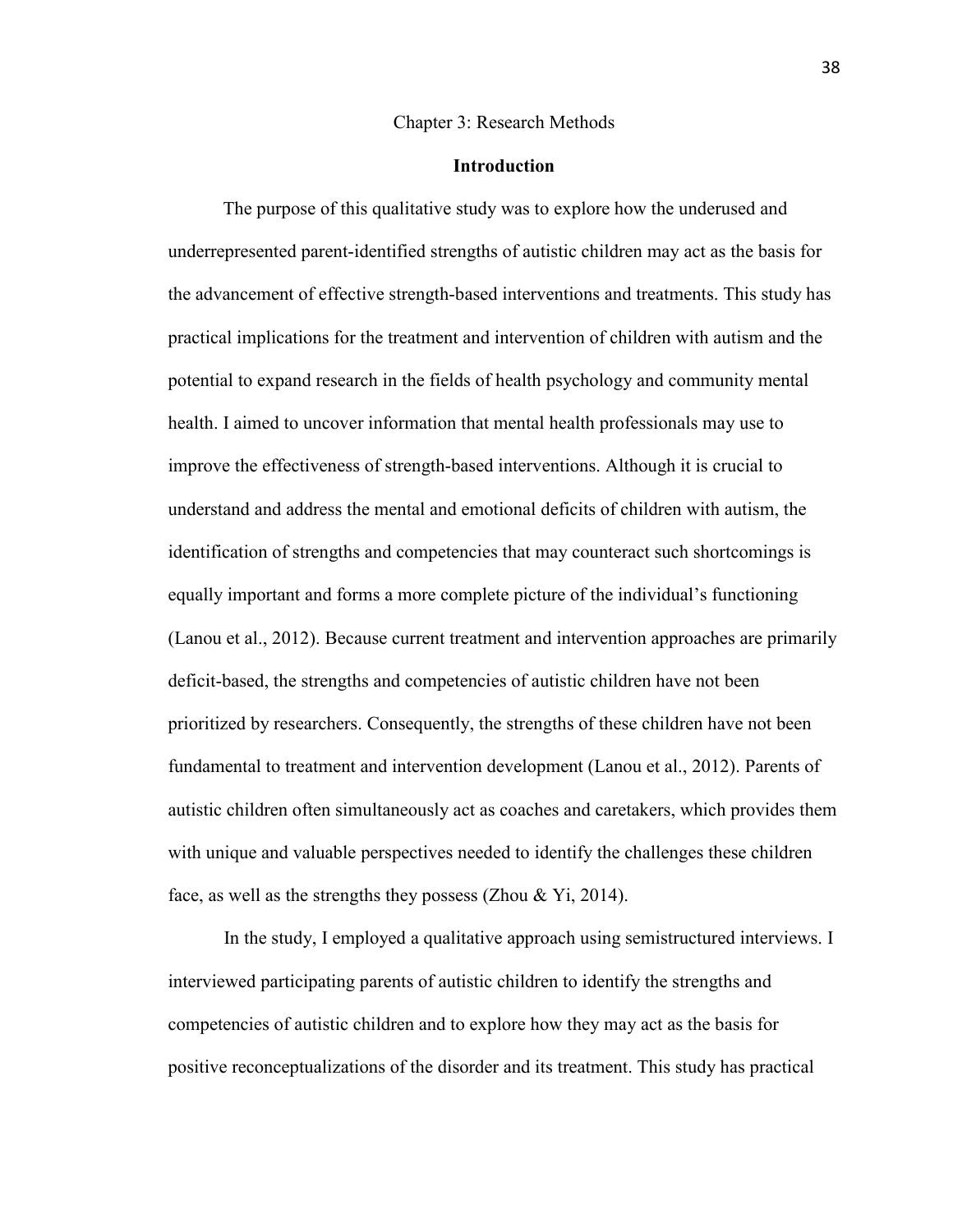implications for treatments and interventions of children with autism, and contributes to research in the fields of health psychology and community mental health. I hoped the study results would provide information needed to develop more effective intervention approaches through the positive reconceptualization of the strengths of autistic children.

This chapter begins with a description of the research questions, as well as the study design and rationale. I also discuss participant selection procedures, instrumentation, and procedures for recruitment and data collection. A presentation of the data analysis plan is followed by a discussion of trustworthiness issues and ethical procedures. The chapter concludes with a brief summary.

## **Research Questions**

The qualitative study was guided by the following research questions,

RQ1: What are the parent-identified strengths and competencies of autistic children?

RQ2: What are parent experiences and perceptions of the use of their children's strengths and competencies during treatment?

### **Research Design and Rationale**

I employed a qualitative research design in this study. The nature of qualitative research is inductive because results emerge from the data. This qualitative method does not involve a deductive approach because the goal is not to make a conclusion based on the logical progression of hypotheses, and the research questions do not pertain to the confirmation of a theory. Instead, this research included only the gathering and examination of perceptions of children with autism's strengths and competencies during treatment, framed within a theory.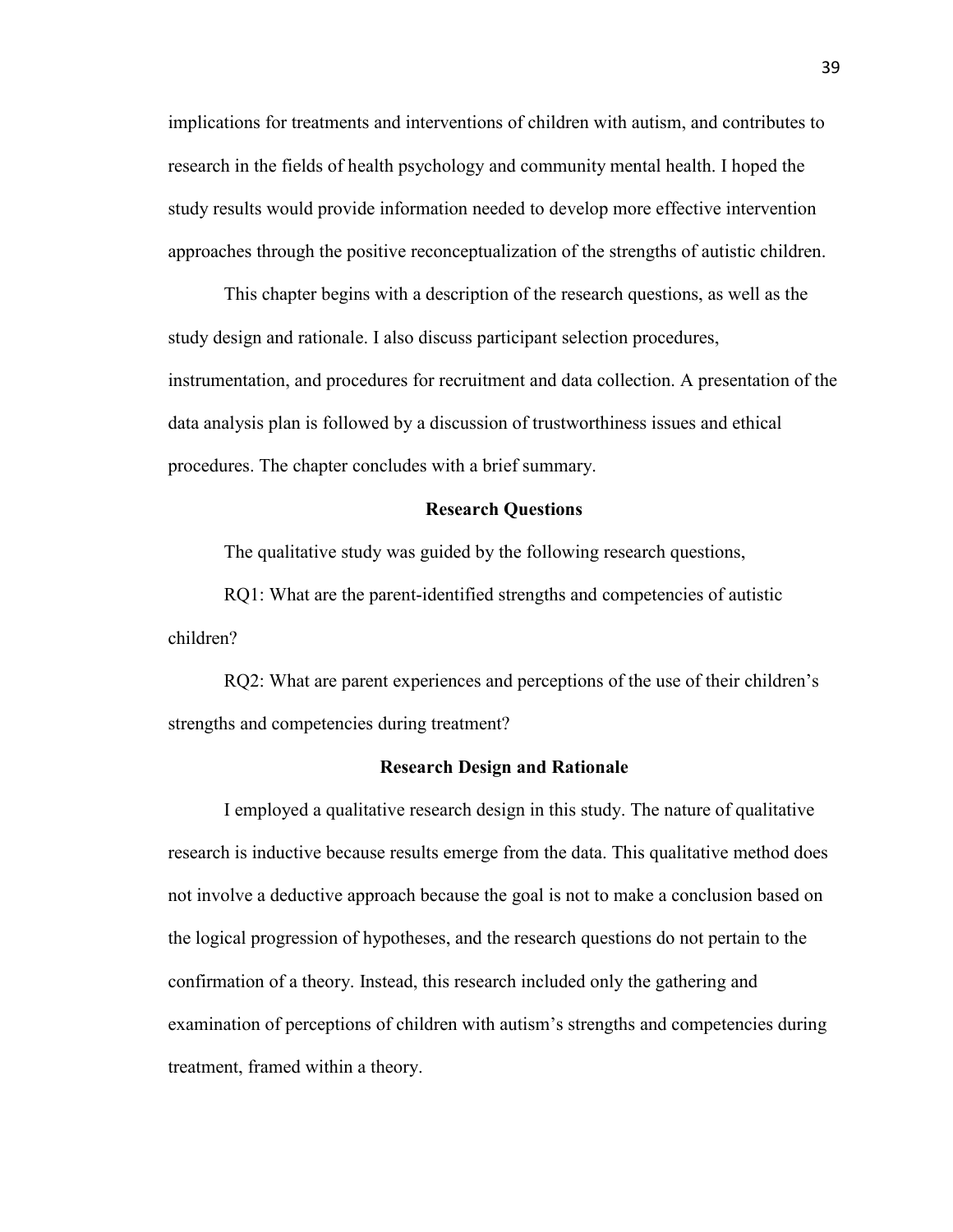Qualitative methods are useful for understanding social issues that cannot be conceptualized quantitatively (Creswell, 2014). Perceptions of strengths and weaknesses, and the perceptions and experiences linked with these traits, are detailed concepts that do not lend themselves to a numerical representation. By allowing participants to discuss these concepts rather than provide closed-ended responses that could be used numerically, the data contain rich and expressive details that inform the body of literature in a comprehensive way.

Employing a qualitative research design enables the researcher to immerse him or herself in the phenomenon under study in an effort to explore and understand it. Researchers who use qualitative methods can uncover information about an understudied phenomenon and pave the way for further study. In addition, this type of research can add depth and breadth to existing quantitative studies by uncovering salient details that may not have been previously observed (Tracy, 2013).

The aim of this research was to create an understanding and description of the experiences and perceptions of the participants rather than to prove or disprove a hypothesis, thus I selected a qualitative methodology. The information that arises from qualitative study relies on individuals' experiences and is detail-laden (Tracy, 2013). Qualitative methods rely on interpretive techniques that translate, decode, or describe the meaning of a social phenomenon (Cooper & Schindler, 2006). This qualitative information illustrates perceptions aligned with the theory of neurodiversity, which pertain to the concept that the traits associated with autism may be considered strengths.

I considered several qualitative designs before selecting IPA as the most appropriate fit. Narrative analysis, case study, and ethnography were all deemed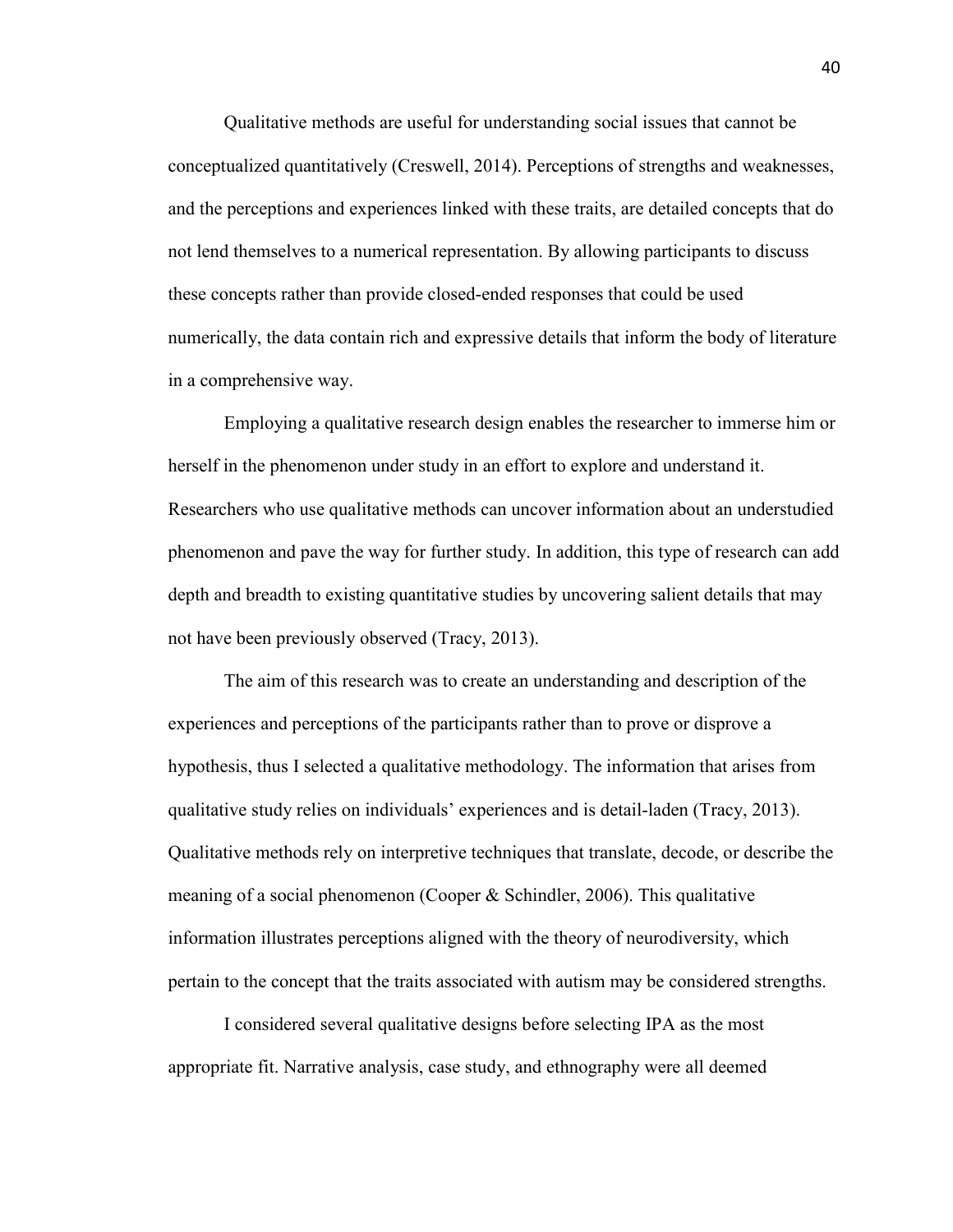incompatible for my goals. For example, narrative analysis involves the examination of participants' knowledge, experiences, and history through their individual stories (Merriam, 2009). This design is useful for understanding dense chronological information (Corbin & Strauss, 2008). Because the study was an examination of the experiences of many participants, narrative analysis was not selected.

Case studies researchers explore the how and why of a phenomenon (Yin, 2009). Case study researchers seek deeper understandings of one or more cases (Johansson, 2003). The goal of case studies is to develop deeper understandings of specific cases in which a phenomenon has occurred. For the researcher, the goal of a case study in not to develop generalizable information, but to develop a rich understanding specific a case (Johansson, 2003). The research can involve studying one or more cases with a common link, but he or she also requires a basic understanding of the phenomenon. Because little is known about the phenomenon that I explored, a case study approach was not selected.

Ethnographic design involves the study of specific groups or cultures and is often utilized to learn about cultural factors, such as rituals and language (Tracy, 2013). Ethnography requires researchers to immerse themselves in a group and take on a variety of roles, including participant-observer and interviewer (Tracy, 2013). This methodology was not appropriate for the study because the goals did not include the examination of cultural traits.

For the study, I employed an IPA approach. When using phenomenology, the researcher seeks to understand unique, individual lived experiences and describe the experiences. When using IPA, the researcher focuses on how the participants make sense out of their experiences and seek to provide a clear description of the entirety of the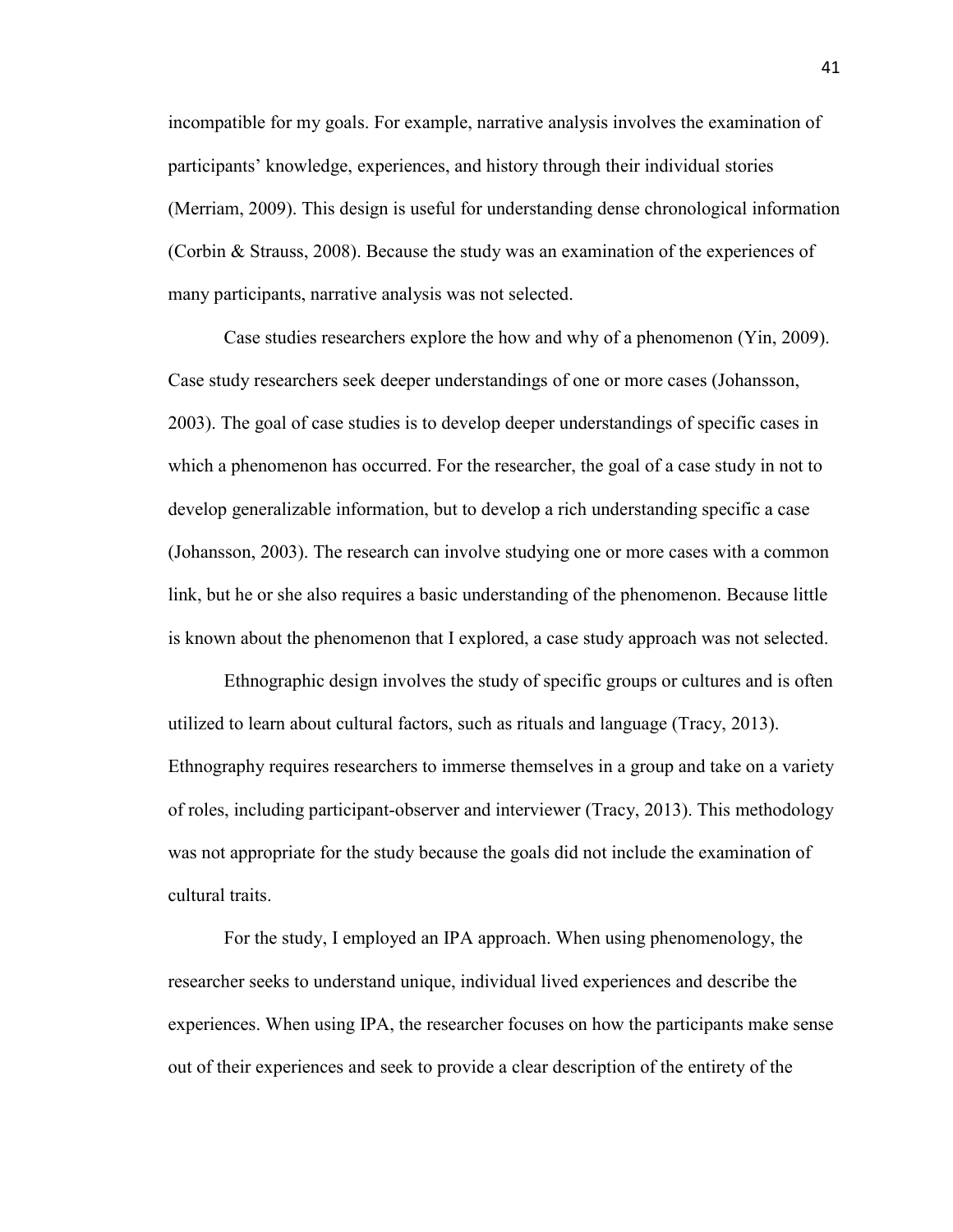phenomenon under study (Larkin et al., 2006). IPA is used to explore and describe an experience that has already occurred. Researchers use the participants' perceptions, recollections, and experiences to get as close to the participants' actual view as possible (Smith, 2004). For this study, I conducted semistructured interviews with the parents of autistic children to collect this information. Because little critical work has included the perspectives of parents to identify the strengths and competencies of their autistic children for the purposes of positively reframing their conditions, IPA was the most appropriate methodology for this study.

# **Role of the Researcher**

In qualitative studies, the researcher functions as an instrument because all study information flows through the researcher (Tracy, 2013). The role of the researcher for the study included collecting all study-related data. All of the children of participating parents receive speech pathology services, and some also receive physical and occupational therapies. None of the participants' children received services from the researcher. I engaged in bracketing and epoché. These practices involve the researcher's awareness and suspension of personal opinions and biases to obtain a clear view of the phenomenon under examination (Moustakas, 1994). Bracketing and epoché allows researchers to approach the experience of each participant with an open mind (Hycner, 1999).

## **Methodology**

#### **Participant Selection Logic**

For this study, participants included 15 parents who have an autistic child who receives treatment in a clinical outpatient setting. In qualitative research, sample size is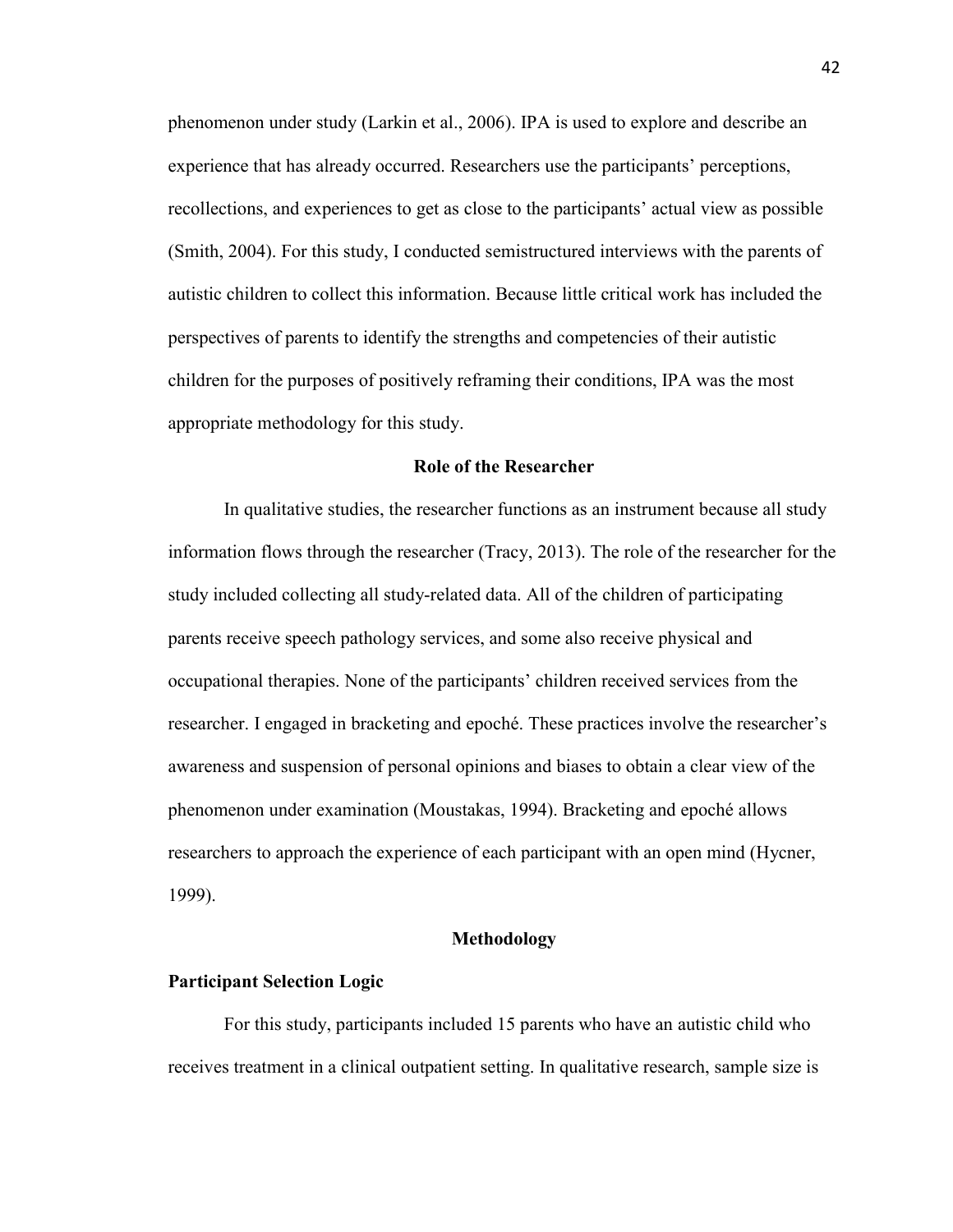determined based on data saturation. According to Bowen (2008), data saturation is achieved at the point when the addition of new participants no longer results in the emergence of new themes or concepts (Bowen, 2008). Many suggestions are available to qualitative researchers for identifying an appropriate starting sample size. For example, Tracy (2013) indicated five to eight subjects; Francis et al. (2010) recommended a sample of 10 to 13 participants; and Morse (1994) recommended eight to 12 participants. Based on these recommendations, a sample size of 15 participants was chosen for the study. If data saturation was not achieved through these 15 participants, additional participants were to be recruited and interviewed until saturation was indicated.

I used purposive sampling to develop the sample for the research study (Ritchie, Lewis, Nicholls, & Ormston, 2013). According to Ritchie et al. (2013), purposive sampling, also known as *criterion-based sampling,* involves prescribed sampling criteria in which "sample units are selected on the basis of known characteristics, which might be socio-demographic or might relate to factors such as experience, behavior, roles, etc. relevant to the research topic" (p. 144). To be eligible, participants had to be parents of autistic children who: (a) had received a diagnosis of ASD, (b) were between the ages of 3 and 10, and (c) were currently receiving treatment at the Christian County Clinic located in a suburban area in southwest Missouri.

# **Instrumentation**

Data were collected via semistructured, open-ended interviews that lasted no longer than 1 hour. The use of open-ended questions aids in ensuring credibility, eases data analysis, and reduces the researcher bias (Moustakas, 1994). A panel of experts reviewed the initial researcher-developed interview protocol to detect potential bias and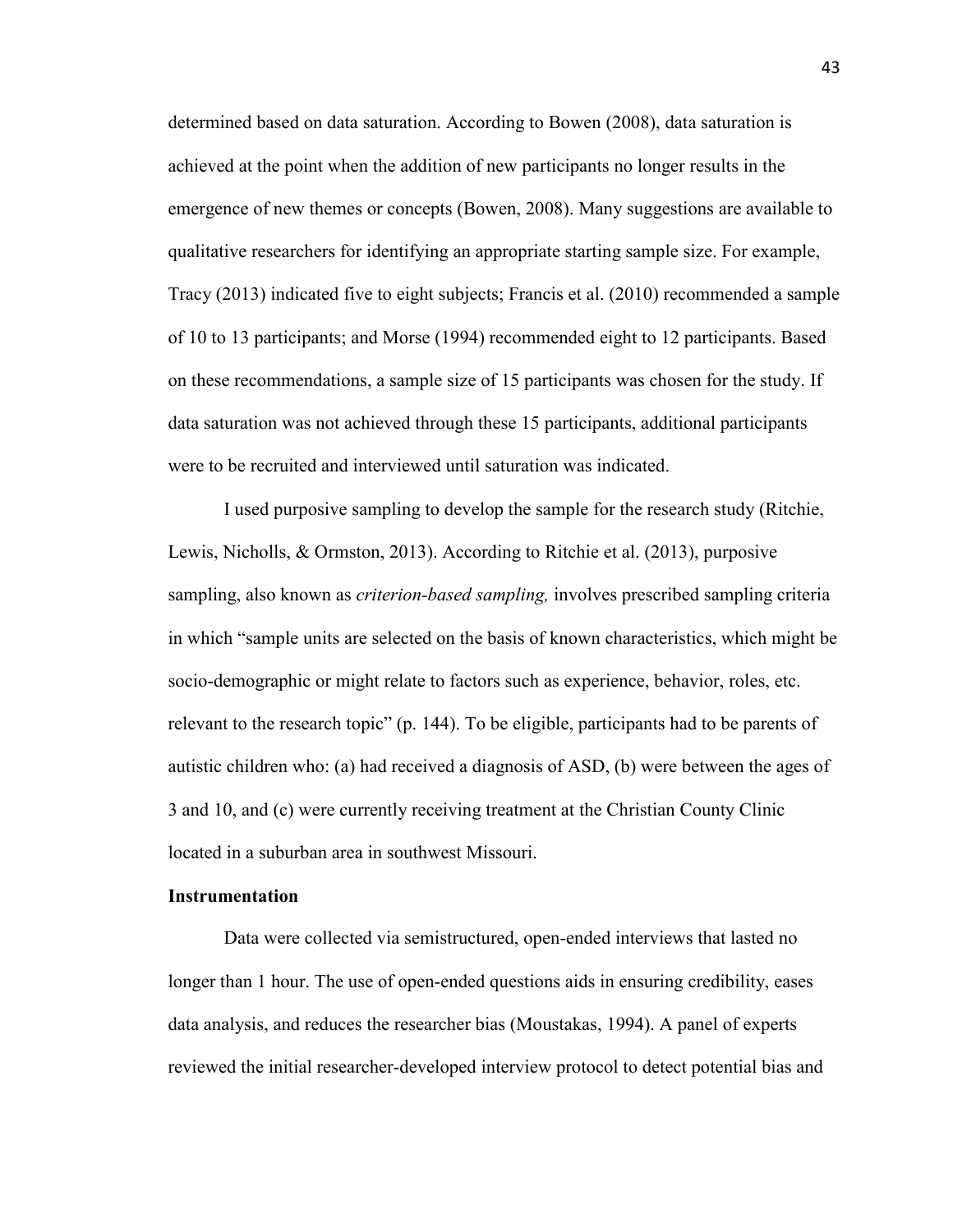establish the validity of each question. Any required changes were made before the first round of interviews begin. Appendix A includes a draft of the preliminary protocol.

## **Procedures for Recruitment, Participation and Data Collection**

I recruited participants through purposeful criterion sampling to identify individuals who have experienced the phenomenon of interest. Participants were recruited using solicitation letters congruent with Walden's Institutional Review Board (IRB) guidelines and that explained the nature of the study and requested participation. I collected data via open-ended interviews that lasted no longer than 1 hour each. I modified questions every three to four interviews, as new themes emerged. I audio recorded and transcribed all interviews. The transcriptions were uploaded into Nvivo 10 to aid in analysis.

### **Data Analysis Plan**

Smith, Flowers, and Larkin (2009) stated that IPA includes, (a) beginning from what is singular to an individual to finding shared experiences among participants, (b) an interpretation and description of the participants' lived experiences, and (c) a sense of commitment to understand what the participants actually experienced. Stages in this process include condensing the data, formation of categories, structuring the narratives, and then interpreting the results to extract the meaning of the experience (Creswell, 2014). Initially, I read and re-read the transcripts of the interviews to gain familiarity with the contents of the transcripts. This review allows the reader to begin to see patterns emerge (Tracy, 2013). Although it is important to note frequency, the heart of the analysis is to gain an understanding of the participants' experiences and perceptions (Smith et al., 2009).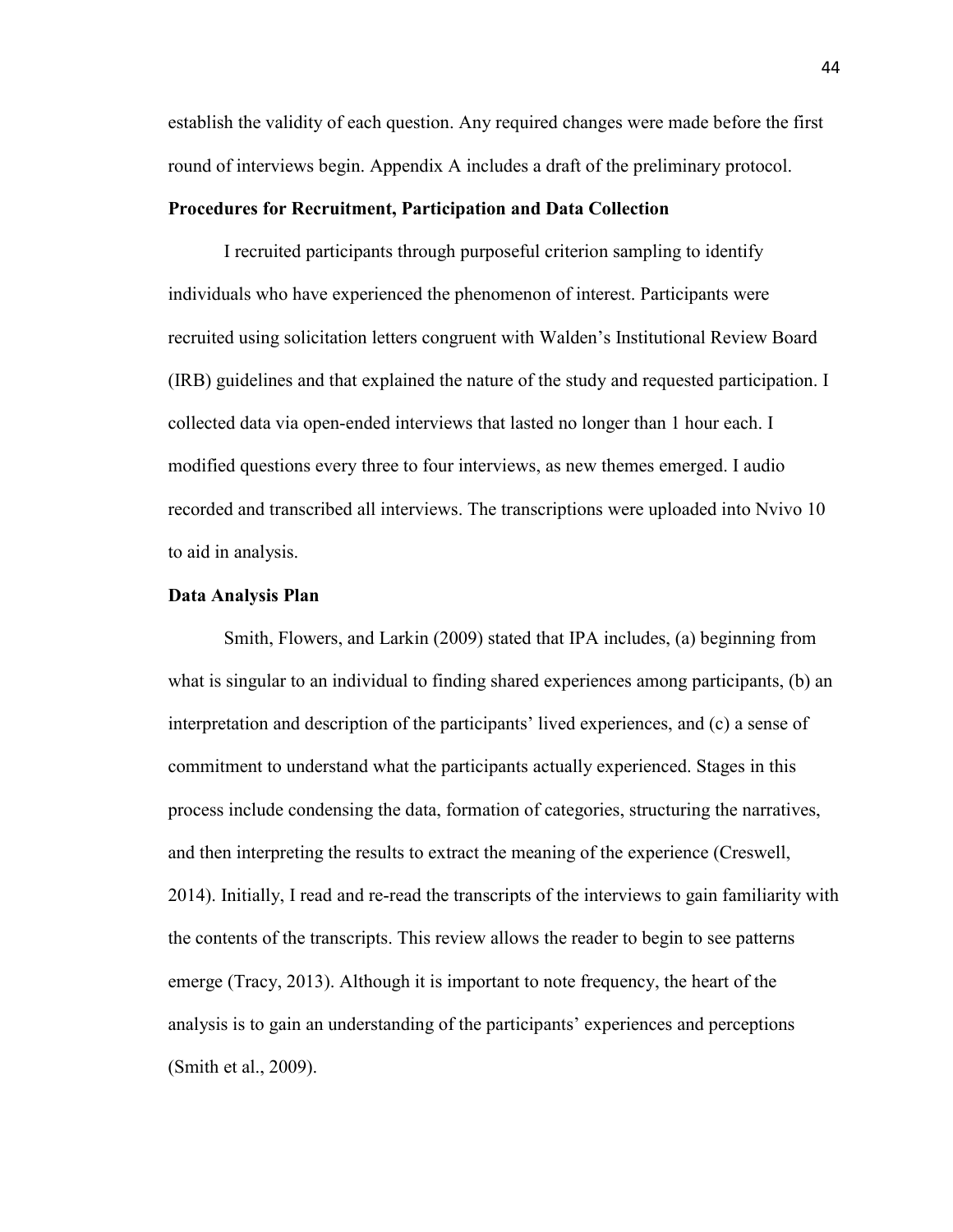When using IPA, researchers must treat coding as a recursive process, in which they interact with the data multiple times. Smith et al. (2009) suggested the use of three levels of exploration: (a) descriptive, (b) linguistics, and (c) conceptual. During the first pass through the coding process, the material is broken into units of meaning that are assigned a descriptive phrase that describes the data (Clarke & Braun, 2014). These codes are then organized into like groups that eventually form into initial themes (Braun  $\&$ Clarke, 2006). Data are coded for emotional responses, key phrases, explanations, and descriptions (Smith, 2009).

The second level of analysis is to review the data for linguistic comments. An analysis of language use reflects the way content and meaning are presented and can reveal new layers of meaning (Smith et al., 2009). Language and content are at times intertwined. Areas to examine include pronoun use, pauses, laughter, tone of voice, repetition of words, metaphors, and hesitancy (Smith et al., 2009). This adds richness and depth to the analysis and enables the researcher to better understand the participants' experiences and perceptions.

The third level of analysis is conceptual commenting. At this level, the researcher begins an examination of the data at a conceptual level and begins to interpret meaning from the transcripts (Smith, 2004). During this phase, the researcher annotates the transcripts with questions, comments, and beginning analysis to make sense out of the participants' experiences with the phenomenon under study. Through a thorough exploration of each transcript and across transcripts, the researcher begins to lay the groundwork for the final analysis (Smith, 2006).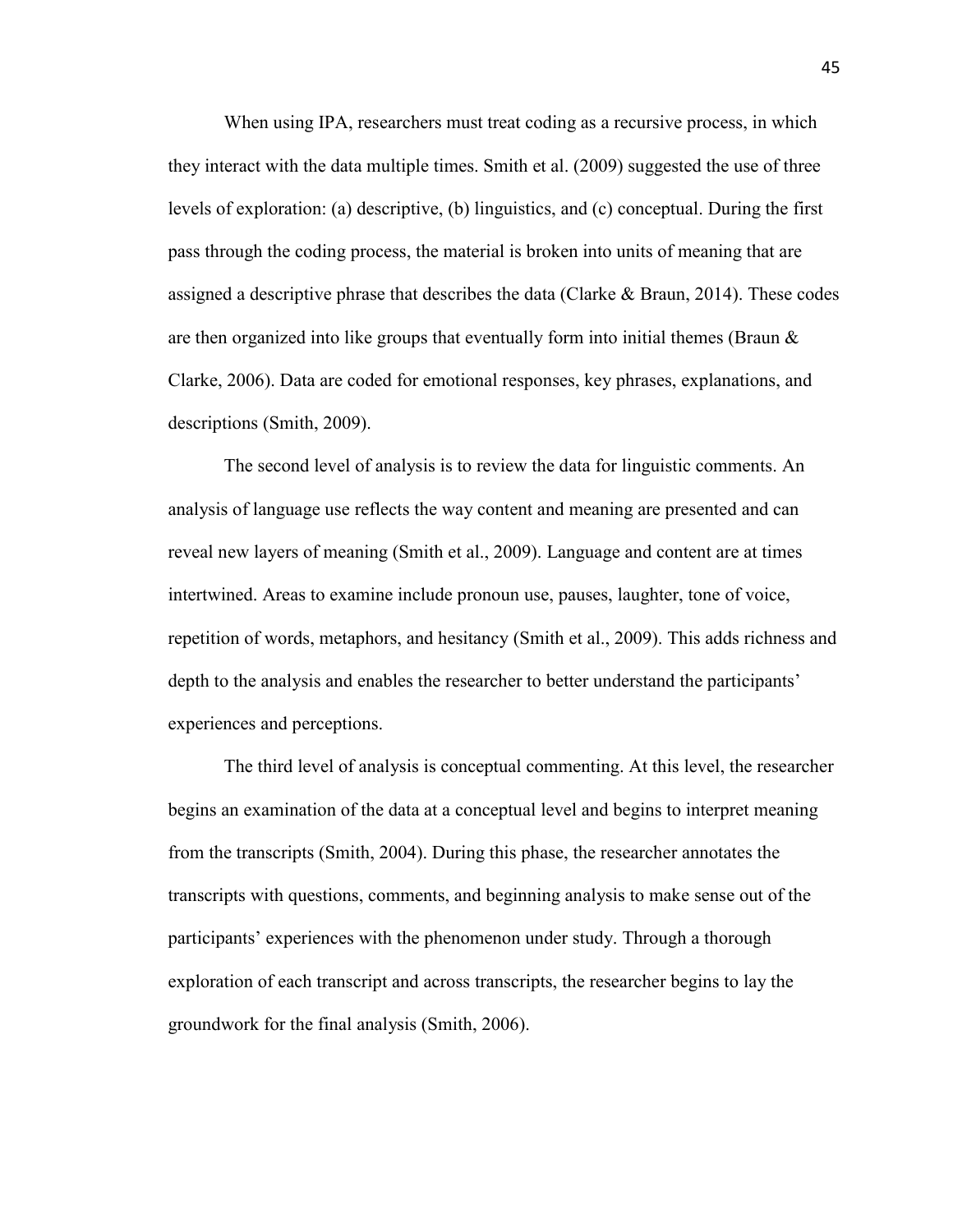Finally, the different levels of analysis are joined and final themes are developed. These themes arise from knitting together the initial coding or grouping of the transcripts, the linguistic analysis, and the contextual commenting (Smith et al., 2009). This final level of analysis is based on Heidegger's adaptation of the hermeneutic circle, which is used to interpret experiences in a systematic way and is based on an abstraction of answers from multiple perspectives (Smith et al., 2009). At this level, the data can be explored from selected points of view, including social, economic, and cultural perspectives (Smith, 2006). The researcher's role is essential in the analysis because she or her is the instrument though which data and analysis flow, and the researcher is also the individual most cognizant of all aspects of the information analyzed in the study (Moustakas, 1994).

After the final results have been established and a construct created, I shared the information with the participants to gain their opinions. By using member checking (Tracy, 2013), I added another layer of information to the construct and increased the accuracy of the information. I considered any feedback offered and, if they felt it necessary, I modified the analysis further.

#### **Issues of Trustworthiness**

In qualitative research, trustworthiness is established through credibility, transferability, dependability, and confirmability. Credibility describes the degree to which study results accurately reflect what participants intended to communicate (Lincoln & Guba, 1985). During interviews, researchers must strive to gather authentic responses from participants (Drisco, 1997). To prevent intrusion, I remained aware of all aspects of communication throughout the interview process, including my nonverbal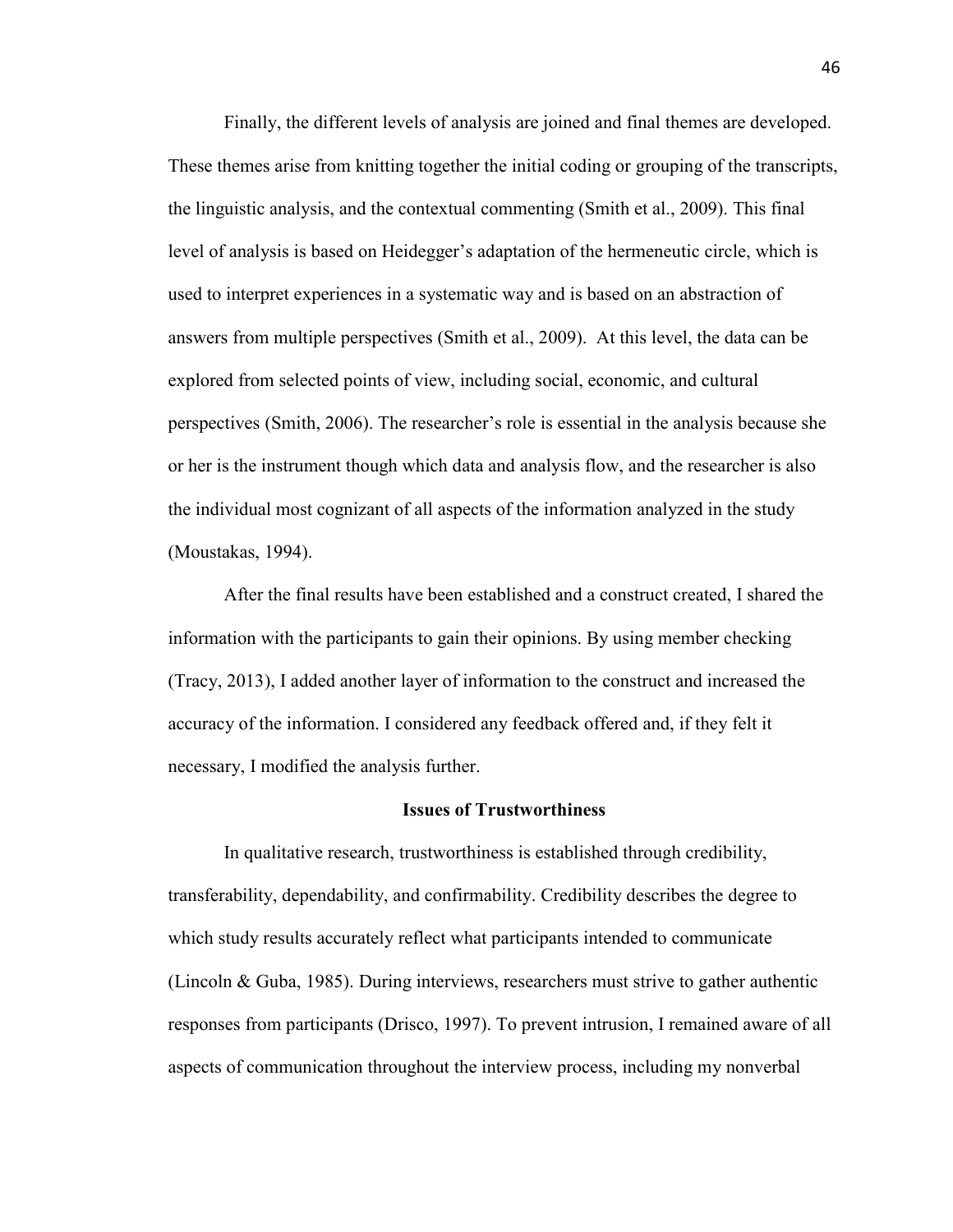body language. In addition, I isolated my personal opinions and biases by engaging in bracketing, as suggested by Moustakas (1994), to prevent any personal opinions or preconceived notions from affecting the interpretation of the data.

Transferability refers to the generalizability of results across other individuals or settings (Merriam, 2002). In qualitative research, transferability can be assured through thick description and sample variance. According to Shenton, richly detailing the data collection process can improve transferability. Even if findings from a replication of the study are different, validity is not necessarily questioned; rather, this may just be a reflection of a variety of participant experiences that richen the data.

Dependability refers to the likelihood that, given the same research context, methodology, and sample, similar results would be achieved through replication of a study (Shenton, 2004). To improve the dependability of the study, I documented all research steps in detail so that the study could be replicated by other researchers. I also kept a detailed record of the entire research process to increase the dependability of the information. Finally, confirmability is evident with the establishment of credibility, transferability, and dependability (Thomas & Magilvy, 2011). Study results must be reflective of the participants' voices.

## **Ethical Procedures**

Before any data collection and approaching any participants, I obtained university IRB approval. I expected that this study would pose minimal risks to participants. However, participant safety was a principal concern addressed through the study design and procedures. All participants received an informed consent form (see Appendix B), which provided my name, contact information, and description of the study. I verbally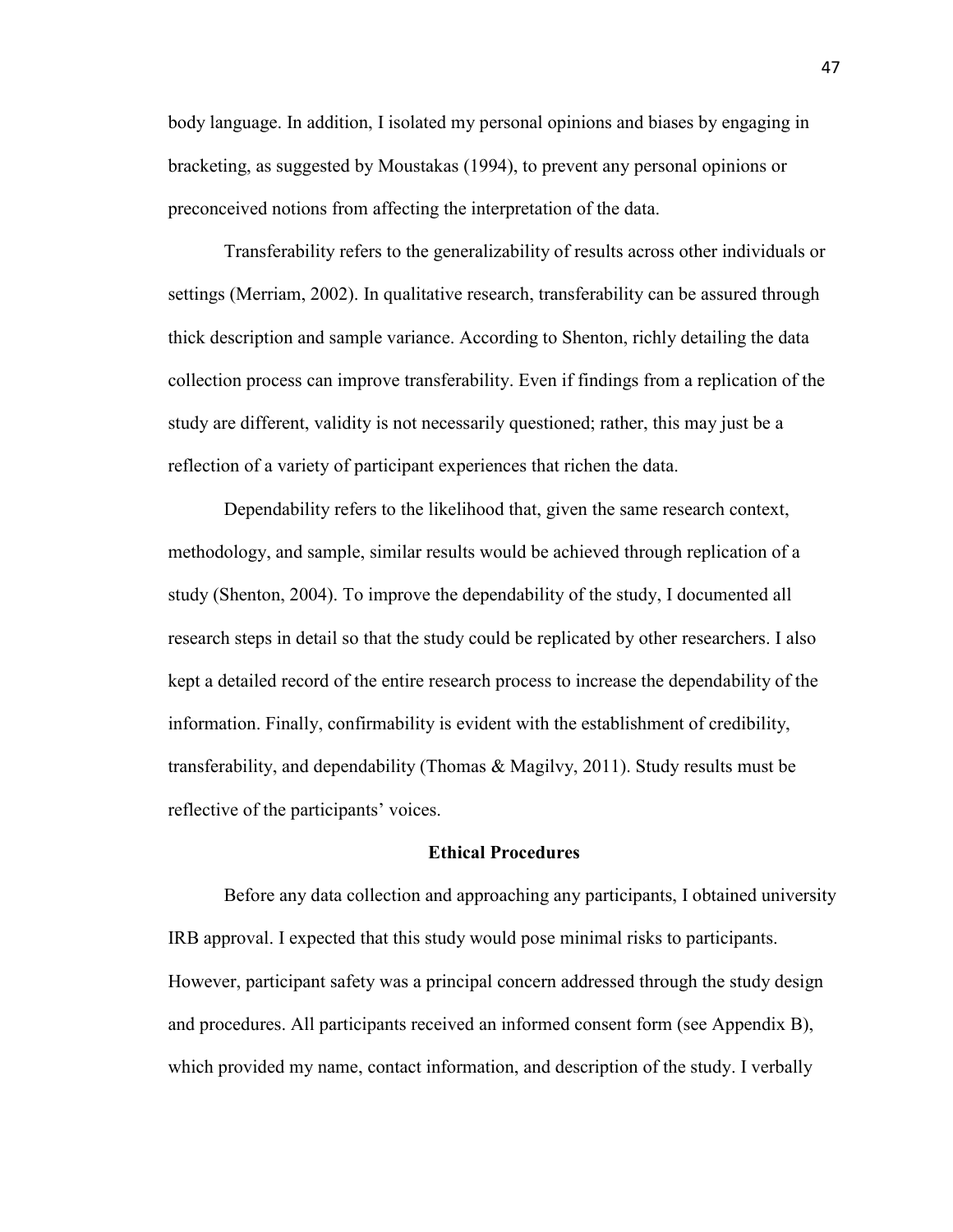explained study risks, benefits, and confidentiality to all participants. In addition, I explained that participation was completely voluntary and that participants could withdraw at any time. Each participant was required to sign the informed consent form before interviews began. Participants were assigned a pseudonym to protect their privacy and all information gathered during the study remained confidential. Data are stored on a password-protected computer to which only I have access. After a period of n 5 years has passed, I will destroy all study data.

### **Summary**

This chapter included a description of the methodology, including an explanation of the sample selection strategy, as well as descriptions of the instrumentation and data analysis plan. The purpose of this study was to explore how the underused and underrepresented parent-identified strengths of autistic children may act as the basis for the advancement of effective strength-based treatment. This study has practical implications for treatment and intervention of children with autism and adds to the research literature in the fields of health psychology and community mental health.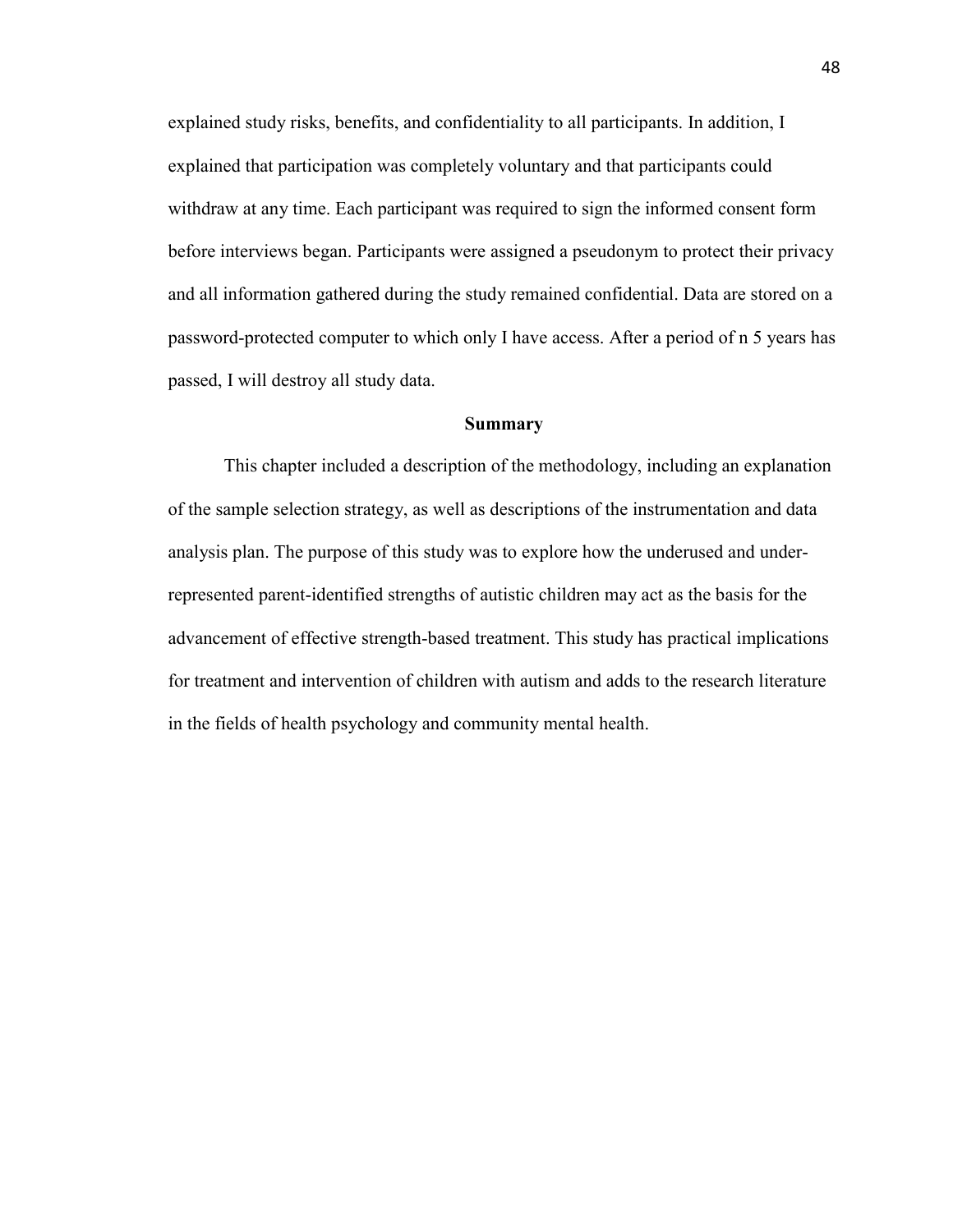#### Chapter 4: Results

## **Introduction**

 The purpose of this qualitative IPA study was to collect information on parents' perceptions of their autistic children's strengths and competencies to advance strengthbased autism intervention. I sought to collect information on parents' perceptions of their autistic children's strengths and competencies to generate novel ideas about identifying strengths to advance strength-based intervention approaches. In many ways, the parents of children diagnosed with ASD assist and support their children regarding the challenges and difficulties they face. In addition, as caretakers to their children in home settings, and as coaches in treatment settings, parents have intimate knowledge of the strengths of their children diagnosed with ASD (Owren & Stenhammer, 2013; Zhou & Yi, 2014). Therefore, parents of children diagnosed with ASD have a unique, underexplored, vantage point pertaining to their children's strengths and can provide both intimate and valuable information regarding treatment that health care professionals and learning specialists may not be able to provide. To thoroughly assess these perceptions, I posed the following research questions:

RQ1: What are the parent-identified strengths and competencies of autistic children?

RQ2: What are parent experiences and perceptions of the use of their children's strengths and competencies during treatment?

 This chapter includes the research setting and presents the demographics that were pertinent to the study. Following the demographics is a brief review of the processes used in data collection, which precede the empirically-grounded analysis of themes. A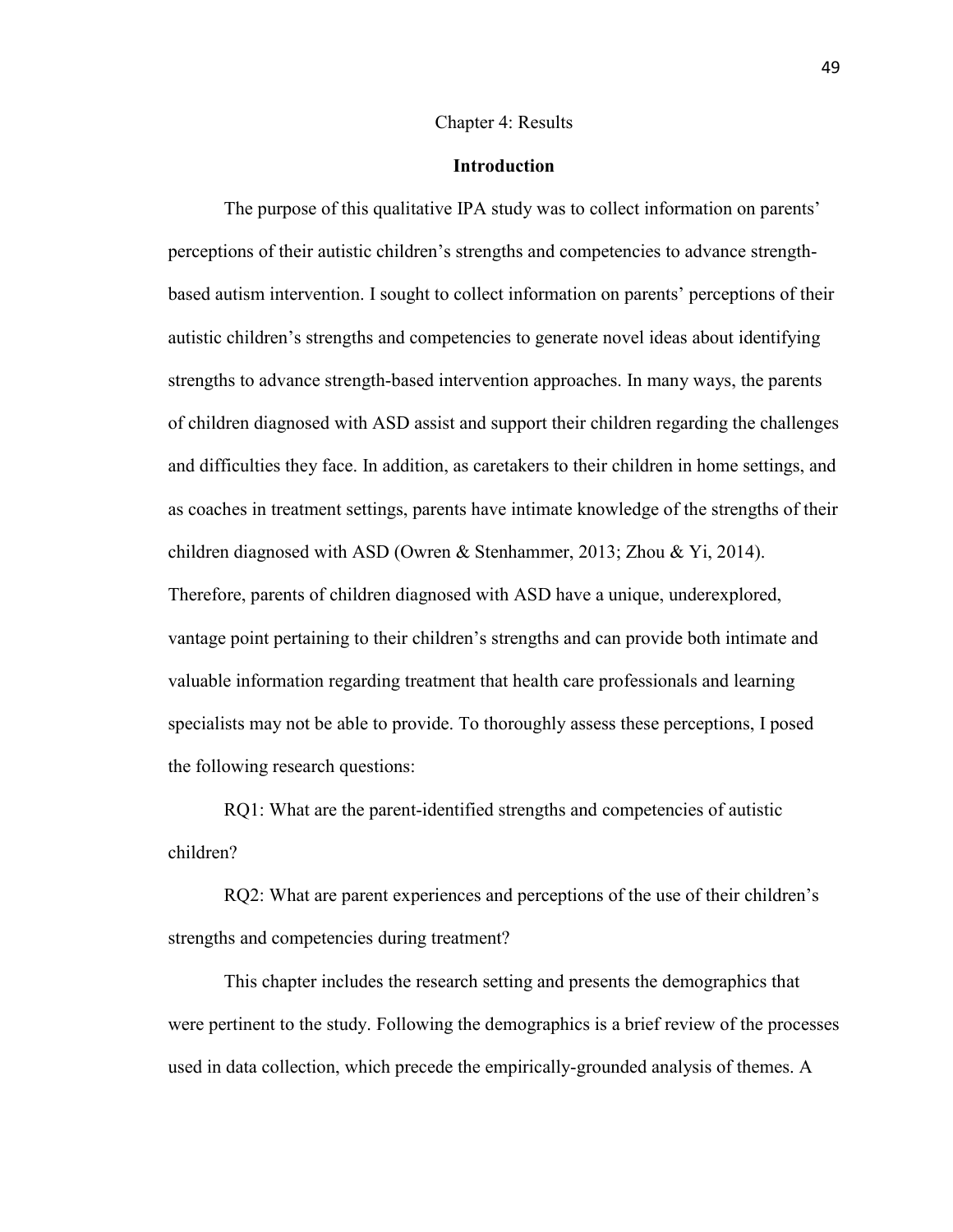review of the evidence that establishes trustworthiness is presented and followed by an in-depth discussion of the results of this study. To ensure trustworthiness, the triangulation of the empirically-based themes will be included in the in-depth discussion of the results.

#### **Research Setting**

I originally selected the Christian County Clinic in southwest Missouri as my research focus; however, when no recruits became available, I located another clinic, Evergreen Clinic, where recruitment was abundant. This clinic also offered strengthbased treatment to autistic children. Participants were parents of autistic children receiving treatment at the Evergreen Clinic. All participants were knowledgeable of the treatment being received by their autistic children. Interviews took place in a private office to ensure privacy, except for one participant whose child was playing in the nearby lobby. Otherwise, the office was separated from casual bystanders via the closed door. At times, there were distractions if the participant's child was in therapy during the interview, which led to interruptions. Despite the distractions and interruptions, participants were easily redirected to the interview and it appeared as if there was no difficulty in continuing the interview about their children.

#### **Demographics**

All participants had an understanding of the OCH Evergreen Clinic's treatment approach and practices. The final criteria for inclusion in the purposive sampling were parents whose child received outpatient treatment at Evergreen Clinic, had received a diagnosis of ASD, and were between the ages of 3 and 10. Table 1 outlines relevant participant demographics as they related to the research study.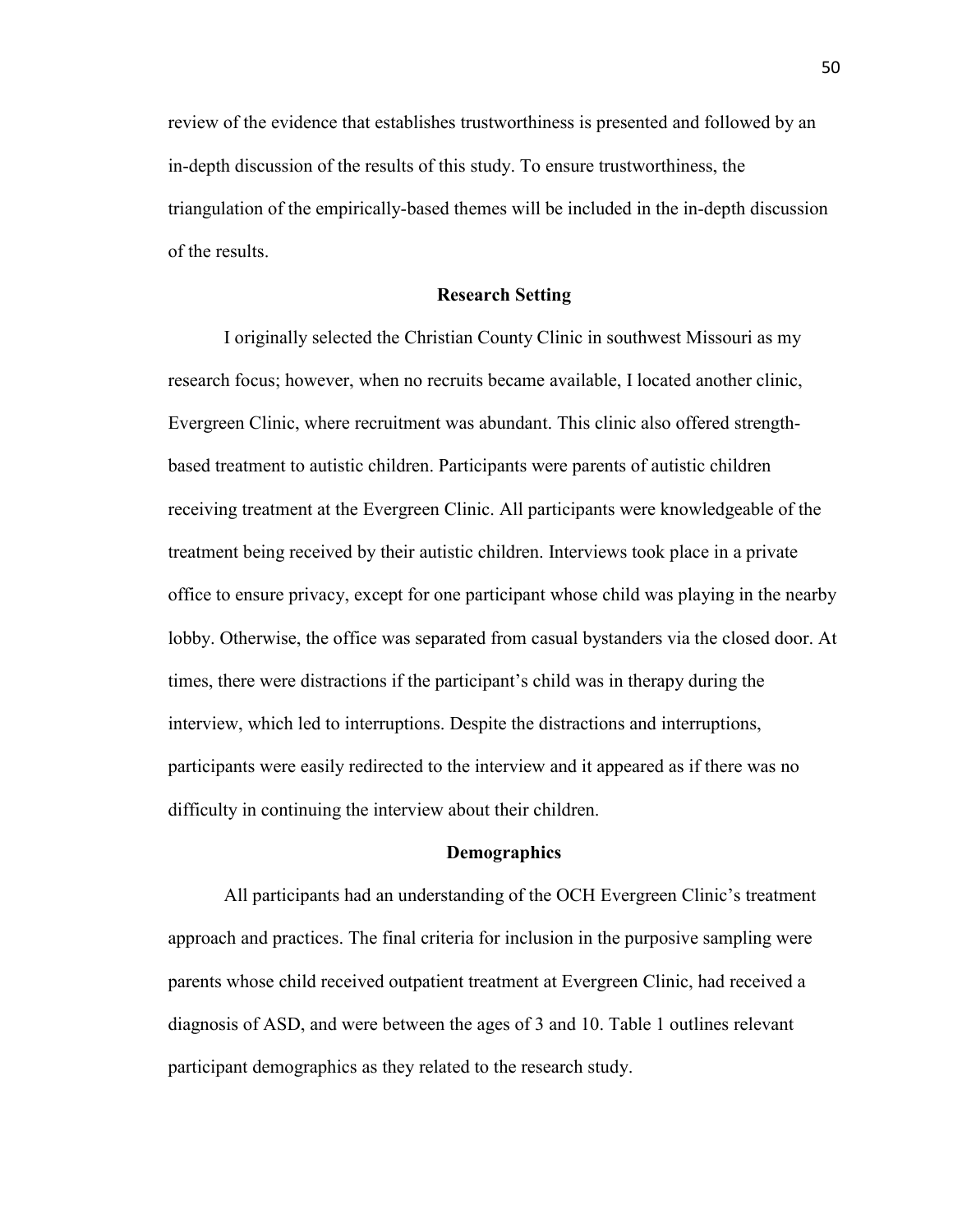# Table 1

| Participant | Relationship to Child | Gender of Child | Race         |  |
|-------------|-----------------------|-----------------|--------------|--|
|             |                       |                 |              |  |
| Abbi        | Father                | F               | White        |  |
| Analita 1   | Grandmother           | F               | White        |  |
| Analita 2   | Mother                | F               | White        |  |
| Colton      | Mother                | M               | White        |  |
| Daniel      | Father                | M               | <b>Black</b> |  |
| Devontae    | Mother                | M               | <b>Black</b> |  |
| Dominic     | Mother                | M               | White        |  |
| Grady       | Mother                | М               | White        |  |
| Johnathan   | Father                | M               | <b>Black</b> |  |
| Marshall    | Mother                | M               | White        |  |
| Samuel      | Father                | M               | <b>Black</b> |  |
| Spencer     | Mother                | M               | White        |  |
| Tyler       | Mother                | M               | White        |  |

# *Participant Demographics*

# **Data Collection**

After receiving IRB approval from Walden University, I submitted the Letter of Recruitment to OHC Evergreen Clinic. OHC Evergreen Clinic was the location where I recruited participants for the research study. A total of 15 participants were intended to be recruited for the research study; however, using purposeful sampling, a total of 13 participants were recruited. These 13 participants met the inclusion criteria, which were parents of children (a) between the ages of 3 and 10, (b) with a diagnosis of ASD, and (c) who had recently received or were currently receiving speech pathology services. I conducted a semistructured interview with participants on a one-on-one basis during a period of 6 weeks. The length of the interview ranged from 30 to 60 minutes, with an average time of 30 minutes. Prior to the start of the interview, each participant was given an informed consent form.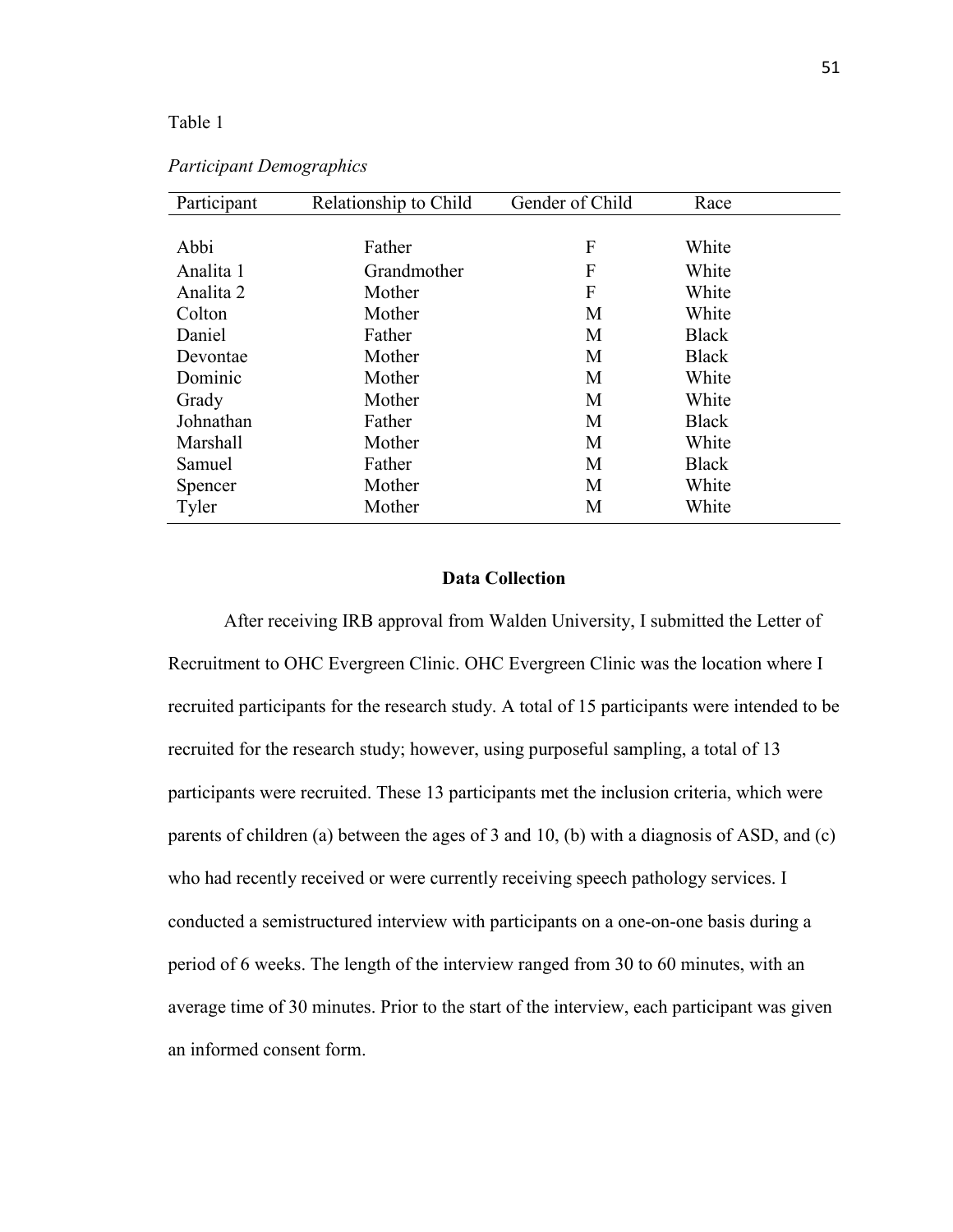I obtained the participants' consent to participate in the research study and to audio record the interviews. Each participant was made aware that his or her participation in the research study was voluntary and could be rescinded at any time without any consequences. No participant withdrew from the research study. Interviews took place in an enclosed office space, which allowed privacy for each research participant. After I conducted all the interviews, the transcripts were sent to a third-party transcription service. Audio recordings were stored on a password protected iPad to which only I had access. The transcripts are stored electronically on a personal home computer located in my home office, to which only I have access. Physical data are stored in locked filing cabinet located in my home office, where only I have access.

## **Data Analysis**

 After receiving the completed transcripts from the third-party transcription service, I performed a member-check of the interviews. For this process, each participant was provided a copy of their transcript to review, edit, revise, and provide additional comments. Participants' feedback was incorporated in the transcript and the transcript was updated, if needed, to reflect their feedback. At this point, I began to analyze the data according to IPA. I uploaded each interview transcript to NVivo 11, a computer-assisted qualitative data analysis software (CAQDAS).

 I read and re-read the interview transcripts to get an idea of the participants' lived experiences. During this first step of the data analysis, I made notes about their experiences and began to identify their emotional responses. This step helped me as I moved forward with the coding process to identify the meaningful excerpts that conveyed the latent meaning of each participant's experience. By doing so, I could explore the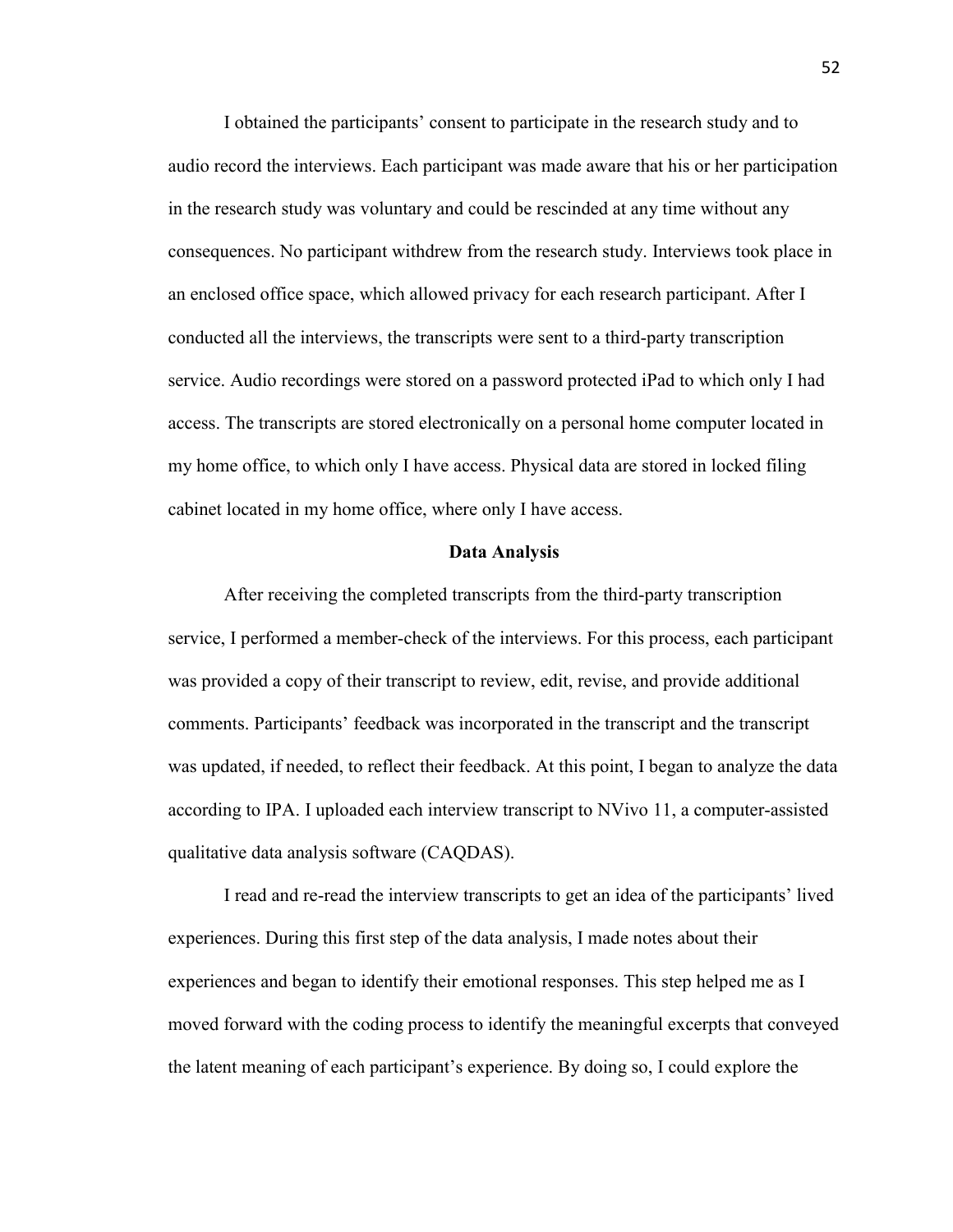phenomenon as it was experienced and expressed by each participant. I used the IPA method to understand the latent meaning of participants' experiences. After reading and re-reading the interview data, I used the notes I made to help guide the initial coding process. By examining line-by-line to find meaningful excerpts that illustrated and outlined the latent meaning each participant conveyed about their lived experiences, I was able to compile a list of initial codes. Table 2 provides an example of the coding process.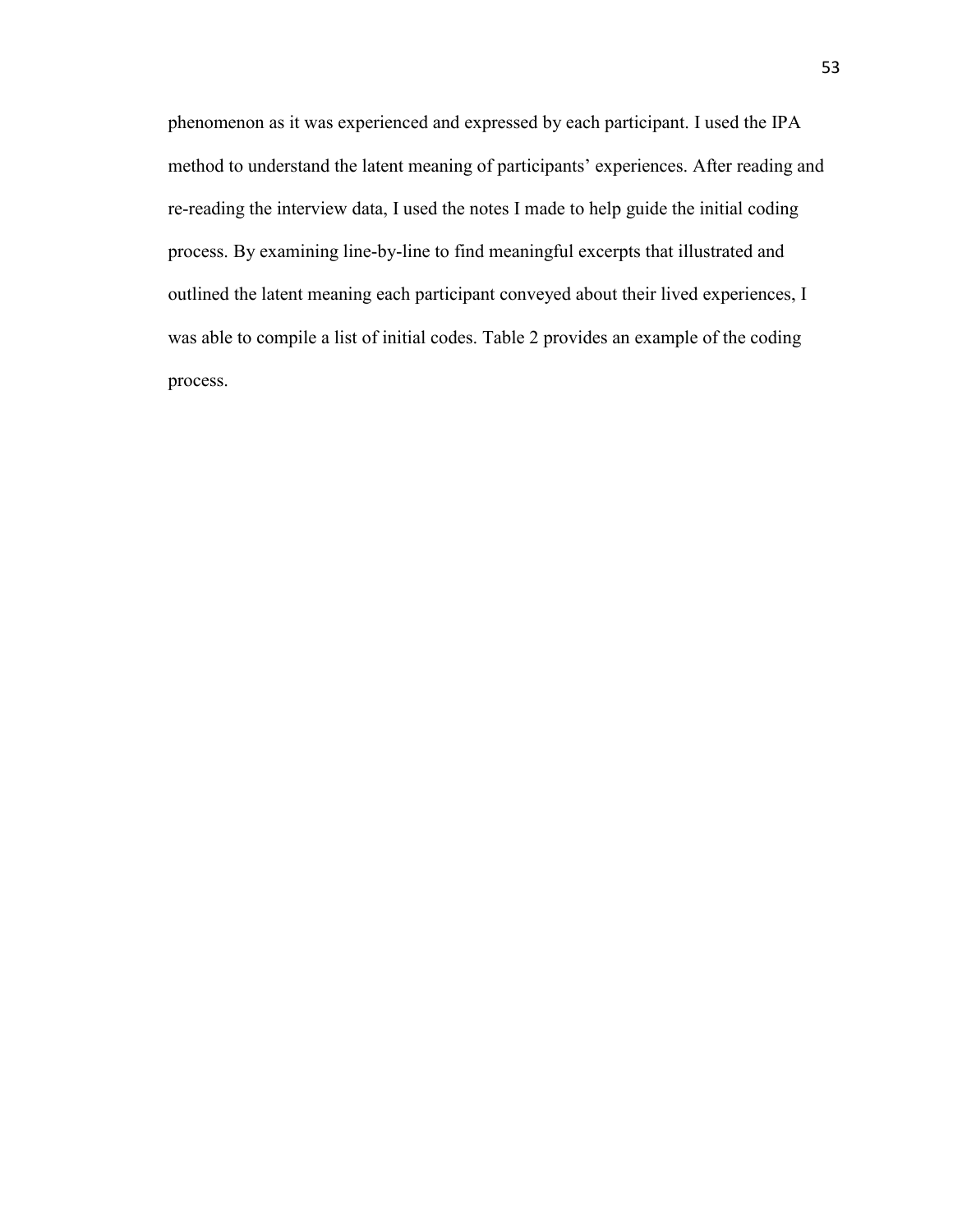# Table 2

# *Example of Coding Process*

| Raw Data                                                              | Code             |
|-----------------------------------------------------------------------|------------------|
|                                                                       |                  |
| Because that's her space and she has her routine and routines are     | Routine is       |
| very big to her. Um, she doesn't do change well. So people coming     | important        |
| in—even for visits can be questioned or like if they touch the        |                  |
| wrong thing, um, she's clear to make sure they understand that's      | Effect of change |
| not what she wants them to do and it makes her uncomfortable.         |                  |
| Um, and really, really, stresses her out. So in the home, but the     | Home             |
| thing about it is, it's mostly the people coming into the home she's  | environment is   |
| familiar with and they understand how she is and how to handle        | supportive       |
| that because they've been around us enough to know. Outside of        |                  |
| the home, many times she's viewed as being spoiled, or whatnot,       | Outside          |
| because some of the actions that she has based on her                 | perceptions      |
| inquisitiveness and her lack of understanding a social situation, and |                  |
| all of these various things are interpreted by people without these   | Different        |
| issues as a behavioral issue when it's really more—you know, it's     | interventions to |
| more deep rooted than that. And, um, you know, sometimes it's         | correct behavior |
| hard with an ASD child to reel them in. You know, it's not about      |                  |
| not disciplining them, it's the fact that we know that traditional    | Outside          |
| discipline doesn't work. You have to come at it from a different      | perceptions      |
| viewpoint. A lot of people view that, you know, as, "Are you          |                  |
| accommodating the bad behavior rather than you actually trying to     | Don't care about |
| address the issue?" So, outside of the home it can be—You know,       | outside          |
| people take it wrong. People get offended. People, you know, think    | perceptions      |
| you're doing something wrong. So you just have to eliminate the       |                  |
| care of what they think.                                              |                  |

 After I completed the line-by-line coding, there were a total of 27 significant and unique codes. I compiled this list of 27 codes and began to examine the codes to understand the latent meaning identified earlier in my notes. During this process, I began organizing, assembling, and merging codes together to form subthemes. I then took the list of subthemes and examined them to assess whether there were any further relationships. For some subthemes, there were higher conceptual labels they fit within,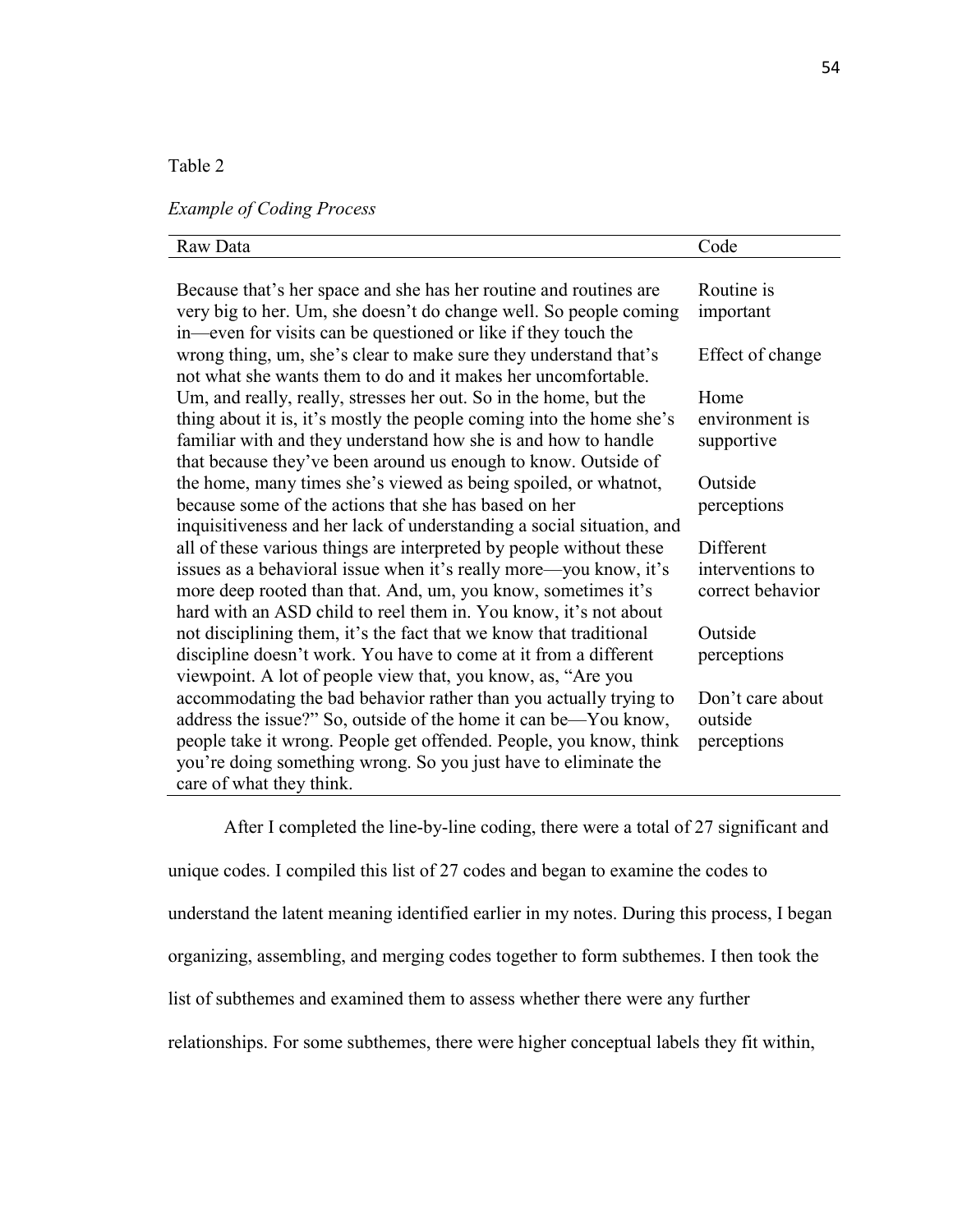called themes, whereas for others, the subthemes were at the highest conceptual stage and were made themes. This IPA data analysis process generated a total of six themes. Table 3 outlines the themes, subthemes, and the research questions they connected to.

 Participants enumerated the multiple strengths their child had and shared detailed examples of their child's innate strengths. Participants talked about supporting their child's development through the means available to them, such as in-school therapeutic interventions and outside interventions. Participants believed in their child's future and made sure they provided the tools they needed so their children could have successful lives as adults.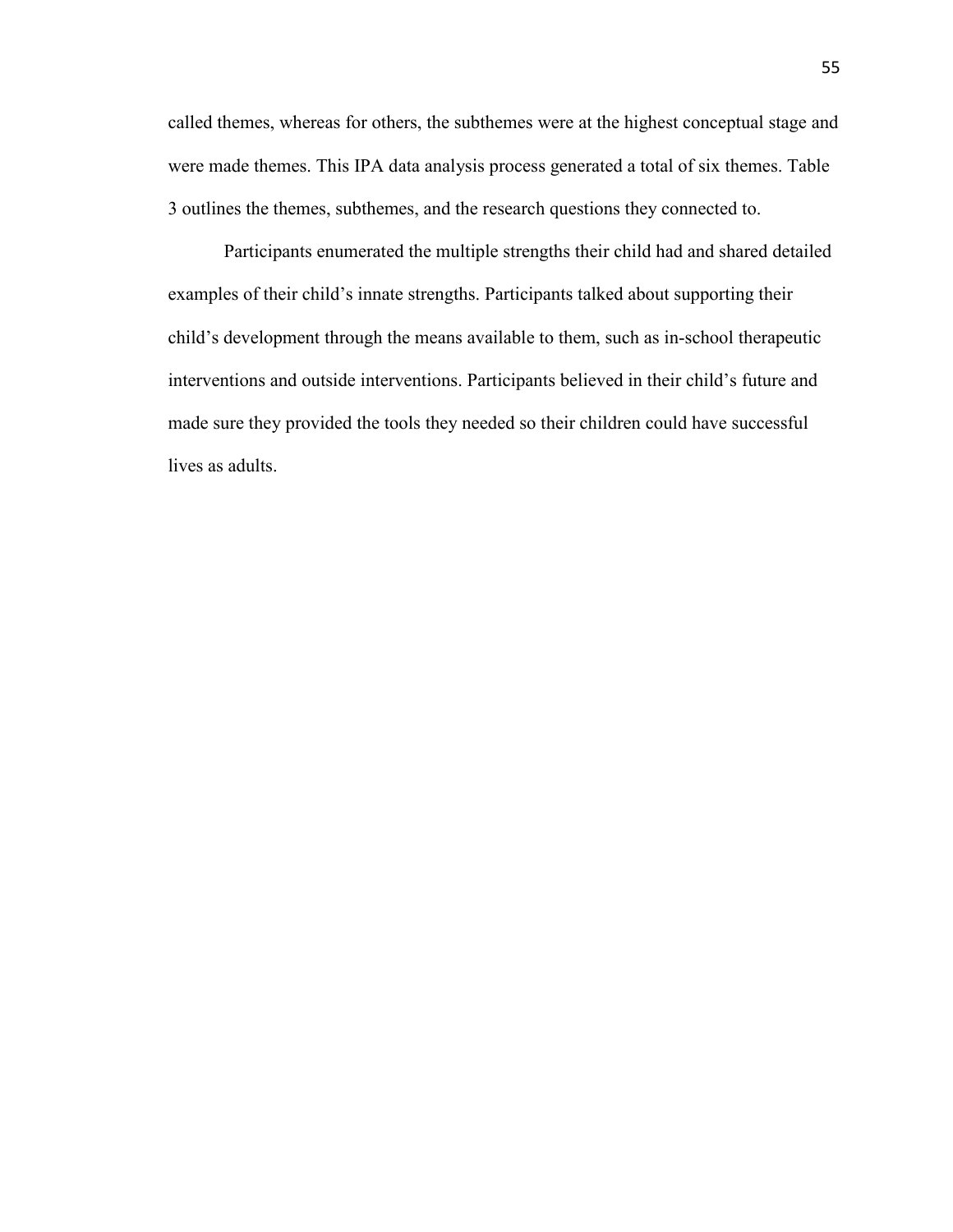# Table 3

| Connection Among Research Questions, Themes, and Subthemes |  |  |
|------------------------------------------------------------|--|--|

| <b>Research Question</b>                                                                                                            | Theme                                    | Subtheme                                                                                         |
|-------------------------------------------------------------------------------------------------------------------------------------|------------------------------------------|--------------------------------------------------------------------------------------------------|
| 1. What are the parent identified strengths<br>and competencies of autistic children?                                               | Routine                                  | $(1)$ Differences<br>between school and<br>home<br>$(2)$ Exposure to<br>variations in<br>routine |
|                                                                                                                                     | Caring for Others                        | N/A                                                                                              |
|                                                                                                                                     | Relationship with<br>Parent              | $(1)$ Parent-<br>identified strengths                                                            |
| 2. What are parent experiences and<br>perceptions of the use of their children's<br>strengths and competencies during<br>treatment? | Therapeutic<br>Intervention in<br>School | $(1)$ Positive<br>perceptions<br>(2) Negative<br>perceptions                                     |
|                                                                                                                                     | Therapy                                  | N/A                                                                                              |
|                                                                                                                                     | Outlook for the<br>Future                | N/A                                                                                              |

# **Evidence of Trustworthiness**

# **Credibility**

 Credibility describes the degree to which study results accurately reflect what participants intended to communicate (Lincoln & Guba, 1985). During interviews, researchers must strive to gather authentic responses from participants (Drisco, 1997). To prevent intrusion, I remained aware of all aspects of communication throughout the interview process, including nonverbal body language. In addition, I isolated my personal opinions and biases by engaging in bracketing. Bracketing is a technique qualitative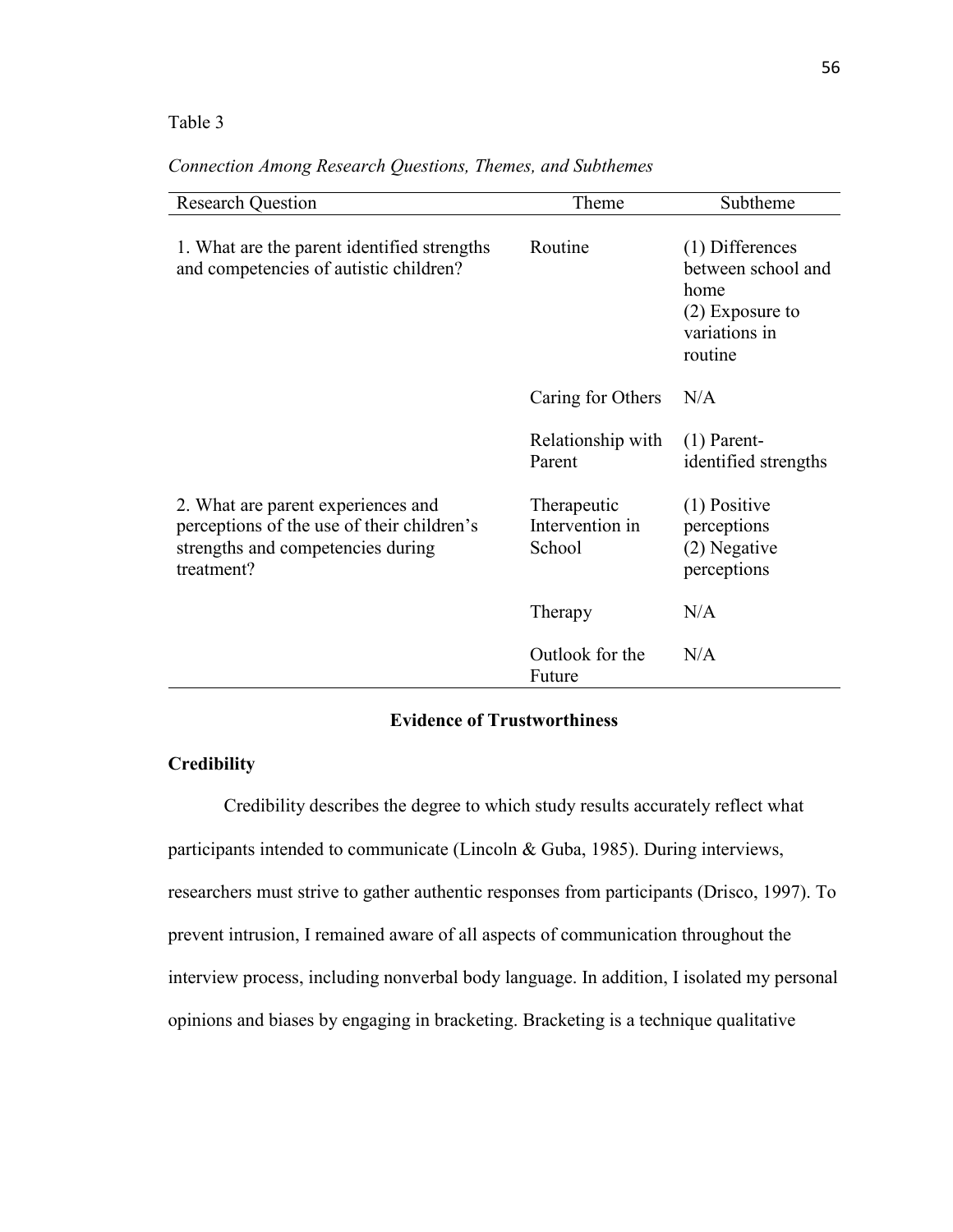researchers employ to prevent any personal opinions or preconceived notions from affecting the interpretation of the data (Moustakas, 1994).

## **Transferability**

 Transferability refers to the generalizability of results across other individuals or settings (Merriam, 2002). In qualitative research, transferability is assured through thick description and sample variance. According to Shenton (2004), richly detailing the data collection process can improve transferability. Even if findings from a replication of the study are different, validity is not necessarily questioned; rather, it may just reflect a variety of participant experiences that richen the data.

# **Dependability**

 Dependability refers to the likelihood that, given the same research context, methodology, and sample, similar results would be achieved through replication of a study (Shenton, 2004). To improve the dependability of the study, I documented all research steps in detail so that the study could be replicated by other researchers. I also kept a detailed record of the entire research process, which increased the dependability of the information.

## **Confirmability**

 Finally, confirmability was evident with the establishment of credibility, transferability, and dependability (Thomas & Magilvy, 2011). Study results must be reflective of the participants' voices.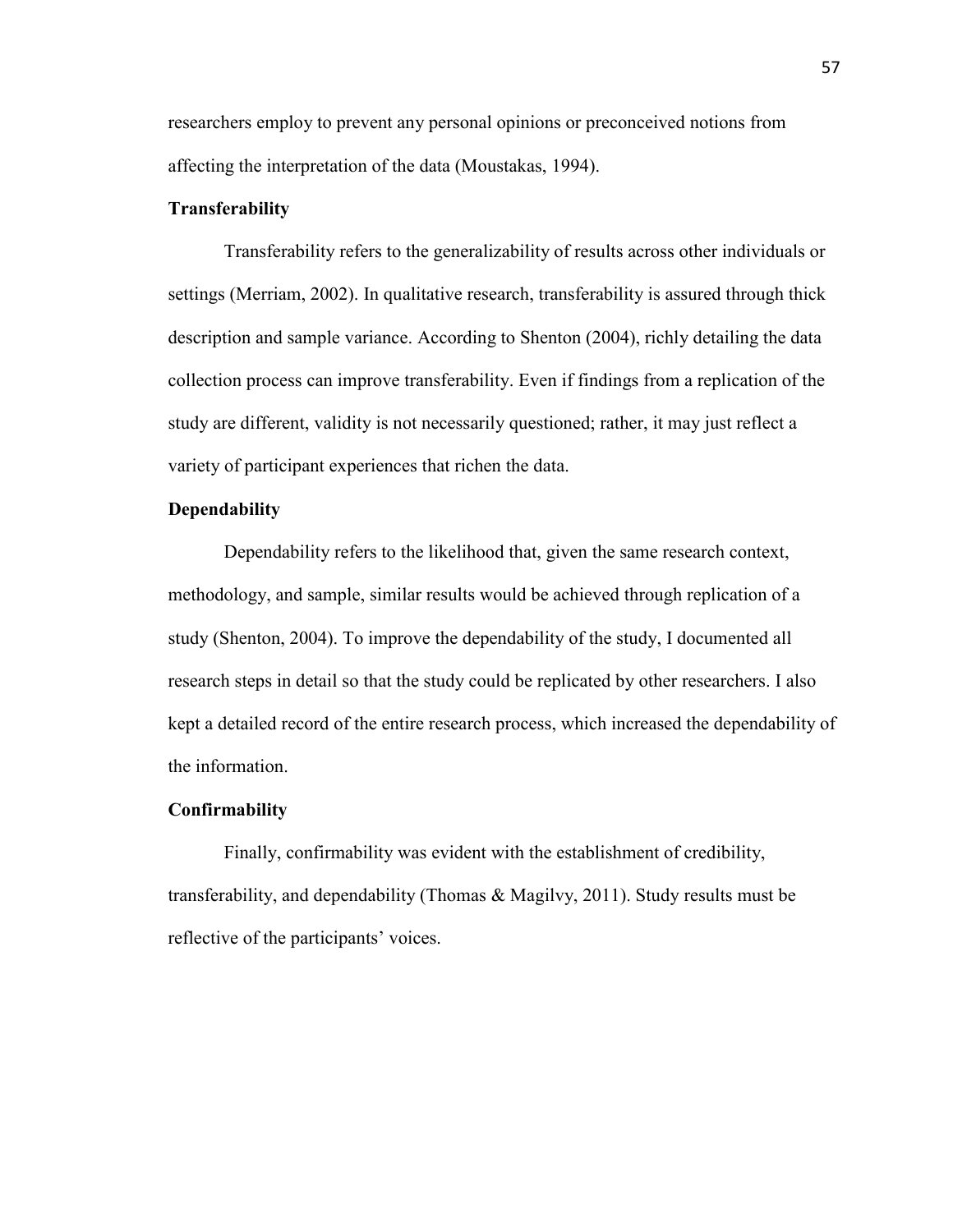### **Results**

## **Research Question 1**

 Research Question 1 asked, "What are the parent-identified strengths and competencies of autistic children?" Three themes arose in response to this question: (a) Routine, (b) Caring for Others, and (c) Relationship with Parent. The theme Routine consisted of two subthemes: (a) differences between school and home, and (b) exposure to variations in routine. The theme Relationship with Parent had one subtheme, parent identified strengths.

 **Routine.** Participants talked about the importance of routines for their children's lives. For several participants, school represented a place where their child maintained a comfortable routine of activities. However, at home participants struggled to maintain the routine for their child. This may have to do with the fact that a school functions with strict perimeters and has regulations on activities and events, whereas the home was more open to outside influence. Fr examples, a child could get sick, a parent may need to run out of the house for something, or a television program may be canceled. All of these things can throw off a child's routine and create stress in that child's life. Although these are things that most participants recognized to be out of their control, the participants also recognized their child's aversion to change and disruption of their routine. Despite their aversion to change, participants reported their child's adoration of routine. For those participants, their children flourished within a routine environment. This may have to do with the sense of control being appeased because everything maintained the order needed to bring a sense of security and comfort to the child.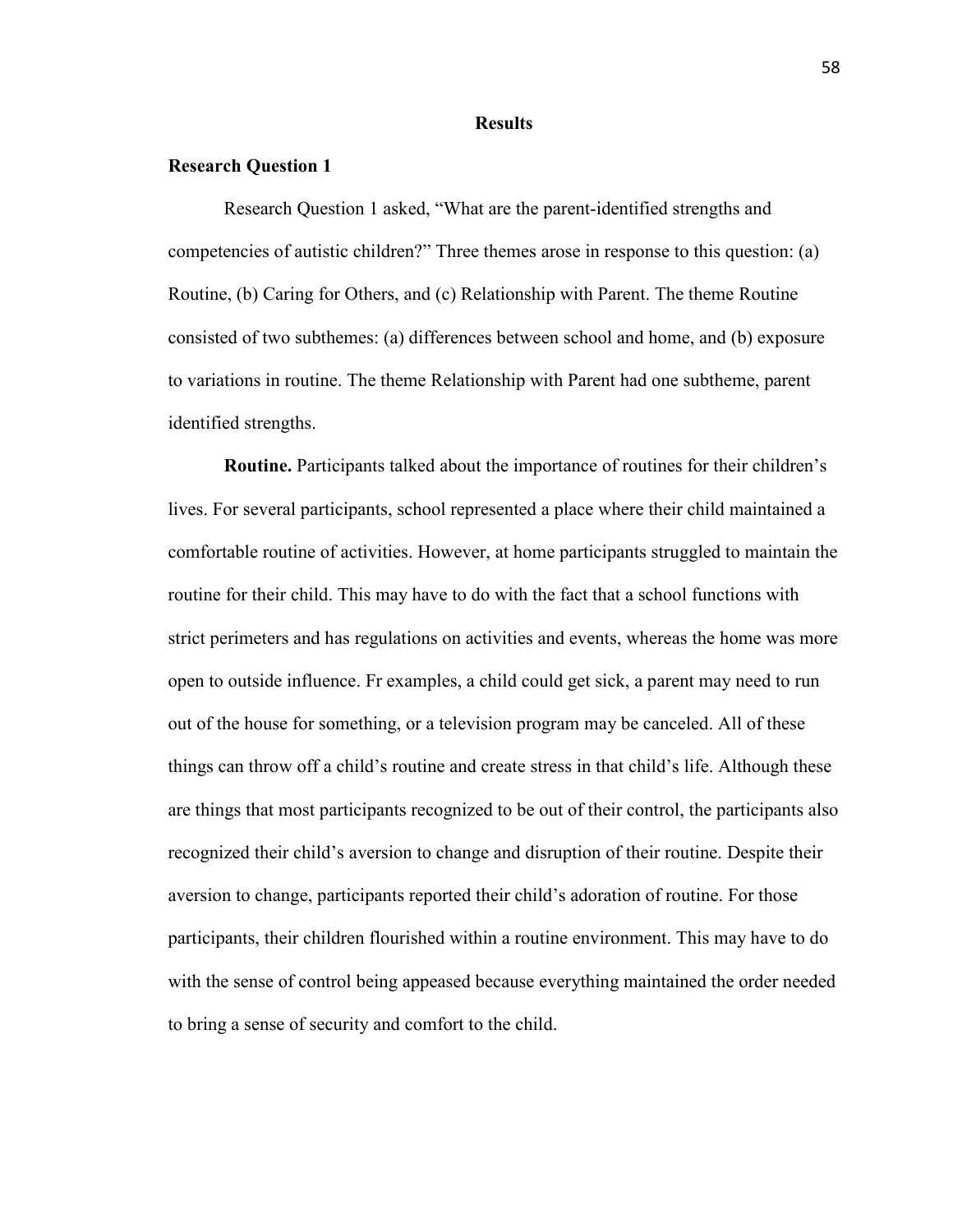One parent talked about how his son Samuel enjoys having "rules and routine" in his life because he follows them to a T (Samuel). In that respect, it was a strength of Samuels to follow the rules and maintain order within a routine. Samuel's father talked about how his son is meticulous with keeping to his routine and stated "he (Samuel) remembers to do everything in order [and] put everything away when he's supposed to." His father remarked that compared to his older sister, "He's (Samuel's) so much better" at performing routine tasks like "remembering to wash out his bowl and wash up his spoon after he's done eating" (Samuel). For another participant, his father described his son as extremely adherent to his routine. Johnathan's father talked about how Johnathan has become more self-reliant by setting "his alarm clock" and getting "up on his own [and] gets ready for school" on his own. While at school, Johnathan is "very well organized" and reminds the teachers of certain activities to the point where "they actually rely on him as a kind of alarm clock." His father acknowledged that he and his wife do not worry about Johnathan being at home and stated, "We can leave him at home and he'll do his normal routine" without any problems (Johnathan).

*Differences between school and home.* Participants recognized that the difference between the school environment and the home environment was structure. At school, activities were regulated and uniform, whereas at home, changes occurred based on what outside events were happening. As an example, sometimes there was a need to go out to the store to grab something forgotten. Things of a sudden nature do not happen in the school environment because a regulated structure of activities exists; however, changes in the routine at home cannot be helped, especially when a parent goes "Oh crap! I forgot something. Wait, let me go" to the store (Analita 2). It may be possible that sudden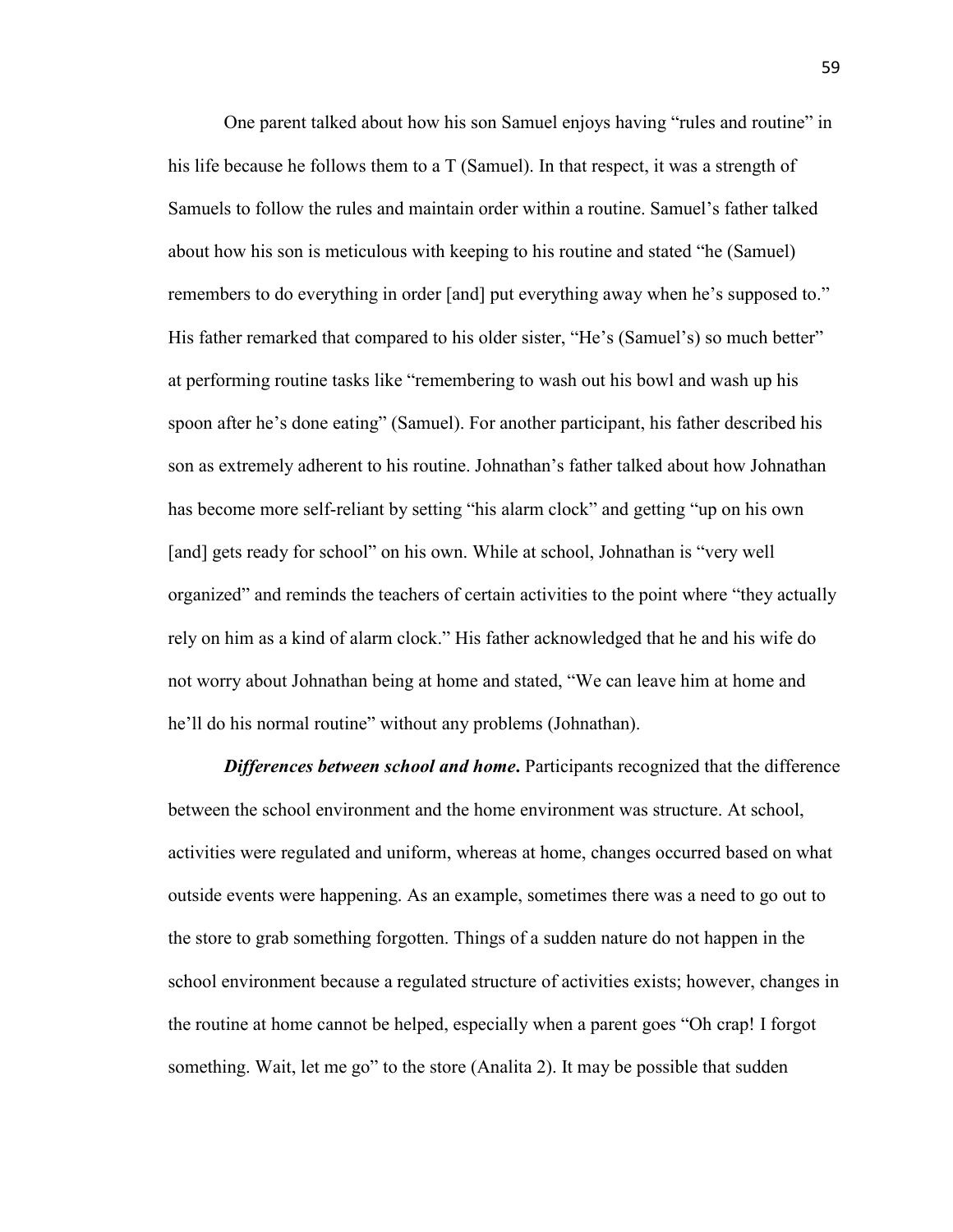changes to a routine create a sense of instability and uncertainty to children diagnosed with ASD because there is an unanticipated deviation from what is considered normal. As a result, the instability and uncertainty can cause meltdowns, stress, and other emotional responses in children diagnosed with ASD who may not have the verbal skills to communicate their concerns or fears.

 For Analita's mother, there was a recognition that although at school every day may follow the same routine, "the day's not always gonna be the same at home" (Analita 2). There were changes from day to day, dinner time was a prime example for her because although "we'll try to get it around the same time" but ultimately "dinner time is when dinner is done" (Analita 2). Analita's mother acknowledged that when sudden changes happen, such as having to go to the store for something, her daughter "can get upset" about the change (Analita 2). She talked about a particular instance when she needed to go to the store and Analita "got upset for about 30 minutes" because of the sudden change (Analita 2). Even changes like a day off school can create stress for a child, something that Devontae's mother shared because "he's used to every day" going to school.

 *Exposure to variations in routine***.** Deviations from the normal routine can affect a child's behavior because of the difficulty adjusting to the change. Devontae's mother discussed how variations in routine affect Devontae's behaviors, like noticing "worse behaviors when we don't do the same thing." For him, he has trouble transitioning when "something's difference than [the] usual" because it "throws him off" (Devontae). Participants talked about how routine was an important part of their child's lives because it provided comfort and made things more emotionally manageable. Despite that, one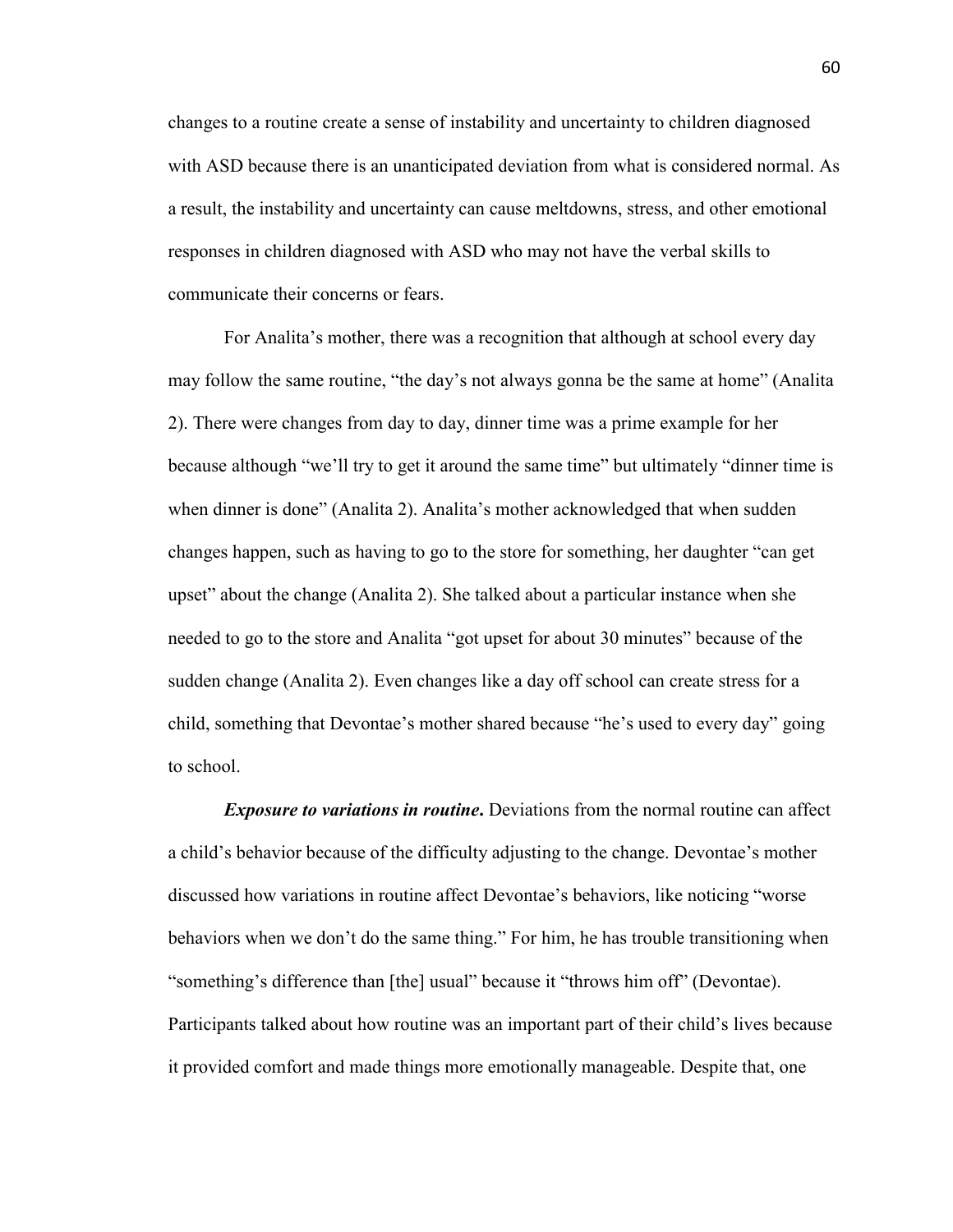participant recognized that although his daughter was big on routine, it was not realistic when dealing with the outside or real world. Society does not work in the way of routines, things are constantly changing and Abbi's father tries to "take a little extra time for explanation and coaching [on] the new situations" that Abbi faces when dealing with the real world. This was because he and his wife "know that she has to integrate into society" and for that to happen successfully, "she has to be able to function in society productively" (Abbi).

 Participants wanted to help their children be active and social because they did not want to see their children become isolated from the world. Although social skills and reading cues were different challenges they faced, participants took the time to help create what one participant called "absolutes." For him, it helped him with his daughter who would constantly question directives because she wanted to know 'why' something had to be done. As a result, he started creating these absolutes so that she could participate fully in social situations both outside and inside the classroom. It could have been that these absolutes helped Abbi "go with the flow" because she knows that, "This is an absolute. This is what you do when this situation occurs." Abbi's father recognized a problem with absolutes when "every situation's new, so setting an absolute, it has to be for certain situations."

 **Caring for others.** Most participants identified compassion as a strength of their child diagnosed with ASD. They talked about the tendency of their child to care for others and to be sensitive to others. Some children were described as highly affectionate and loving, like Abbi and Grady, whose parents both shared that their children were loving. Grady's mother talked about how her son is big on snuggling and cuddling,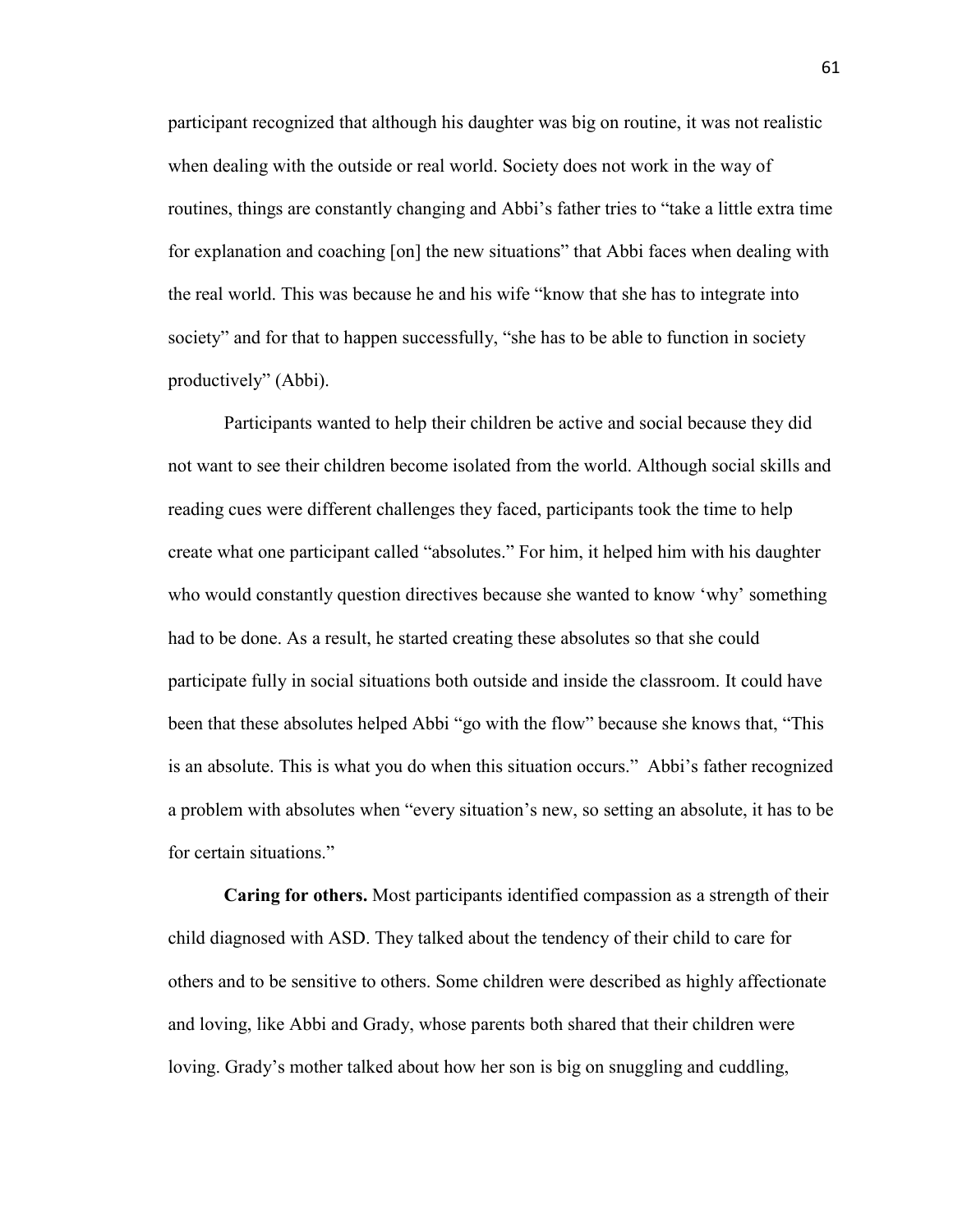something that she loves to indulge him with. She shared several positive qualities that she sees in Grady, such as his willingness to share with others and his easygoing attitude towards others. Analita 1 shared an experience regarding Analita's compassion towards a friend of hers who was close to dying. She talked about how they both arrived at her friend's house and Analita "was just so loving and just—she's just so compassionate. And she really is concerned about others... I think it's an innate ability within her." Analita 2 recognized that Analita's sensitivity towards others and her open heart was a strength of hers.

 One participant talked about her son's caring disposition towards small children, animals, and other people. Spencer's mother described her son as "very caring" towards others and how she believed "he wouldn't hurt a fly" because of his caring nature. She explained how much "he loves animals" and how "he does very well with smaller children" because he will sit "on the floor playing with them" in a gentle manner (Spencer). To her, she thought it was wonderful that he had such a caring and compassionate nature towards animals and children. Another participant talked about her son's gentle and caring nature with small children. Colton's mother described Colton as "a gentle giant" because of how gentle he is with young children and babies. She explained (Colton),

I mean, we're out in the waiting room and there was a baby that came in and he wanted to immediately take the camera [to] take a picture of the baby. Um, and then, you know, he has this—because with his sensory, he likes to smell things, so, he immediately had to smell the baby and he's very, very, um, keen—you know aware of, um, the nurturing aspect of being with a baby or an animal. Like,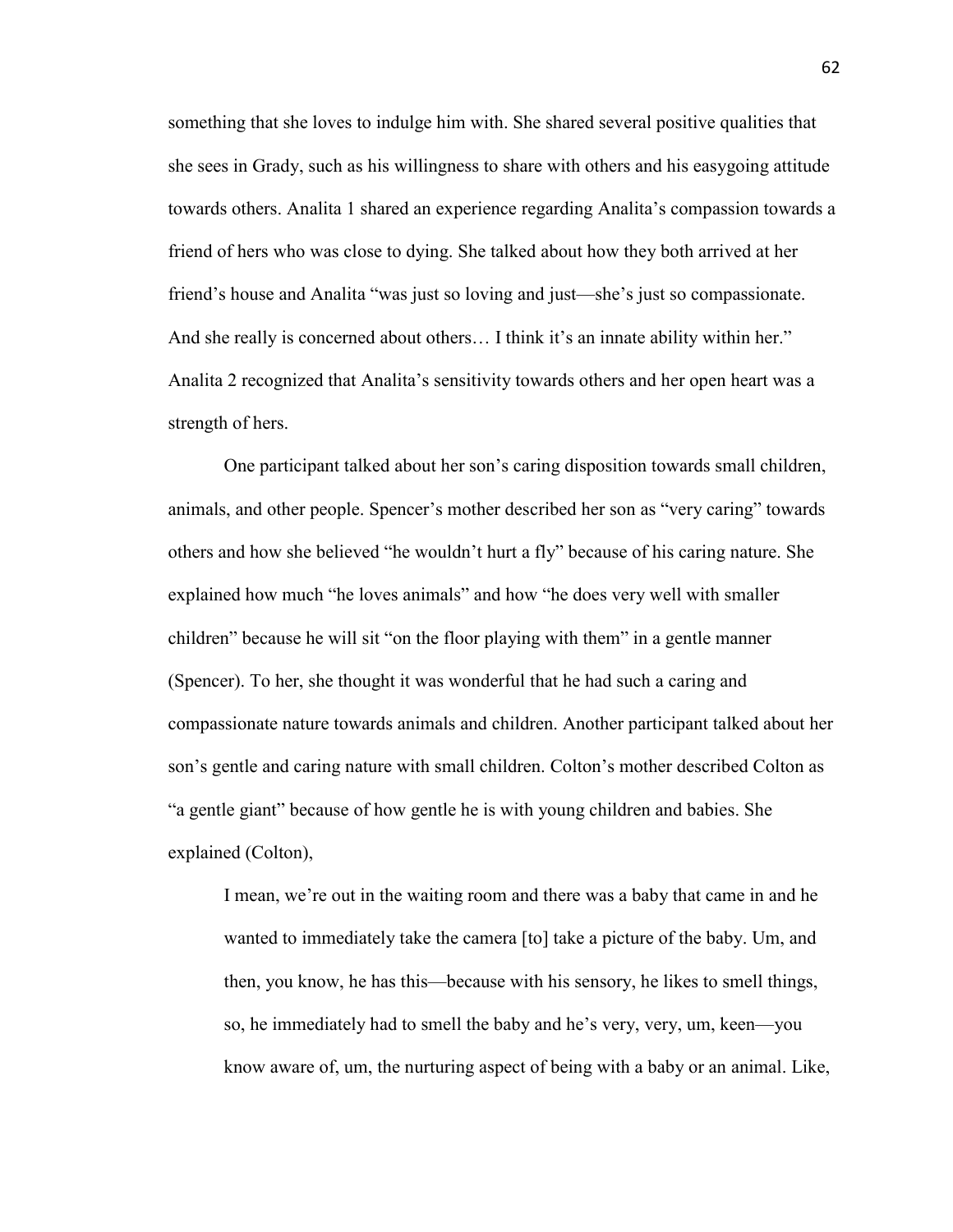if he's around a baby, he wants to just gently—I mean, most kids you would just have to tell them. Like my daughter when she was little, like [I had to tell her], 'Don't touch the head' And he, just like very softly wants to caress. He's very aware, like, he's very aware of the people around him; even younger children. And you know, he's like, you know, a nurturer. And I think that that is a—That is a great strength.

Colton and Spencer were similar in that respect, as they understood the need to be gentle with young children, babies, and animals. They were both natural nurturers and had an innate understanding of being gentle towards other, especially when those beings were smaller and more vulnerable than them. Their parents believed their child's compassion was a strength of theirs.

 For one participant, he described his son as "very empathetic" and "overly caring" about others, especially his family members (Daniel). Although he still "has his moments" where he may "walk past another kid playing in the common area and steal their toy" like "any other kid," he has tender moments with his sister when she is upset or with another child in distress (Daniel). Daniel's father explained that "if his sister is crying…over something" he will try to help stop her crying by "tak[ing] food from his bowl to feed her" thinking that may help soothe her cries. When another child is in distress or sad about something, Daniel "will give something that's his to, um, help" that child. His father praised him for having "a good heart" and being "extremely courteous," which made Daniel's father consider him "exceptional."

 Dominic's mother talked about how her son was "very caring" about others and their feelings. She explained that it was his caring attitude towards others that made him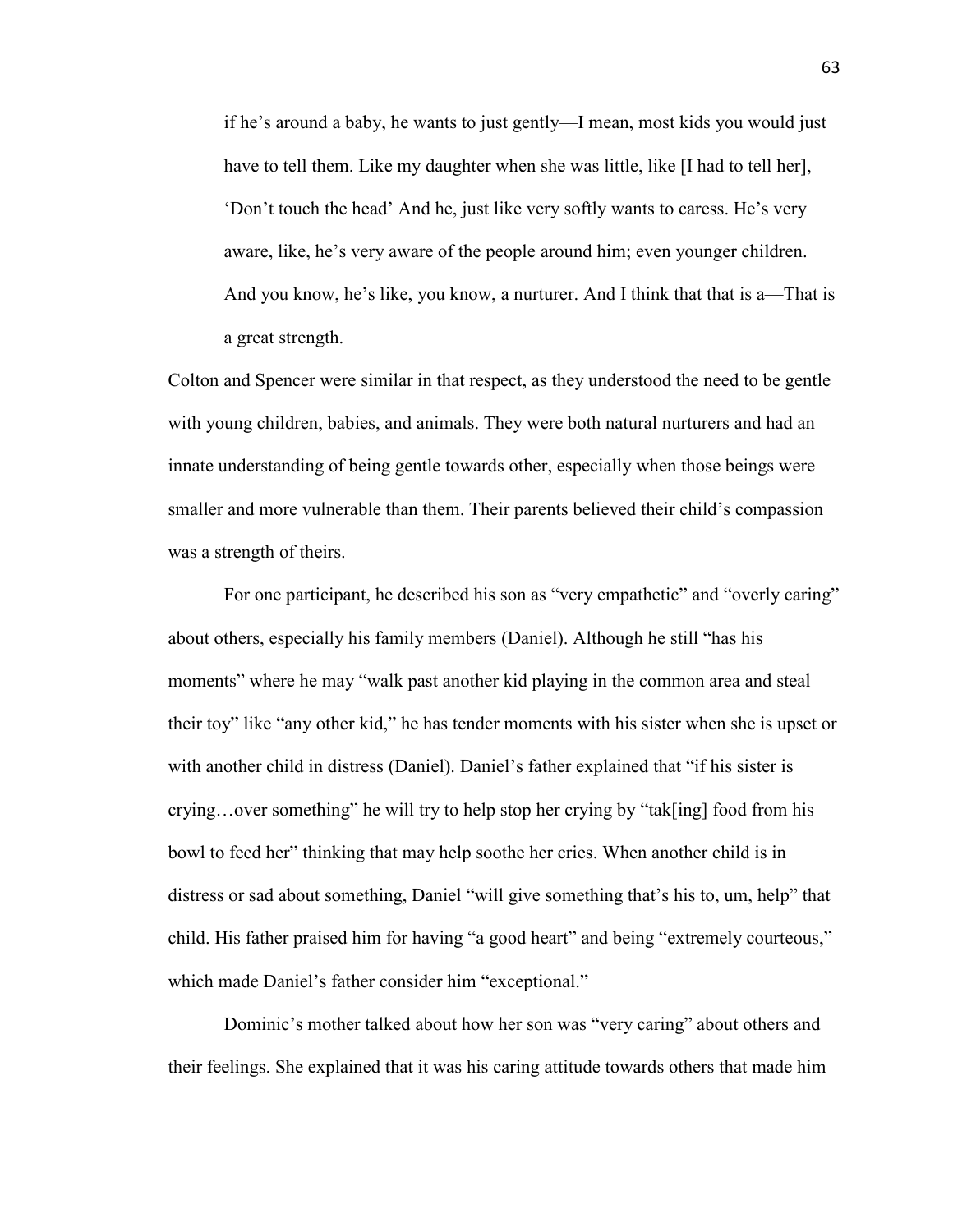want to help others, even his family. She shared how "if I'm doing anything—cleaning, dishes—he wants to help [me with it]. He's Mr. Helpful [in our household]" and "he's always been that way" (Dominic).

 **Relationship with parent.** Participants described the relationship they had with their children who were diagnosed with ASD and shared the strengths they identified in their children. Some of these strengths were identified in the previous two themes, such as with Spencer and Colton's strength of compassion or Johnathan's strength of being self-reliant. Analita's grandmother shared during her interview that he relationship with Analita was closer to that of a mother-daughter relationship. She explained why she felt this way when she said, "I choose to discipline then (my grandchildren) like I did my own children" (Analita 1). Despite being strict with Analita and letting her know where the boundary was between them, Analita's grandmother shared a story about a positive experience she has with Analita during a meltdown over doing her homework. She said,

She needed to do her numbers and [her mother] called me because she didn't know what to do with her. She was having just a huge major meltdown. . . . So we put her on Face Time and I just said, 'Analita—' and I didn't say quit crying, stop crying. I just said, 'I know you're upset about your homework,' and I said, 'I don't wanna do my homework either,' and I said, 'but—' And we have a word. Instead of saying together when we're talking about together, just between her and I, we say 'togetta'. It's our special way of saying it. 'We doin' it togetta.' We say togetta. And I said, 'I know.' I said, 'You do your homework and I'll do my homework when we get off the phone we'll know we're doin' it togetta.' And Talina got so excited because Analita picked her pencil up. (Analita 1)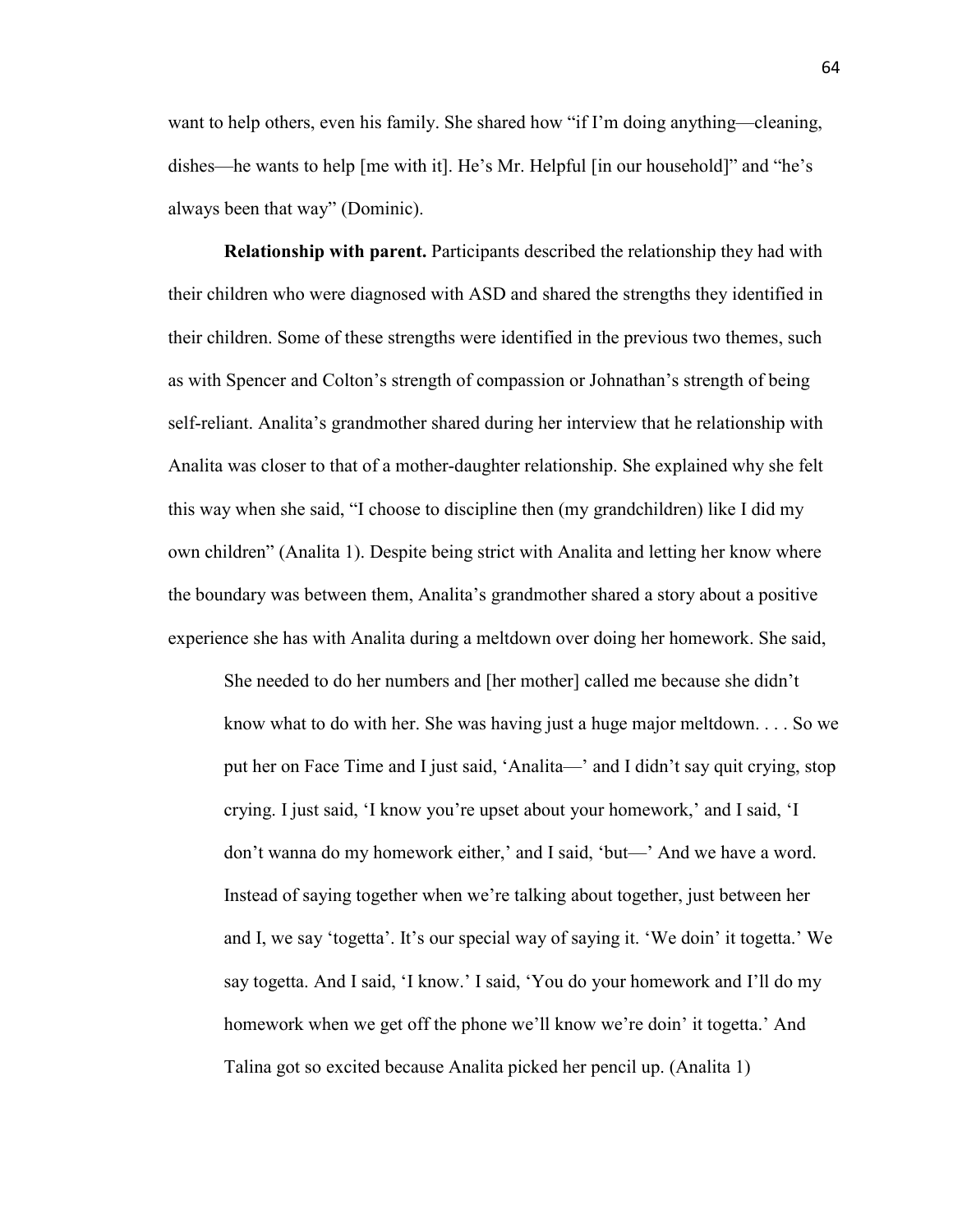Analita's grandmother had a special relationship with her granddaughter and cared about her deeply, just as Analita cared about her grandmother. Analita's grandmother made sure to take the time to get Analita back on track with finishing her homework, something that made Analita's mother grateful.

 Devontae's mother talked about her relationship with her son and shared that "he's just my lovely, cuddly bear." They have an affectionate relationship and she described how "he's the one that always wants to give you a hug and kisses and love you and be around you all the time" (Devontae). Abbi's father talked about how he was "very close" with his daughter and that they did a lot of things together.

*Parent identified strengths*. Participants identified the strengths they saw in their children who were diagnosed with ASD. Abbi's father described what he perceives as Abbi's strength: her inquisitive nature and how she "questions many things." He shared how Abbi "loves everyone" because of her nonjudgmental frame of mind, something he acknowledged helps Abbi "sees things from a very different viewpoint than the average person." Marshall's parent talked about his strength and his fun personality, saying that although he's "very polite and friendly" to others "he keeps everyone going [because] he's very entertaining" and funny.

 Devontae's mother talked about how her son has become more comfortable pushing beyond his comfort zones to explore and experience new things. Even though there may be instances where he feels uncomfortable or does not want to do something, like "go to the public restroom or something" he continues to grow beyond his comfort level (Devontae). Devontae's mother shared how his ability to break through his comfort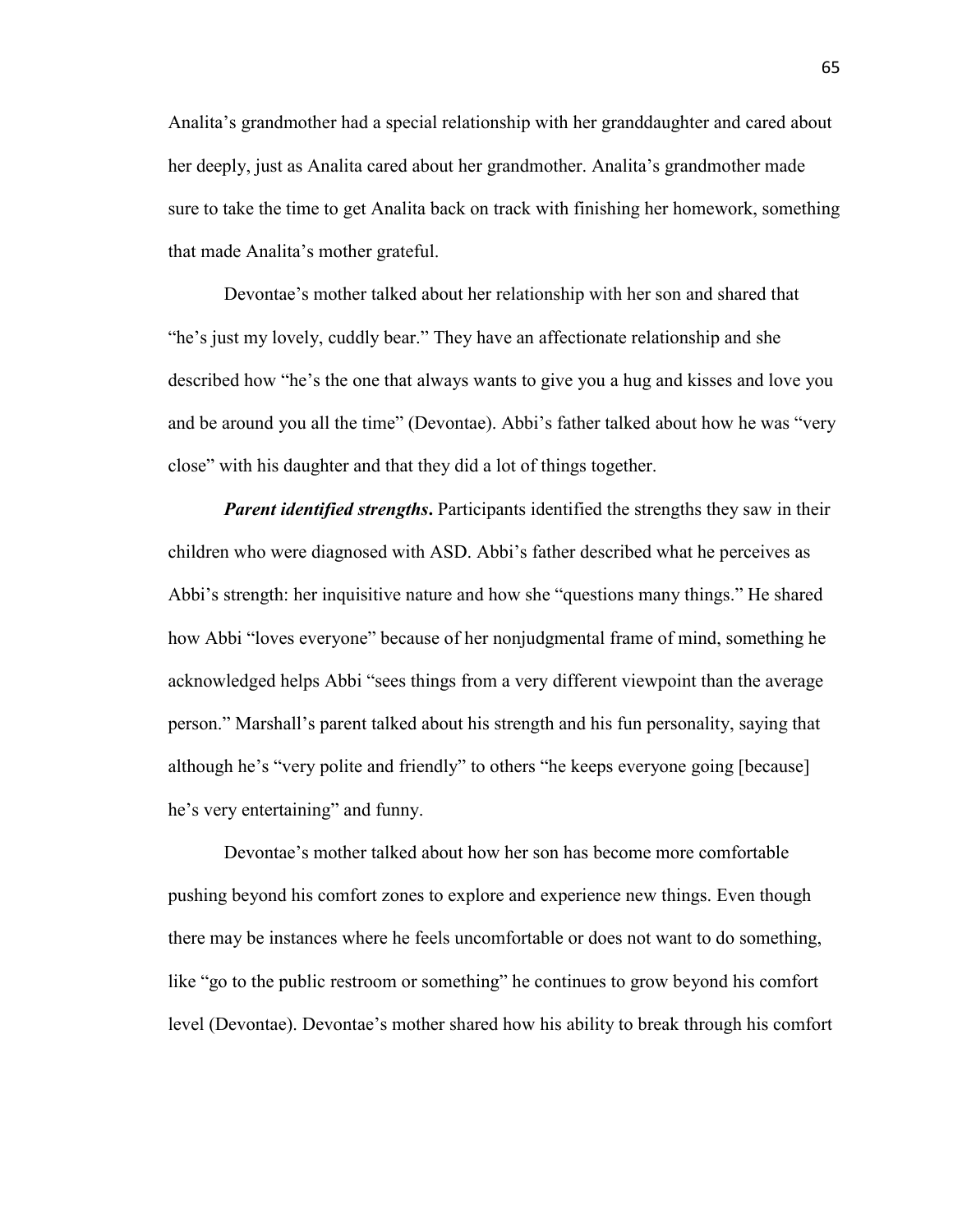level has to do with his how strong he feels about doing something. She talked about an experience during her interview and said,

Like, one time we went to the fairground and I didn't know how that was gonna work 'cause there was, you know, indoor jump houses and there was a ton of people there but I mean, he really had a lot of fun. Once he broke out of his shell and actually did it, he had a lot of fun.

To Devontae's mother, his willingness to step outside of his comfort zone was a strength of his.

Samuel's father talked about Samuel's strength and said that his fun character was his biggest strength. He shared how "people like the way he just loves to smile and loves to laugh, and comes up with the funniest things to say" to get everyone around him laughing (Samuel). His father talked about another strength of his, being polite to others because that was a routine he learned. His father mentioned how he remembers "to say please and thank you" to others when asking for something or receiving something (Samuel).

 Spencer's mother identified her son's intellect as his biggest strength and talked about how her son was "very scientific [and] math oriented." She drew a comparison to a television show *Big Bang Theory* and shared that "every time I see Sheldon Cooper I think 'Okay, they made him after Spencer" (Spencer). To her, her son's proficiency in math and science were positive skills for him. Analita's mother described Analita's greatest strength as her daughter's ability to use her "sense of empathy and compassion" to connect with others.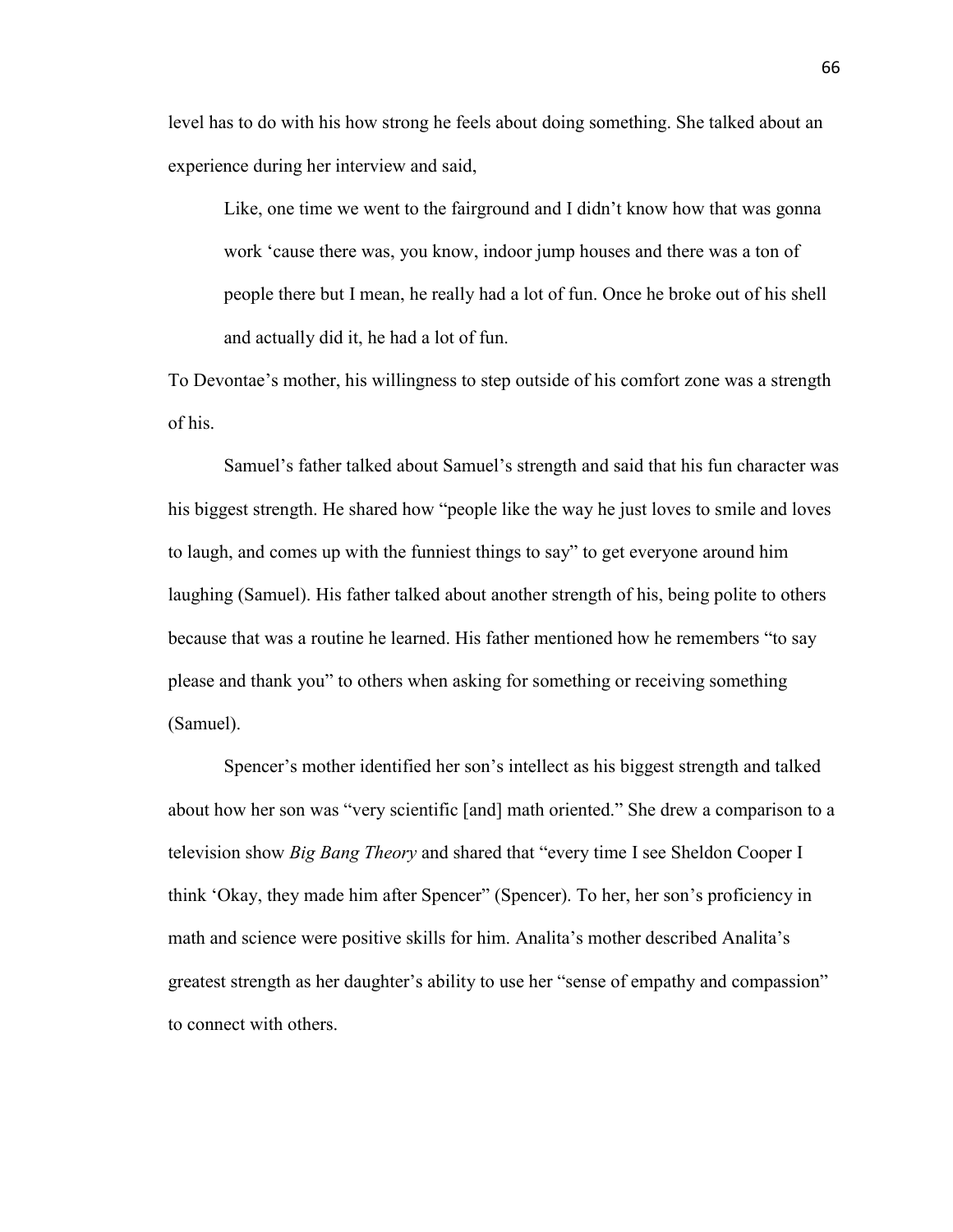## **Research Question 2**

 Research Question 2 asked, "What are parent experiences and perceptions of the use of their children's strengths and competencies during treatment?" Three themes arose in response to Research Question 2: Intervention in School, Therapy, and Outlook for the Future. The theme Intervention in School had two subthemes: (a) positive perceptions of intervention in school and (b) negative perceptions of intervention in school.

 **Intervention in school.** Participants spoke of in-school therapy or interventions their children diagnosed with ASD experienced. Many of these experiences were positive and helped foster the child's development and strengths. However, a few participants reported negative experiences.

*Positive perceptions of intervention in school*. For several participants, therapeutic intervention in school was a positive experience that cultivated their child's strengths. Analita's mother talked about how the therapeutic interventions supported her daughter's strengths to make developmental progress. She shared how Analita "continues to be doing better… especially with the interventions [in school]" (Analita 2). Her mother talked about the school her daughter attended during the time of the interview because "in smaller [classroom] settings [Analita] definitely does better" (Analita 2). Analita's mother liked the school because "they limit classroom size," which makes her feel comfortable about the level of interaction Analita has with the teacher and her classmates (Analita 2). She shared how "the older kids are encouraged to help the younger ones and [do] certain activities" together, which fosters a cooperative environment for the children (Analita 2). In addition, her mother noted that it "partly maybe just age as she's just grown cognitively" and received therapeutic interventions (Analita 2). Either way,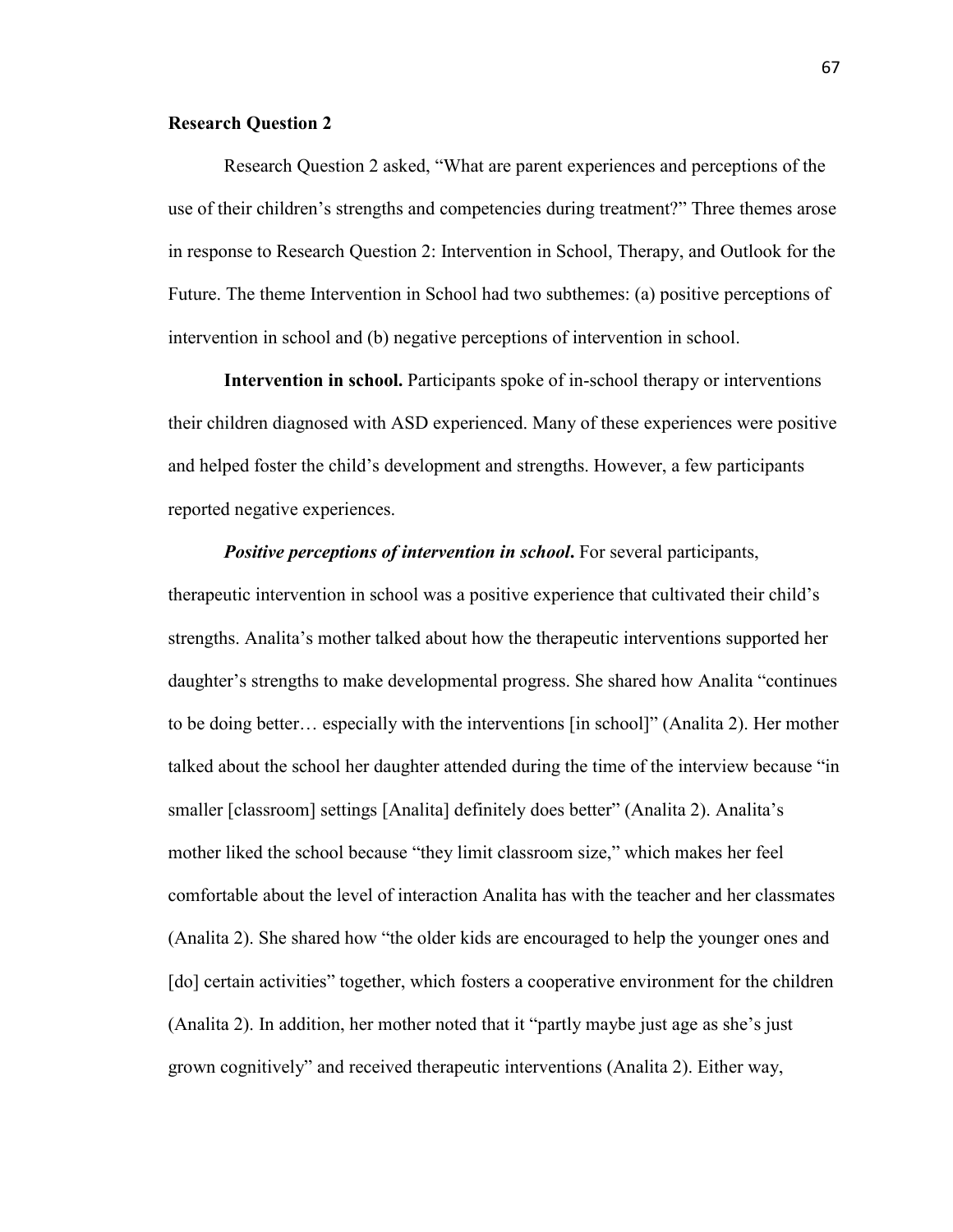Analita's mother was happy to see the school environment fostered her daughter's strength.

 When Colton started at his current school, his mother reported that "it took him a good month, month and a half to transition" to the new school setting. Even though it took Colton some time to get used to his new teachers, his new school, and his new schedule, he is flourishing in his new school environment. For Colton's mother "it's been fantastic" to see him thrive at his new school and shared how it has to do with the fact this school "keep[s] the teacher with the students throughout the [whole time] that they're there." She explained how Colton was "in an autism dedicated classroom" where he will "stay with the same teacher throughout the whole 6 years." Colton's mother had nothing but praise to share during her interview because "he's flourished, he really has" in this new environment because "they're (teachers) willing to actually put the time and effort" into teach her son. She described the inclusive school environment for all students, not just children diagnosed with ASD, where everyone participates in school functions like assemblies. She talked about how during school assemblies the teachers and administrators will remind all the students to maintain a respective volume "because we have friends here and it (loud volumes) hurts their ears" (Colton). For Colton's mother, her positive experience with therapeutic school interventions created a sense of comfort for her as a mother to know that her son was being taken care of as a whole person and included in the learning process.

 In preschool Johnathan began receiving speech therapy during school, which his father described as helpful. Whether it was because Johnathan was "in an environment where so much communication [happened or] maybe some things motivated or inspired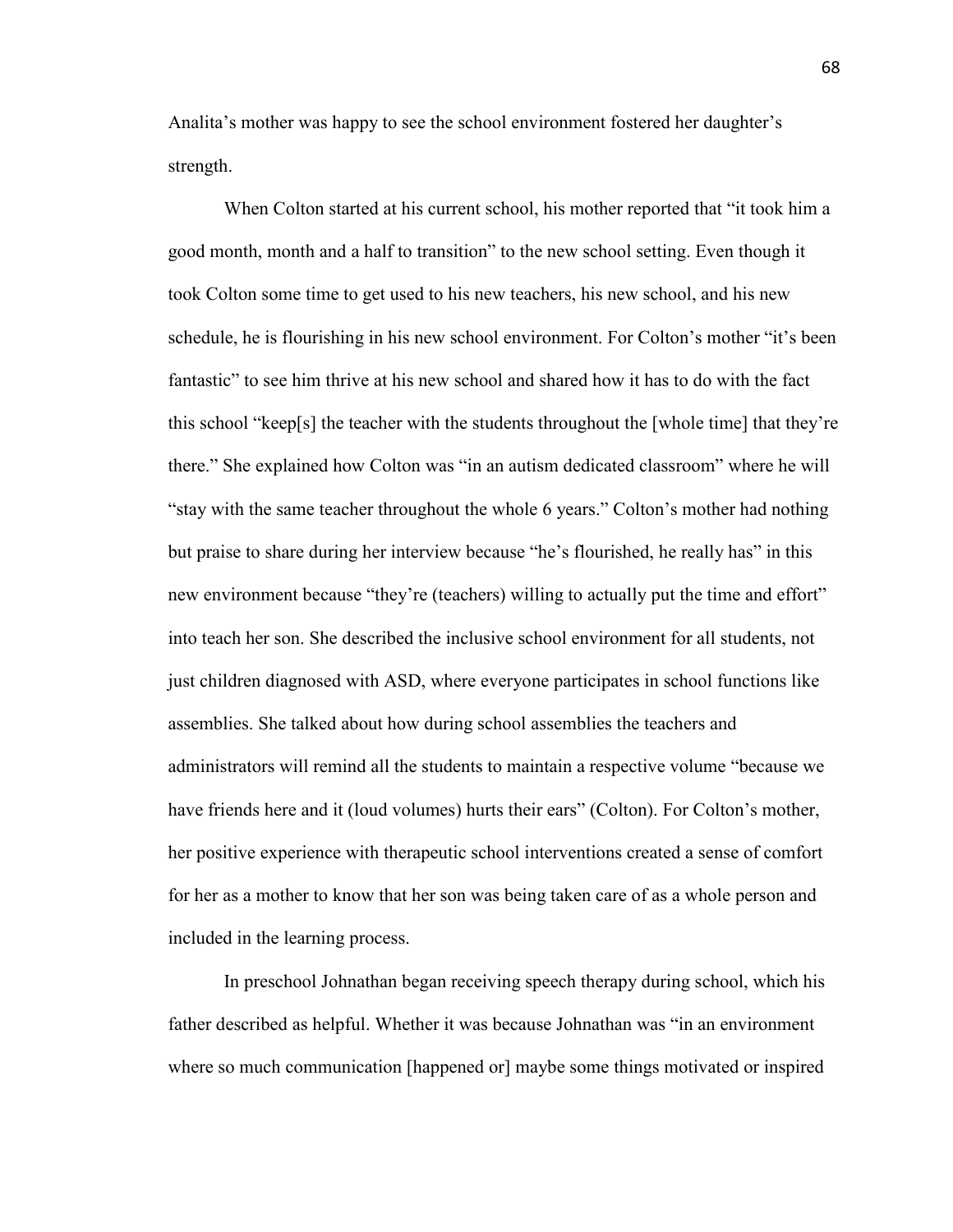him" to talk more, his father was just grateful the school was encouraging and intervening in his speech. He shared that since joining the preschool he "finally started to see the speech really develop," but acknowledged his speech "was still slow" (Johnathan). Despite that slowness, it is better for him to get comfortable speaking and adjust his tempo rather than him not talk to begin with. For one participant, she fought hard for her son to not be put "in an isolated classroom" because she wanted him to be mainstreamed with his peers (Marshall). She believed that isolating him from his peers would negatively affect his social development, something that she did not want for her son. She shared how her son had "an aid during the day during reading time" because in his IEP it "says that he needs extra assistance during that reading time" (Marshall). She admitted that she did not know "what will happen next year or the year after that" but knew they would overcome any challenges that arose.

 Samuel's father talked about how Samuel "behaves enough [where] he's not a disruption" to other kids but that he does not participate much in the classroom. Despite the lack of participation, Samuel's teachers and aids help him with learning topics in the classroom. He shared that although Samuel may have areas where he struggles, "there are some thing he learns pretty well." For Tyler, his mother described his behavior is the classroom as "just like any other child, he has good days and bad days." She mentioned that he often floats between two classrooms, the special education room "where he's a lot calmer" and when he is eligible, "the regular classroom" (Tyler).

 *Negative perceptions of intervention in school***.** A few participants shared their negative experiences with therapeutic school interventions. For one participant, she felt like her son was not given enough support at the school he was currently at. Devontae's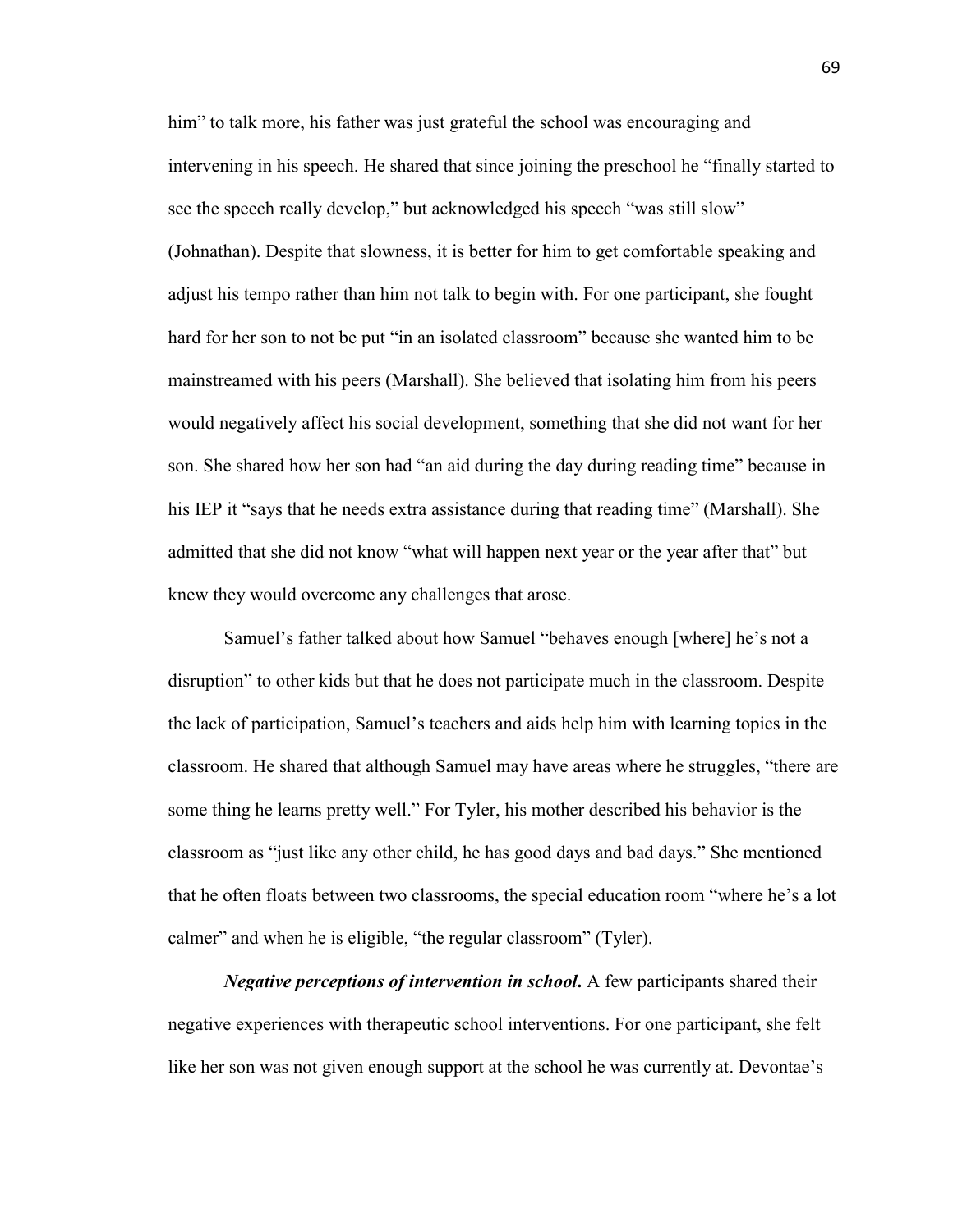mother's biggest concern was how there were "people that are supposed to be working with him on things" but that the school does not "have enough people to help him" reach the goals of his IEP. She mentioned how her concerns were mirrored by other parents who were "having problems with their kids" because they were "not getting all the things they need, you know, from the school" to adequately support their children (Devontae). She did not believe the school withheld their support, she instead believed that it had to do with a lack of knowledge about ASD and training on how to work with children diagnosed with ASD. Although she understood that it was something she did not "remember hearing about before," she wanted her son's school to recognize "there's tons of people that have it" and it is important to become educated about ASD.

 For another participant, one particularly terrible experience made her decide to pull her son out of school and begin homeschooling him. She explained how she did not connect with her son's teacher about his needs as a nonverbal child diagnosed with ASD and detailed numerous experiences where he would come "home in other peoples' clothing, pull-ups, on several occasions" (Grady). She did not feel comfortable sharing the other experiences they had with this teacher and this school, but it was enough to make them frustrated about "what else was going on" during school and pull him out of the environment (Grady). Because he was nonverbal during that point in time, they could not get explanations from him about what happened, which may have further frustrated them if the answers they received from the school did not make sense. As a result, Grady's mother and father made the decision to homeschool him instead of continue sending him to that school.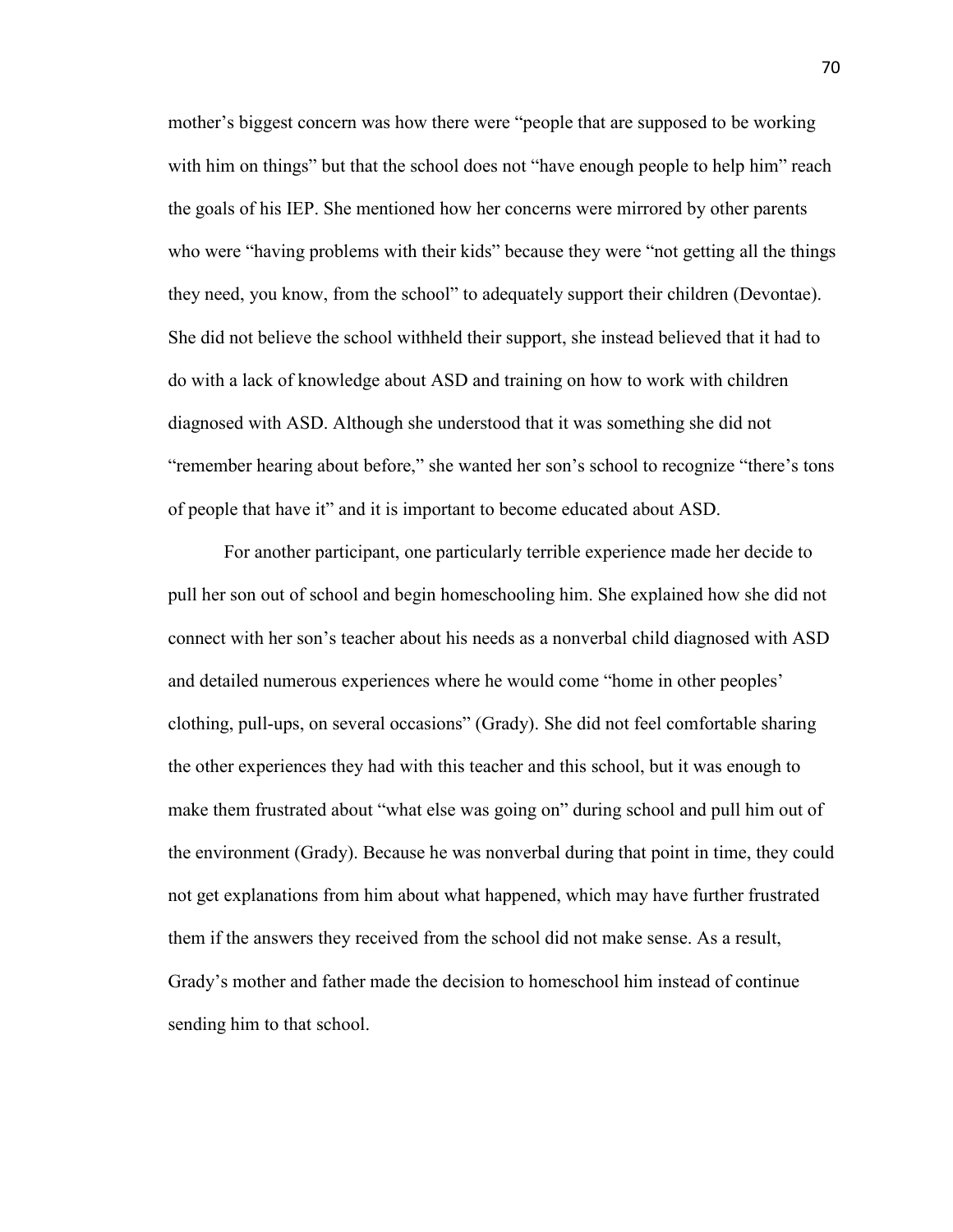Spencer's mother felt she had to consistently advocate for her son to be treated fairly after her son has a meltdown at school. She explained that she would argue and scream "at the principal going, 'You need to get your act together and treat this kid how he should be treated for his, what they consider, a disability!'" (Spencer). She shared that she made sure to talk to Spencer about his behavior because even though "I understand and we know what's going on," the behavior he exhibited during his meltdown was "not socially acceptable." Although other parents would "make excuses for that behavior," Spencer's mother recognized that Spencer needed "to know that he can't act like that."

**Therapy.** Therapy was a recurring theme among participants particularly therapy outside of the classroom. Some participants had negative experiences with therapeutic interventions for their ASD child, but the majority of participants described the benefit of therapy or therapeutic interventions for their child. Devontae's mother talked about her son's occupational therapy and about how much he has progressed in a year. She shared that Devontae "was not even able to hold a pencil last year and now he's able to write his name" during school. Even though Devontae "may not be improving like some of the other kids, he is improving" compared to where he started. Devontae's mother talked about how his speech has been improving as well to the point where his teachers are telling her that "I've seen such an improvement" in Devontae's speech. She admitted that although he was "not at the beginning of the word yet" he was making improvements with the "sounds at the end of the words" (Devontae). Reaching these milestones helped her recognize Devontae's ability to overcome the obstacles he faces as a child diagnosed with ASD regarding his speech.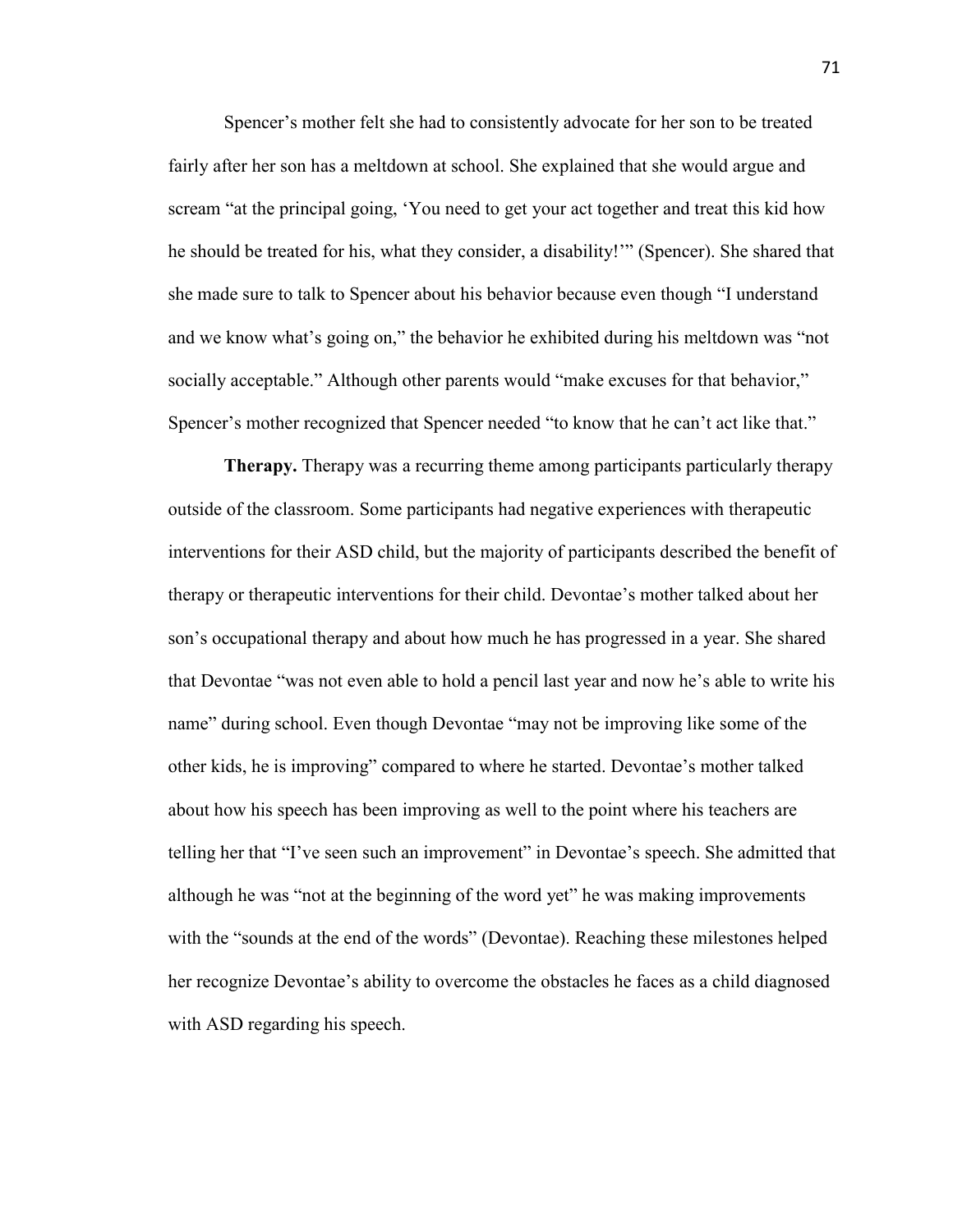Spencer's mother admitted that she wanted her son to get to a point where he had an "awareness of what's going on inside of him [and] being able to talk to the teachers himself" instead of coming home and telling his mother how he did not understand his assignment. She recognized how hard it may be for him to acknowledge that "I don't understand this and I don't know how to tell you [what I need to know]" (Spencer). Despite that, she believed his therapeutic interventions "will only continue to be helpful" to Spencer because "the more we learn, the more we know."

 Samuel's father talked about how his son was previously seeing an outside speech therapist but shared that he pulled him out of speech therapy because Samuel's preschool provided on-site speech therapy. Samuel's father noticed that Samuel's "communication skills have just remained behind" compared to his classmates. Although he recognized that overall his communication skills have "gotten better" he has not made significant progress to better his communication skills to the point where his father "got him enrolled in" an Autism center (Samuel). Samuel's father shared how after enrolling him in at this Autism center, "we really started to see a change in how well he would function."

 Johnathan's father discussed how speech therapy has "been the biggest focus" for Johnathan. He shared that after sessions with the speech therapist, he will "see him start to use some of those" skills learned during his meeting (Johnathan). Whether Johnathan learned "new words" or how to structure "his sentences in a new way" his father sees the improvement to Johnathan's communication skills. Johnathan's speech therapist gives Johnathan's father updates on what was covered in each session, which gives him an opportunity to work with Johnathan on those new skills.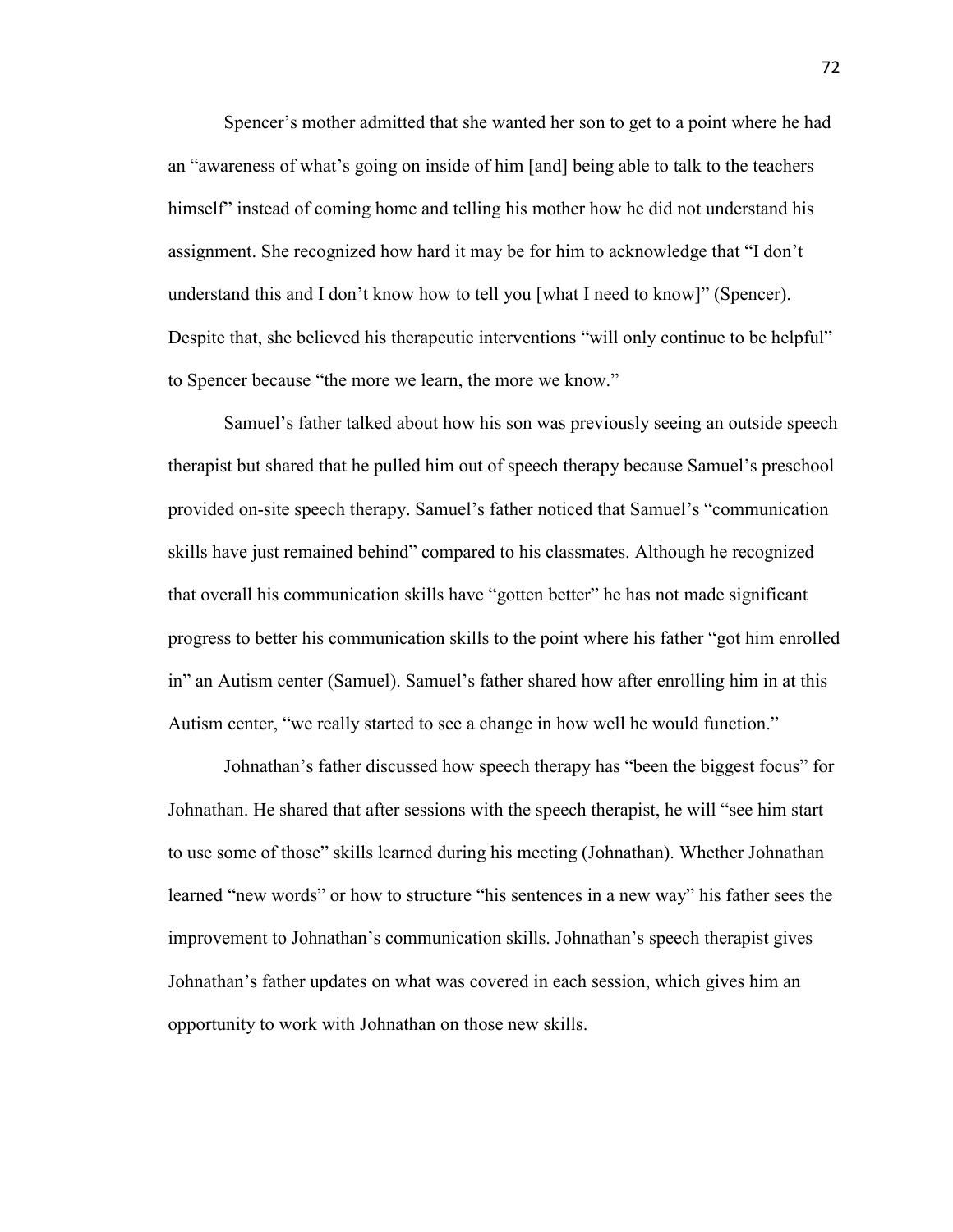For Analita's mother, she talked about the multiple ways she provided support to her daughter through various therapeutic interventions. She explained,

She (Analita) received some speech therapy, and physical therapy, and occupational therapy, and then she was also at a—She went into a special ed. preschool, as well… So that was a combination of all those [interventions]… I don't know if it was a combination or just a communication—I mean, she was able to express or just speak more, just clearer. I think emotionally she seemed to be starting to do better and that's kind of what I mean. She had more of the vocabulary and more [of the] means to show that it gave her help. They also had her—her special ed. preschool—had a set aside class for social skills... Um, I just think that the language helped give her more of an outlet for how easily

Analita's mother was grateful these therapeutic interventions made a difference in her daughter's life and ability to express herself to others. The skills she learned, and continues to learn, will have a lasting effect on her daughter's life. For Tyler's mother, the therapeutic interventions her son experienced made a lasting impression on his behavior and communication. She shared her fear that Tyler would 'lose' those skill because not only had she heard stories about that occurring to other parents but also because he son was minimal verbal when he began speech therapy. She expressed her gratitude for the speech therapist who worked with her son and gave the speech therapist credit for keeping "his [number of] words going up instead of backwards" (Tyler).

overwhelmed, um, she seemed to be sometimes. (Analita 2)

 Daniel's father shared how Daniel's change after starting speech therapy was "almost immediately, I'd say after two weeks we noticed a change in his speech." He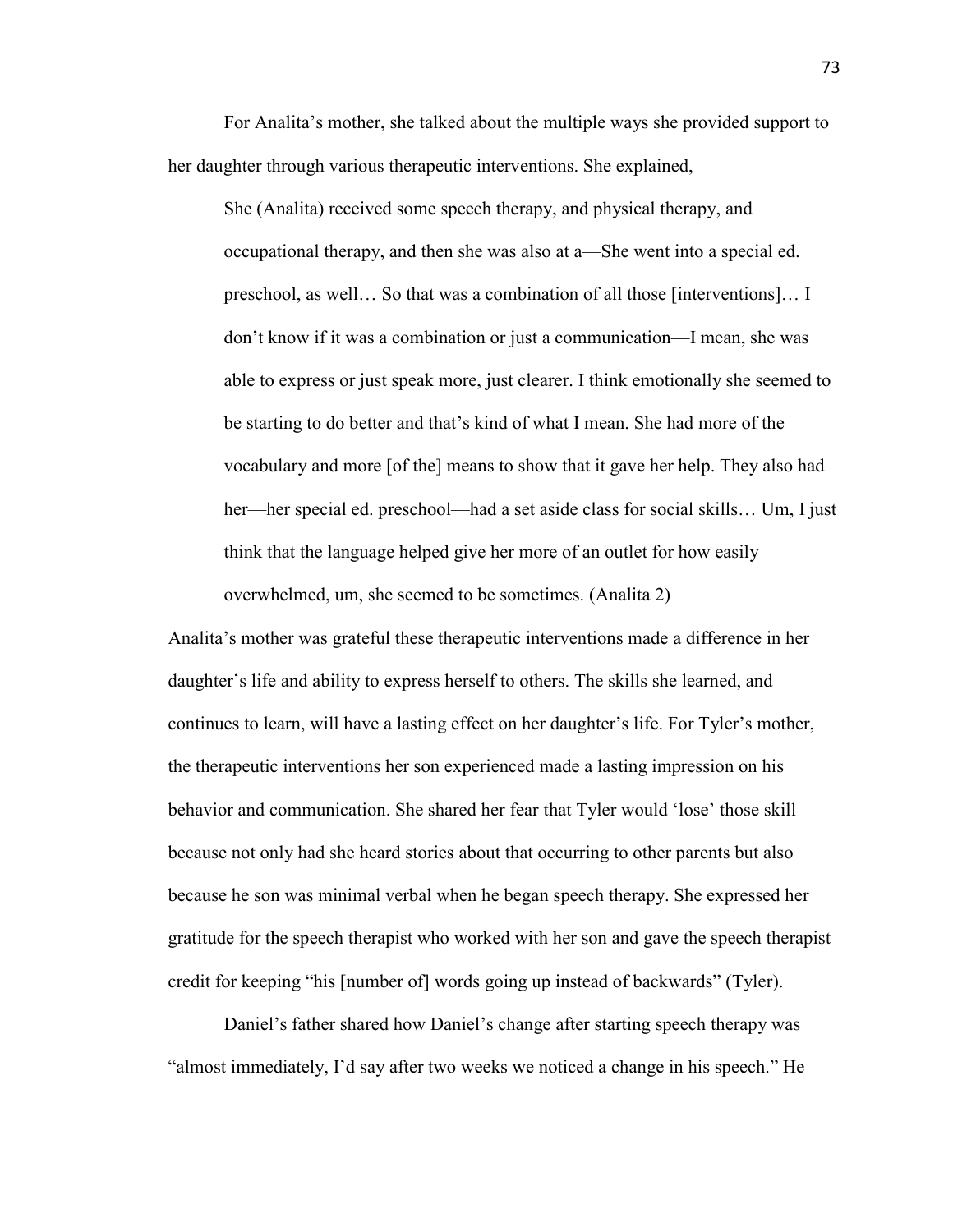shared that despite how cliché it may sound, his son seemed to "blossom" with his new communication skills (Daniel). He talked about how Daniel used to be "almost completely non-verbal" and described that before starting speech therapy "if he wanted to tell you something he might point at it." His father explained how he use to "have a real rough time with that" because he would "prompt him and he would point again" (Daniel). Since Daniel started speech therapy his mother and father "noticed he's doing less and less of that behavior and more talking" to them. For them, Daniel has made tremendous progress with his communication skills and both his parents look forward to seeing more progress as they continue with speech therapy. Dominic's mother talked about the vast improvements her son has made with the help of speech therapy. She reported that a "couple of years ago, he wasn't even using full sentences" but after starting speech therapy he speaks in full sentences (Dominic). She acknowledged he takes some time to think about what he wants to say and "sometimes he'll say something wrong, but he's still get a sentence out there rather than one or two words" like before (Dominic).

 **Outlook for the future.** Each of the participants shared their perceptions about the outlook of their ASD child's future. They all had a mostly positive outlook, and therapeutic interventions played a role in many of the participants' responses. Abbi's father believed in a bright future for his daughter because "she's not held back by her diagnosis." Although there will be challenges she faces, he correlated her obstacles to the obstacles someone may face as a diabetic and said:

It doesn't keep you from doing what you need to do, you just have certain precautions you take and there's certain proactive things that you do to keep you from getting into situations you don't want to be in. And so, I feel like that maybe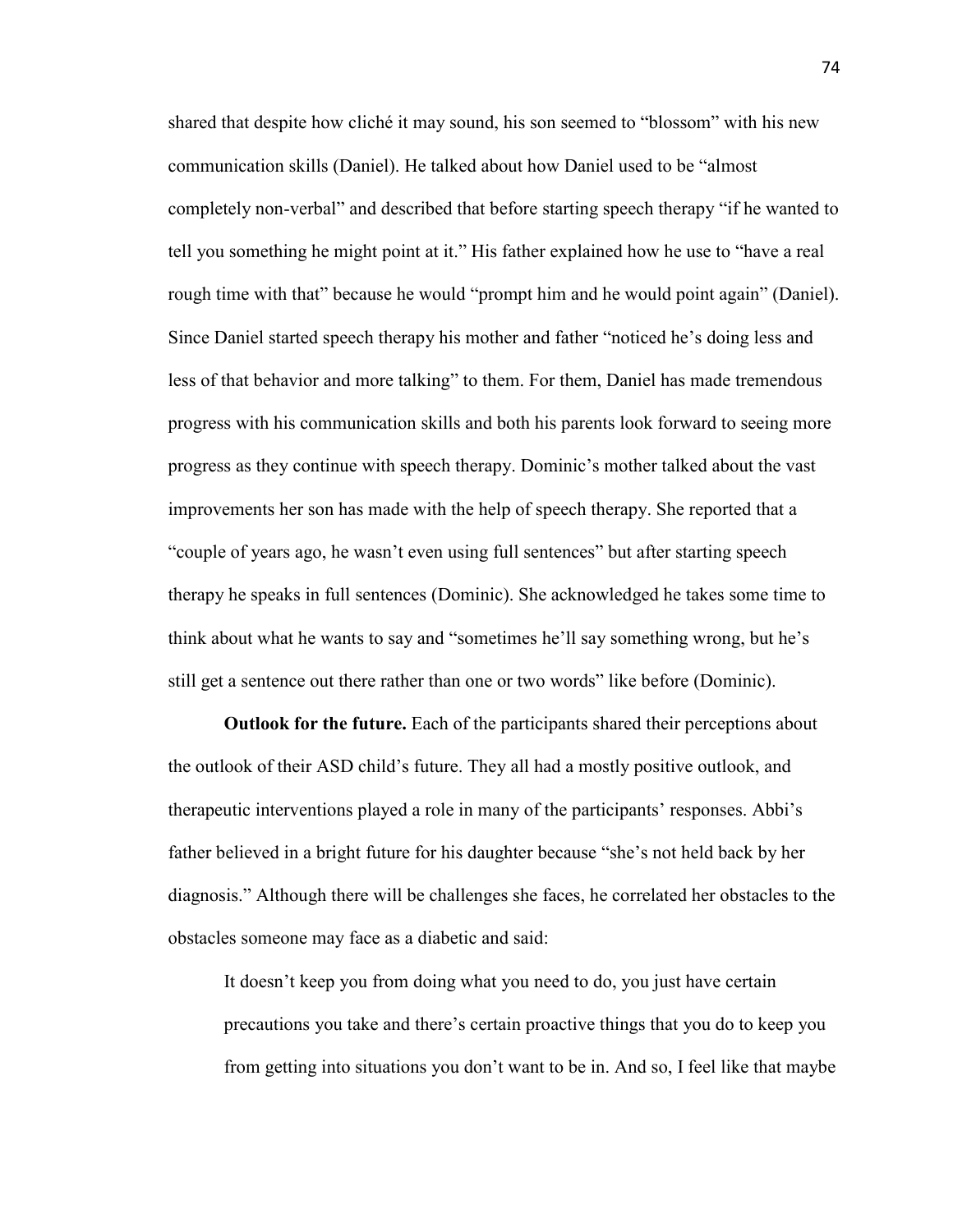she—she's gonna do what she wants to do, I know that. And, um, I don't know maybe it'll take a few extra steps for her to accomplish something that takes someone one, one step. But, I think that we know enough and I do think that continually people are becoming more and more educated about autism and the spectrum and understanding things that it's gonna help. (Abbi)

Abbi's father believed that the future for his child, and any child diagnosed with ASD, was going to be bright for her. Similar to Abbi's father, Marshall's mother believed in her son's ability to overcome any obstacle placed in front of him. She recognized that although "he will have setbacks just like everybody else," her son "can do whatever he sets his mind to" (Marshall). Parental belief in their children's abilities to deal with the realities of life was prevalent in these two participants. They knew there were going to be problems, but felt that with continued support and therapy, their children would be able to handle the hurdles of life.

 Tyler's mother shared her desire for Tyler to be able to hold down a job and support himself without the help of others. She believed during Tyler's "late 25s to early 30s… he might be able to consistently hold" down a job" instead of relying on other people (Tyler). Grady's mother recognized her son was going to need "the right support" to have a bright future and shared her concerns that there was not a lot of support for adults with ASD. She explained there was a variety of support "for kids and even teenagers" but for adults "it's harder" to have the necessary help and support to succeed as an adult (Grady). She felt that with the increase in diagnosis of children with ASD things for adults with ASD were "getting better" because "it's affecting more and more families" (Grady).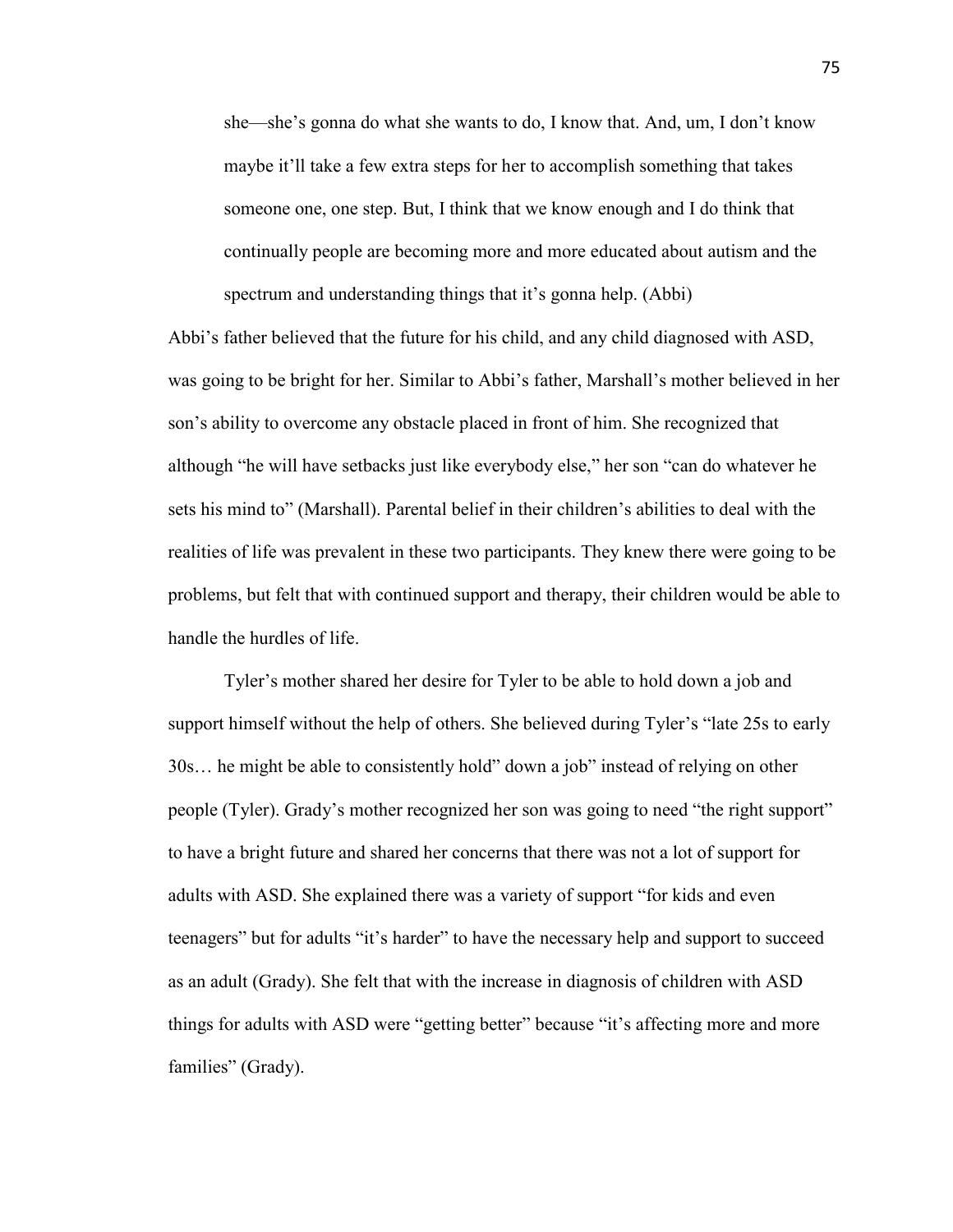Johnathan's father recognized his son could take care of himself when left alone at the house and mentioned how "he can cook dinner for himself." Despite that, his biggest concern was communicating verbally with others and meeting "a new group of people in a new setting" (Johnathan). He wanted his son to be "seen as, you know, one of the guys, so to speak" and to be socially engaged with his peers as an adult (Johnathan). Outside of those concerns, he believed his son was able to take care of himself by himself without someone to remind him.

 Daniel's father believed in a bright future for his stuff because of the therapeutic interventions he had in his life. His father talked about looking into getting his son some additional therapy, something along the lines of "behavior modification therapy-type help" (Daniel). He admitted that during the time of his interview, him and Daniel's mother were "not even looking maybe down the road at his adulthood so much" because there were other concerns they had to contend with (Daniel). He shared his concern for the upcoming transition to public schools because they "don't want him to have troubles in school" they could have "avoided by getting him the tools he needs" (Daniel).

 Spencer's mother had a bright outlook for her son's future and said that she believed he would "be able to function in society" after he was more independent. She talked about how she envisioned him as "a lab geek somewhere where he's in his little [world]—and every communication is through an email of paper that he writes" (Spencer). She continued and described he would "have his couple of friends that he hangs out with every once in a while" and would eventually find someone to share his life with (Spencer). She explained that it would "take a special woman to understand" him for who he was, but she believed he would find that person for him (Spencer). She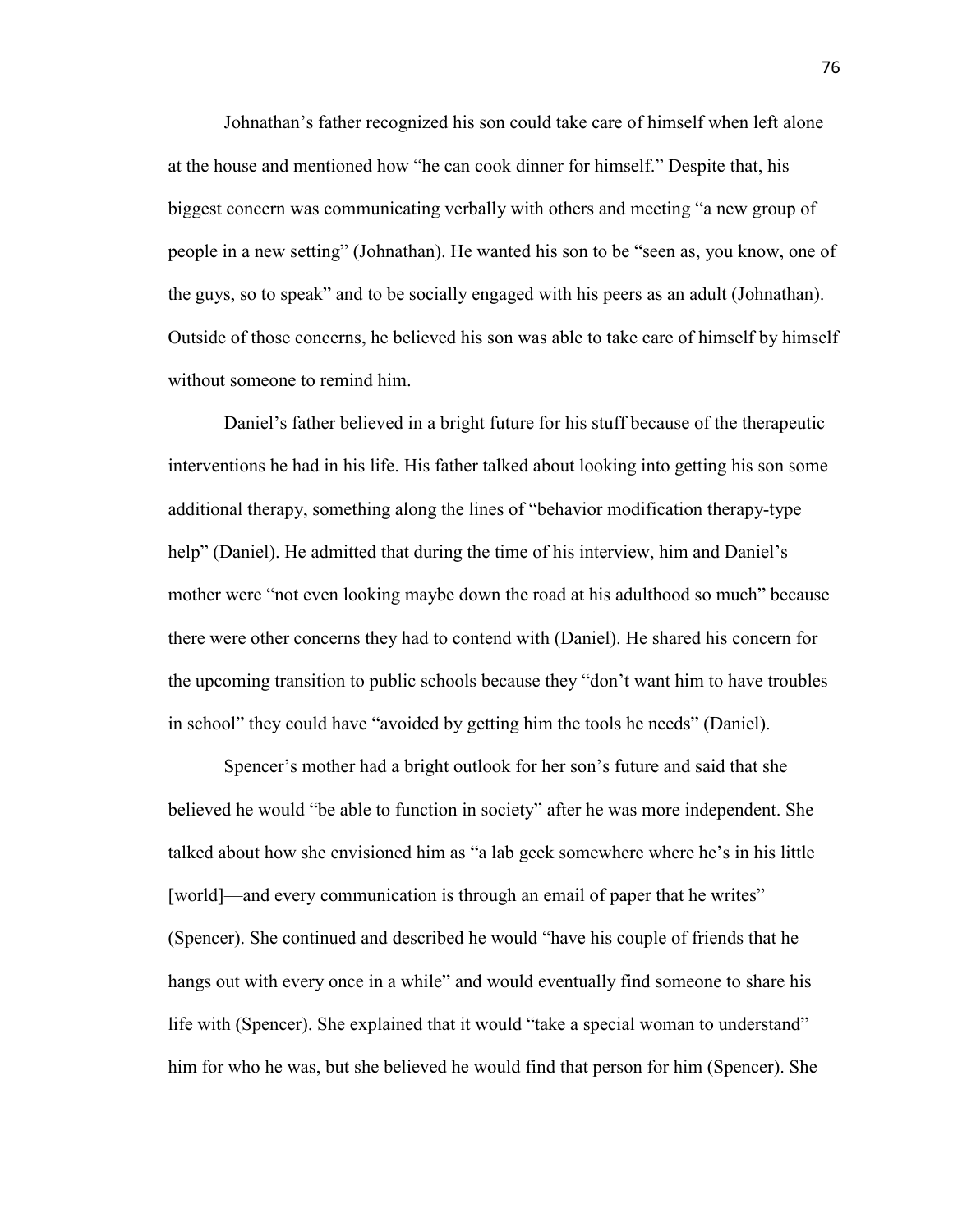saw him "getting married and having kids" with this special woman, and believed they would "work together as a team with their children" (Spencer). Spencer's mother had high hopes for her son to live a life that was fulfilling and meaningful, and to be able to share that life with someone special.

#### **Summary**

 Participants attitudes, beliefs, perceptions, and experiences as parents to children with ASD were summarized in six themes. Participants identified and talked about the strengths of their children; their compassion and caring nature, their ability to thrive within structured environments; and their bright personalities. A couple of participants talked about their child's innate awareness of others' feelings and sensitivity towards animals. They talked about how they children cared for and played with animals and small children, something they identified as a strength within their children. Some participants mentioned their child's affinity to following orders and falling into a routine with ease. They shared how their children were mindful and polite to others because of their routine of being polite, and a few parents talked about how their children did not need to be reminded to pick up their toys. For several participants, their child's funloving attitude was infectious to others and they recalled instances when their child made others laugh. They talked about their bright personalities and how they were incredibly loving children towards others. Most of the strengths that participants identified in their children were more personality than learned behavior, these were strengths they possessed without learning to be that way. Even for participants whose children thrived in structured environments, that was an innate strength of theirs as opposed to learned.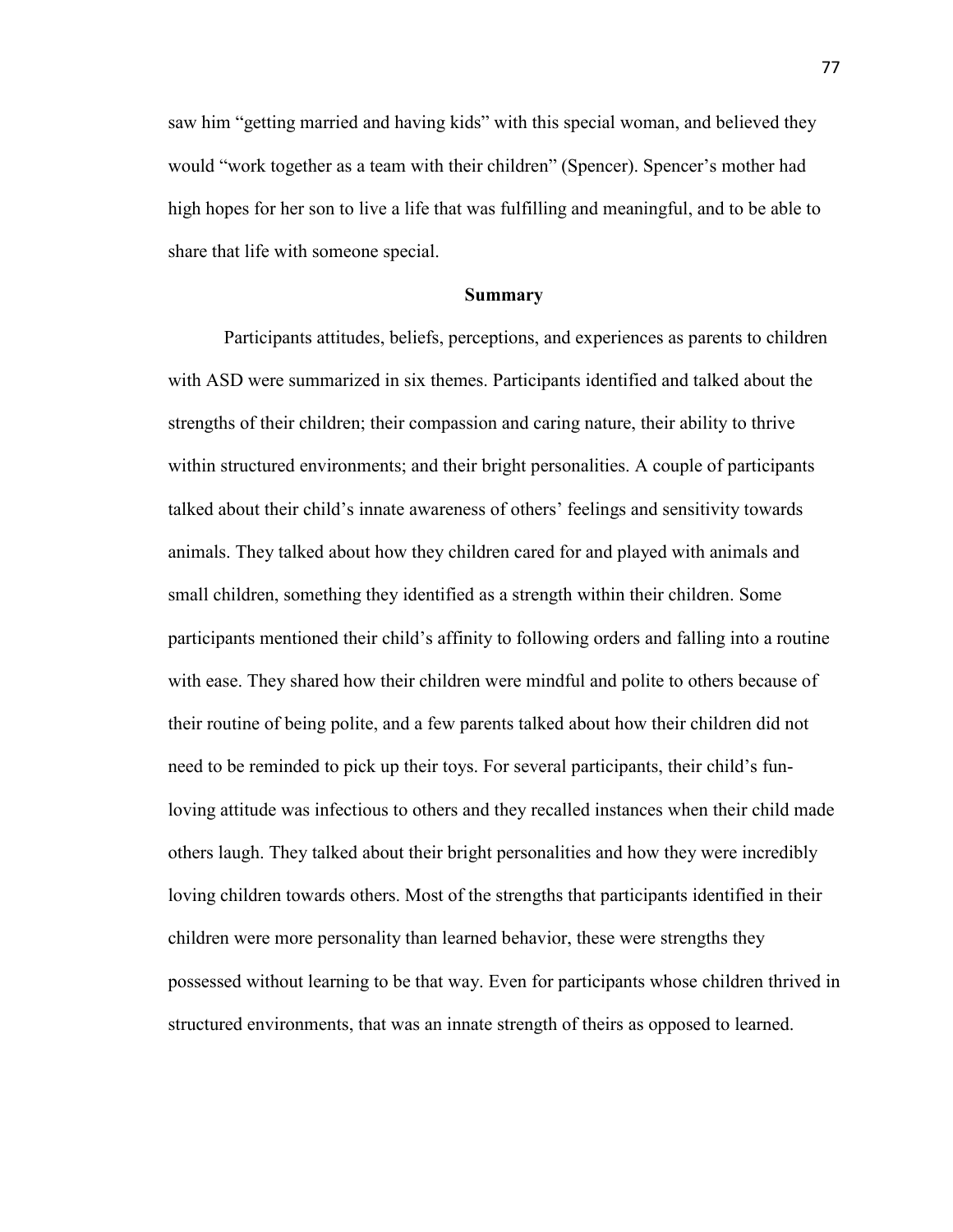For the second research question, participants talked about utilizing their child's strengths to foster continued development through therapeutic interventions at school and therapeutic interventions outside of the classroom. For many participants, they talked about the positive experiences they had with therapeutic interventions inside and outside of school. Participants talked about the progress made with speech therapists and the increased communication skills their children learned. They continued to foster these skills by engaging them outside of the therapist's office as often as they could. Although some participants recognized there were delays in speech, either compared to their peers or because of concentration on thinking about what to say, they praised their child's ability to communicate at a higher level than before therapy. Participants talked about positive experiences they had with their child's school, whereas others talked about their negative experiences. However, the one thing common to all those experiences was seeking outside support for their child. In this respect, participants were advocates for their children and made sure their children had the resources they needed to succeed. This was because for them, at the end of the day, they wanted their child to have a bright future. Chapter 5 includes the research study's findings as they relate to the literature, the limitations of the research study, the recommendations for future researchers, and the implications of the findings for researchers and for practitioners.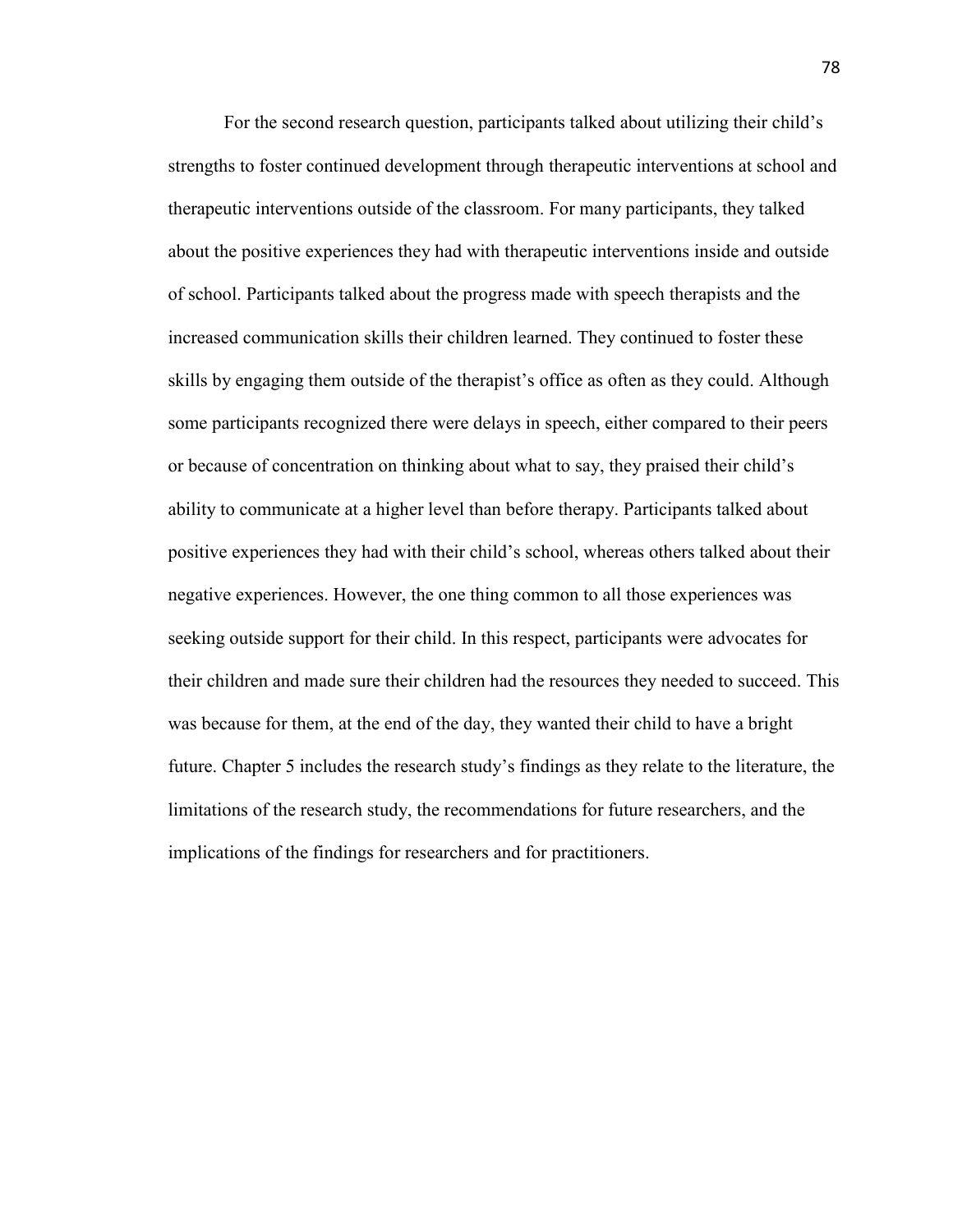#### Chapter 5: Discussion

### **Introduction**

The purpose of this qualitative study was to collect information on parents' perceptions of their autistic children's strengths to advance strength-based autism intervention. Autism is a neuropsychological developmental disorder that includes poor social interaction and communication, restricted interests and activities, and repetitive behavior (Schriber et al., 2014; Zhou & Yi, 2014). Autism treatment remains a challenge for practitioners, and practitioners and researchers continue to investigate effective intervention and improvements to community mental health care for children with autism (Stadnick et al., 2012; Zhou & Yi, 2014). Strength-based treatments represent recent approaches that may hold promise for effective intervention because they work from the strengths and interests of children with autism rather than their deficits (Schriber et al., 2014).

Parents play important roles in the lives of their children with autism as both coaches and caretakers (Zhou & Yi, 2014). Consequently, parents have unique and intimate perspectives on their children's strengths and interests that may be used to help identity the strengths of their children and extend strength-based intervention approaches. Literature was lacking pertaining to how strengths of children with autism were identified as the foundations for strength-based intervention programs. Therefore, this study was designed to collect information on parents' perceptions of their autistic children's strengths to advance strength-based autism intervention. By revealing children's strengths via parental perceptions, it was anticipated that therapists could glean additional insight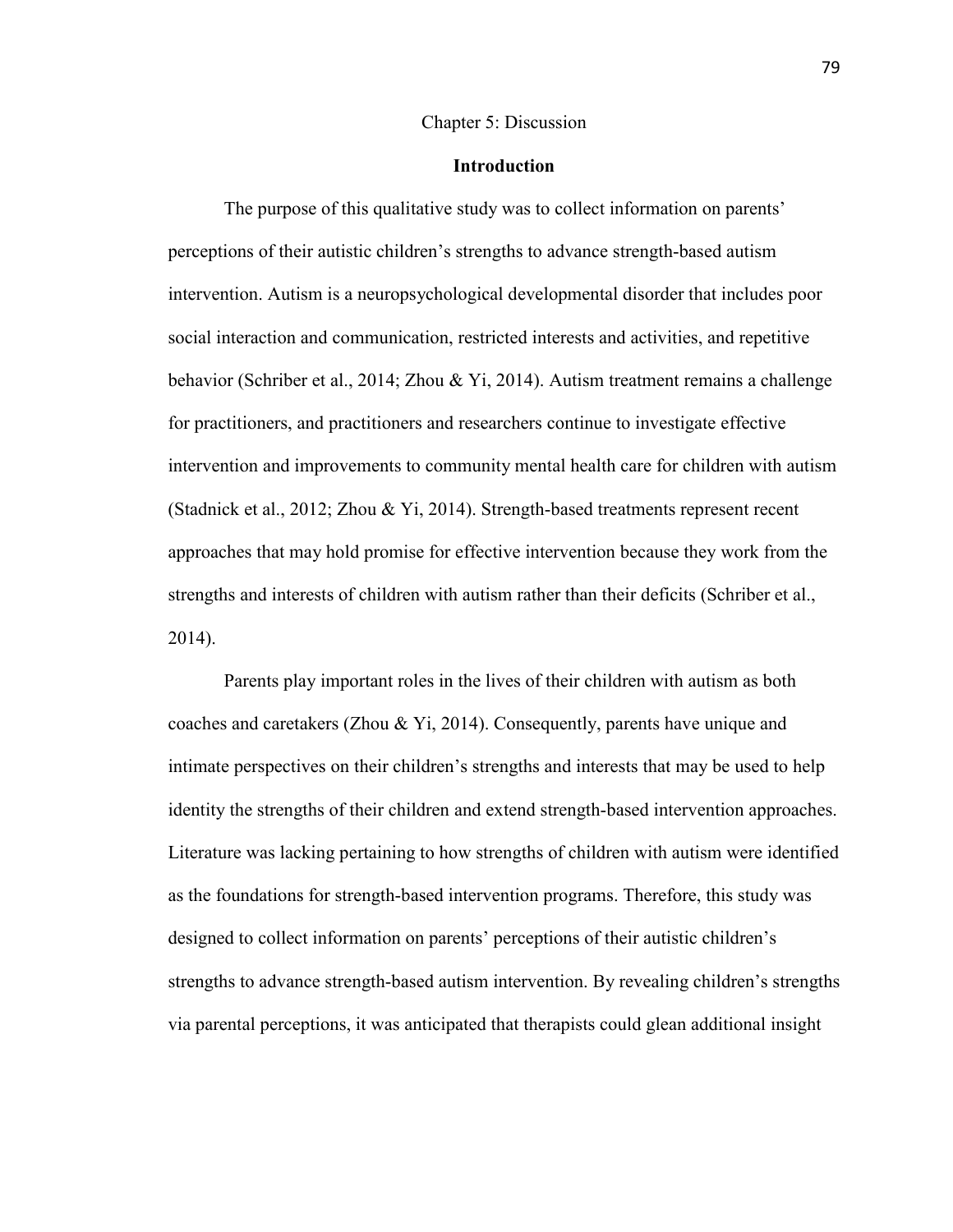and use skills already inherent in children with ASD to develop effective treatment strategies.

Six themes emerged from analysis of the data based on the two research questions: (a) Routine, (b) Caring for Others, (c) Relationship with Parent, (d) Intervention in School, (e) Therapy, and (f) Outlook for the Future. The chapter contains sections on the interpretation of the findings, study limitations, recommendations for further research, and implications for practice. The chapter ends with a conclusion.

#### **Interpretation of the Findings**

Participants generally discussed their children's strengths and shared detailed examples of these strengths. Participants further talked about supporting their children's development through the means available to them, such as in-school and out-of-school therapeutic interventions. Further, most parents believed strongly in their children's future and elaborated on tools they needed to live successful lives as adults. The research questions were designed to identify parent-identified strengths and competencies of their autistic children. Six themes emerged from analysis of the data: (a) Routine, (b) Caring for Others, (c) Relationship with Parent, (d) Intervention in School, (e) Therapy, and (f) Outlook for the Future.

# **Routine**

Many participants of the present study identified routine as a strength for their children and talked about the importance of routine in their children's lives, which supports the findings of previous research (Carlsson, Miniscalco, Kadesjo, & Laakso, 2016; Zhou & Yi, 2014). Because ASD is characterized by restricted interests and activities, as well as highly repetitive behavior, researchers have long identified the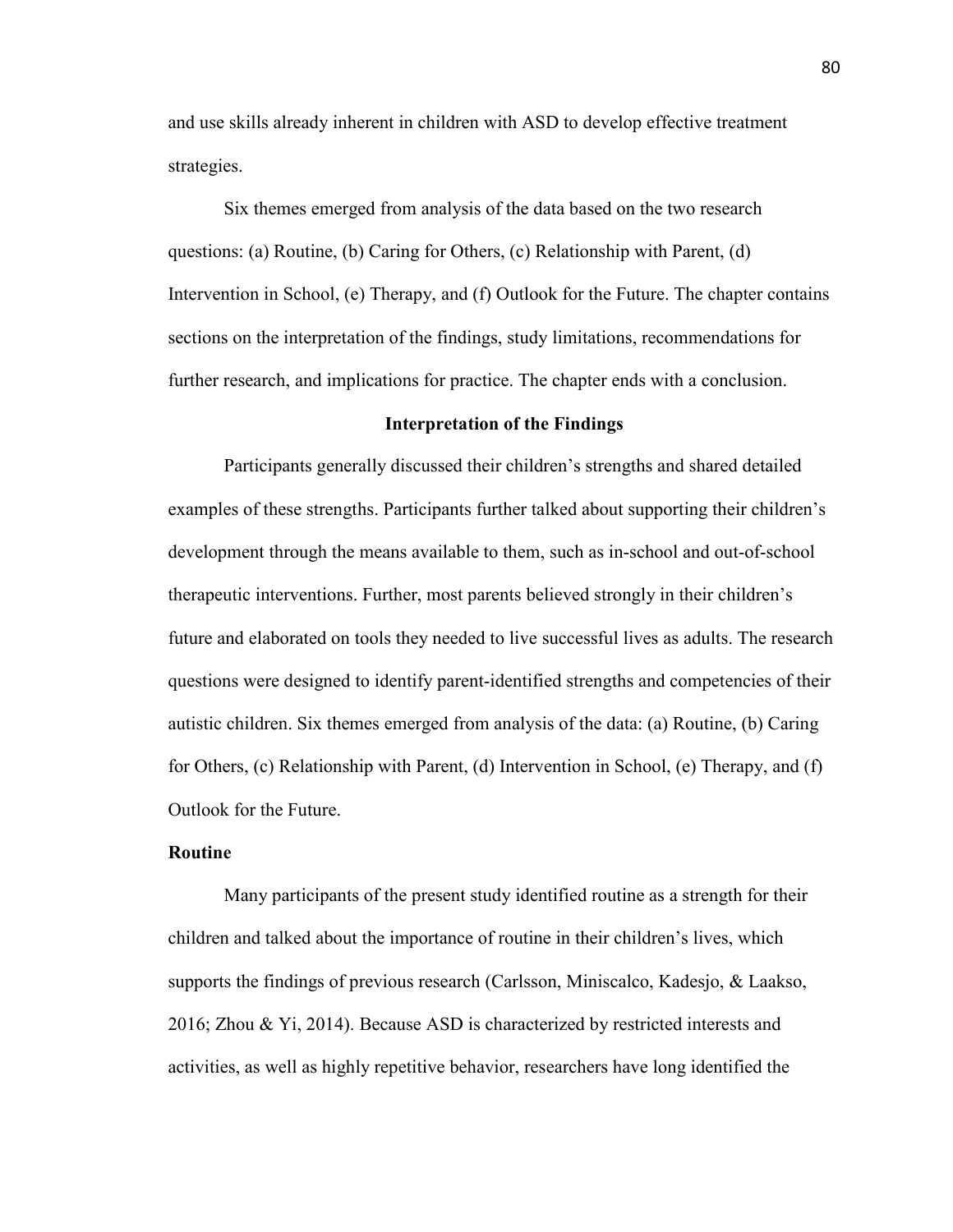importance of routine for children with ASD (Carlsson et al., 2016; Zhou & Yi, 2014). Additionally, parents have reported that routine is not only important for their children with ASD, but also for parents themselves who must manage responsibilities related to their children's condition (Carlsson et al., 2016). Schedules and routines help provide beneficial stability and predictability for children with ASD, and variation in routine can lead to stress and disruptive behavior (Carlsson et al., 2016). Participants in the present study reported that schools provide the needed structure with clear cut perimeters and regulations regarding order, activities, behaviors, and time management.

Parents, however, reported often struggling to maintain routine and structure at home because of outside influences beyond parents' control, such as needing to run unanticipated errands. A routine allows children with ASD to flourish, although some parents reported that establishment of a home routine improved functioning for the entire family. Predictability and routine led to a calm environment among family members, highlighting that routine to some degree is essential for any familial unit, especially those including children with ASD (Schlebusch, Samuels, & Dada, 2016). Family harmony can also lead to enhanced familial bonds (Schlebusch et al., 2016).

Although routine for children assisted with daily tasks, forming relationships, and mood stabilization, many parents expressed wanting their children to be able to adapt when change occurred. Having a rigid structure in one area makes it difficult for children to cope with the broad scope of environments to which he or she will be exposed, for which a new schema for organization is needed each time (Stoppelbein, Biasini, Pennick, & Greening, 2016). Consistency and directed, purpose-based activities can help children with ASD to become more fully functioning (Stoppelbein et al., 2016). Providing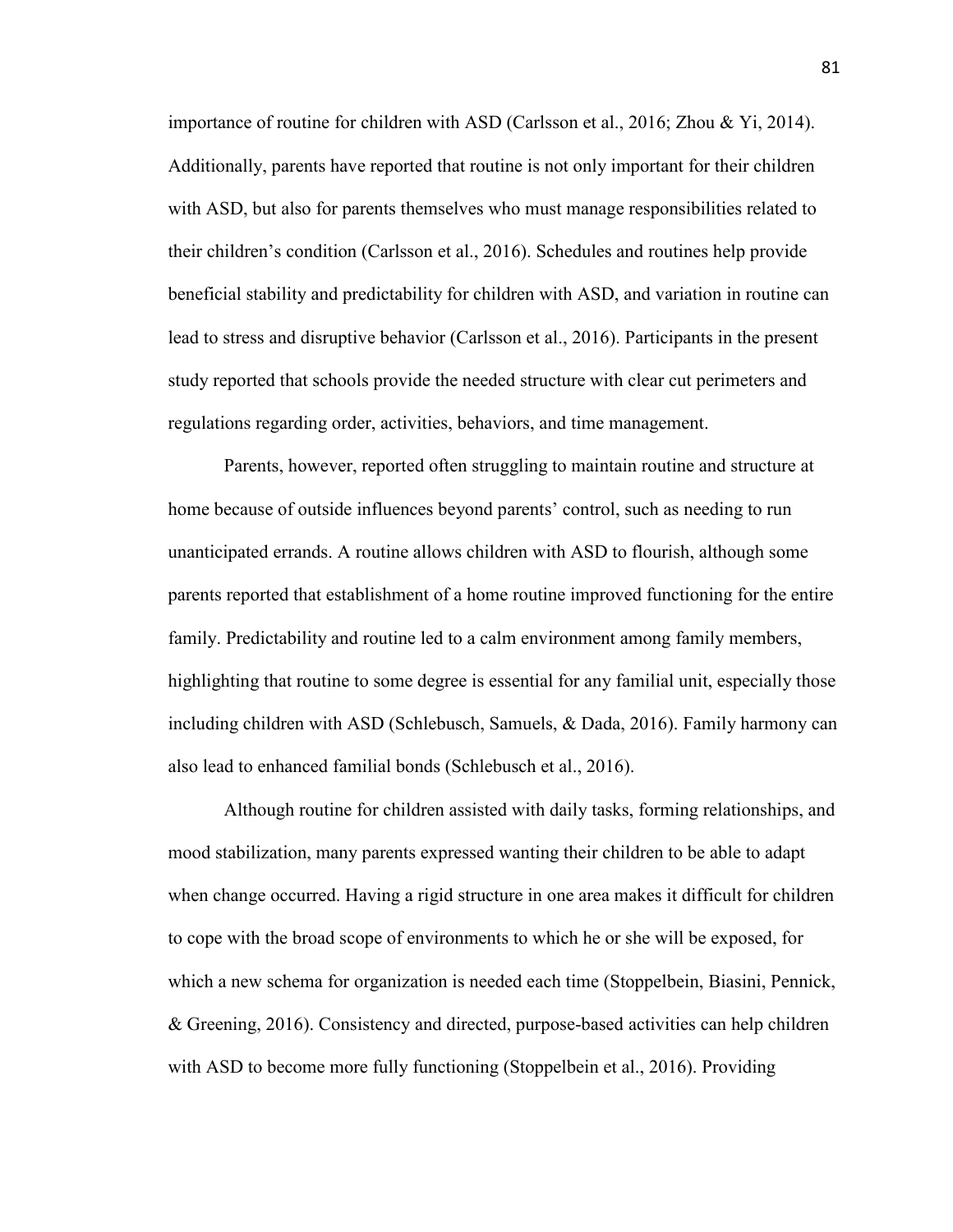psychosocial opportunities outside the home can lead to behavioral generalization into different environments (Lovell & Wetherell, 2016).

## **Caring for Others**

When parents discussed their children during interviews, the characteristics of caring and compassion were often revealed, and most participants identified compassion as a strength of their child with ASD. Parents observed that although their children demonstrated poor social skills, their children often showed care for and were sensitive to others, especially younger siblings, animals, and individuals who were suffering. Some participants reported their children displaying affection toward others and enjoying cuddling. Other participants reported how their children played gently and patiently with younger siblings. This finding is novel and suggests that children with ASD may have access to, and respond to, the emotional nuances of social development, as well as the ability to express their feelings physically; however, they still struggle with more formal social conventions, even with those associated with expressing verbal comfort (DePape  $\&$ Lindsay, 2015). It is also possible that affectionate behavior is modeled for children through parents to their children, which is developmentally positive and appropriate (Marcia, Gragg, & DePape, 2017). One participant reported joy in "indulging" her child in snuggling and cuddling behavior.

## **Relationship With Parent**

 Many participants expressed a close parent-child relationship was a strength for their children with ASD. Discovering that their child was not within the bell curve did not surprise them, but rather provided some measure of relief. This appeared not to have altered the opinions and feelings around their child. Rather, it boosted the desire to obtain

82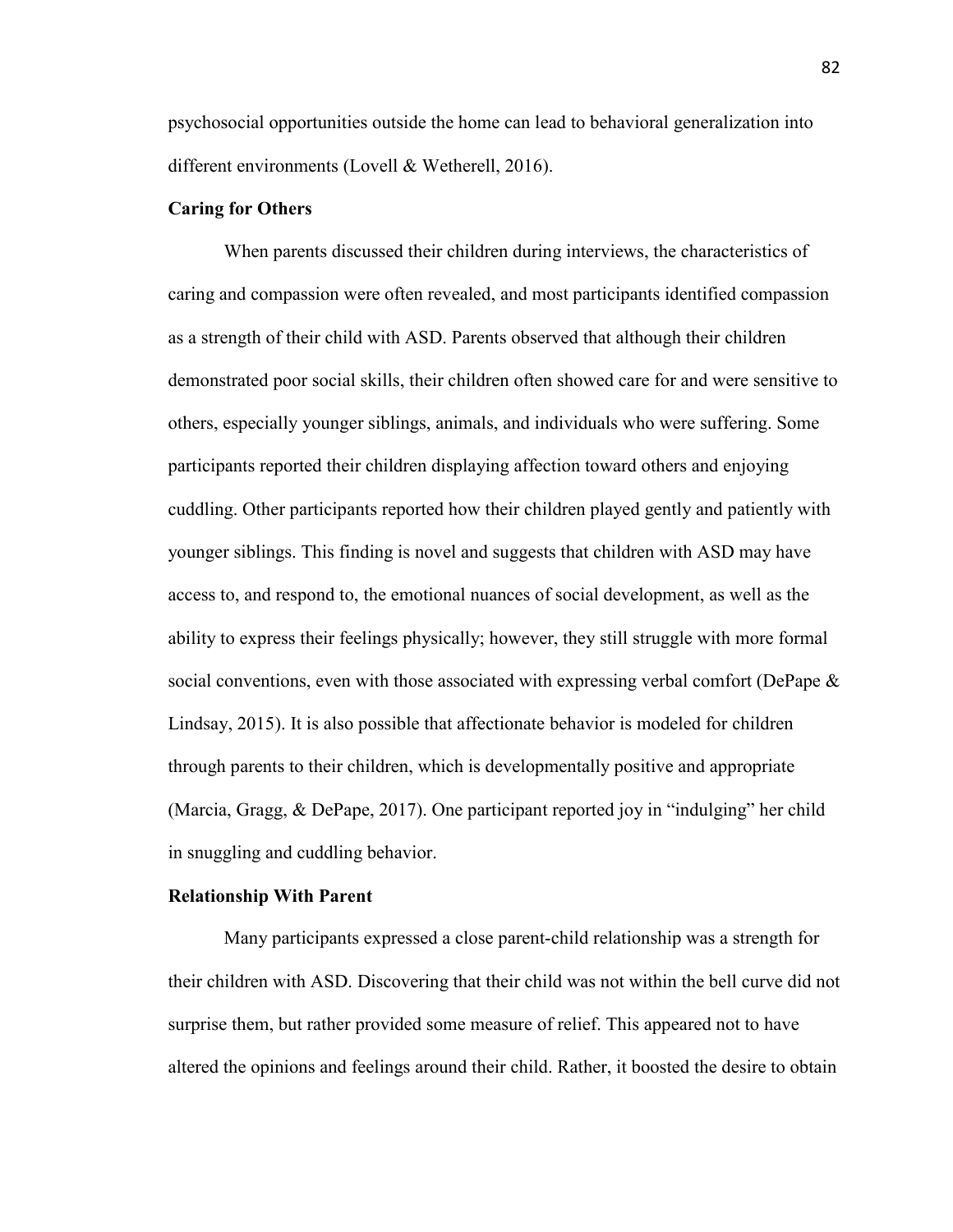help to assist their children reach their potential. As described in a similar study by Carlsson et al. (2016), parents identified that the timing of resources was significant in regard to the dissemination of information and pending intervention. Requiring more time to process their child's diagnosis was also noted in this research. Though grateful for the gains that their child made, parents occasionally noted that they did not always feel supported, which created some feelings of social isolation, as parents were aware they needed to make accommodations for their child. Parents wanted to take advantage of all resources possible, which created a focus almost solely around the child with autism. Although some parents acknowledged they may appreciate referrals for assistance from outside resources, they were not deterred if this request was not successful and continued to search for resources themselves. Their focus remained entirely on their child.

### **Intervention in School**

Schools currently are not effectively meeting the needs of children with autism as they enter grade school. Many parents interviewed stated that as their children aged and progressed through school, treatments became less available or effective. Parents reported that a lack of resources in the school system was a major concern, and support personnel were often limited. This may imply that the unavailability of staff is based on state budget standards or because of a shortage of trained paraprofessionals to fill the needs of students with ASD. Parents often must locate resources outside of school, and they find that integrating information and recommendations between these other support entities and the schools is often challenging. It is often recommended that these children be placed in a class size that is smaller and where the teacher can more easily accommodate children with ASD to allow them the opportunity to benefit from the learning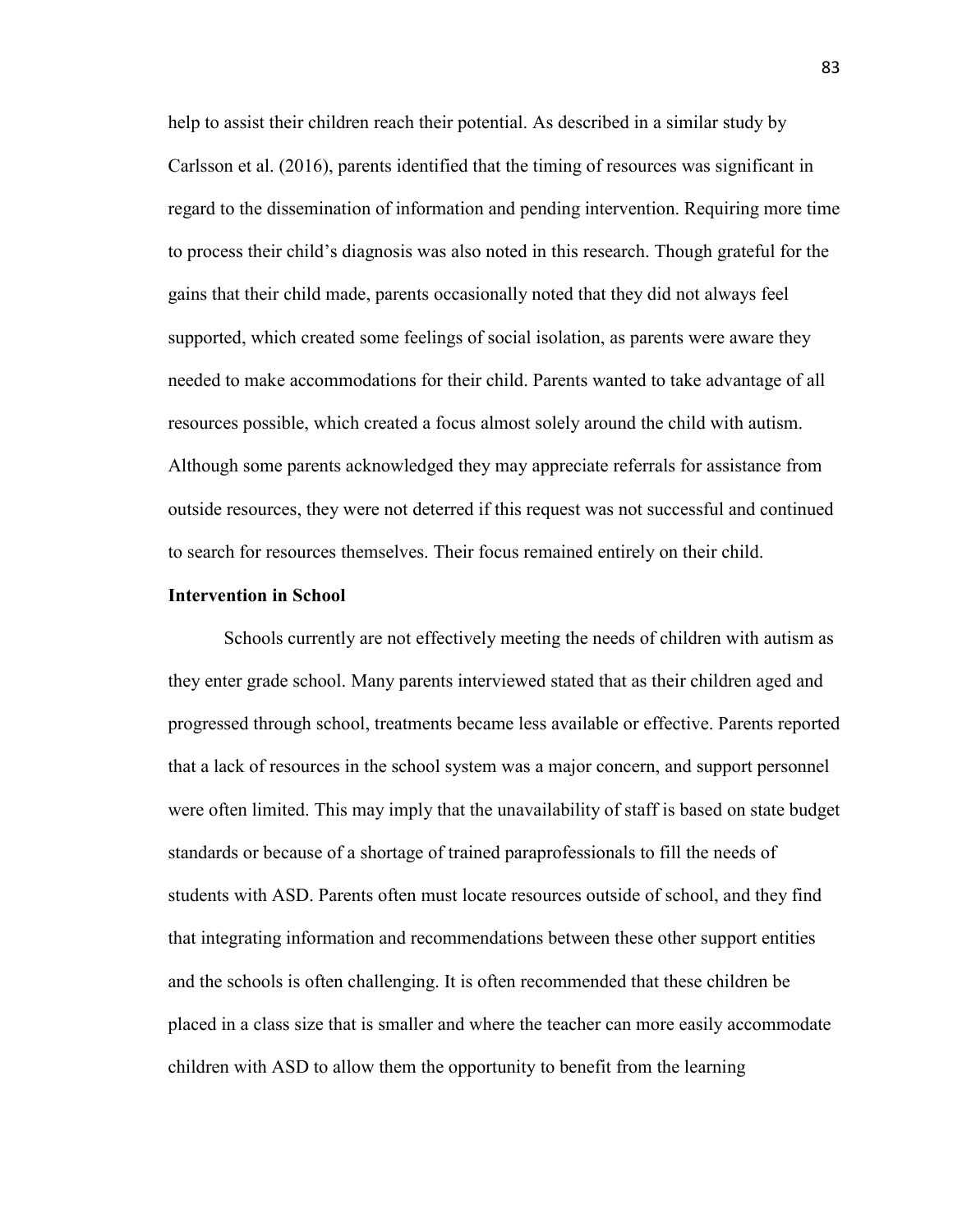environment. The excess amount of time that a parent spends searching for resources creates excess stress for the family, depleting the time spent being able to enjoy their child (Carlsson et al., 2016).

# **Therapy**

Many participants reported that speech therapy, physical therapy, and occupational therapy for their children with ASD served as the basis for improving their children's physical skills, such as holding a pencil and writing, and their communication skills. One parent indicated that her child's speech therapy gave her hope that her son would be able to communicate with his teacher rather than having the parent act as a gobetween when he or she does not understand schoolwork. The effectiveness of speech, physical, and occupational therapy is congruent with one-on-one approaches at outpatient clinics where the focus is solely on the child and there is time built in to the visits for extensive parent-therapist communication. Carlson et al. (2010) found that positive feedback and interaction from therapists heightened parents' responsiveness and interaction with their children with ASD, which was reinforced as the number of visits increased. The ability to demonstrate generalization of a skill is desirable and always within a therapist's plan of care.

Parents reported being frustrated with the lack of familial interventions and support. Additionally, it was notable that almost all parents expressed concern initially in regard to a level of social isolation for themselves, although many stated the concern had resolved itself after the child had participated in therapy. Confidence in implementing strategies learned in therapy helped ease the anxiety, which allowed the parent to better manage their child's behavior and improve interaction in social situations.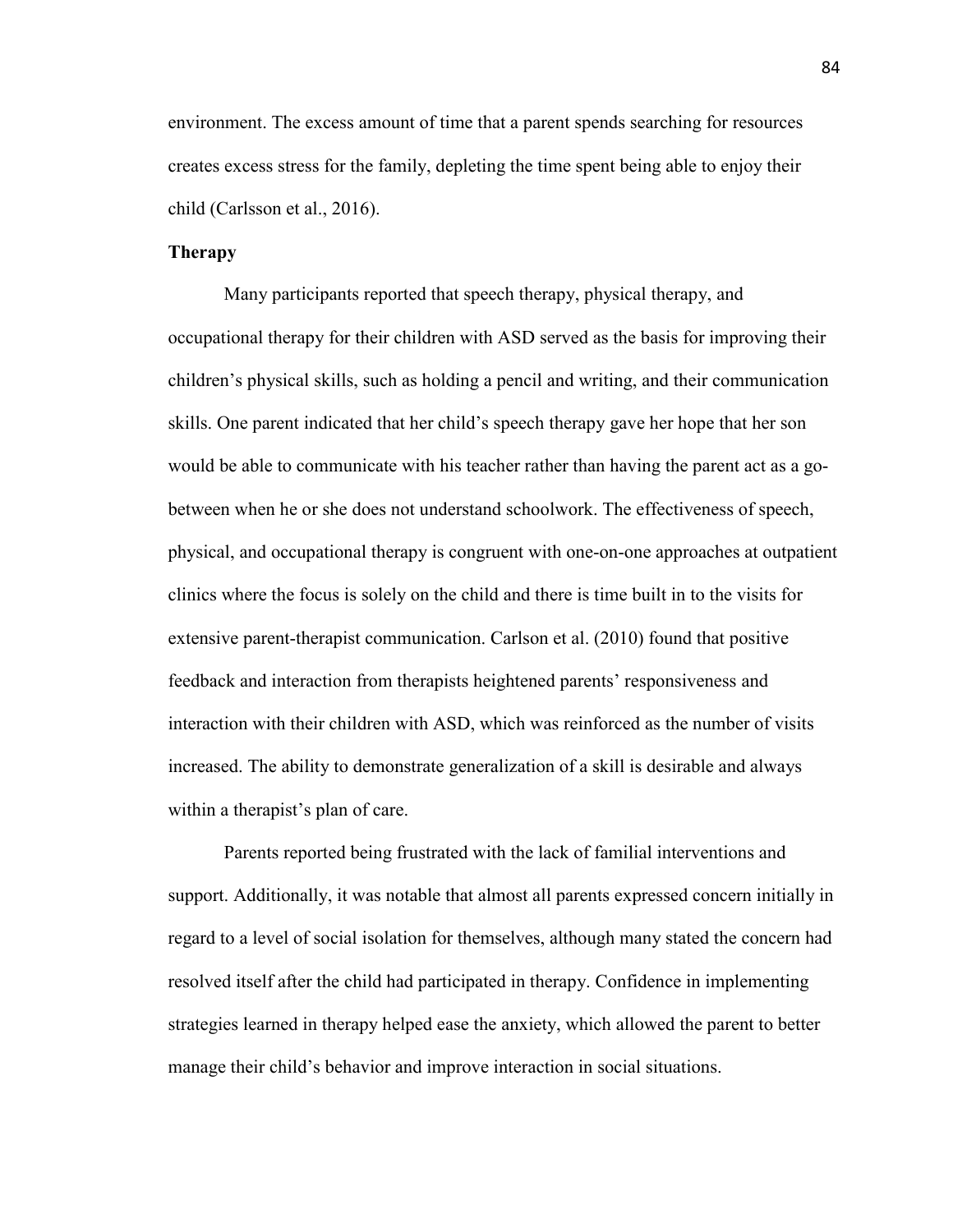All parents remarked that they did not want to avoid socialization opportunities for themselves or their child, though they recognized that accommodations often needed to be made to do this. Occasionally, siblings who otherwise were asymptomatic of ASD demonstrated behaviors familiar to the child with ASD. This created some stress for the parents because they felt they had to discipline each child differently. Generally, the families expressed love and gratitude for being given the opportunity to have a child with autism. It expanded their capacity for tolerance and appreciation at seeing the world through the eyes of a child who has a different experience than a neurotypical child. Regarding positive impressions of evidenced-based therapy, parents included high degrees of satisfaction with treatment and in working with their children's therapist, leading to a strengthening of the parent-therapist alliance (Stadnick et al., 2012), which was found in the present study as well. Having a positive alliance with their child's therapist leads to parent trust in the therapist. This benefits the child by having more proponents and advocates, as well as helping bolster the parent's perceptions of their child's capabilities.

### **Outlook for the Future**

Parents were in agreement about identifying the characteristics of their child who showed clear strengths, and all parents were hopeful about their children's futures. Parents' perceptions of their children's outlook included not being held back by the diagnosis and parents' confidence in their children's ability to accomplish tasks to be independent, such as cooking dinner and securing employment. Parents also anticipated that the collation of resources between various helping entities would be easier by the time their children reached adolescence, making it easier for their children to transition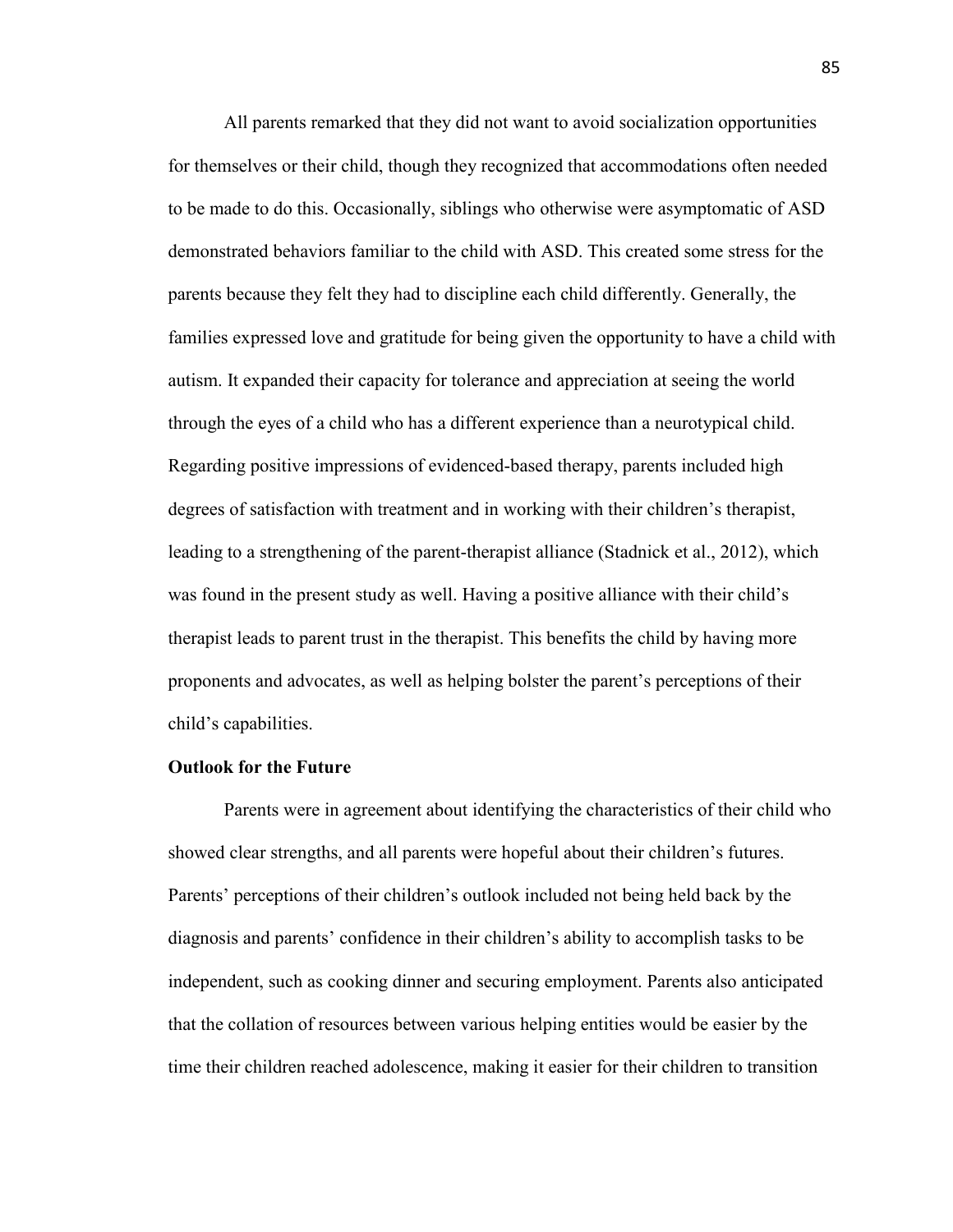into adulthood, including increased acceptance of ASD and awareness of how to utilize their strengths. Steiner (2011) argued strength-based approaches can be supported through positive parent-child relationships and lifelong advocacy from parents. Allowing the development of standardization in strength-based assessment frameworks (Laija-Rodriquez et al., 2013), and thus encouraging independence in autistic adolescents (Hume et al., 2014) can help create productivity of talents possessed versus shuttling children between various professionals. Providing psychosocial opportunities outside the home to practice can be beneficial to generalization into different environments, including understanding and strengthening relationships (Lovell  $\&$  Wetherell, 2016). Parents are their child's first advocate, though the voracity at which parents of children who have been identified as having ASD have had to advocate more loudly to redirect the stereotypes that had been scripted earlier.

### **Limitations of the Study**

Parents being keenly aware of the potential for social stigma and being protective of their autistic children represented concerns and potential limitations of the study. However, because special care was taken to explain the serious and scholarly nature of the study and because parents were assured of the confidentiality of the information collected, there was no reticence from parents during the interviews. All parents appeared to understand the nature and need for this study and were happy to participate. Although all participants were forthcoming, some did not expand in their responses as readily as others did, even when probed for further information. This lack of expansion by some participants created an imbalance in the information collected. It is possible to infer that these parents had not yet approached a broader spectrum of positive recognition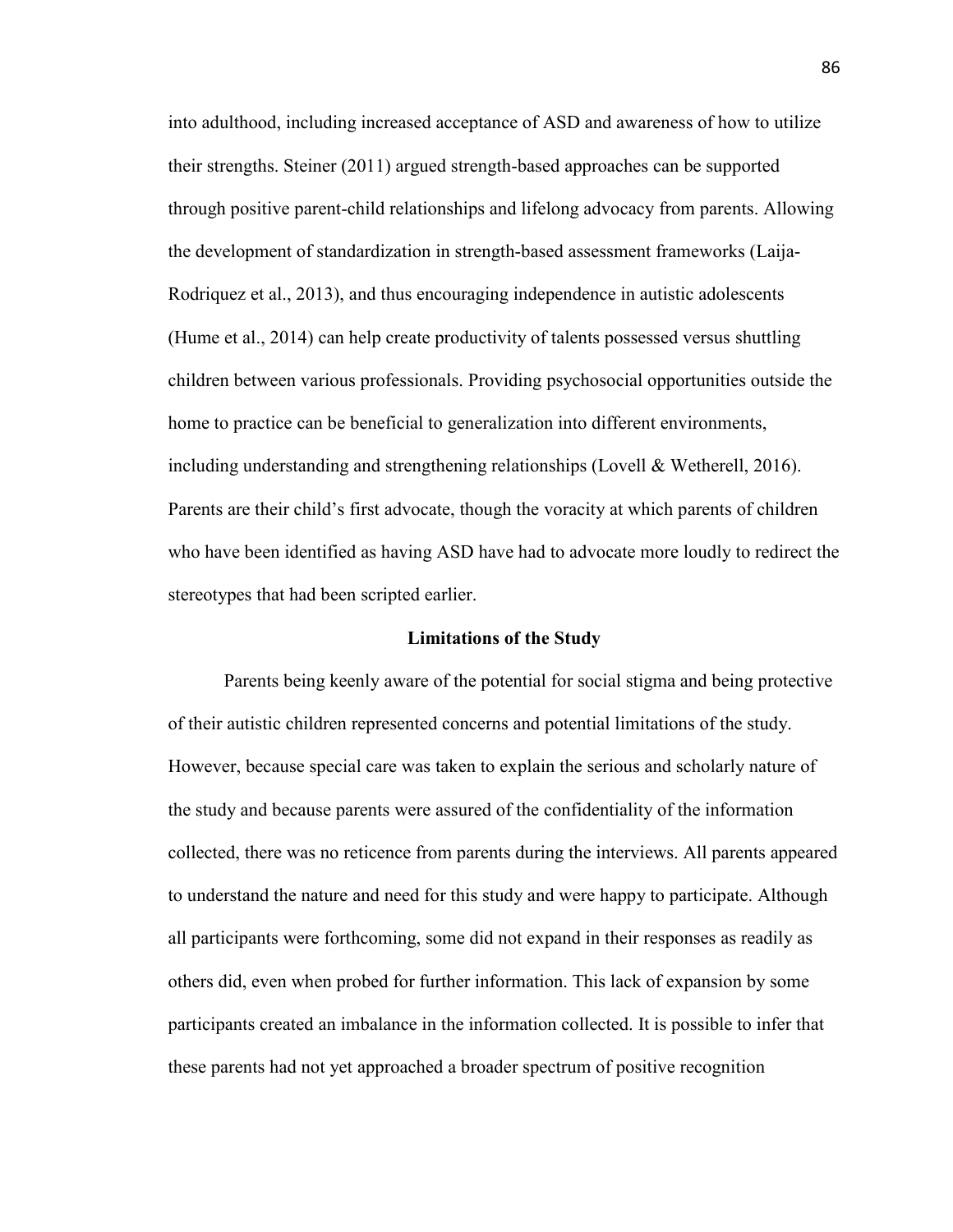regarding their child's abilities via therapeutic intervention. Additionally, parents were familiar with me as a speech pathologist, though none of their children were in direct treatment at the time of the interviews. To help ensure trustworthiness, all participants whose children received services at the clinic had not received speech pathology services from me for at least 1 year or had never been patients.

To collect the in-depth lived experiences of participants, I maintained a small sample size. Consequently, findings are not likely to generalize well to other populations. However, qualitative researchers are less concerned with generalizability and statistical certainty than with collecting rich in-depth data that can only be achieved through small sample sizes. Additionally, some parents could not participate based on the guidelines set forth, leaving out some parents who wanted to be heard. Additional limitations included parents finding appropriate care for their children while attending the interview, which was distracting for both the interviewer and the interviewee.

## **Recommendations for Further Research**

Based on the study findings, several potential avenues for future research exist. Although routine for children with ASD assisted in daily tasks, forming relationships, and mood stabilization, many parents in the study expressed wanting their children to be able to adapt when change occurred. Routine is important and a strength for children with ASD; however, more research is recommended on how children with ASD can adapt or respond positively to change and how adaptation can be reframed as a strength. Additionally, caring for others emerged as a novel theme in the study. Consequently, future researchers could conduct quantitative research regarding caring for others and displaying affection in relation to strength-related constructs, such as resiliency and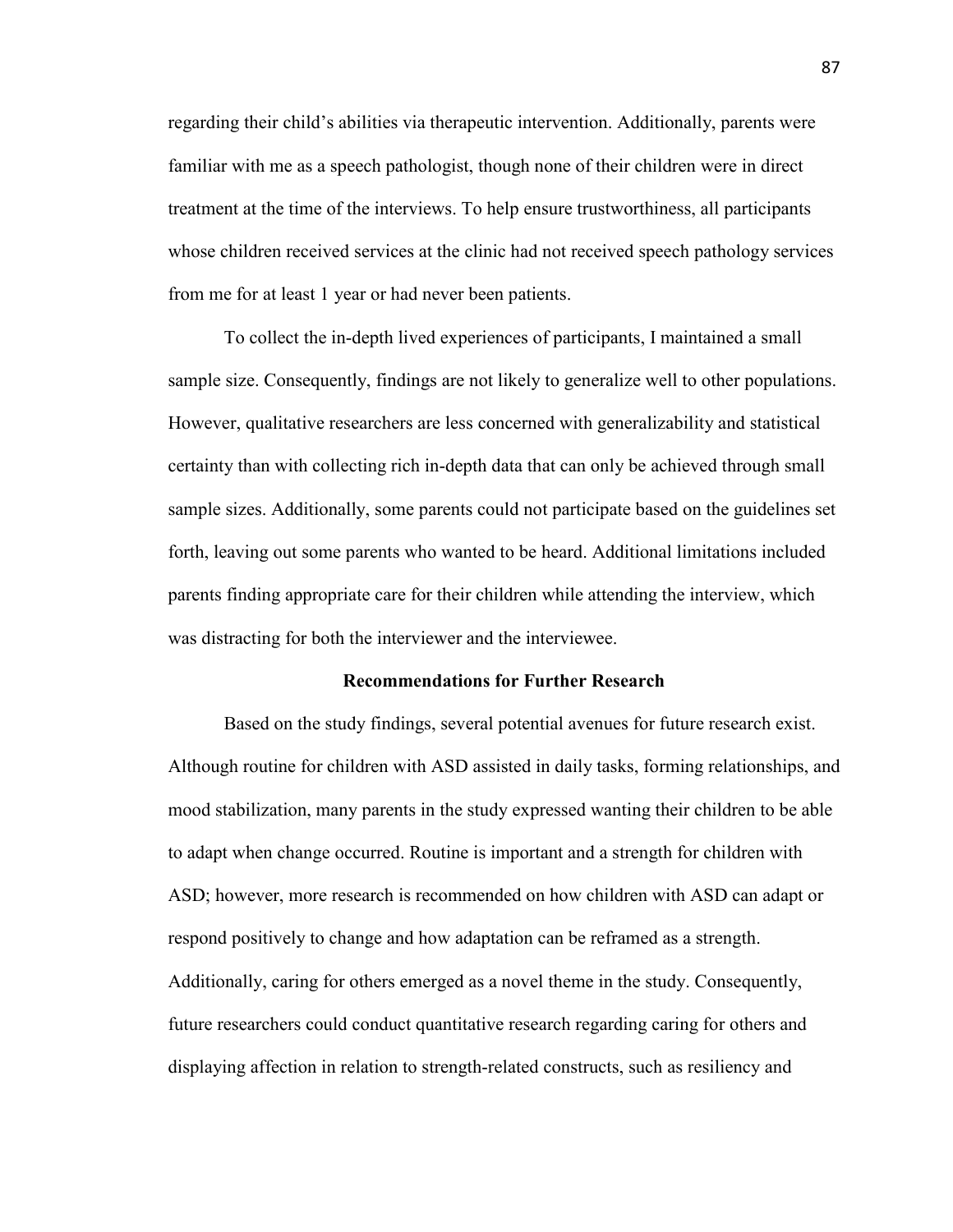growth. This may help to confirm and further the finding of caring for others as a strength for children with ASD.

Parents also reported the importance of having the same teacher throughout school as a strength for their children with ASD. It is recommended that future research on children with ASD in school settings include longitudinal studies or studies with multiple data collection points. Such studies would allow researchers to confirm and further this finding by examining the influence of having the same teacher, or the effects of changing teachers, over time. Parental influence and advocacy are important sources of strength for children with ASD, and parents are often their children's first advocates. In the present study, parents talked about their children not being held back by their diagnosis. Additionally, parents were confident in their children's ability to perform activities in the future related to being independent, such as cooking dinner for themselves and securing employment. Further research is recommended on parental confidence and parental expectations as sources of strength for children with ASD.

### **Implications**

The role parents have in identifying the strengths of their children with autism was a central concern of this research. Parents of children with ASD have often had to advocate strongly on behalf of their children and work with professionals in various capacities of practice (Matson  $\&$  Konst, 2014). Parents have unique vantage points pertaining to how their children function best and how they apply their skillsets daily and in the most effective ways. Information collected from this study can provide caregivers, practitioners, and educators with better understanding about children's unique abilities. The child with ASD requires a strong, impassioned network of people who recognize that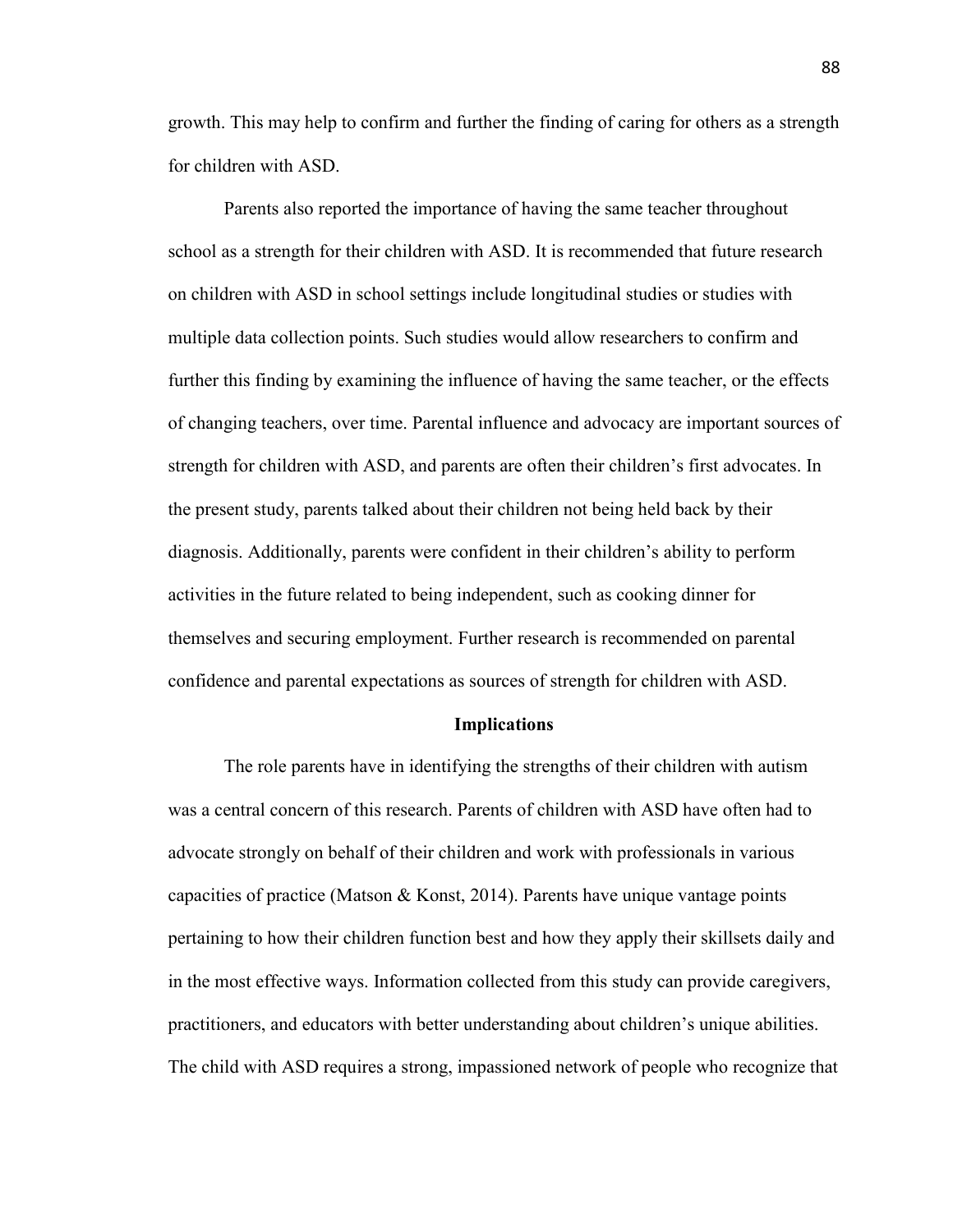a standardized template is not an effective means to get the best from any individual, let alone those who come equipped with strong skill sets that have yet to be recognized. Therefore, it is important to make the time to know the child, to evaluate the strengths possessed, and to not base treatment on a lack of normalized expectations.

Parents pointed to their children's school systems untrained staff and lack of recommendations from professionals for outside resources as barriers to extended progression. Related to this, resource availability at the teenage and adult stages concerned these parents as well. Parents expressed awareness that routine was a strength for their children but also desired that they be able to learn adaptation skills earlier. Acquiring a skill sooner would translate into functional application at younger stages, laying a stronger foundation for future skill-building. This information underscores the need for not only early intervention with trained therapists and staff between professional and learning environments, but also consistent reevaluation during different life stages. The utilization of life coaches, for example, who specialize in ASD could teach functional social skills at the teenage and young adult stages. This could bridge the gap from childhood therapies to adaptive life skills. Additionally, to help children with ASD adapt to deviations from routines, practitioners should develop approaches that include role-playing how to handle change positively.

It is not a novel idea that parents should be aware of their child's strong attributes; however, parents of children with ASD may have a difficult time finding ways to have these skills represented and honed for their children's benefit. These children are often moved between various types of therapies or programs with the attempt to typify them rather than exploring their uniquely valuable skill sets. Children with ASD can be helped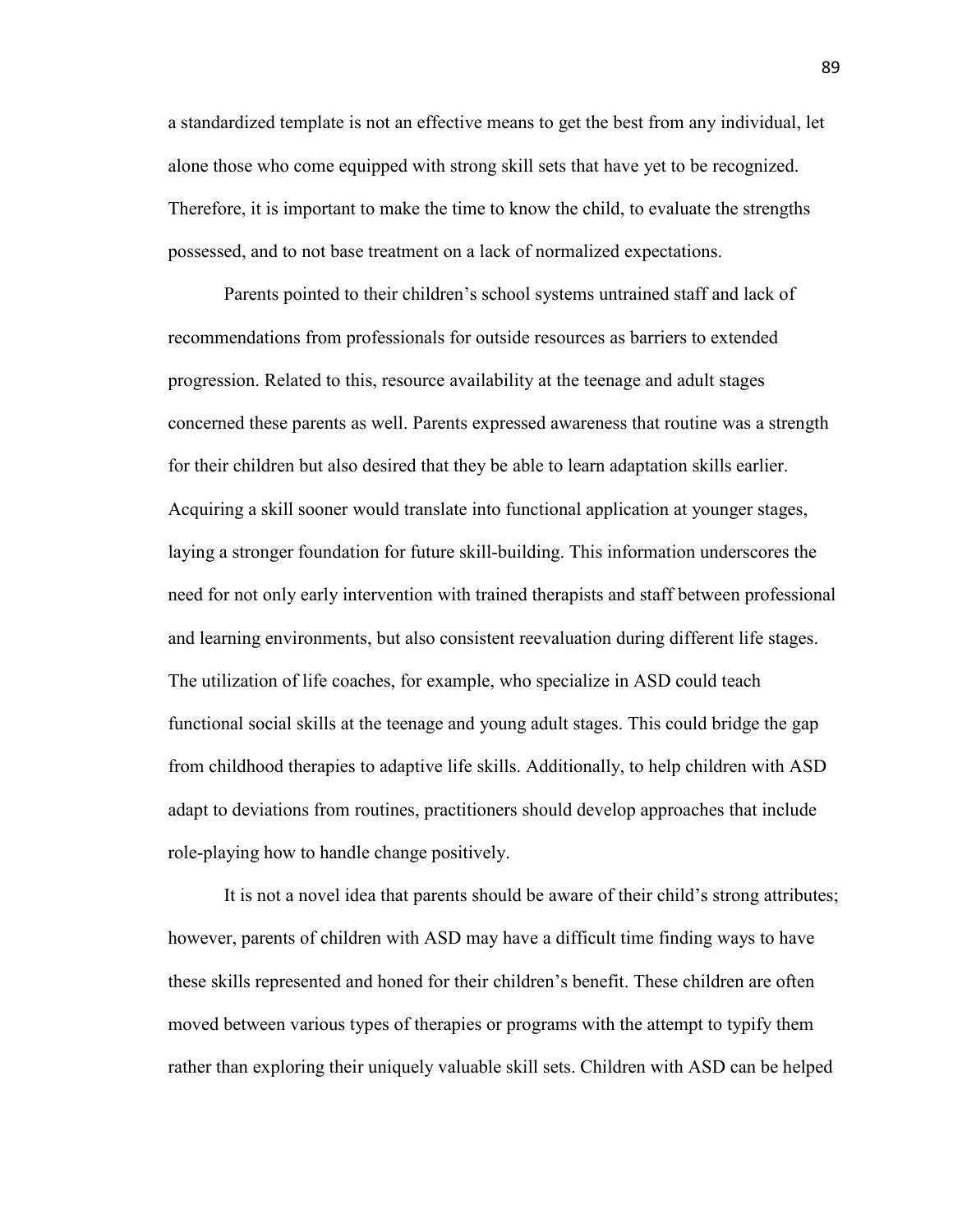to build upon what they are best at while learning social nuances and transferrable skills. Based on the study findings, interventions and approaches should be built on the idea of caring for others as a strength, which has the added dimension of being social. Practice and intervention may also involve making efforts to ensure that children with ASD have consistency in their teachers and their therapists. Interventions and approaches may also include role playing future scenarios based on positive expectations to boost confidence. Additionally, implications for practice include reducing class size for classes with mainstreamed ASD students, allowing for some adaptations to create a comfortable internal space, employing properly trained and educated staff, and adhering to routine along with opportunities to understand and integrate change when necessary.

### **Conclusion**

Parents have perspectives and unique experiences related to their children with autism. Gathering these individual perspectives was imperative to start to create a slightly more condensed look at abilities that are going largely unnoticed because being autistic has an ICD-10 code, making it a diagnostic condition. What seems to be a flaw in the treatment and educational systems is that not enough emphasis is put on developing ability. Dividing these children into nondescript special education classes where they are not recognized for their strengths and abilities, but instead judged for not making eye contact, defeats the purpose of developing the best skills in children with ASD.

A common theme was the strong parental influence and advocacy that occurred within each family. Each parent felt there was a lack of resources through all stages, especially toward adulthood. However, parents have confidence that their children's skills will provide them with well-suited vocations and an earned income, incorporating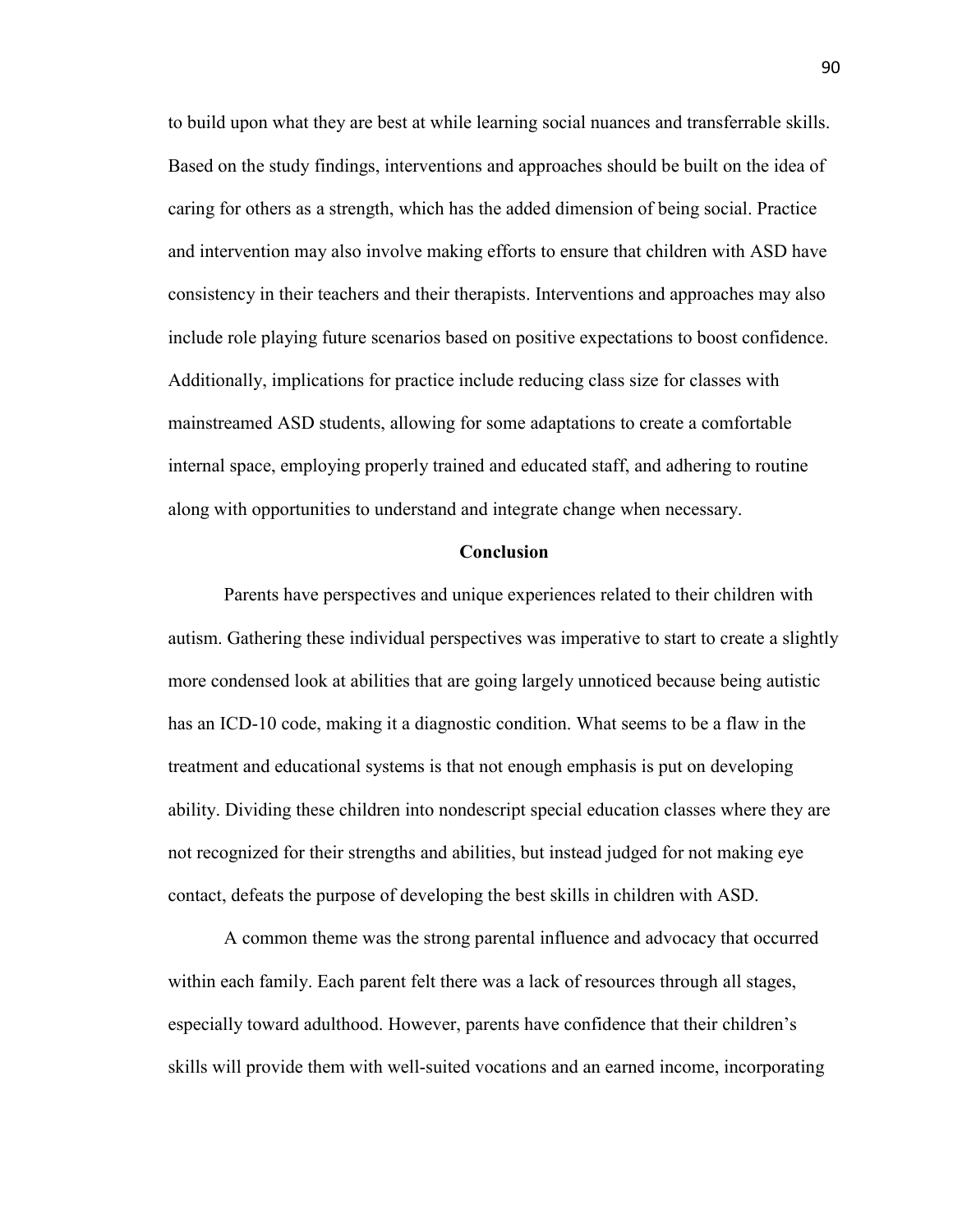themselves as valuable and productive members of society. This is congruent with the original literature review in Chapter 2, which discussed parents having a unique perspective on their children's strengths and interests, perspectives that may be used to help identity the strengths of their autistic children and extend strength-based intervention approaches. Parents have significantly contributed to lay and professional conversations surrounding autism and played important roles in shaping official discourse as well as public awareness of autism (Langan, 2011). Parents are directly influential in the decline of autism being linked to a disease and more as a developmental, strength-based divergence from what has been established as a guideline for neurotypical individuals.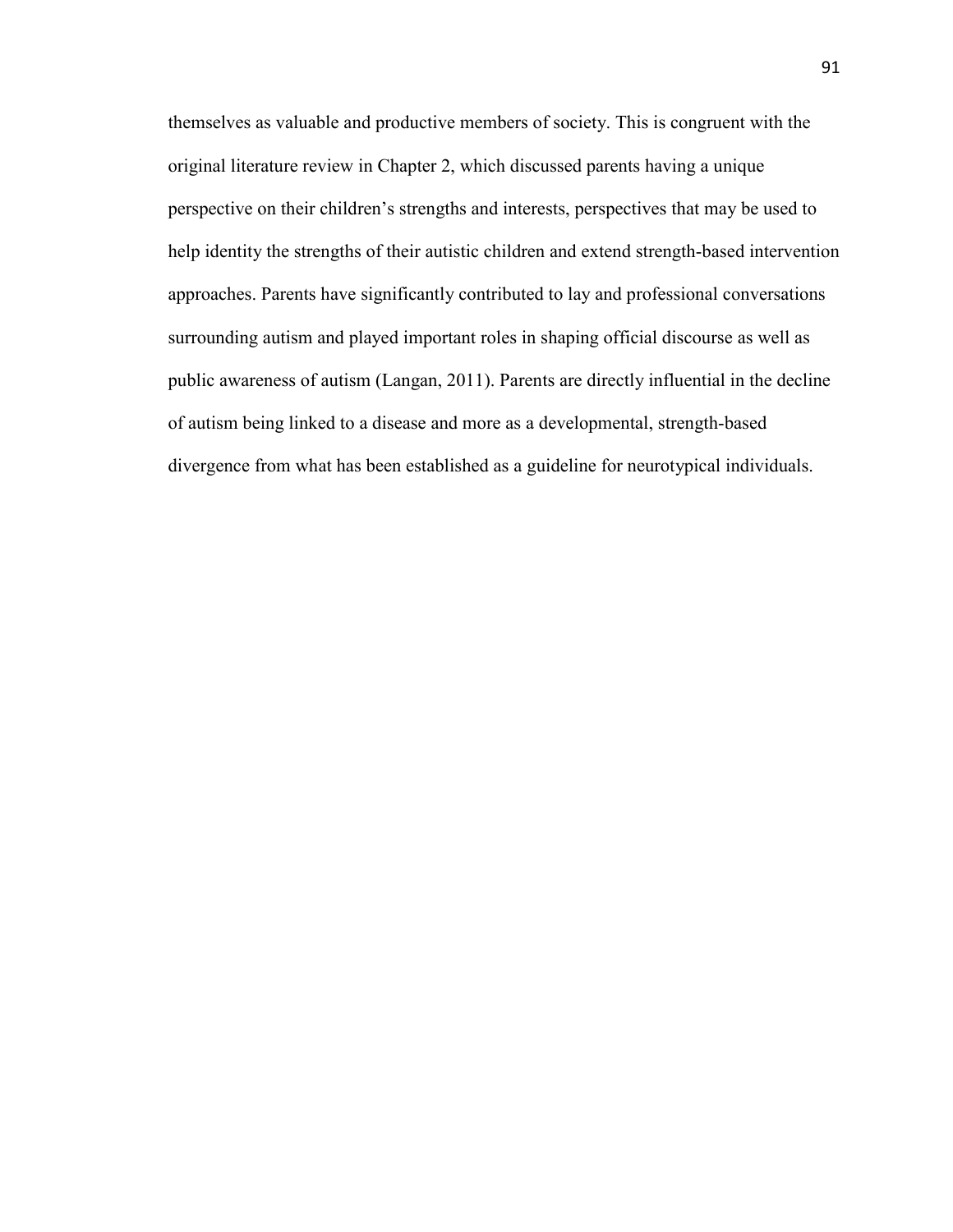#### References

- Allred, S. (2009). Reframing Asperger syndrome: Lessons from other challenges to the diagnostic and statistical manual and ICIDH approaches. *Disability & Society*, *24*(3), 343–355. doi:10.1080/09687590902789511
- Anderson, C. (2010). Presenting and evaluating qualitative research. *American Journal of Pharmaceutical Education, 74*(8), 141. doi:10.5688/aj740814
- Bellini, S., & McConnell, L. L. (2010). Strength-based educational programming for students with autism spectrum disorders: A case for video self-modeling. *Preventing School Failure: Alternative Education for Children and Youth*, *54*(4), 220–227. doi:10.1080/10459881003742275
- Bowen, G. A. (2008). Naturalistic inquiry and the saturation concept: A research note. *Qualitative Research*, *8*(1), 137–152. doi:10.1177/1468794107085301
- Campbell, A., & Tincani, M. (2011). The power card strategy: Strength-based intervention to increase direction following of children with autism spectrum disorder. *Journal of Positive Behavior Interventions*, *13*(4), 240–249. doi:10.1177/1098300711400608
- Carlson, G., Armitstead, C., Rodger, S., & Liddle, G. (2010). Parents' experiences of the provision of community-based family support and therapy services utilizing the strengths approach and natural learning environments. Journal of Applied Research in Intellectual Disabilities, 560–572. https://doi.org/10.1111/j.1468- 3148.2010.00562.x
- Carlsson, E., Miniscalco, C., Kadesjo, B., & Laakso, K. (2016). Negotiating knowledge: Parents' experience of the neuropsychiatric diagnostic process for children with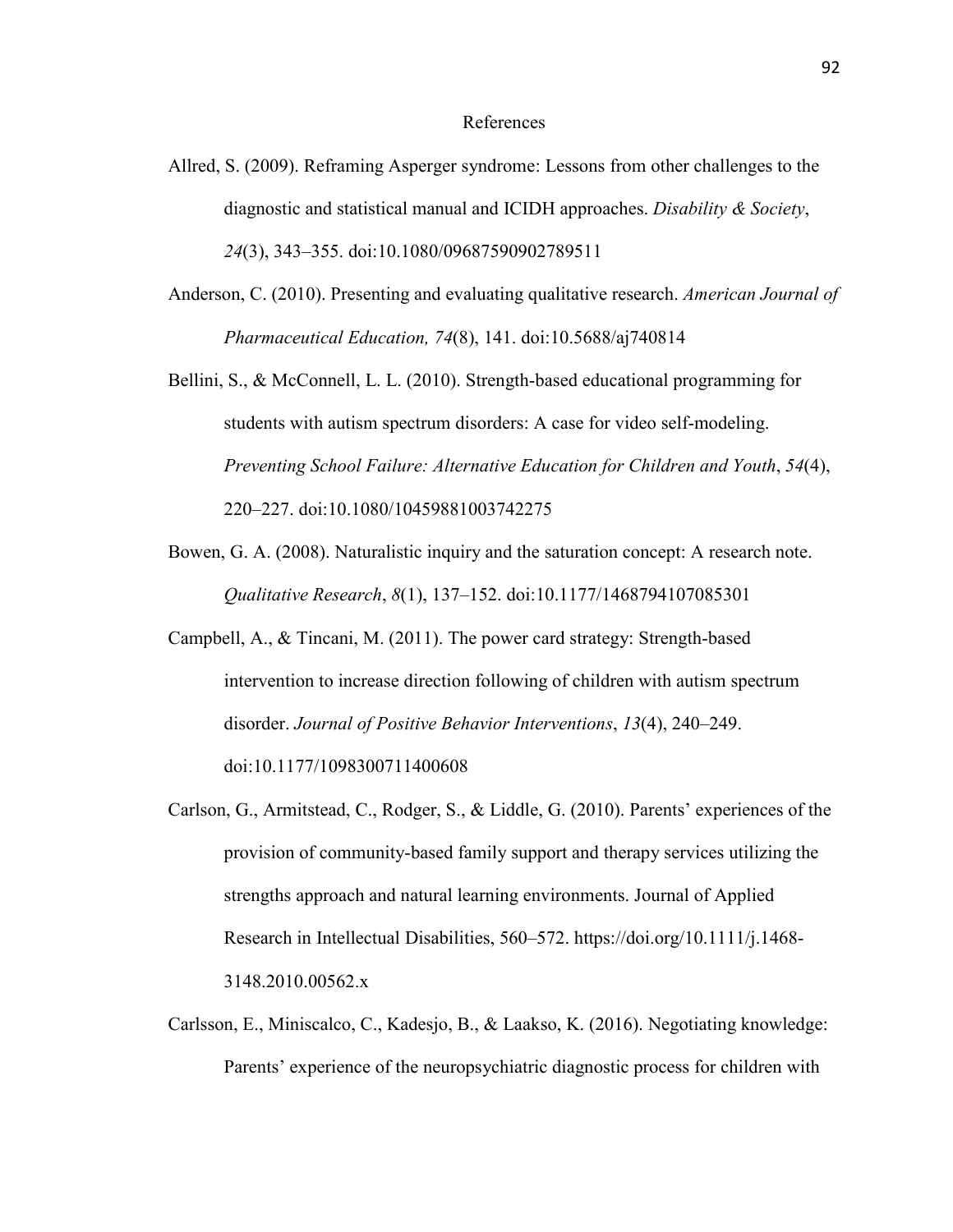autism. *International Journal of Language & Communication Disorders, 51*(3), 328–338. https://doi.org/10.1111/1460-6984.12210

- Cascio, M. A. (2012). Neurodiversity: Autism pride among mothers of children with autism spectrum disorders. *Intellectual and Developmental Disabilities*, *50*(3), 273–283. doi:10.1352/1934-9556-50.3.273
- Christensen, L. B., Johnson, B., & Turner, L. A. (2011). *Research methods, design, and analysis*. New York, NY: Allyn & Bacon.
- Centers for Disease Control and Prevention. (2015). Autism spectrum disorders. Retrieved from http://www.cdc.gov/ncbddd/autism/data.html
- Clandinin, D. J., & Connelly, F. M. (2000). *Narrative inquiry: Experience and story in qualitative research.* San Francisco, CA: John Wiley and Sons.
- Cooper, D. R., & Schindler, P. S. (2006). *Business research methods* (vol. 9). New York, NY: McGraw-Hill.
- Corbin, J., & Strauss, A. (2008). Basics of qualitative research. Thousand Oaks, CA: Sage.
- Creswell, J. W. (2014). *Research design: Qualitative, quantitative, and mixed methods approaches* (4th ed.). Thousand Oaks, CA: Sage.
- DePape, A., & Lindsay, S. (2015). Parents' experiences of caring for a child with autism spectrum disorder. *Qualitative Health Research*, *25*(4), 569–583. https://doi.org/10.1177/1049732314552455
- Dervin, B. (2003). A sense-making methodology primer: What is methodological about sense-making? In *Meeting of the International Communication Association.* San Diego, CA.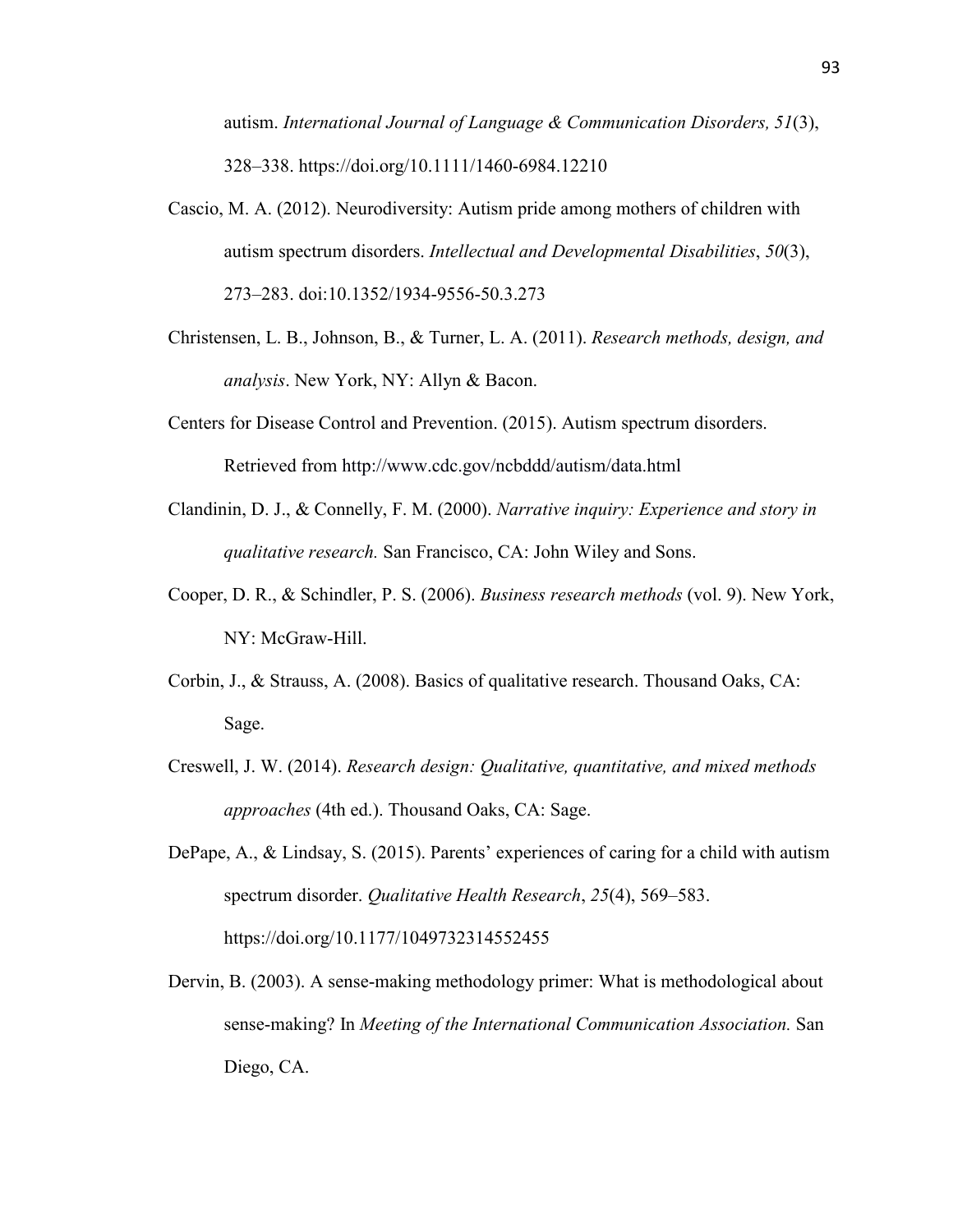- Drisko, J. W. (1997). Strengthening qualitative studies and reports: Standards to promote academic integrity. *Journal of Social Work Education*, *33*(1), 185–197. doi:10.1080/10437797.1997.10778862
- Francis, J., Johnston, M., Robertson, C., Glidewell, L., Entwistle, V., Eccles, M. P., & Grimshaw, J. M. (2010). What is an adequate sample size? Operationalizing data saturation for theory-based interview studies. *Psychology & Health*, 25(10), 1229–1245. doi:10.1080/08870440903194015
- Froese, T., Stanghellini, G., & Bertelli, M. O. (2013). Is it normal to be a principal mindreader? Revising theories of social cognition on the basis of schizophrenia and high functioning autism-spectrum disorders. *Research in Developmental Disabilities*, *34*(5), 1376–1387. doi:10.1016/j.ridd.2013.01.005
- Gibson, K. A. (2013). Appreciating the world of autism through the lens of video interaction guidance: an exploration of a parent's perceptions, experiences and emerging narratives on autism. *Disability & Society*, *29*(4), 568–582. doi:10.1080/09687599.2013.844096
- Glaser, B. G. (1978). *Theoretical sensitivity: Advances in the methodology of grounded theory*. Mill Valley, CA: Sociology Press.
- Glaser, B. G., & Strauss., A. L. (1967). *The discovery of grounded theory: Strategies for qualitative research*. Piscataway, NJ: Transaction.
- Gökçen, E., Petrides, K. V., Hudry, K., Frederickson, N., & Smillie, L. D. (2014). Subthreshold autism traits: The role of trait emotional intelligence and cognitive flexibility. *British Journal of Psychology, 105*(2), 187–99. doi:10.1111/bjop.12033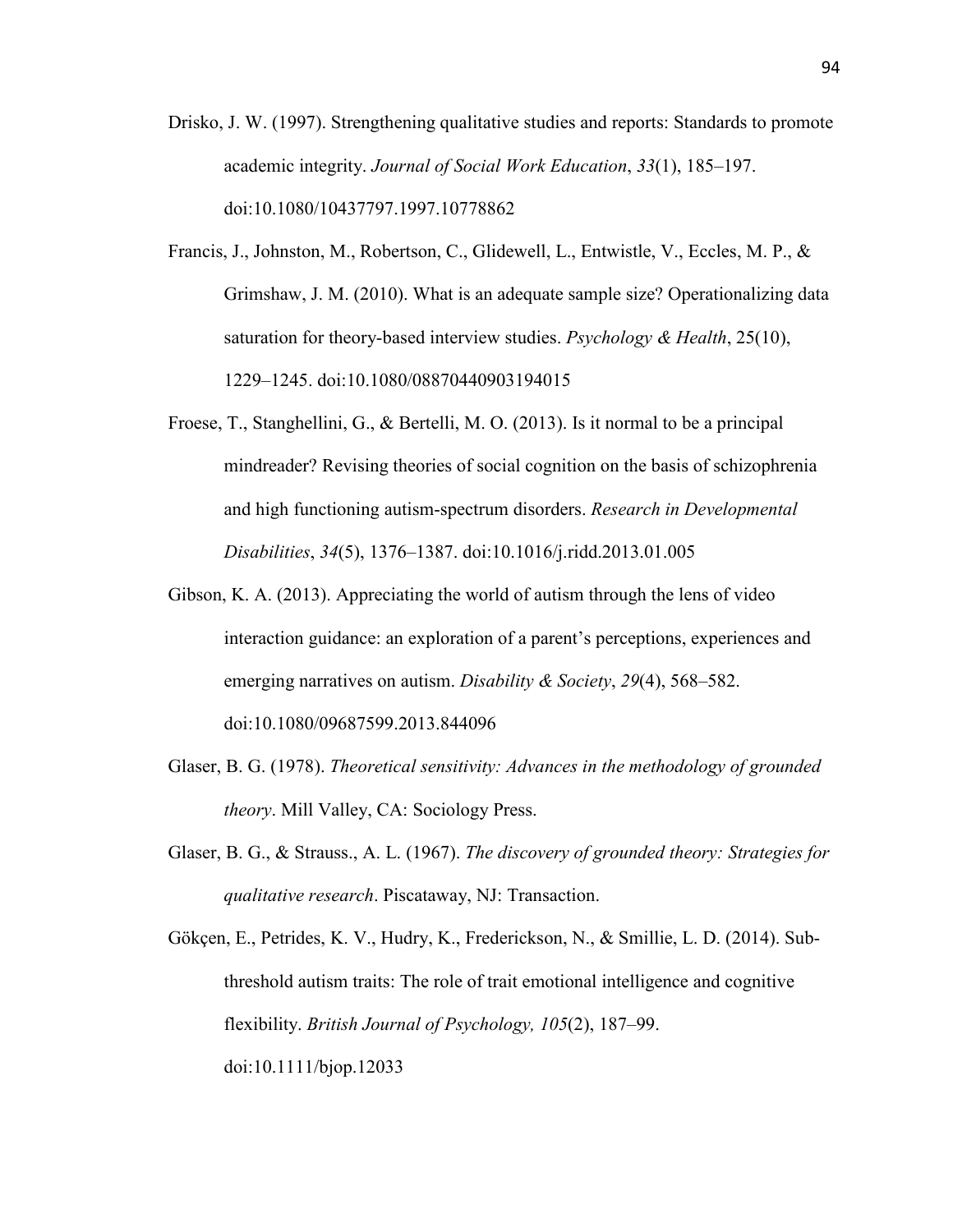- Golnik, A., Maccabee-Ryaboy, N., Scal, P., Wey, A., & Gaillard, P. (2012). Shared decision making: Improving care for children with autism. *Intellectual and Developmental Disabilities*, *50*(4), 322–331. doi:10.1352/1934-9556-50.4.322
- Hebert, E. B. (2014). Factors affecting parental decision-making regarding interventions for their child with autism. *Focus on Autism and Other Developmental Disabilities*, *29*(2), 111–124. doi:10.1177/1088357614522291
- Hines, M., Balandin, S., & Togher, L. (2012). Buried by autism: older parents' perceptions of autism. *International Journal of Research and Practice*, *16*(1), 15– 26. doi:10.1177/1362361311416678
- Hooker, E. (1957). The adjustment of the male overt homosexual. *Journal of Projective Techniques, 21*, 18–31. doi:10.1080/08853126.1957.10380742
- Hume, K., Boyd, B. A., Hamm, J. V., & Kucharczyk, S. (2014). Supporting Independence in Adolescents on the Autism Spectrum. *Remedial and Special Education*, *35*(2), 102–113. doi:10.1177/0741932513514617
- Hycner, R. H. (1999). Some guidelines for the phenomenological analysis of interview data. In A. Bryman & R. G. Burgess (Eds.), *Qualitative research* (pp. 143–164). Thousand Oaks, CA: Sage.
- Jaarsma, P., & Welin, S. (2012). Autism as a natural human variation: Reflections on the claims of the neurodiversity movement. *Health Care Analysis: Journal of Health Philosophy and Policy*, *20*(1), 20–30. doi:10.1007/s10728-011-0169-9
- Johansson, R. (2003). *Case study methodology*. The International Conference on Methodologies in Housing Research, Stockholm.

Kandalaft, M. R., Didehbani, N., Krawczyk, D. C., Allen, T. T., & Chapman, S. B.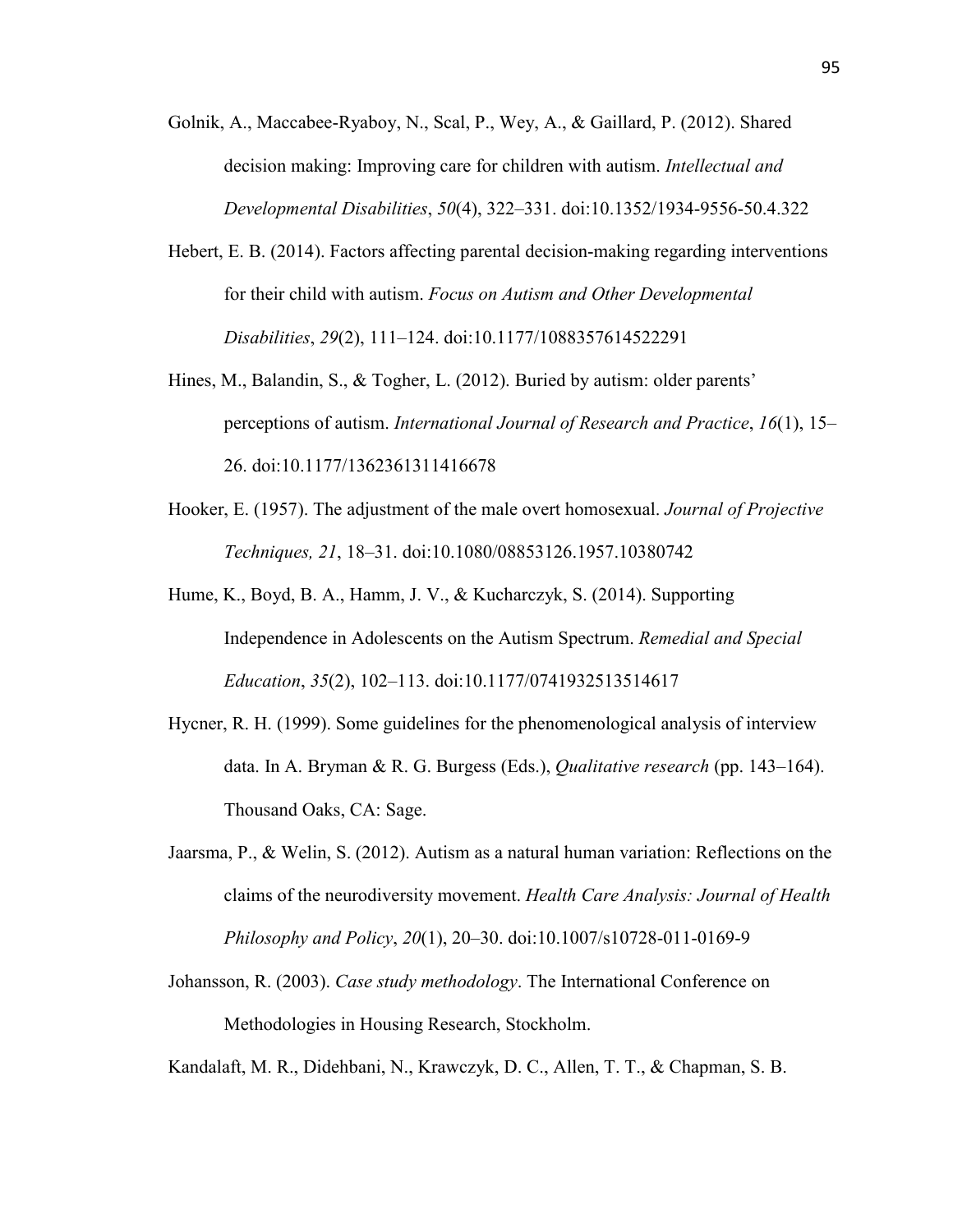(2013). Virtual reality social cognition training for young adults with highfunctioning autism. *Journal of Autism and Developmental Disorders*, *43*(1), 34– 44. doi:10.1007/s10803-012-1544-6

- Kapp, S. K., Gillespie-Lynch, K., Sherman, L. E., & Hutman, T. (2013). Deficit, difference, or both? Autism and neurodiversity. *Developmental Psychology*, *49*(1), 59–71. doi:10.1037/a0028353
- Laija-Rodriquez, W., Grites, K., Bouman, D., Pohlman, C., & Goldman, R. L. (2013). Leveraging strengths assessment and intervention model (LeStAIM): A theoretical strength-based assessment framework. *Contemporary School Psychology, 17*(1), 81–91. doi:10.1007/BF03340990
- Langan, M. (2011). Parental voices and controversies in autism. *Disability & Society*, *26*(2), 193–205. doi:10.1080/09687599.2011.544059
- Lanou, A., Hough, L., & Powell, E. (2012). Case studies on using strengths and interests to address the needs of students with autism spectrum disorders. *Intervention in School and Clinic*, *47*(3), 175–182. doi:10.1177/1053451211423819
- Larkin, M., Watts, S., & Clifton, E. (2006). Giving voice and making sense in interpretative phenomenological analysis. *Qualitative Research in Psychology*, *3*(2), 102–120. https://doi.org/10.1191/1478088706qp062oa
- Leedy, P. D., & Ormond, J. E. (2010). *Practical research* (9th ed.). New York, NY: Pearson Education.

Lincoln, Y. S., & Guba, E. (1985). *Naturalistic inquiry*. Beverly Hills, CA: Sage.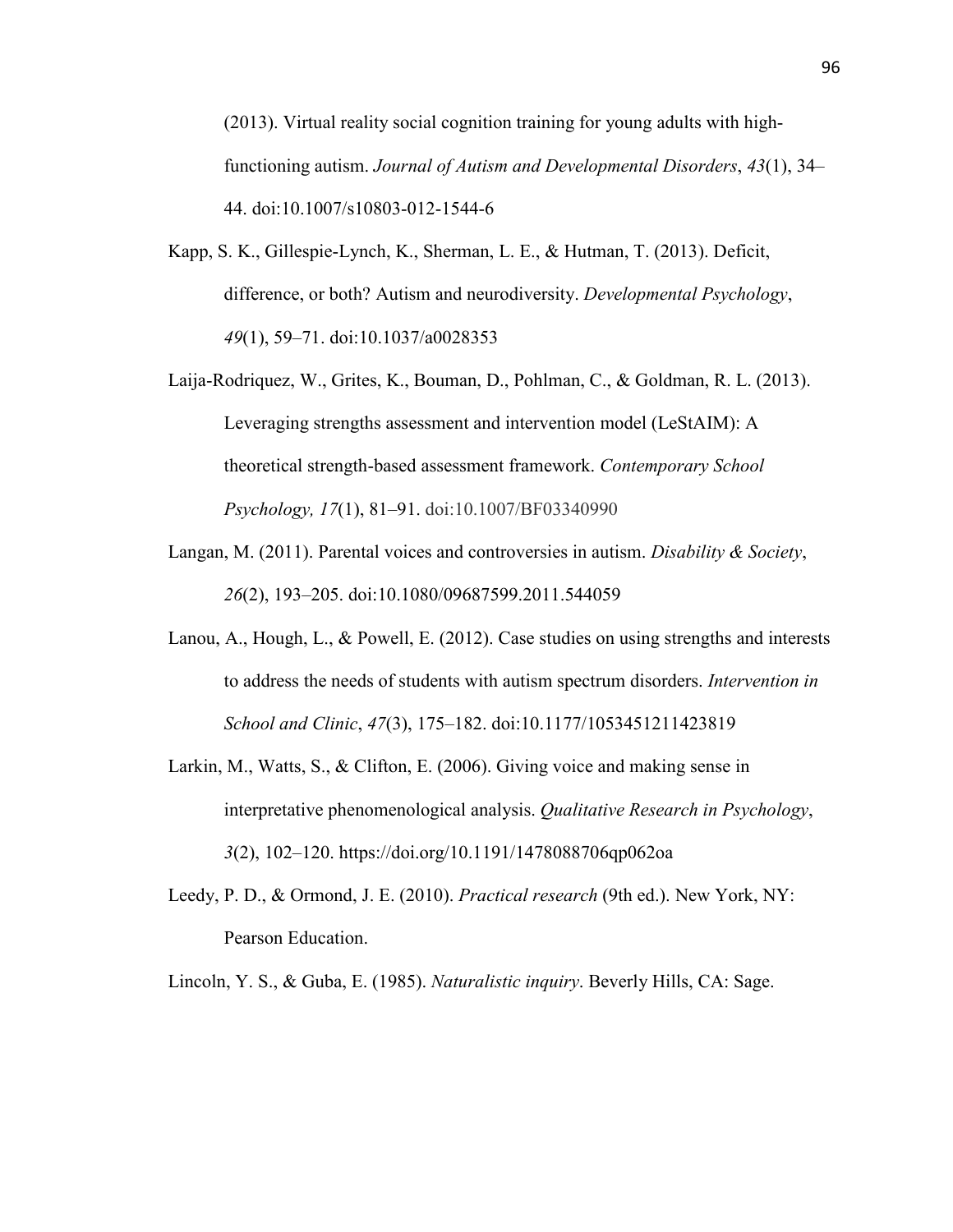- Lincoln, Y., & Guba, E. (1986). But is it rigorous? Trustworthiness and authenticity in naturalistic evaluation. *New Directions for Program Evaluation, 1986*(30), 73–84. doi:10.1002/ev.1427
- Lovell, B., & Wetherell, M. A. (2016). The psychophysiological impact of childhood autism spectrum disorder on siblings. *Research in Developmental Disabilities*, *49–50*, 226–234. https://doi.org/10.1016/j.ridd.2015.11.023
- Marcia, R., Gragg, N., & DePape, A. (2017). The broad autism phenotype: Implications for empathy and friendships in emerging adults. *Personality and Individual Differences, 111*, 199–204. https://doi.org/10.1016/j.paid.2017.02.020
- Matson, J. L., & Konst, M. J. (2014). Early intervention for autism: Who provides treatment and in what settings. *Research in Autism Spectrum Disorders*, *8*(11), 1585–1590. doi:10.1016/j.rasd.2014.08.007
- Matson, J. L., Rieske, R. D., & Tureck, K. (2011). Additional considerations for the early detection and diagnosis of autism: Review of available instruments. *Research in Autism Spectrum Disorders, 5*(4), 1319–1326. doi:10.1016/j.rasd.2011.03.006
- Mazurek, M. O. (2013). Social media use among adults with autism spectrum disorders. *Computers in Human Behavior*, *29*(4), 1709–1714. doi:10.1016/j.chb.2013.02.004
- Merriam, S. B. (2009). *Qualitative research: A guide to design and implementation* (2nd ed.). San Francisco, CA: Jossey-Bass.

Morse, J. M. (1994). *Designing funded qualitative research*. Thousand Oaks, CA: Sage.

- Moustakas, C. (1994). *Phenomenological research methods*. Thousand Oaks, CA: Sage.
- Owren, T., & Stenhammer, T. (2013). Neurodiversity: Accepting autistic difference. *Learning Disability Practice*, *16*(4), 32–37. doi:10.7748/ldp2013.05.16.4.32.e681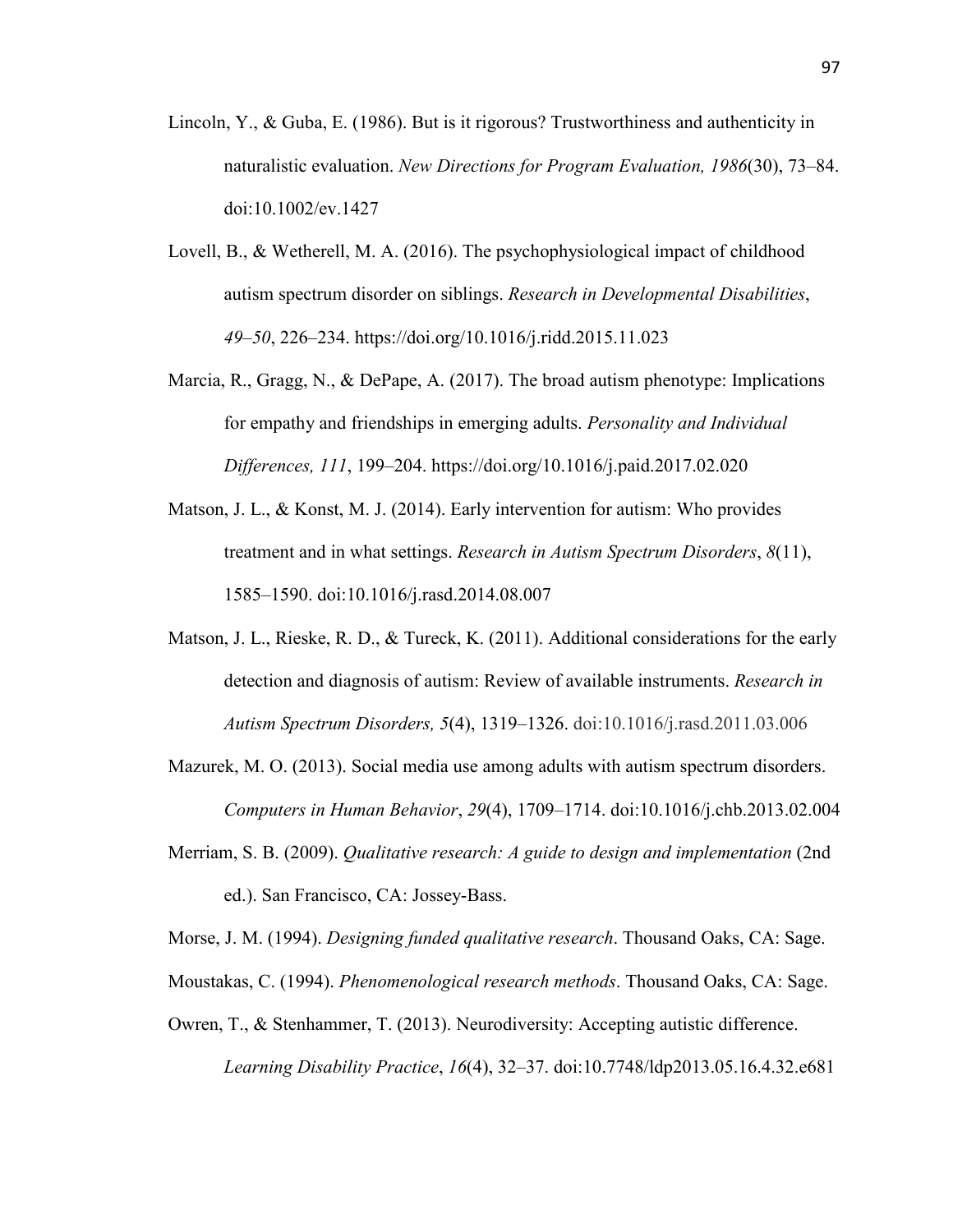Padgett, D. (2008). *Qualitative methods in social work research*. Los Angeles, CA: Sage.

- Ravet, J. (2011). Inclusive/exclusive? Contradictory perspectives on autism and inclusion: The case for an integrative position. *International Journal of Inclusive Education*, *15*(6), 667–682. doi:10.1080/13603110903294347
- Reser, J. E. (2011). Conceptualizing the autism spectrum in terms of natural selection and behavioral ecology: The solitary forager hypothesis. *Evolutionary Psychology: An International Journal of Evolutionary Approaches to Psychology and Behavior*, *9*(2), 207–38. Retrieved from http://www.ncbi.nlm.nih.gov/pubmed/22947969
- Ritchie, J., Lewis, J., Nicholls, C., & Ormston, R. (2013). *Qualitative research practice: A guide for social students and researchers.* Thousand Oaks, CA: Sage.
- Schlebusch, L., Samuels, A. E., & Dada, S. (2016). South African families raising children with autism spectrum disorders: Relationship between family routines, cognitive appraisal and family quality of life. *Journal of Intellectual Disability Research, 60*(5), 412–423. https://doi.org/10.1111/jir.12292
- Schriber, R. A., Robins, R. W., & Solomon, M. (2014). Personality and self-insight in individuals with autism spectrum disorder. *Journal of Personality and Social Psychology*, *106*(1), 112–130. doi:10.1037/a0034950
- Shenton, A. K. (2004). Strategies for ensuring trustworthiness in qualitative research projects. *Education for Information*, *22*, 63–75. Retrieved from www.iospress.nl/journal/education-for-information/
- Smith, J. A. (2004). Reflecting on the development of interpretative phenomenological analysis and its contribution to qualitative research in psychology. *Qualitative*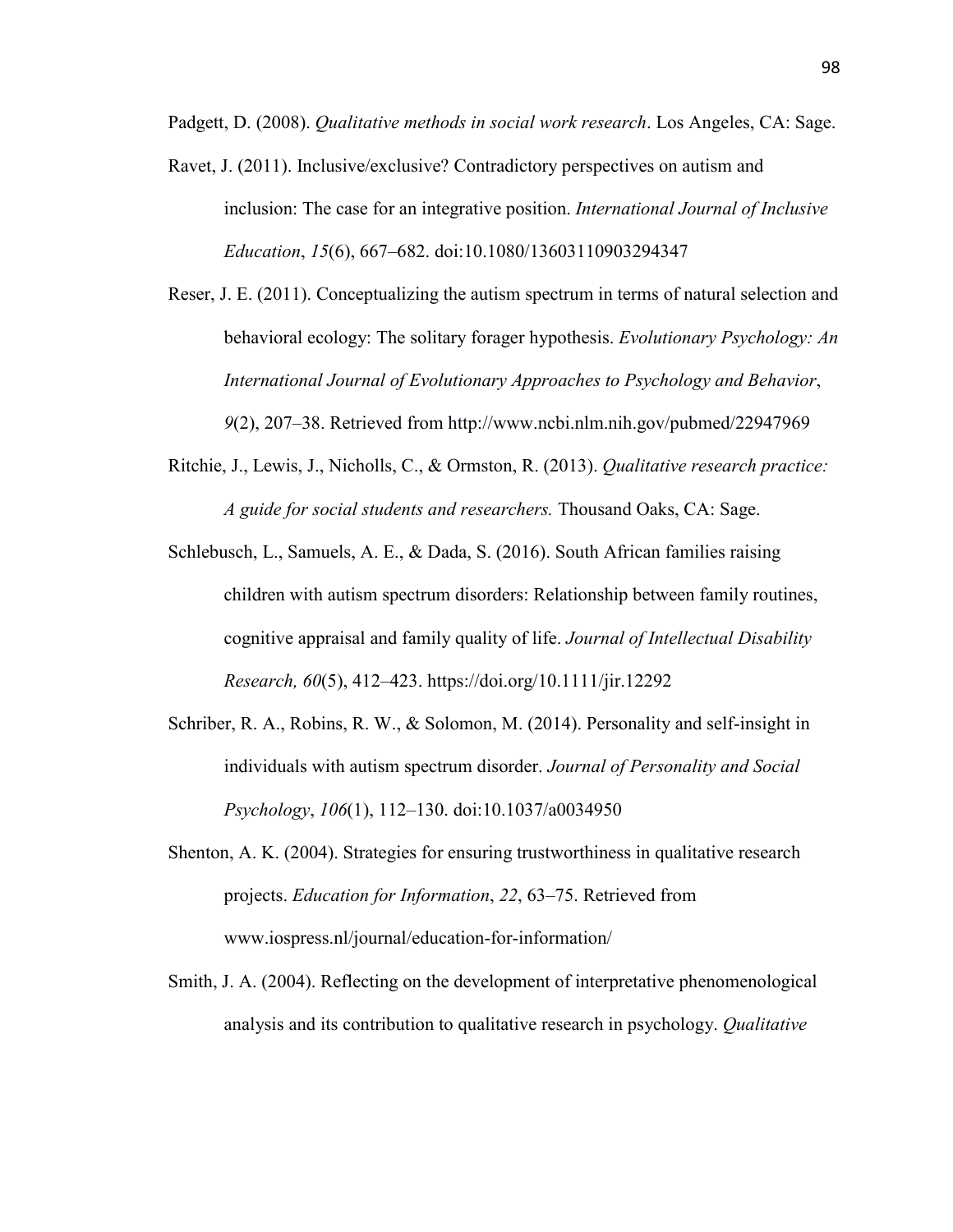*Research in Psychology*, *1*(1), 39–54. Retrieved from http://psycnet.apa.org/record/2006-22626-004

- Smith, J. A., & Flowers, P. L. M. (2009). *Interpretative phenomenological analysis: Theory, method and research*. Thousand Oaks, CA: Sage.
- Stadnick, N. A., Drahota, A., & Brookman-Frazee, L. (2012). Parent perspectives of an evidence-based intervention for children with autism served in community mental health clinics. *Journal of Child and Family Studies*, *22*(3), 414–422. doi:10.1007/s10826-012-9594-0
- Stampoltzis, A., Defingou, G., Antonopoulou, K., Kouvava, S., & Polychronopoulou, S. (2014). Psycho-social characteristics of children and adolescents with siblings on the autistic spectrum. *European Journal of Special Needs Education*, *29*(4), 474– 490. doi:10.1080/08856257.2014.922811
- Steiner, A. M. (2011). A strength-based approach to parent education for children with autism. *Journal of Positive Behavior Interventions*, *13*(3), 178–190. doi:10.1177/1098300710384134
- Stoppelbein, L., Biasini, F., Pennick, M., & Greening, L. (2016). Predicting internalizing and externalizing symptoms among children diagnosed with an autism spectrum disorder: The role of routines. *Journal of Child Family Studies 25*, 251–261. https://doi.org/10.1007/s10826-015-0218-3
- Thompson, S. A. (2012). Thrice disabling disability: enabling inclusive, socially just teacher education. *International Journal of Inclusive Education*, *16*(1), 99–117. doi:10.1080/13603111003671640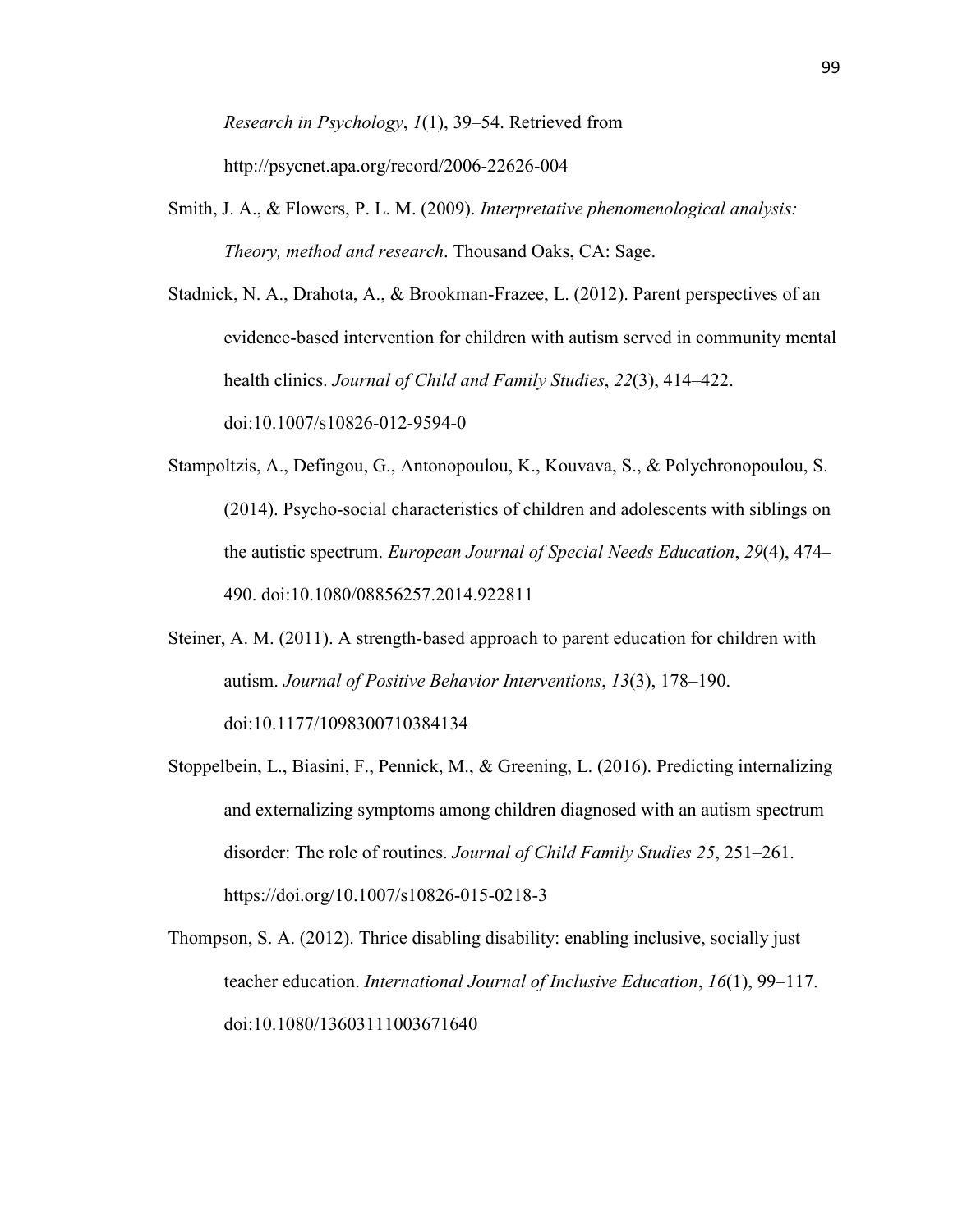- Thomas, E., & Magilvy, J. K. (2011). Qualitative rigor or research validity in qualitative research. *Journal for Specialists in Pediatric Nursing, 16*(2), 151–155. doi:10.1111/j.1744-6155.2011.00283.x
- Tracy, S. (2013). *Qualitative research methods*. Malden, MA: Wiley-Blackwell.
- Wilmot, A. (2005). *Designing sampling strategies for qualitative social research: With particular reference to the Office for National Statistics' Qualitative Respondent Register*. Paper presented to QUEST 2005 (pp. 53-65). Retrieved from https://www.ons.gov.uk/
- Wright, C. A., Wright, S. D., Diener, M. L., & Eaton, J. (2014). Autism spectrum disorder and the applied collaborative approach: A review of community based participatory research and participatory action research. *Journal of Autism*, *1*(1), 1. doi:10.7243/2054-992X-1-1
- Xue, J., Ooh, J., & Magiati, I. (2014). Family functioning in Asian families raising children with autism spectrum disorders: The role of capabilities and positive meanings. *Journal of Intellectual Disability Research*, *58*(5), 406–20. doi:10.1111/jir.12034
- Yin, R. K. (2009). *Case study research: Design and methods* (4th ed.). Thousand Oaks, CA: Sage.
- Zhou, T., & Yi, C. (2014). Parenting styles and parents' perspectives on how their own emotions affect the functioning of children with autism spectrum disorders. *Family Process*, *53*(1), 67–79. doi:10.1111/famp.12058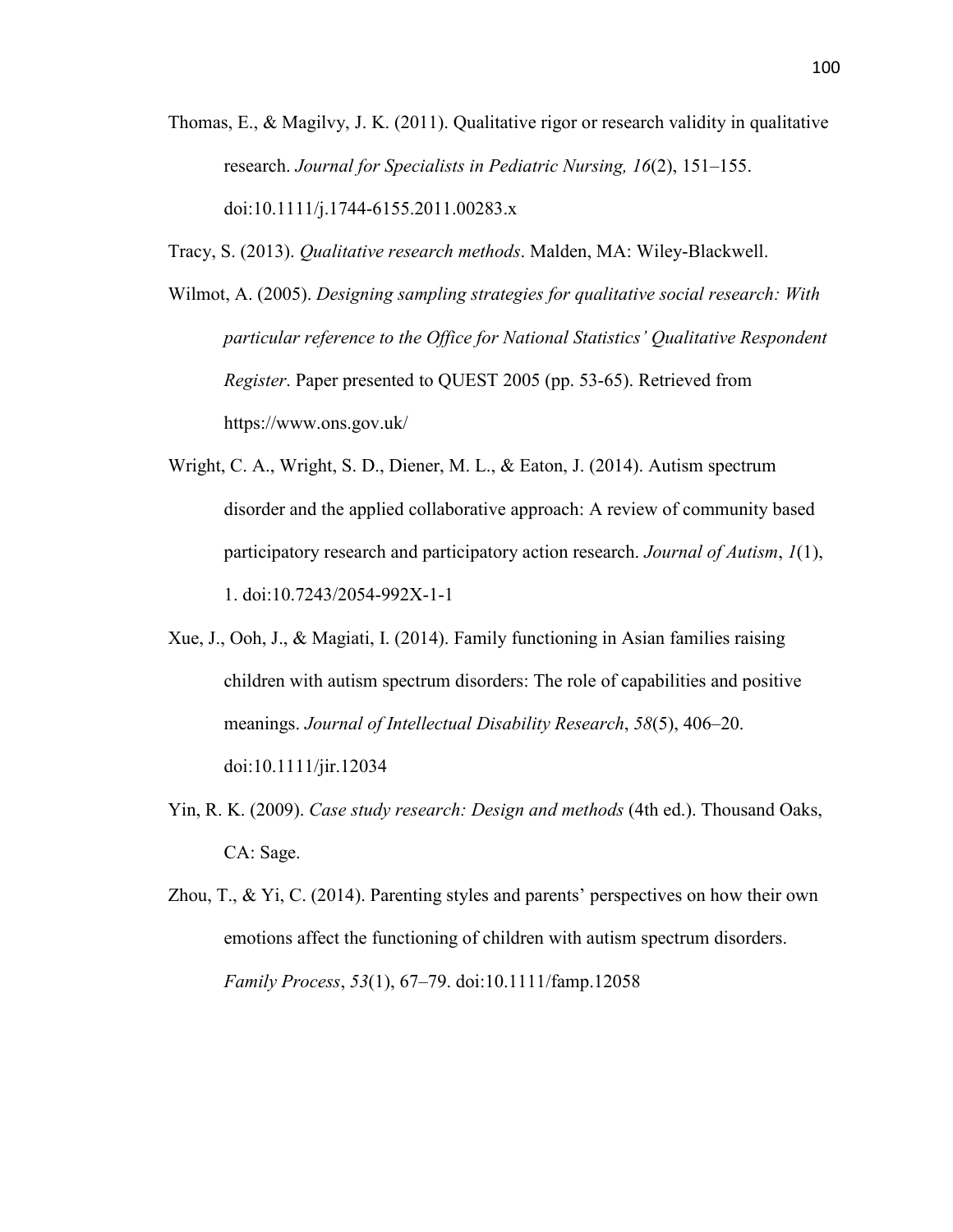#### Appendix A: Interview Protocol

- 1. Is (child with ASD) your first child?
- 2. Specifically, what lead you to seek identification for ASD for your child?
- 3. Describe your relationships with your child (with ASD)
- 4. What positive qualities do you see in (name of child with ASD)?
- 5. What are some difficult parts of parenting your child (with ASD)?
- 6. What helps you handle the difficult parts/situations?
- 7. How do others react to your child (a) when in the home? (b) outside of the home?
- 8. How is the relationships with other family members and your child?
- 9. Tell me about school relationships (a) teachers (b) peers.
- 10. How long has your child received therapeutic interventions?
- 11. Do you think these interventions have helped?
- 12. What do you think the future looks like for your child?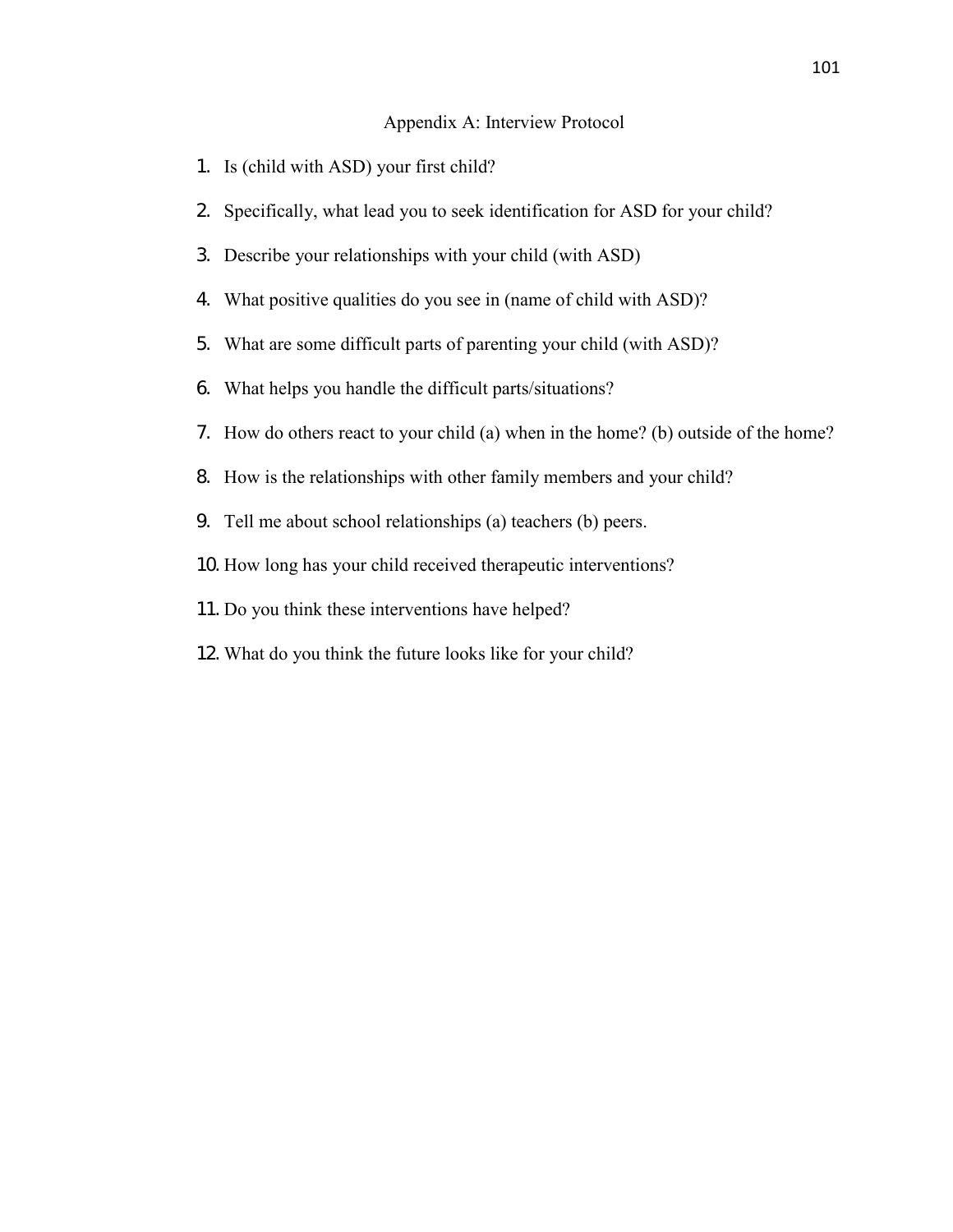## Appendix B: Informed Consent Form

# **CONSENT FORM**

You are invited to take part in a research study of underused and under-represented parent-identified strengths of autistic children that could be used as the basis for effective strength based treatments. The researcher is inviting:

- a) parents of children between the ages of 3 and 10,
- b) with a diagnosis of Autism Spectrum Disorder (ASD), ICD-9 code 299.00)
- c) who receive treatment at the Christian County Clinic located in southern Missouri.
- d) Their children must be able to communicate verbally without the aid of augmentative devices.

This study is being conducted by a researcher named Angelique Trigueros who is a doctoral student at Walden University. You may already know the researcher as a speech language pathologist, but this study is separate from that role.

### **Background Information:**

The purpose of this study is to explore how the underused and under-represented parentidentified strengths of autistic children might act as the basis for the advancement of effective strength-based treatment.

#### **Procedures:**

If you agree to be in this study, you will be asked to:

- Participate in a semistructured open ended interview that will last between 60-90 minutes.
- You may be contacted after the study via phone or email for clarification on your responses and input and feedback on the results.

Here are some sample questions:

- a) What positive qualities do you see in (name of child with ASD)?
- b) What are some difficult parts of parenting your child (with ASD)?

### **Voluntary Nature of the Study:**

This study is voluntary. Everyone will respect your decision of whether or not you choose to be in the study. No one at Christian County Clinic will treat you differently if you decide not to be in the study. If you decide to join the study now, you can still change your mind later. You may stop at any time.

### **Risks and Benefits of Being in the Study:**

Being in this type of study involves some risk of the minor discomforts that can be encountered in daily life, such as stress, fatigue or becoming upset.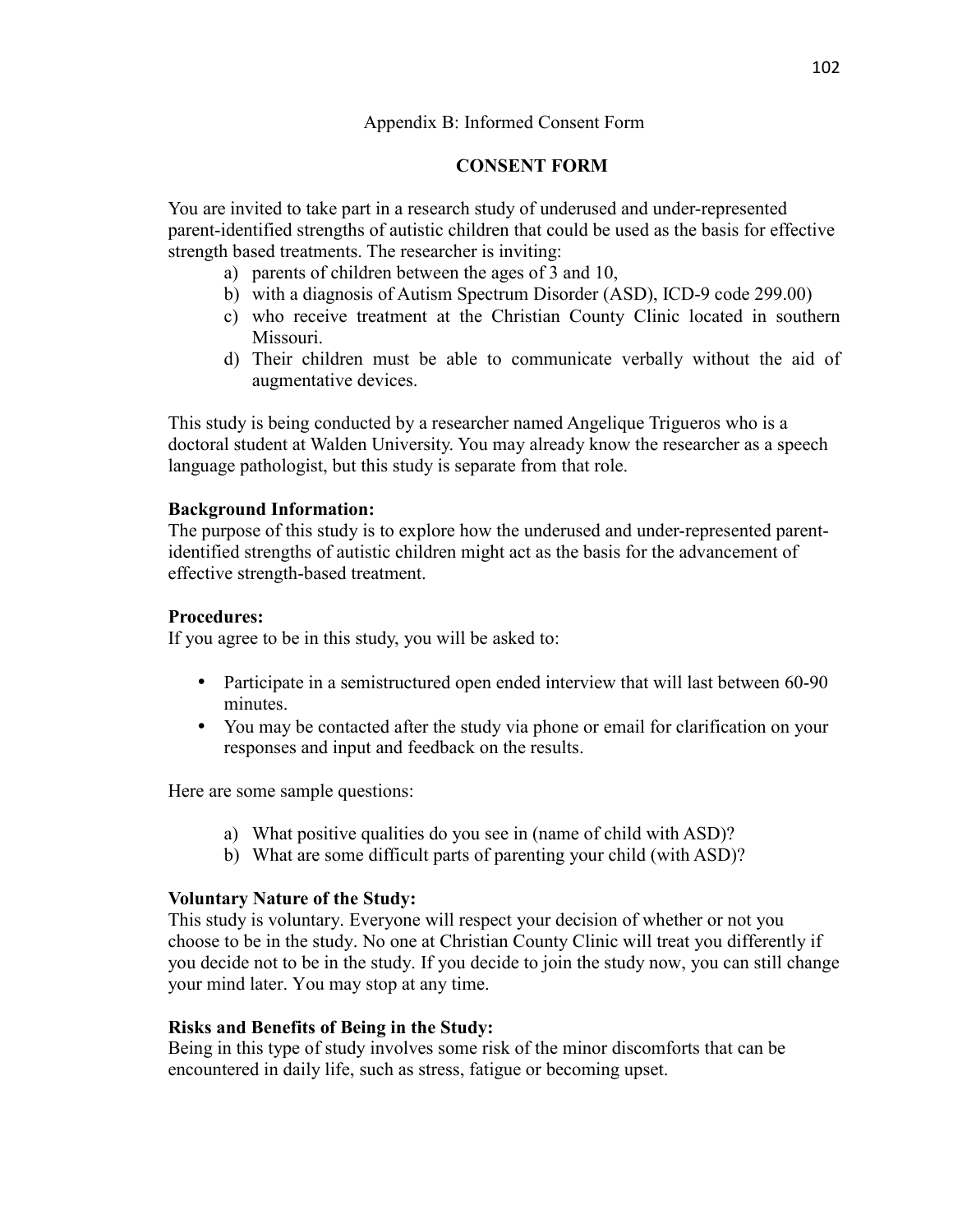This study may have practical implications for treatment and intervention of children with autism and the potential to add to the research literature in the fields of health psychology and community mental health. It is hoped that this study will provide information to help further effective strength-based intervention approaches and identify what needs to be changed in existing therapy models and intervention programs to better target and utilize the strengths and competencies of autistic children.

#### **Payment:**

There is no compensation for participating in this study.

#### **Privacy:**

Any information you provide will be kept confidential. The researcher will not use your personal information for any purposes outside of this research project. Also, the researcher will not include your name or anything else that could identify you in the study reports. Data will be kept secure bybeing kept on a flash drive that will be located in a locked file cabinet in the researcher's private office. Data will be kept for a period of at least 5 years, as required by the university.

### **Contacts and Questions:**

You may ask any questions you have now. Or if you have questions later, you may contact the researcher via **Insert researcher's phone number and/or email address**. If you want to talk privately about your rights as a participant, you can call Dr. Leilani Endicott. She is the Walden University representative who can discuss this with you. Her phone number is 612-312-1210. Walden University's approval number for this study is **IRB will enter approval number here** and it expires on **IRB will enter expiration date.**

Insert the phrase that matches the format of the study:

The researcher will give you a copy of this form to keep. (for face-to-face research)

### **Statement of Consent:**

I have read the above information and I feel I understand the study well enough to make a decision about my involvement. By signing below, I understand that I am agreeing to the terms described above.

Only include the signature section below if using paper consent forms.

Printed Name of Participant

Date of consent

Participant's Signature